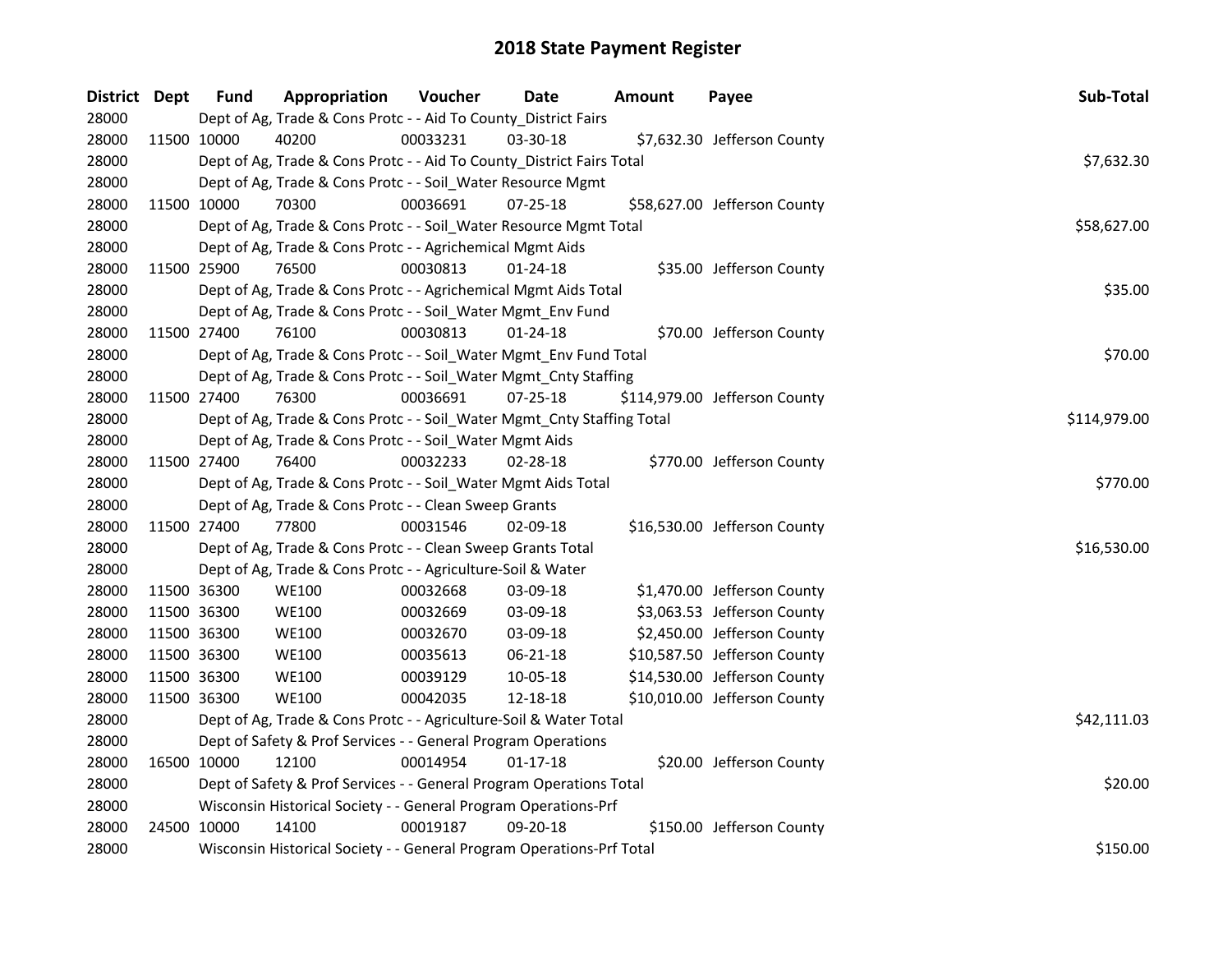| District Dept |             | <b>Fund</b> | Appropriation                                                     | Voucher  | <b>Date</b>    | Amount | Payee                       | Sub-Total   |
|---------------|-------------|-------------|-------------------------------------------------------------------|----------|----------------|--------|-----------------------------|-------------|
| 28000         |             |             | Dept of Natural Resources - - Gen Program Ops-State Funds         |          |                |        |                             |             |
| 28000         | 37000 21200 |             | 16100                                                             | 00241496 | 06-14-18       |        | \$861.36 Jefferson County   |             |
| 28000         | 37000 21200 |             | 16100                                                             | 00241501 | 06-14-18       |        | \$811.29 Jefferson County   |             |
| 28000         | 37000 21200 |             | 16100                                                             | 00259069 | 08-17-18       |        | \$405.90 Jefferson County   |             |
| 28000         | 37000 21200 |             | 16100                                                             | 00276688 | 11-14-18       |        | \$435.82 Jefferson County   |             |
| 28000         | 37000 21200 |             | 16100                                                             | 00276690 | $11 - 14 - 18$ |        | \$230.08 Jefferson County   |             |
| 28000         |             |             | Dept of Natural Resources - - Gen Program Ops-State Funds Total   |          |                |        |                             | \$2,744.45  |
| 28000         |             |             | Dept of Natural Resources - - General Program Operations --       |          |                |        |                             |             |
| 28000         | 37000 21200 |             | 25400                                                             | 00217241 | 03-09-18       |        | \$63.66 Jefferson County    |             |
| 28000         | 37000 21200 |             | 25400                                                             | 00225992 | $04 - 10 - 18$ |        | \$90.00 Jefferson County    |             |
| 28000         | 37000 21200 |             | 25400                                                             | 00237371 | 05-31-18       |        | \$3.00 Jefferson County     |             |
| 28000         | 37000 21200 |             | 25400                                                             | 00255040 | 07-24-18       |        | \$420.00 Jefferson County   |             |
| 28000         | 37000 21200 |             | 25400                                                             | 00282652 | 11-30-18       |        | \$120.00 Jefferson County   |             |
| 28000         | 37000 21200 |             | 25400                                                             | 00286073 | 12-26-18       |        | \$180.00 Jefferson County   |             |
| 28000         |             |             | Dept of Natural Resources - - General Program Operations -- Total |          |                |        |                             | \$876.66    |
| 28000         |             |             | Dept of Natural Resources - - Gpo -Federal Funds                  |          |                |        |                             |             |
| 28000         | 37000 21200 |             | 38100                                                             | 00222215 | 03-23-18       |        | \$2,772.78 Jefferson County |             |
| 28000         |             |             | Dept of Natural Resources - - Gpo -Federal Funds Total            |          |                |        |                             | \$2,772.78  |
| 28000         |             |             | Dept of Natural Resources - - Venison Processing                  |          |                |        |                             |             |
| 28000         | 37000 21200 |             | 54900                                                             | 00218981 | 03-09-18       |        | \$160.00 Jefferson County   |             |
| 28000         | 37000 21200 |             | 54900                                                             | 00240050 | 05-31-18       |        | \$975.00 Jefferson County   |             |
| 28000         | 37000 21200 |             | 54900                                                             | 00244648 | 06-21-18       |        | \$180.00 Jefferson County   |             |
| 28000         |             |             | Dept of Natural Resources - - Venison Processing Total            |          |                |        |                             | \$1,315.00  |
| 28000         |             |             | Dept of Natural Resources - - Enf A - Boating Enforcement         |          |                |        |                             |             |
| 28000         | 37000 21200 |             | 55000                                                             | 00222215 | $03 - 23 - 18$ |        | \$6,083.71 Jefferson County |             |
| 28000         |             |             | Dept of Natural Resources - - Enf A - Boating Enforcement Total   |          |                |        |                             | \$6,083.71  |
| 28000         |             |             | Dept of Natural Resources - - Enf A - Atv & Utv Enforcement       |          |                |        |                             |             |
| 28000         | 37000 21200 |             | 55100                                                             | 00268545 | 09-27-18       |        | \$2,825.92 Jefferson County |             |
| 28000         |             |             | Dept of Natural Resources - - Enf A - Atv & Utv Enforcement Total |          |                |        |                             | \$2,825.92  |
| 28000         |             |             | Dept of Natural Resources - - Wildlife Damage Claims & Abat       |          |                |        |                             |             |
| 28000         | 37000 21200 |             | 55300                                                             | 00218981 | 03-09-18       |        | \$3,957.81 Jefferson County |             |
| 28000         | 37000 21200 |             | 55300                                                             | 00244648 | 06-21-18       |        | \$1,725.30 Jefferson County |             |
| 28000         | 37000 21200 |             | 55300                                                             | 00274284 | 10-19-18       |        | \$4,630.27 Jefferson County |             |
| 28000         | 37000 21200 |             | 55300                                                             | 00282032 | 11-30-18       |        | \$4,300.34 Jefferson County |             |
| 28000         |             |             | Dept of Natural Resources - - Wildlife Damage Claims & Abat Total |          |                |        |                             | \$14,613.72 |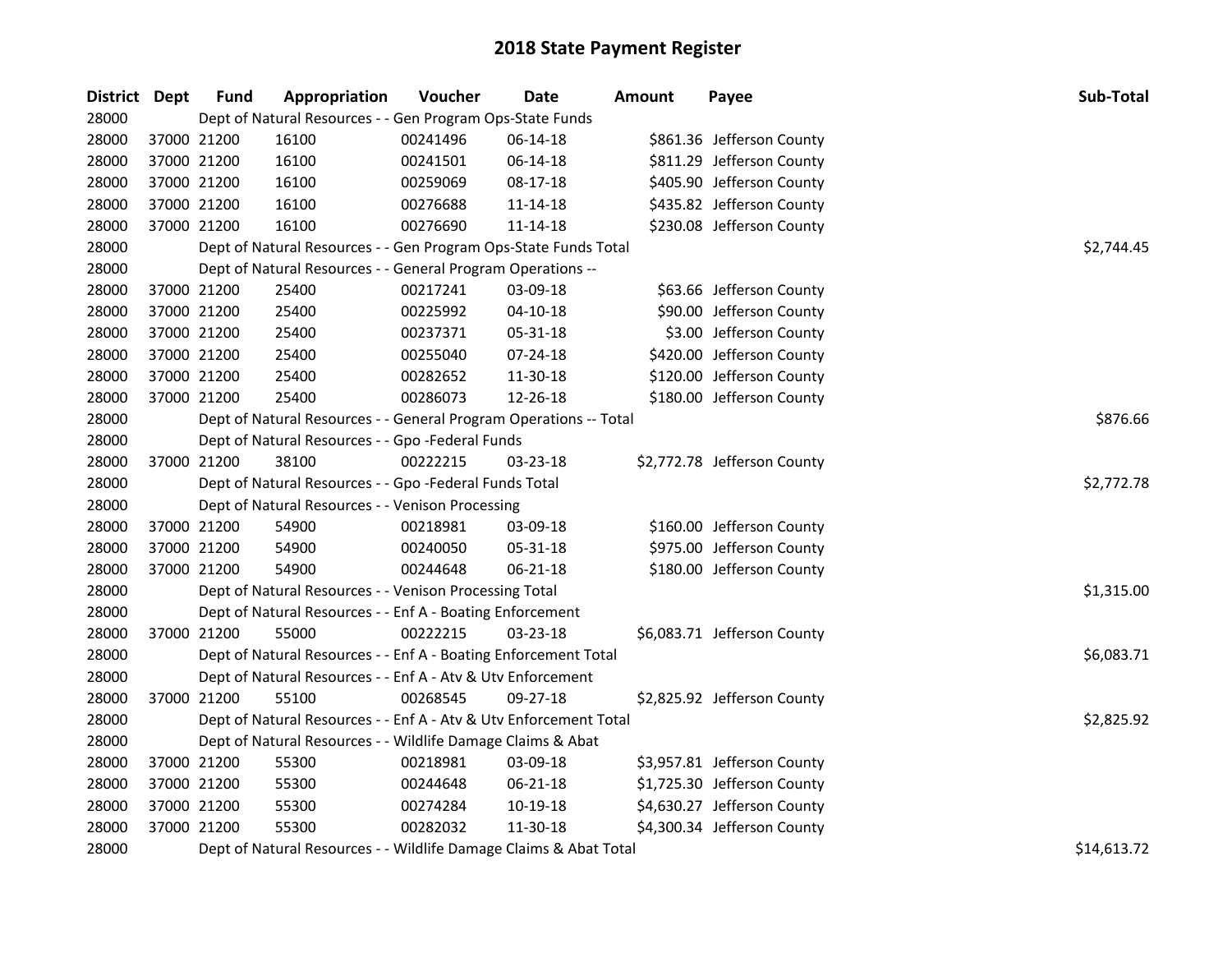| District Dept |             | <b>Fund</b>                                              | Appropriation                                                      | Voucher  | <b>Date</b>    | <b>Amount</b> | Payee                         | Sub-Total    |
|---------------|-------------|----------------------------------------------------------|--------------------------------------------------------------------|----------|----------------|---------------|-------------------------------|--------------|
| 28000         |             |                                                          | Dept of Natural Resources - - Resaids - County Cons Aids           |          |                |               |                               |              |
| 28000         | 37000 21200 |                                                          | 56300                                                              | 00252606 | $07 - 12 - 18$ |               | \$1,750.00 Jefferson County   |              |
| 28000         |             |                                                          | Dept of Natural Resources - - Resaids - County Cons Aids Total     |          |                |               |                               | \$1,750.00   |
| 28000         |             |                                                          | Dept of Natural Resources - - Ra- Cnty Snow Trail & Area Aid       |          |                |               |                               |              |
| 28000         | 37000 21200 |                                                          | 57400                                                              | 00274682 | 10-29-18       |               | \$28,605.00 Jefferson County  |              |
| 28000         |             |                                                          | Dept of Natural Resources - - Ra- Cnty Snow Trail & Area Aid Total |          |                |               |                               | \$28,605.00  |
| 28000         |             |                                                          | Dept of Natural Resources - - Ea - Lake Protection                 |          |                |               |                               |              |
| 28000         |             | 37000 21200                                              | 66300                                                              | 00206193 | 01-09-18       |               | \$750.00 Jefferson County     |              |
| 28000         |             |                                                          | Dept of Natural Resources - - Ea - Lake Protection Total           |          |                |               |                               | \$750.00     |
| 28000         |             |                                                          | Dept of Natural Resources - - Gpo-Environmental Fund               |          |                |               |                               |              |
| 28000         |             | 37000 27400                                              | 46100                                                              | 00213477 | 02-09-18       |               | \$30.00 Jefferson County      |              |
| 28000         | 37000 27400 |                                                          | 46100                                                              | 00277221 | 11-02-18       |               | \$30.00 Jefferson County      |              |
| 28000         |             |                                                          | Dept of Natural Resources - - Gpo-Environmental Fund Total         |          |                |               |                               | \$60.00      |
| 28000         |             |                                                          | Dept of Natural Resources - - Land Acquisition                     |          |                |               |                               |              |
| 28000         | 37000 36300 |                                                          | TA100                                                              | 00217042 | 02-28-18       |               | \$30.00 Jefferson County      |              |
| 28000         | 37000 36300 |                                                          | <b>TA100</b>                                                       | 00237930 | 05-22-18       |               | \$6.00 Jefferson County       |              |
| 28000         | 37000 36300 |                                                          | <b>TA100</b>                                                       | 00238160 | 05-22-18       |               | \$30.00 Jefferson County      |              |
| 28000         | 37000 36300 |                                                          | <b>TA100</b>                                                       | 00284924 | 12-14-18       |               | \$7.00 Jefferson County       |              |
| 28000         |             |                                                          | Dept of Natural Resources - - Land Acquisition Total               |          |                |               |                               | \$73.00      |
| 28000         |             |                                                          | WI Dept of Transportation - - Eldly&Disa Co/Aid Sf                 |          |                |               |                               |              |
| 28000         | 39500 21100 |                                                          | 16800                                                              | 00229636 | 03-23-18       |               | \$192,663.00 Jefferson County |              |
| 28000         |             |                                                          | WI Dept of Transportation - - Eldly&Disa Co/Aid Sf Total           |          |                |               |                               | \$192,663.00 |
| 28000         |             |                                                          | WI Dept of Transportation - - Hwy Sfty Loc Aid Ffd                 |          |                |               |                               |              |
| 28000         | 39500 21100 |                                                          | 18500                                                              | 00210281 | $01-10-18$     |               | \$1,950.46 Jefferson County   |              |
| 28000         | 39500 21100 |                                                          | 18500                                                              | 00278153 | 07-23-18       |               | \$891.70 Jefferson County     |              |
| 28000         | 39500 21100 |                                                          | 18500                                                              | 00314474 | 10-24-18       |               | \$418.60 Jefferson County     |              |
| 28000         |             |                                                          | WI Dept of Transportation - - Hwy Sfty Loc Aid Ffd Total           |          |                |               |                               | \$3,260.76   |
| 28000         |             |                                                          | WI Dept of Transportation - - Trans Aids To Co.-Sf                 |          |                |               |                               |              |
| 28000         | 39500 21100 |                                                          | 19000                                                              | 00203640 | $01 - 02 - 18$ |               | \$485,948.15 Jefferson County |              |
| 28000         | 39500 21100 |                                                          | 19000                                                              | 00267848 | 07-02-18       |               | \$971,896.30 Jefferson County |              |
| 28000         | 39500 21100 |                                                          | 19000                                                              | 00301900 | 10-01-18       |               | \$485,948.18 Jefferson County |              |
| 28000         |             | WI Dept of Transportation - - Trans Aids To Co.-Sf Total | \$1,943,792.63                                                     |          |                |               |                               |              |
| 28000         |             |                                                          | WI Dept of Transportation - - Local Rds, Grants Sf                 |          |                |               |                               |              |
| 28000         | 39500 21100 |                                                          | 27000                                                              | 00296458 | 09-17-18       |               | \$200,000.00 Jefferson County |              |
| 28000         |             |                                                          | WI Dept of Transportation - - Local Rds, Grants Sf Total           |          |                |               |                               | \$200,000.00 |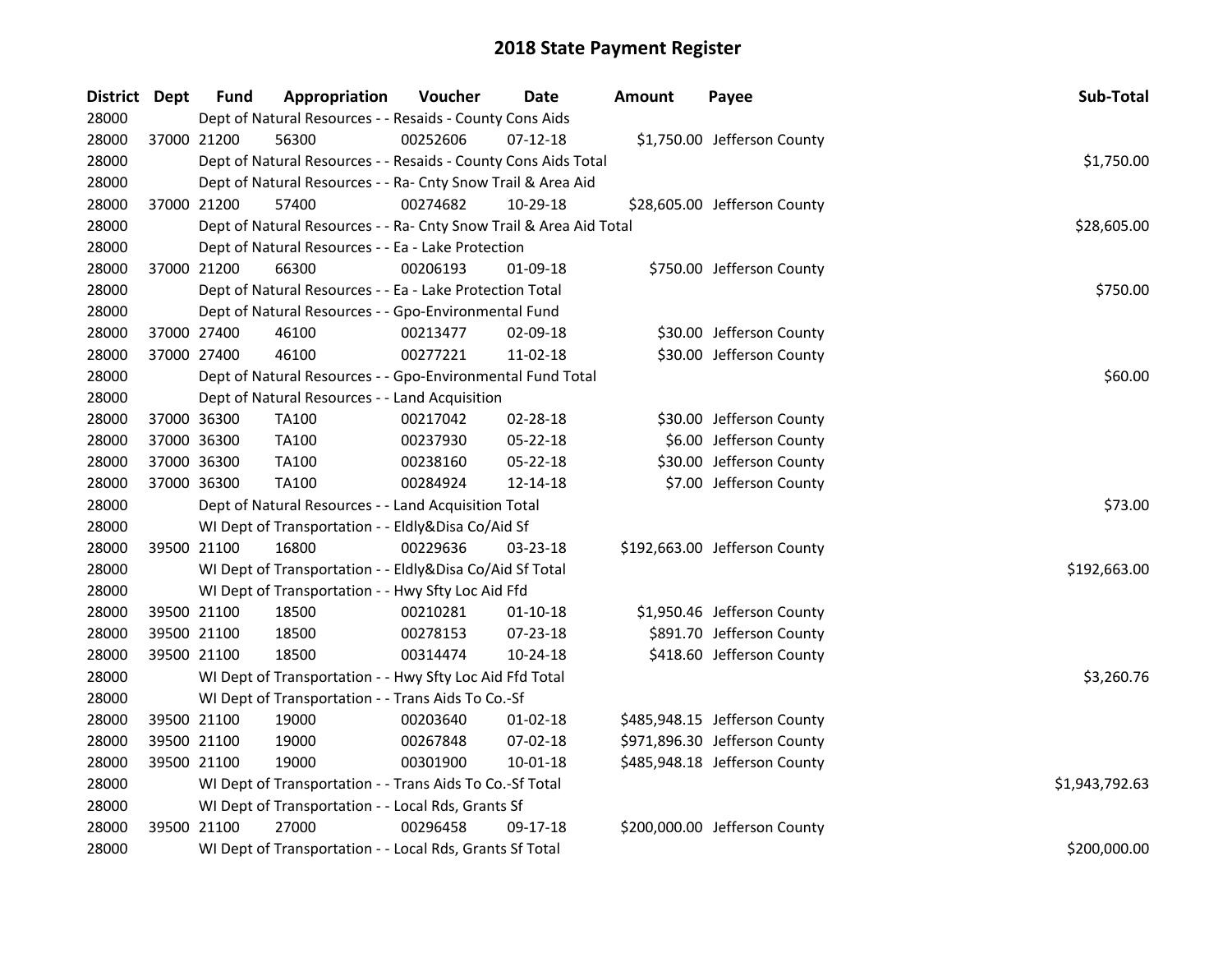| District | <b>Dept</b> | <b>Fund</b> | Appropriation                                            | Voucher  | <b>Date</b>    | Amount | Payee                         | Sub-Total    |  |  |  |
|----------|-------------|-------------|----------------------------------------------------------|----------|----------------|--------|-------------------------------|--------------|--|--|--|
| 28000    |             |             | WI Dept of Transportation - - Loc Trns Facl Implfd       |          |                |        |                               |              |  |  |  |
| 28000    | 39500 21100 |             | 27600                                                    | 00214572 | $01 - 26 - 18$ |        | \$4,396.08 Jefferson County   |              |  |  |  |
| 28000    | 39500 21100 |             | 27600                                                    | 00282142 | 08-02-18       |        | \$50.43 Jefferson County      |              |  |  |  |
| 28000    | 39500 21100 |             | 27600                                                    | 00284992 | 08-08-18       |        | \$3,754.70 Jefferson County   |              |  |  |  |
| 28000    | 39500 21100 |             | 27600                                                    | 00292623 | 08-31-18       |        | \$3,084.49 Jefferson County   |              |  |  |  |
| 28000    | 39500 21100 |             | 27600                                                    | 00306749 | 10-04-18       |        | \$3,633.05 Jefferson County   |              |  |  |  |
| 28000    |             |             | WI Dept of Transportation - - Loc Trns Facl Implfd Total |          |                |        |                               | \$14,918.75  |  |  |  |
| 28000    |             |             | WI Dept of Transportation - - Loc Rd Imp Prg St Fd       |          |                |        |                               |              |  |  |  |
| 28000    | 39500 21100 |             | 27800                                                    | 00278467 | $07 - 25 - 18$ |        | \$5,330.57 Jefferson County   |              |  |  |  |
| 28000    |             |             | WI Dept of Transportation - - Loc Rd Imp Prg St Fd Total |          |                |        |                               | \$5,330.57   |  |  |  |
| 28000    |             |             | WI Dept of Transportation - - St Hwy Rehab, Sf           |          |                |        |                               |              |  |  |  |
| 28000    | 39500 21100 |             | 36300                                                    | 00214572 | 01-26-18       |        | \$2,196.45 Jefferson County   |              |  |  |  |
| 28000    | 39500 21100 |             | 36300                                                    | 00307907 | 10-24-18       |        | \$2.00 Jefferson County       |              |  |  |  |
| 28000    | 39500 21100 |             | 36300                                                    | 00311190 | 10-24-18       |        | \$2.00 Jefferson County       |              |  |  |  |
| 28000    | 39500 21100 |             | 36300                                                    | 00328669 | 12-04-18       |        | \$254.24 Jefferson County     |              |  |  |  |
| 28000    |             |             | WI Dept of Transportation - - St Hwy Rehab, Sf Total     |          |                |        |                               |              |  |  |  |
| 28000    |             |             | WI Dept of Transportation - - Hwy Mgmt & Opers Sf        |          |                |        |                               |              |  |  |  |
| 28000    | 39500 21100 |             | 36500                                                    | 00214572 | 01-26-18       |        | \$7,300.33 Jefferson County   |              |  |  |  |
| 28000    | 39500 21100 |             | 36500                                                    | 00219832 | 02-08-18       |        | \$11,996.60 Jefferson County  |              |  |  |  |
| 28000    | 39500 21100 |             | 36500                                                    | 00232716 | 03-23-18       |        | \$8,311.30 Jefferson County   |              |  |  |  |
| 28000    | 39500 21100 |             | 36500                                                    | 00244022 | 04-20-18       |        | \$20,320.62 Jefferson County  |              |  |  |  |
| 28000    | 39500 21100 |             | 36500                                                    | 00256005 | 05-22-18       |        | \$20,285.34 Jefferson County  |              |  |  |  |
| 28000    | 39500 21100 |             | 36500                                                    | 00265027 | 06-20-18       |        | \$42,291.07 Jefferson County  |              |  |  |  |
| 28000    | 39500 21100 |             | 36500                                                    | 00282142 | 08-02-18       |        | \$11,732.29 Jefferson County  |              |  |  |  |
| 28000    | 39500 21100 |             | 36500                                                    | 00284992 | 08-08-18       |        | \$97,382.83 Jefferson County  |              |  |  |  |
| 28000    | 39500 21100 |             | 36500                                                    | 00292623 | 08-31-18       |        | \$109,227.57 Jefferson County |              |  |  |  |
| 28000    | 39500 21100 |             | 36500                                                    | 00306749 | 10-04-18       |        | \$61,934.18 Jefferson County  |              |  |  |  |
| 28000    | 39500 21100 |             | 36500                                                    | 00319543 | 11-07-18       |        | \$38,698.27 Jefferson County  |              |  |  |  |
| 28000    | 39500 21100 |             | 36500                                                    | 00328669 | 12-04-18       |        | \$48,208.83 Jefferson County  |              |  |  |  |
| 28000    |             |             | WI Dept of Transportation - - Hwy Mgmt & Opers Sf Total  |          |                |        |                               | \$477,689.23 |  |  |  |
| 28000    |             |             | WI Dept of Transportation - - Routine Maint Sf           |          |                |        |                               |              |  |  |  |
| 28000    | 39500 21100 |             | 36800                                                    | 00214572 | $01 - 26 - 18$ |        | \$71,810.64 Jefferson County  |              |  |  |  |
| 28000    | 39500 21100 |             | 36800                                                    | 00219832 | 02-08-18       |        | \$88,267.19 Jefferson County  |              |  |  |  |
| 28000    | 39500 21100 |             | 36800                                                    | 00228284 | 03-07-18       |        | \$332,279.44 Jefferson County |              |  |  |  |
| 28000    | 39500 21100 |             | 36800                                                    | 00232716 | 03-23-18       |        | \$3,942.80 Jefferson County   |              |  |  |  |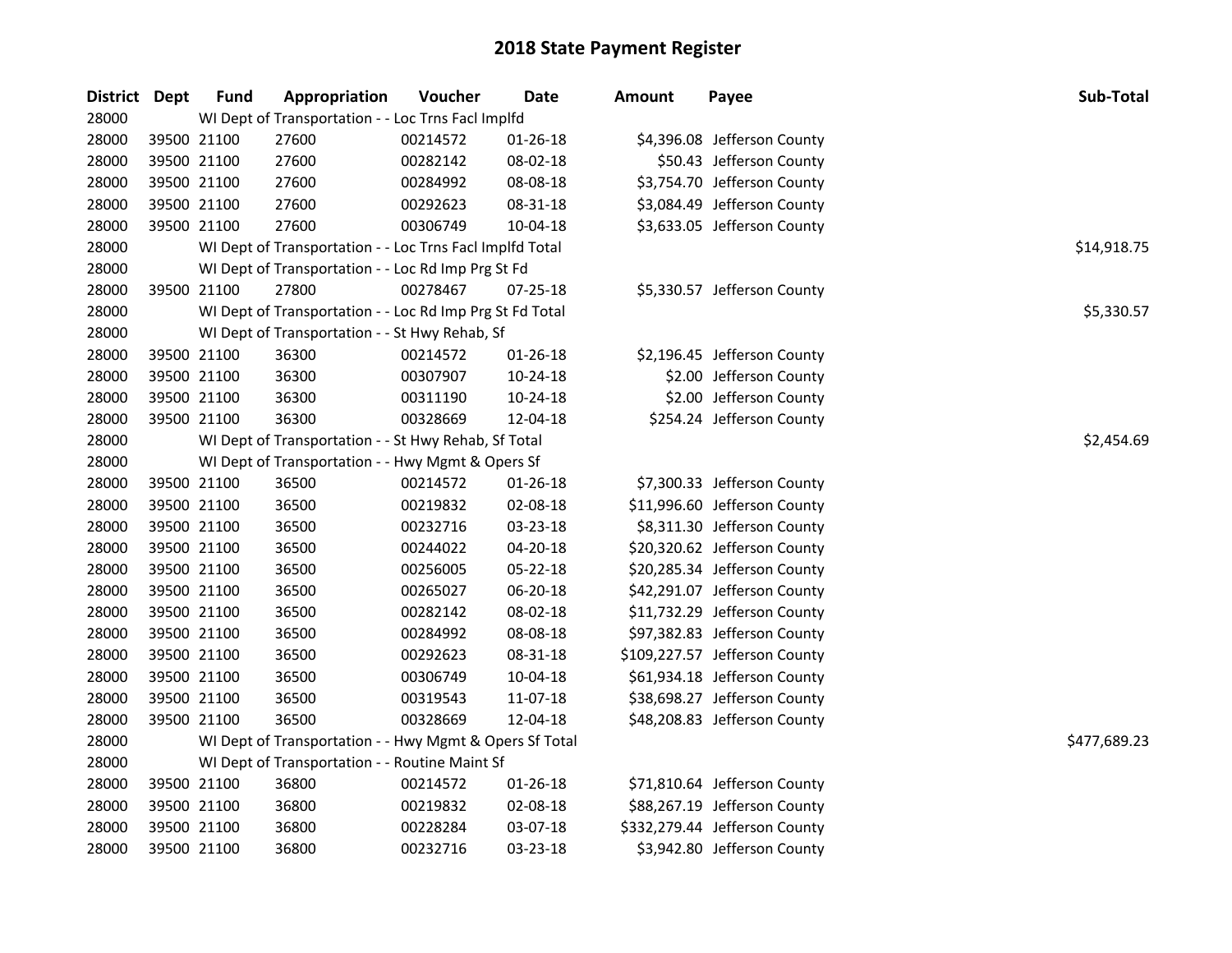| District Dept |             | <b>Fund</b> | Appropriation                                                | Voucher  | Date           | <b>Amount</b> | Payee                         | Sub-Total      |
|---------------|-------------|-------------|--------------------------------------------------------------|----------|----------------|---------------|-------------------------------|----------------|
| 28000         | 39500 21100 |             | 36800                                                        | 00244022 | 04-20-18       |               | \$287,883.23 Jefferson County |                |
| 28000         | 39500 21100 |             | 36800                                                        | 00256005 | 05-22-18       |               | \$307,569.07 Jefferson County |                |
| 28000         | 39500 21100 |             | 36800                                                        | 00265027 | 06-20-18       |               | \$166,354.53 Jefferson County |                |
| 28000         | 39500 21100 |             | 36800                                                        | 00270979 | 07-02-18       |               | \$42,094.94 Jefferson County  |                |
| 28000         | 39500 21100 |             | 36800                                                        | 00270981 | 07-02-18       |               | \$44,647.74 Jefferson County  |                |
| 28000         | 39500 21100 |             | 36800                                                        | 00272845 | 07-09-18       |               | \$557.26 Jefferson County     |                |
| 28000         | 39500 21100 |             | 36800                                                        | 00272847 | 07-09-18       |               | \$680.81 Jefferson County     |                |
| 28000         | 39500 21100 |             | 36800                                                        | 00282142 | 08-02-18       |               | \$458,649.62 Jefferson County |                |
| 28000         | 39500 21100 |             | 36800                                                        | 00284992 | 08-08-18       |               | \$35,295.87 Jefferson County  |                |
| 28000         | 39500 21100 |             | 36800                                                        | 00292623 | 08-31-18       |               | \$32,363.57 Jefferson County  |                |
| 28000         | 39500 21100 |             | 36800                                                        | 00305527 | 10-02-18       |               | \$77,680.17 Jefferson County  |                |
| 28000         | 39500 21100 |             | 36800                                                        | 00305540 | 10-02-18       |               | \$254,222.06 Jefferson County |                |
| 28000         | 39500 21100 |             | 36800                                                        | 00306749 | 10-04-18       |               | \$17,098.34 Jefferson County  |                |
| 28000         | 39500 21100 |             | 36800                                                        | 00312299 | 10-18-18       |               | \$988.93 Jefferson County     |                |
| 28000         | 39500 21100 |             | 36800                                                        | 00312335 | 10-18-18       |               | \$3,450.50 Jefferson County   |                |
| 28000         | 39500 21100 |             | 36800                                                        | 00319543 | 11-07-18       |               | \$13,137.39 Jefferson County  |                |
| 28000         | 39500 21100 |             | 36800                                                        | 00328669 | 12-04-18       |               | \$20,493.86 Jefferson County  |                |
| 28000         |             |             | WI Dept of Transportation - - Routine Maint Sf Total         |          |                |               |                               | \$2,259,467.96 |
| 28000         |             |             | WI Dept of Transportation - - Routine Maint Ff               |          |                |               |                               |                |
| 28000         | 39500 21100 |             | 38000                                                        | 00219832 | 02-08-18       |               | \$429.53 Jefferson County     |                |
| 28000         | 39500 21100 |             | 38000                                                        | 00244022 | 04-20-18       |               | \$43.73 Jefferson County      |                |
| 28000         |             |             | WI Dept of Transportation - - Routine Maint Ff Total         |          |                |               |                               | \$473.26       |
| 28000         |             |             | WI Dept of Transportation - - St Hwy Rehab Fed Fd            |          |                |               |                               |                |
| 28000         | 39500 21100 |             | 38300                                                        | 00214572 | 01-26-18       |               | \$19,768.05 Jefferson County  |                |
| 28000         | 39500 21100 |             | 38300                                                        | 00328669 | 12-04-18       |               | \$1,016.97 Jefferson County   |                |
| 28000         |             |             | WI Dept of Transportation - - St Hwy Rehab Fed Fd Total      |          |                |               |                               | \$20,785.02    |
| 28000         |             |             | WI Dept of Transportation - - Hwy Mgmt & Opers Ff            |          |                |               |                               |                |
| 28000         | 39500 21100 |             | 38500                                                        | 00244022 | 04-20-18       |               | \$2,757.69 Jefferson County   |                |
| 28000         |             |             | WI Dept of Transportation - - Hwy Mgmt & Opers Ff Total      |          |                |               |                               | \$2,757.69     |
| 28000         |             |             | Department of Corrections - - Corrections Contracts And Agre |          |                |               |                               |                |
| 28000         | 41000 10000 |             | 11400                                                        | 00182178 | 02-09-18       |               | \$17,578.40 Jefferson County  |                |
| 28000         | 41000 10000 |             | 11400                                                        | 00184041 | 01-23-18       |               | \$28,508.84 Jefferson County  |                |
| 28000         | 41000 10000 |             | 11400                                                        | 00188308 | $02 - 13 - 18$ |               | \$15,779.72 Jefferson County  |                |
| 28000         | 41000 10000 |             | 11400                                                        | 00195131 | 03-14-18       |               | \$19,436.67 Jefferson County  |                |
| 28000         | 41000 10000 |             | 11400                                                        | 00197792 | 03-26-18       |               | \$32,213.96 Jefferson County  |                |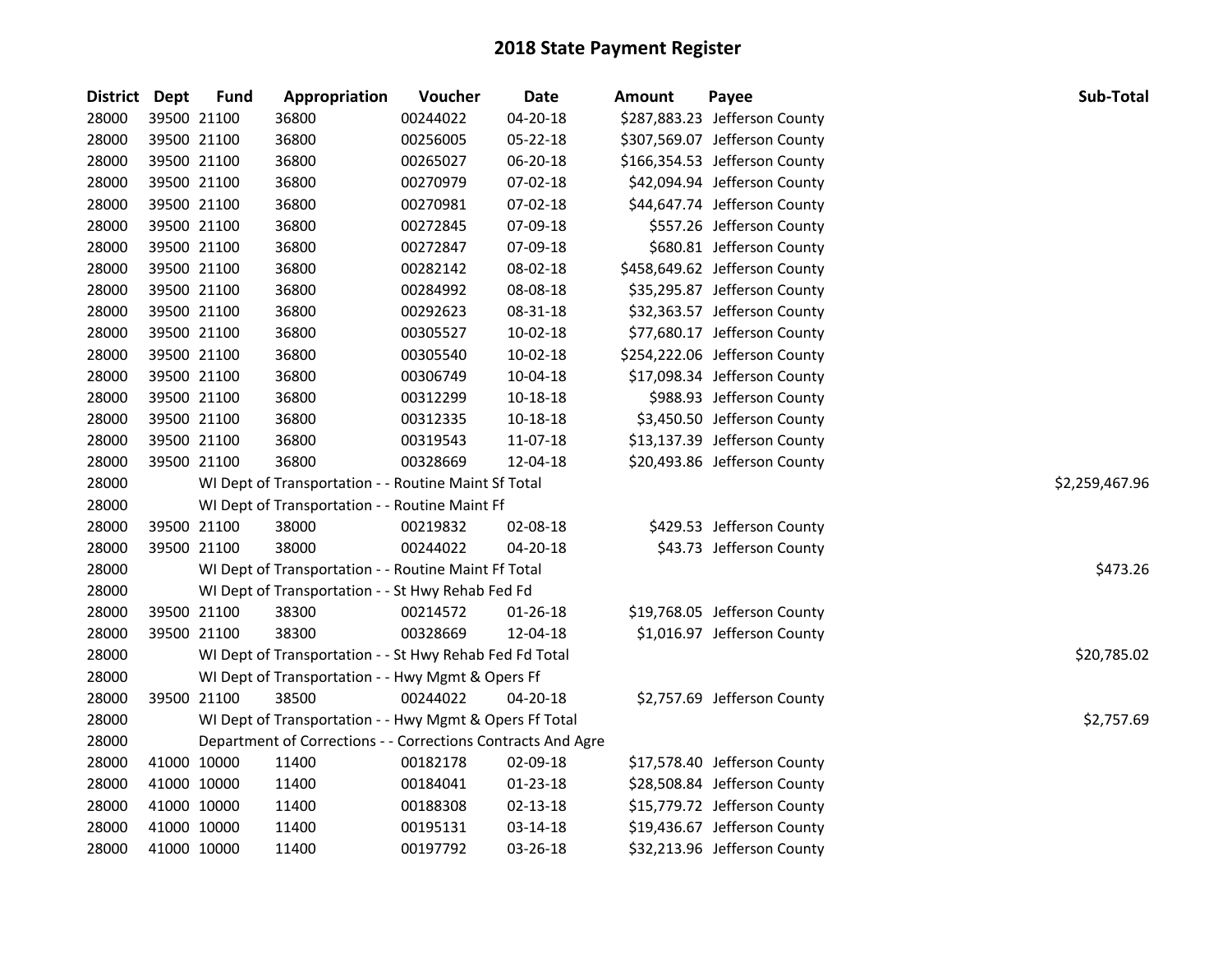| District Dept |             | <b>Fund</b> | Appropriation                                                      | Voucher  | <b>Date</b>    | Amount | Payee                                                                                                         | Sub-Total    |
|---------------|-------------|-------------|--------------------------------------------------------------------|----------|----------------|--------|---------------------------------------------------------------------------------------------------------------|--------------|
| 28000         | 41000 10000 |             | 11400                                                              | 00197808 | 03-26-18       |        | \$29,898.26 Jefferson County                                                                                  |              |
| 28000         | 41000 10000 |             | 11400                                                              | 00201303 | $04 - 12 - 18$ |        | \$14,779.51 Jefferson County                                                                                  |              |
| 28000         | 41000 10000 |             | 11400                                                              | 00204865 | 04-26-18       |        | \$41,168.00 Jefferson County                                                                                  |              |
| 28000         | 41000 10000 |             | 11400                                                              | 00208914 | 05-14-18       |        | \$18,303.62 Jefferson County                                                                                  |              |
| 28000         | 41000 10000 |             | 11400                                                              | 00209688 | 05-17-18       |        | \$41,734.06 Jefferson County                                                                                  |              |
| 28000         | 41000 10000 |             | 11400                                                              | 00215291 | 06-14-18       |        | \$18,229.13 Jefferson County                                                                                  |              |
| 28000         | 41000 10000 |             | 11400                                                              | 00216098 | 06-18-18       |        | \$42,197.20 Jefferson County                                                                                  |              |
| 28000         | 41000 10000 |             | 11400                                                              | 00221912 | 07-13-18       |        | \$41,322.38 Jefferson County                                                                                  |              |
| 28000         | 41000 10000 |             | 11400                                                              | 00223016 | 07-19-18       |        | \$15,171.76 Jefferson County                                                                                  |              |
| 28000         | 41000 10000 |             | 11400                                                              | 00227905 | 08-10-18       |        | \$16,481.91 Jefferson County                                                                                  |              |
| 28000         | 41000 10000 |             | 11400                                                              | 00228380 | 08-13-18       |        | \$42,814.72 Jefferson County                                                                                  |              |
| 28000         | 41000 10000 |             | 11400                                                              | 00235198 | 09-17-18       |        | \$20,183.43 Jefferson County                                                                                  |              |
| 28000         | 41000 10000 |             | 11400                                                              | 00237757 | $10-10-18$     |        | \$44,409.98 Jefferson County                                                                                  |              |
| 28000         | 41000 10000 |             | 11400                                                              | 00243116 | 10-19-18       |        | \$15,724.04 Jefferson County                                                                                  |              |
| 28000         | 41000 10000 |             | 11400                                                              | 00245419 | 11-09-18       |        | \$42,042.82 Jefferson County                                                                                  |              |
| 28000         | 41000 10000 |             | 11400                                                              | 00248582 | 11-15-18       |        | \$14,055.78 Jefferson County                                                                                  |              |
| 28000         | 41000 10000 |             | 11400                                                              | 00252276 | 12-07-18       |        | \$42,969.10 Jefferson County                                                                                  |              |
| 28000         | 41000 10000 |             | 11400                                                              | 00255169 | 12-17-18       |        | \$15,896.67 Jefferson County                                                                                  |              |
| 28000         |             |             | Department of Corrections - - Corrections Contracts And Agre Total |          |                |        |                                                                                                               | \$630,899.96 |
| 28000         |             |             |                                                                    |          |                |        | Department of Corrections - - Reimbursing Counties For Probation, Extended Supervision And Parole Holds       |              |
| 28000         | 41000 10000 |             | 11600                                                              | 00246236 | $11-02-18$     |        | \$80,798.40 Jefferson County                                                                                  |              |
| 28000         |             |             |                                                                    |          |                |        | Department of Corrections - - Reimbursing Counties For Probation, Extended Supervision And Parole Holds Total | \$80,798.40  |
| 28000         |             |             | Department of Corrections - - Probation, Parole And Extended       |          |                |        |                                                                                                               |              |
| 28000         | 41000 10000 |             | 18700                                                              | 00246236 | 11-02-18       |        | \$6,081.60 Jefferson County                                                                                   |              |
| 28000         |             |             | Department of Corrections - - Probation, Parole And Extended Total |          |                |        |                                                                                                               | \$6,081.60   |
| 28000         |             |             | Department of Health Services - - State/Federal Aids               |          |                |        |                                                                                                               |              |
| 28000         | 43500 10000 |             | 00000                                                              | 90808    | 01-02-18       |        | \$163,268.00 Jefferson County                                                                                 |              |
| 28000         | 43500 10000 |             | 00000                                                              | 90809    | 02-01-18       |        | \$217,619.00 Jefferson County                                                                                 |              |
| 28000         | 43500 10000 |             | 00000                                                              | 90810    | 03-01-18       |        | \$179,022.00 Jefferson County                                                                                 |              |
| 28000         | 43500 10000 |             | 00000                                                              | 90811    | 03-02-18       |        | \$21,479.00 Jefferson County                                                                                  |              |
| 28000         | 43500 10000 |             | 00000                                                              | 90812    | 04-02-18       |        | \$550,194.00 Jefferson County                                                                                 |              |
| 28000         | 43500 10000 |             | 00000                                                              | 90813    | 05-01-18       |        | \$265,048.00 Jefferson County                                                                                 |              |
| 28000         | 43500 10000 |             | 00000                                                              | 90814    | 06-01-18       |        | \$136,073.00 Jefferson County                                                                                 |              |
| 28000         | 43500 10000 |             | 00000                                                              | 90815    | 06-12-18       |        | \$49,601.00 Jefferson County                                                                                  |              |
| 28000         | 43500 10000 |             | 00000                                                              | 90900    | 07-02-18       |        | \$1,676,890.00 Jefferson County                                                                               |              |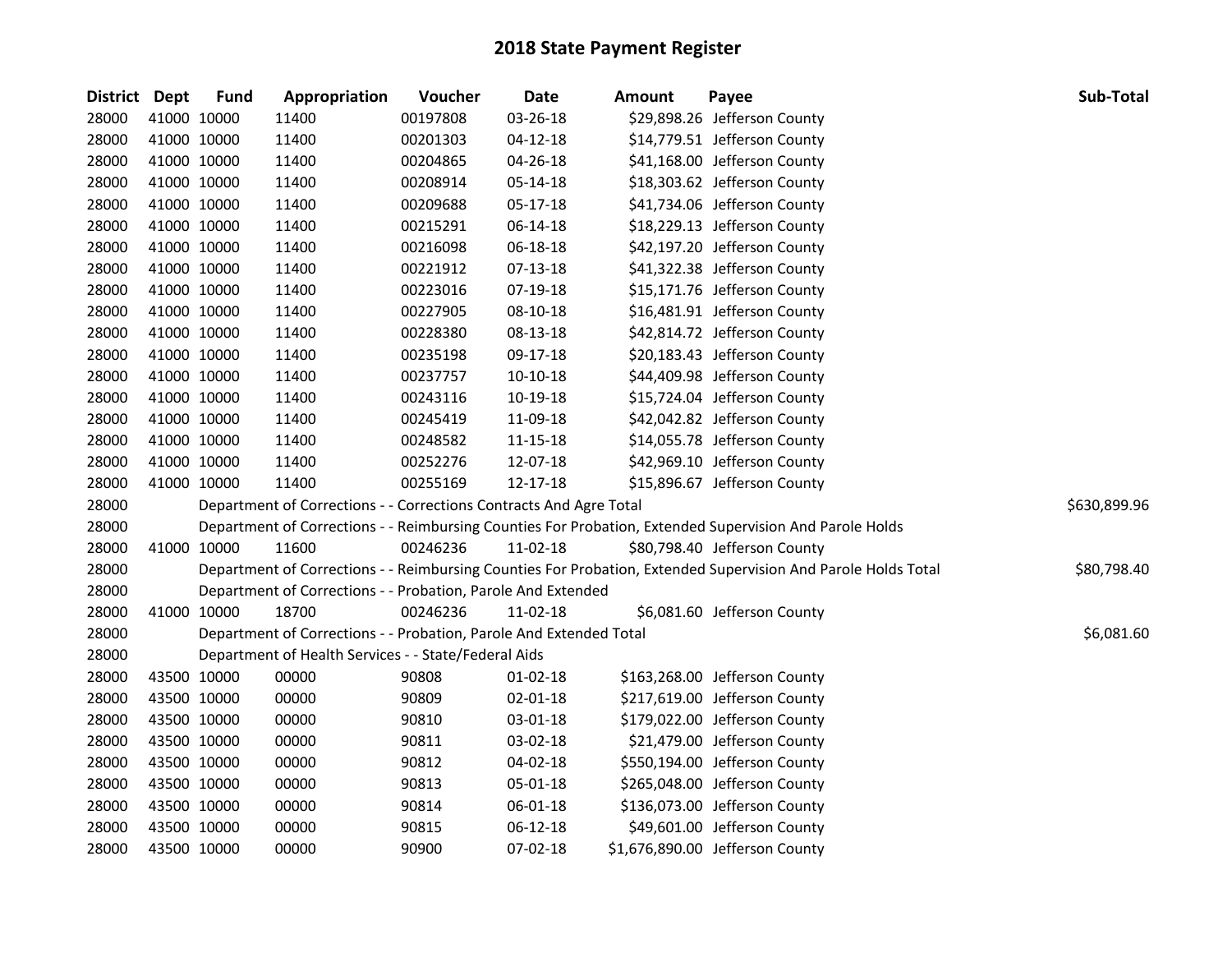| <b>District</b> | Dept        | <b>Fund</b> | Appropriation                                                          | Voucher  | Date           | <b>Amount</b> | Payee                         | Sub-Total      |
|-----------------|-------------|-------------|------------------------------------------------------------------------|----------|----------------|---------------|-------------------------------|----------------|
| 28000           | 43500 10000 |             | 00000                                                                  | 90901    | 08-01-18       |               | \$318,461.00 Jefferson County |                |
| 28000           |             | 43500 10000 | 00000                                                                  | 90902    | 09-04-18       |               | \$217,768.00 Jefferson County |                |
| 28000           | 43500 10000 |             | 00000                                                                  | 90903    | 10-01-18       |               | \$200,296.00 Jefferson County |                |
| 28000           | 43500 10000 |             | 00000                                                                  | 90904    | 11-01-18       |               | \$118,346.00 Jefferson County |                |
| 28000           | 43500 10000 |             | 00000                                                                  | 90905    | 12-03-18       |               | \$125,535.00 Jefferson County |                |
| 28000           |             |             | Department of Health Services - - State/Federal Aids Total             |          |                |               |                               | \$4,239,600.00 |
| 28000           |             |             | Department of Health Services - - Public Health Dispensaries And       |          |                |               |                               |                |
| 28000           |             | 43500 10000 | 10700                                                                  | 00178625 | $01 - 26 - 18$ |               | \$18.96 Jefferson County      |                |
| 28000           |             | 43500 10000 | 10700                                                                  | 00195313 | 04-05-18       |               | \$28.44 Jefferson County      |                |
| 28000           | 43500 10000 |             | 10700                                                                  | 00207688 | 06-07-18       |               | \$9.48 Jefferson County       |                |
| 28000           | 43500 10000 |             | 10700                                                                  | 00243118 | 11-23-18       |               | \$9.48 Jefferson County       |                |
| 28000           |             |             | Department of Health Services - - Public Health Dispensaries And Total |          |                |               |                               | \$66.36        |
| 28000           |             |             | Department of Health Services - - Federal Projects Operations          |          |                |               |                               |                |
| 28000           |             | 43500 10000 | 14900                                                                  | 00207692 | 05-25-18       |               | \$50.74 Jefferson County      |                |
| 28000           | 43500 10000 |             | 14900                                                                  | 00212328 | 06-22-18       |               | \$555.27 Jefferson County     |                |
| 28000           | 43500 10000 |             | 14900                                                                  | 00218703 | 07-26-18       |               | \$407.98 Jefferson County     |                |
| 28000           |             |             | Department of Health Services - - Federal Projects Operations Total    |          |                |               |                               | \$1,013.99     |
| 28000           |             |             | Department of Health Services - - Federal Project Aids                 |          |                |               |                               |                |
| 28000           | 43500 10000 |             | 15000                                                                  | 00179617 | $01 - 19 - 18$ |               | \$972.80 Jefferson County     |                |
| 28000           |             |             | Department of Health Services - - Federal Project Aids Total           |          |                |               |                               | \$972.80       |
| 28000           |             |             | Department of Health Services - - General Program Operations           |          |                |               |                               |                |
| 28000           | 43500 10000 |             | 40100                                                                  | 00185302 | 02-07-18       |               | \$1.50 Jefferson County       |                |
| 28000           | 43500 10000 |             | 40100                                                                  | 00186505 | 02-14-18       |               | \$1.50 Jefferson County       |                |
| 28000           | 43500 10000 |             | 40100                                                                  | 00195468 | 03-28-18       |               | \$1.00 Jefferson County       |                |
| 28000           | 43500 10000 |             | 40100                                                                  | 00195469 | 03-28-18       |               | \$1.50 Jefferson County       |                |
| 28000           | 43500 10000 |             | 40100                                                                  | 00201988 | 04-25-18       |               | \$1.50 Jefferson County       |                |
| 28000           | 43500 10000 |             | 40100                                                                  | 00201991 | 04-25-18       |               | \$1.00 Jefferson County       |                |
| 28000           | 43500 10000 |             | 40100                                                                  | 00212211 | 06-14-18       |               | \$1.50 Jefferson County       |                |
| 28000           | 43500 10000 |             | 40100                                                                  | 00213648 | 06-21-18       |               | \$1.00 Jefferson County       |                |
| 28000           |             | 43500 10000 | 40100                                                                  | 00213649 | 06-21-18       |               | \$15.00 Jefferson County      |                |
| 28000           | 43500 10000 |             | 40100                                                                  | 00218567 | $07 - 11 - 18$ |               | \$1.50 Jefferson County       |                |
| 28000           | 43500 10000 |             | 40100                                                                  | 00245418 | 11-14-18       |               | \$1.50 Jefferson County       |                |
| 28000           | 43500 10000 |             | 40100                                                                  | 00250768 | 12-12-18       |               | \$1.50 Jefferson County       |                |
| 28000           | 43500 10000 |             | 40100                                                                  | 00252256 | 12-20-18       |               | \$1.50 Jefferson County       |                |

28000 Department of Health Services - - General Program Operations Total **1996** Department of Health Services - - General Program Operations Total **1996** Department of Health Services - - General Program Operations Total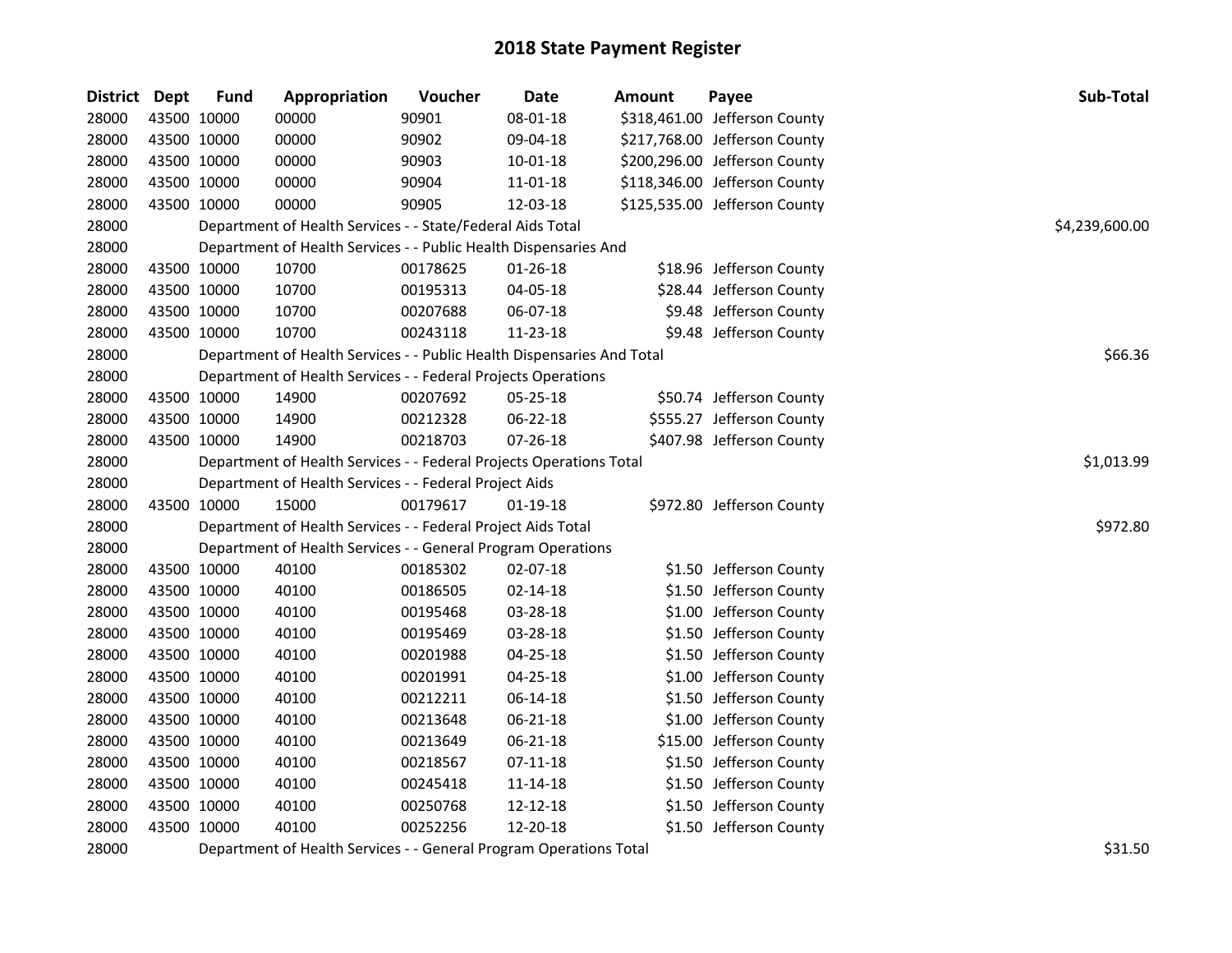| District Dept |             | <b>Fund</b> | Appropriation                                                          | Voucher  | Date           | Amount | Payee                       | Sub-Total  |
|---------------|-------------|-------------|------------------------------------------------------------------------|----------|----------------|--------|-----------------------------|------------|
| 28000         |             |             | Department of Health Services - - Medical Assistance State Admin       |          |                |        |                             |            |
| 28000         | 43500 10000 |             | 44000                                                                  | 00185302 | 02-07-18       |        | \$1.50 Jefferson County     |            |
| 28000         | 43500 10000 |             | 44000                                                                  | 00186505 | 02-14-18       |        | \$1.50 Jefferson County     |            |
| 28000         | 43500 10000 |             | 44000                                                                  | 00195468 | 03-28-18       |        | \$1.00 Jefferson County     |            |
| 28000         | 43500 10000 |             | 44000                                                                  | 00195469 | 03-28-18       |        | \$1.50 Jefferson County     |            |
| 28000         | 43500 10000 |             | 44000                                                                  | 00201988 | $04 - 25 - 18$ |        | \$1.50 Jefferson County     |            |
| 28000         | 43500 10000 |             | 44000                                                                  | 00201991 | 04-25-18       |        | \$1.00 Jefferson County     |            |
| 28000         | 43500 10000 |             | 44000                                                                  | 00212211 | 06-14-18       |        | \$1.50 Jefferson County     |            |
| 28000         | 43500 10000 |             | 44000                                                                  | 00213648 | 06-21-18       |        | \$1.00 Jefferson County     |            |
| 28000         | 43500 10000 |             | 44000                                                                  | 00213649 | 06-21-18       |        | \$15.00 Jefferson County    |            |
| 28000         | 43500 10000 |             | 44000                                                                  | 00218567 | $07-11-18$     |        | \$1.50 Jefferson County     |            |
| 28000         | 43500 10000 |             | 44000                                                                  | 00221592 | 07-25-18       |        | \$30.00 Jefferson County    |            |
| 28000         | 43500 10000 |             | 44000                                                                  | 00245418 | 11-14-18       |        | \$1.50 Jefferson County     |            |
| 28000         | 43500 10000 |             | 44000                                                                  | 00250768 | 12-12-18       |        | \$1.50 Jefferson County     |            |
| 28000         | 43500 10000 |             | 44000                                                                  | 00252256 | 12-20-18       |        | \$1.50 Jefferson County     |            |
| 28000         |             |             | Department of Health Services - - Medical Assistance State Admin Total |          | \$61.50        |        |                             |            |
| 28000         |             |             | Department of Health Services - - Administrative And Support-Fis       |          |                |        |                             |            |
| 28000         | 43500 10000 |             | 82100                                                                  | 00216115 | 07-02-18       |        | \$5.00 Jefferson County     |            |
| 28000         |             |             | Department of Health Services - - Administrative And Support-Fis Total |          |                |        |                             | \$5.00     |
| 28000         |             |             | Dept of Children and Families - - Searches Birth Parents & Adopt       |          |                |        |                             |            |
| 28000         |             | 43700 10000 | 12100                                                                  | 00033545 | $01 - 18 - 18$ |        | \$5.00 Jefferson County     |            |
| 28000         |             |             | Dept of Children and Families - - Searches Birth Parents & Adopt Total |          |                |        |                             | \$5.00     |
| 28000         |             |             | Dept of Children and Families - - Federal Project Operations           |          |                |        |                             |            |
| 28000         | 43700 10000 |             | 14100                                                                  | 00034553 | 03-07-18       |        | \$9,262.00 Jefferson County |            |
| 28000         |             |             | Dept of Children and Families - - Federal Project Operations Total     |          |                |        |                             | \$9,262.00 |
| 28000         |             |             | Dept of Children and Families - - Fed Local Assist, Non-Iv-E           |          |                |        |                             |            |
| 28000         |             | 43700 10000 | 15000                                                                  | 00036952 | 03-29-18       |        | \$800.00 Jefferson County   |            |
| 28000         | 43700 10000 |             | 15000                                                                  | 00038313 | $05 - 11 - 18$ |        | \$800.00 Jefferson County   |            |
| 28000         | 43700 10000 |             | 15000                                                                  | 00038315 | $04 - 20 - 18$ |        | \$800.00 Jefferson County   |            |
| 28000         | 43700 10000 |             | 15000                                                                  | 00038351 | 05-16-18       |        | \$1,050.00 Jefferson County |            |
| 28000         |             | 43700 10000 | 15000                                                                  | 00039483 | $06 - 06 - 18$ |        | \$500.00 Jefferson County   |            |
| 28000         |             |             | Dept of Children and Families - - Fed Local Assist, Non-Iv-E Total     |          |                |        |                             | \$3,950.00 |
| 28000         |             |             | Dept of Children and Families - - Fees For Administrative Servic       |          |                |        |                             |            |
| 28000         |             | 43700 10000 | 23100                                                                  | 00033793 | $01-19-18$     |        | \$340.00 Jefferson County   |            |
| 28000         | 43700 10000 |             | 23100                                                                  | 00038252 | 04-18-18       |        | \$265.00 Jefferson County   |            |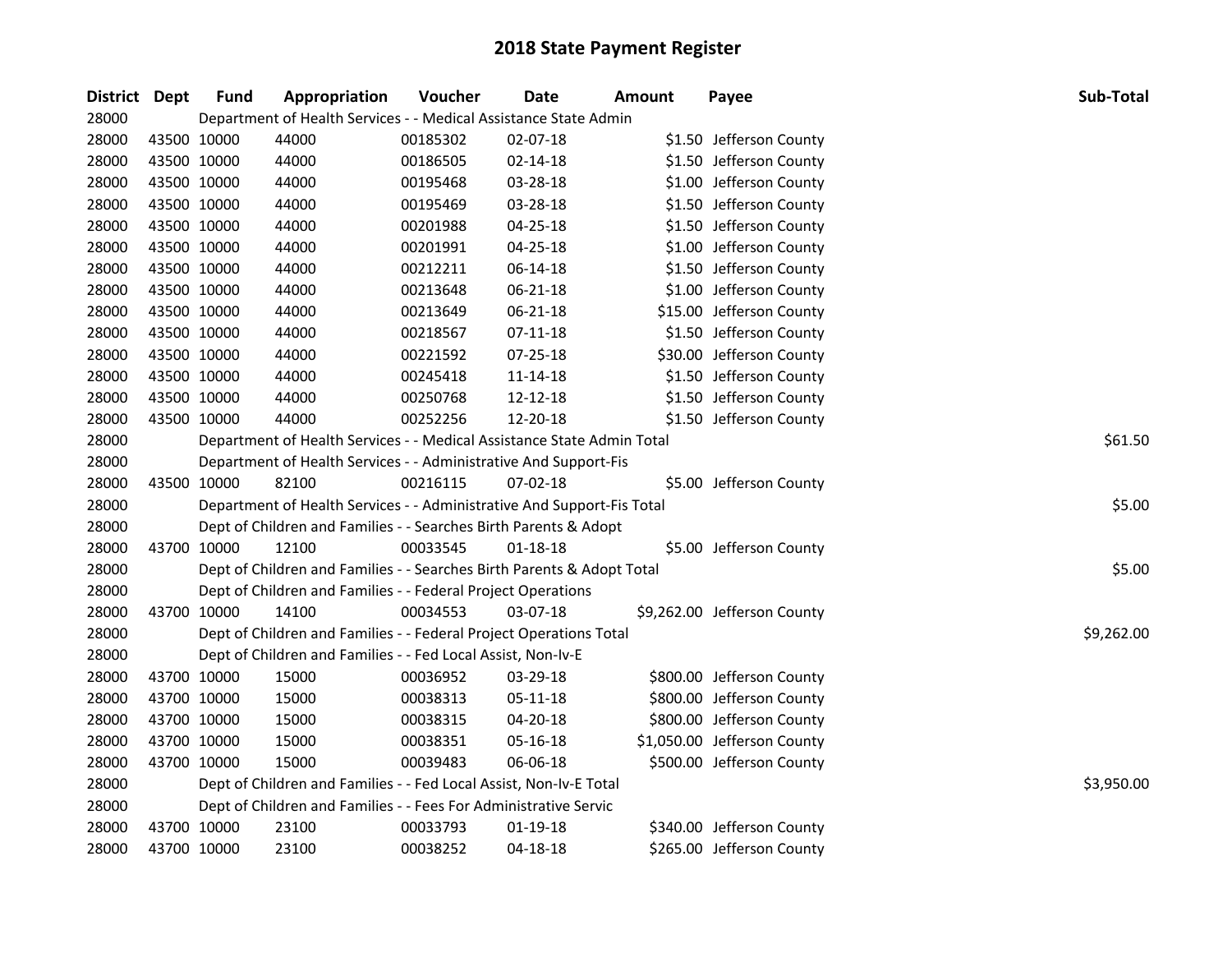| <b>District</b> | <b>Dept</b> | <b>Fund</b> | Appropriation                                                          | Voucher  | <b>Date</b>    | <b>Amount</b> | Payee                         | Sub-Total  |  |
|-----------------|-------------|-------------|------------------------------------------------------------------------|----------|----------------|---------------|-------------------------------|------------|--|
| 28000           | 43700 10000 |             | 23100                                                                  | 00042315 | $07-17-18$     |               | \$335.00 Jefferson County     |            |  |
| 28000           | 43700 10000 |             | 23100                                                                  | 00045781 | 10-18-18       |               | \$190.00 Jefferson County     |            |  |
| 28000           |             |             | Dept of Children and Families - - Fees For Administrative Servic Total |          |                |               |                               | \$1,130.00 |  |
| 28000           |             |             | Dept of Children and Families - - General Aids                         |          |                |               |                               |            |  |
| 28000           | 43700 10000 |             | 99000                                                                  | 00033197 | 01-05-18       |               | \$1,084.00 Jefferson County   |            |  |
| 28000           | 43700 10000 |             | 99000                                                                  | 00033284 | 01-03-18       |               | \$20,410.11 Jefferson County  |            |  |
| 28000           | 43700 10000 |             | 99000                                                                  | 00034109 | 01-30-18       |               | \$220,343.84 Jefferson County |            |  |
| 28000           | 43700 10000 |             | 99000                                                                  | 00034495 | 02-06-18       |               | \$546.00 Jefferson County     |            |  |
| 28000           | 43700 10000 |             | 99000                                                                  | 00034634 | $02 - 12 - 18$ |               | \$30,674.83 Jefferson County  |            |  |
| 28000           | 43700 10000 |             | 99000                                                                  | 00034665 | 02-13-18       |               | \$4,883.55 Jefferson County   |            |  |
| 28000           | 43700 10000 |             | 99000                                                                  | 00034850 | 02-20-18       |               | \$333.05 Jefferson County     |            |  |
| 28000           | 43700 10000 |             | 99000                                                                  | 00035003 | 02-21-18       |               | \$419.45 Jefferson County     |            |  |
| 28000           | 43700 10000 |             | 99000                                                                  | 00035106 | 02-21-18       |               | \$857.80 Jefferson County     |            |  |
| 28000           | 43700 10000 |             | 99000                                                                  | 00035236 | 02-22-18       |               | \$49,662.82 Jefferson County  |            |  |
| 28000           | 43700 10000 |             | 99000                                                                  | 00035639 | 03-05-18       |               | \$403,196.81 Jefferson County |            |  |
| 28000           | 43700 10000 |             | 99000                                                                  | 00037080 | 04-03-18       |               | \$10,288.52 Jefferson County  |            |  |
| 28000           | 43700 10000 |             | 99000                                                                  | 00037102 | 04-03-18       |               | \$371.08 Jefferson County     |            |  |
| 28000           | 43700 10000 |             | 99000                                                                  | 00037566 | 04-05-18       |               | \$201,895.82 Jefferson County |            |  |
| 28000           | 43700 10000 |             | 99000                                                                  | 00038801 | 04-30-18       |               | \$300,367.87 Jefferson County |            |  |
| 28000           | 43700 10000 |             | 99000                                                                  | 00039177 | 05-07-18       |               | \$107,917.64 Jefferson County |            |  |
| 28000           | 43700 10000 |             | 99000                                                                  | 00039240 | 05-07-18       |               | \$4,241.00 Jefferson County   |            |  |
| 28000           | 43700 10000 |             | 99000                                                                  | 00040556 | 06-05-18       |               | \$406.00 Jefferson County     |            |  |
| 28000           | 43700 10000 |             | 99000                                                                  | 00040597 | 06-05-18       |               | \$63,144.67 Jefferson County  |            |  |
| 28000           | 43700 10000 |             | 99000                                                                  | 00041778 | 07-05-18       |               | \$43,287.42 Jefferson County  |            |  |
| 28000           | 43700 10000 |             | 99000                                                                  | 00042117 | $07-12-18$     |               | \$4,435.92 Jefferson County   |            |  |
| 28000           | 43700 10000 |             | 99000                                                                  | 00042792 | 07-30-18       |               | \$245,659.14 Jefferson County |            |  |
| 28000           | 43700 10000 |             | 99000                                                                  | 00042998 | 08-02-18       |               | \$9,052.00 Jefferson County   |            |  |
| 28000           | 43700 10000 |             | 99000                                                                  | 00043088 | 08-06-18       |               | \$58,239.95 Jefferson County  |            |  |
| 28000           | 43700 10000 |             | 99000                                                                  | 00043553 | 08-17-18       |               | \$16,945.00 Jefferson County  |            |  |
| 28000           | 43700 10000 |             | 99000                                                                  | 00043966 | 08-29-18       |               | \$956,566.12 Jefferson County |            |  |
| 28000           | 43700 10000 |             | 99000                                                                  | 00044051 | 08-30-18       |               | \$53,913.00 Jefferson County  |            |  |
| 28000           | 43700 10000 |             | 99000                                                                  | 00044162 | 09-05-18       |               | \$136,930.89 Jefferson County |            |  |
| 28000           | 43700 10000 |             | 99000                                                                  | 00044430 | 09-11-18       |               | \$9,141.00 Jefferson County   |            |  |
| 28000           | 43700 10000 |             | 99000                                                                  | 00045370 | 10-05-18       |               | \$47,902.56 Jefferson County  |            |  |
| 28000           | 43700 10000 |             | 99000                                                                  | 00046068 | $10 - 31 - 18$ |               | \$583.29 Jefferson County     |            |  |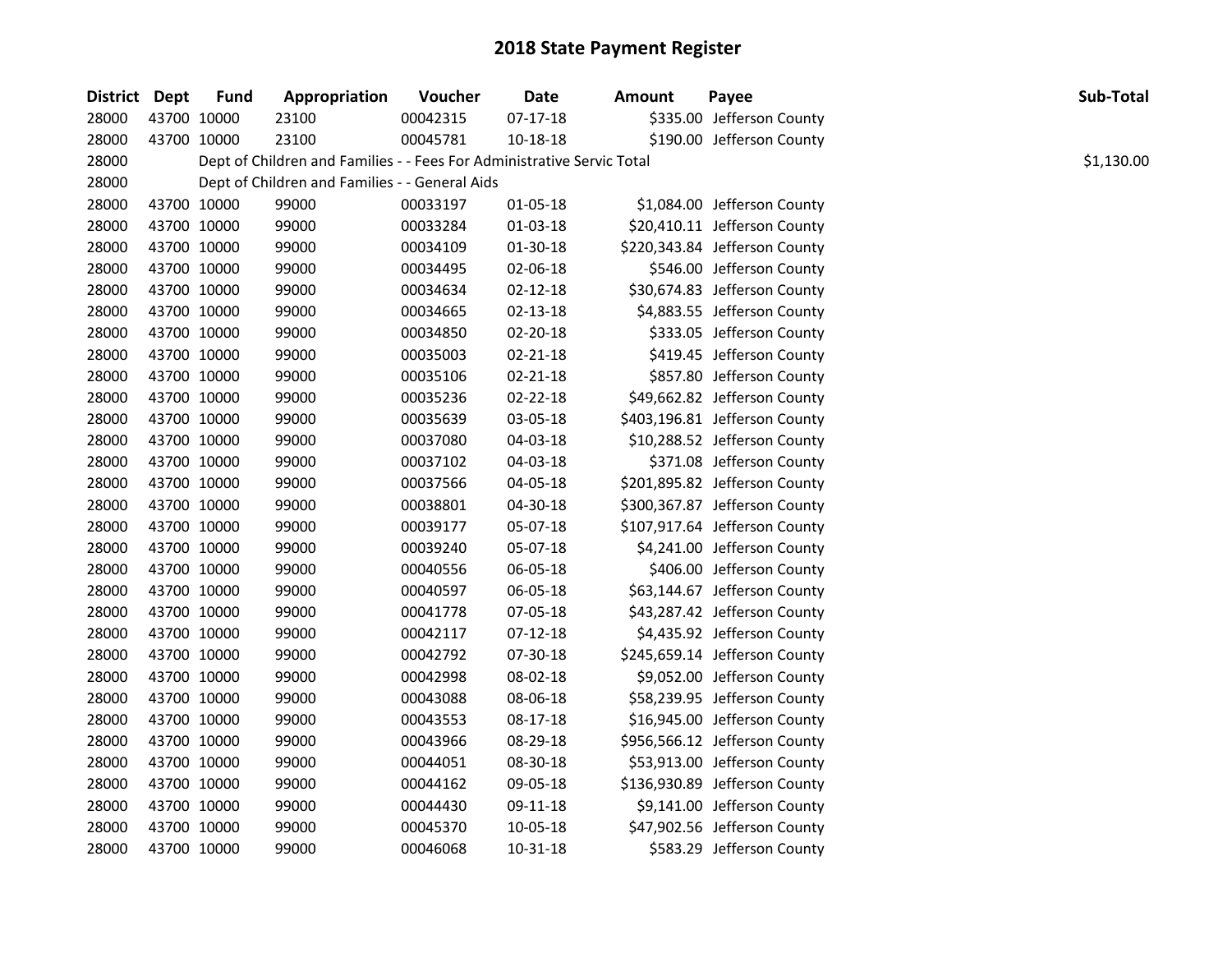| <b>District</b> | <b>Dept</b> | <b>Fund</b> | Appropriation                                                 | Voucher  | Date           | <b>Amount</b> | Payee                         | Sub-Total      |
|-----------------|-------------|-------------|---------------------------------------------------------------|----------|----------------|---------------|-------------------------------|----------------|
| 28000           | 43700 10000 |             | 99000                                                         | 00046189 | 10-30-18       |               | \$209,877.99 Jefferson County |                |
| 28000           | 43700 10000 |             | 99000                                                         | 00046503 | 11-05-18       |               | \$63,427.28 Jefferson County  |                |
| 28000           | 43700 10000 |             | 99000                                                         | 00046566 | 11-05-18       |               | \$1,701.00 Jefferson County   |                |
| 28000           | 43700 10000 |             | 99000                                                         | 00046645 | 11-07-18       |               | \$1,816.00 Jefferson County   |                |
| 28000           | 43700 10000 |             | 99000                                                         | 00047560 | 12-05-18       |               | \$13,924.29 Jefferson County  |                |
| 28000           | 43700 10000 |             | 99000                                                         | 00047672 | 12-06-18       |               | \$297.28 Jefferson County     |                |
| 28000           | 43700 10000 |             | 99000                                                         | 00048041 | 12-21-18       |               | \$48,253.59 Jefferson County  |                |
| 28000           | 43700 10000 |             | 99000                                                         | 00048165 | 12-27-18       |               | \$227.12 Jefferson County     |                |
| 28000           |             |             | Dept of Children and Families - - General Aids Total          |          |                |               |                               | \$3,343,225.70 |
| 28000           |             |             | Dept of Workforce Development - - Workforce Invest And Assist |          |                |               |                               |                |
| 28000           | 44500 10000 |             | 14100                                                         | 00144858 | $01 - 22 - 18$ |               | \$723.92 Jefferson County     |                |
| 28000           | 44500 10000 |             | 14100                                                         | 00145287 | $01 - 23 - 18$ |               | \$85.33 Jefferson County      |                |
| 28000           | 44500 10000 |             | 14100                                                         | 00149200 | $02 - 14 - 18$ |               | \$723.92 Jefferson County     |                |
| 28000           | 44500 10000 |             | 14100                                                         | 00149435 | $02 - 16 - 18$ |               | \$85.33 Jefferson County      |                |
| 28000           | 44500 10000 |             | 14100                                                         | 00155997 | 03-22-18       |               | \$723.92 Jefferson County     |                |
| 28000           | 44500 10000 |             | 14100                                                         | 00156476 | 03-27-18       |               | \$85.33 Jefferson County      |                |
| 28000           | 44500 10000 |             | 14100                                                         | 00160633 | 04-19-18       |               | \$723.92 Jefferson County     |                |
| 28000           | 44500 10000 |             | 14100                                                         | 00161279 | 04-23-18       |               | \$85.33 Jefferson County      |                |
| 28000           | 44500 10000 |             | 14100                                                         | 00166673 | 05-24-18       |               | \$1,293.65 Jefferson County   |                |
| 28000           | 44500 10000 |             | 14100                                                         | 00167133 | 05-25-18       |               | \$85.33 Jefferson County      |                |
| 28000           | 44500 10000 |             | 14100                                                         | 00175131 | $07-16-18$     |               | \$891.85 Jefferson County     |                |
| 28000           | 44500 10000 |             | 14100                                                         | 00175515 | 07-18-18       |               | \$85.33 Jefferson County      |                |
| 28000           | 44500 10000 |             | 14100                                                         | 00176251 | 07-23-18       |               | \$891.84 Jefferson County     |                |
| 28000           | 44500 10000 |             | 14100                                                         | 00176424 | 07-24-18       |               | \$85.33 Jefferson County      |                |
| 28000           | 44500 10000 |             | 14100                                                         | 00180293 | 08-15-18       |               | \$891.84 Jefferson County     |                |
| 28000           | 44500 10000 |             | 14100                                                         | 00180563 | 08-16-18       |               | \$85.33 Jefferson County      |                |
| 28000           | 44500 10000 |             | 14100                                                         | 00186563 | 09-24-18       |               | \$85.33 Jefferson County      |                |
| 28000           | 44500 10000 |             | 14100                                                         | 00186619 | 09-24-18       |               | \$891.84 Jefferson County     |                |
| 28000           | 44500 10000 |             | 14100                                                         | 00193687 | 10-29-18       |               | \$891.84 Jefferson County     |                |
| 28000           | 44500 10000 |             | 14100                                                         | 00193905 | 10-30-18       |               | \$85.33 Jefferson County      |                |
| 28000           | 44500 10000 |             | 14100                                                         | 00196780 | 11-15-18       |               | \$85.33 Jefferson County      |                |
| 28000           | 44500 10000 |             | 14100                                                         | 00196910 | 11-16-18       |               | \$891.84 Jefferson County     |                |
| 28000           | 44500 10000 |             | 14100                                                         | 00201774 | 12-19-18       |               | \$909.67 Jefferson County     |                |
| 28000           | 44500 10000 |             | 14100                                                         | 00202499 | 12-21-18       |               | \$85.33 Jefferson County      |                |

28000 Dept of Workforce Development - - Workforce Invest And Assist Total 510 and 511,474.01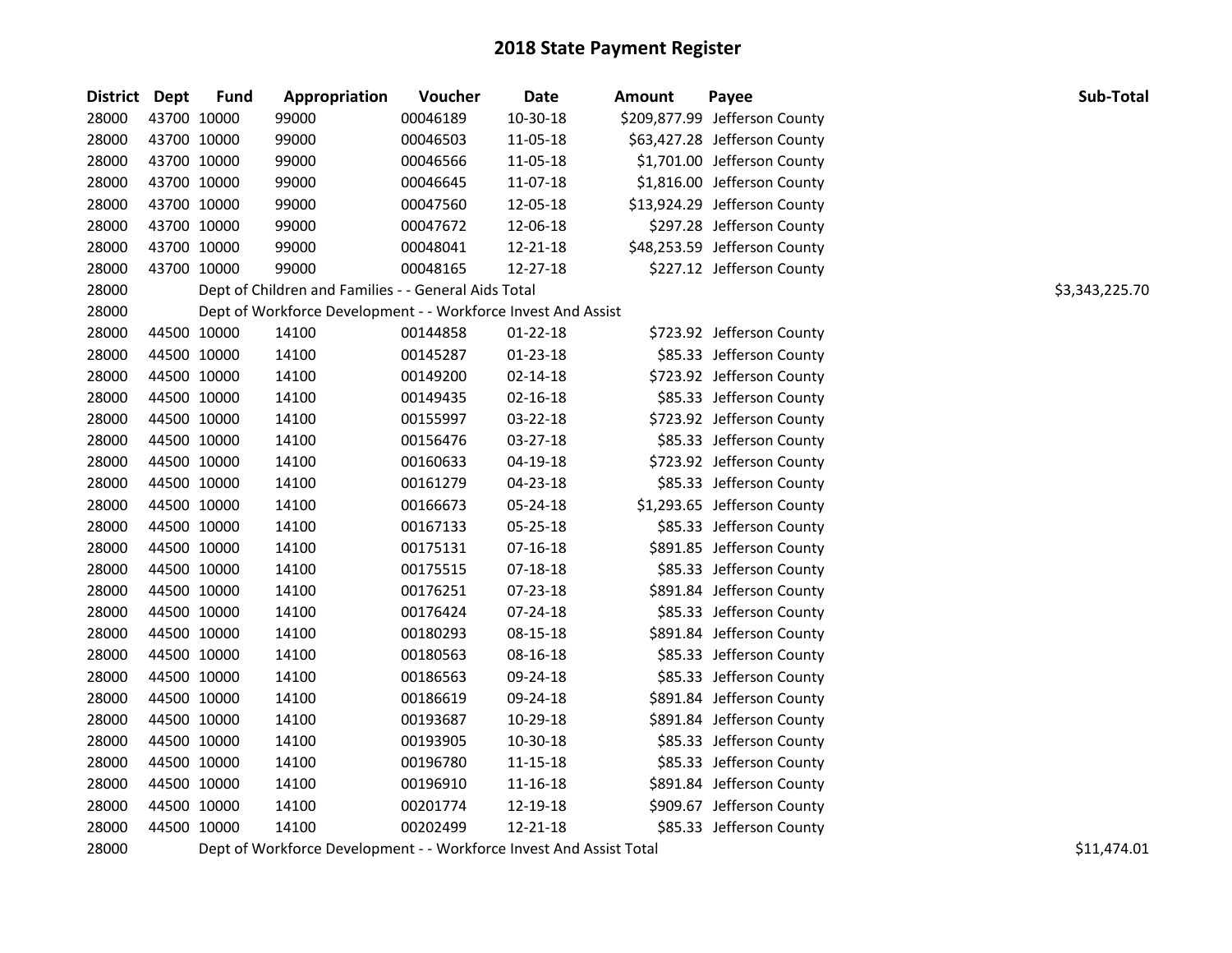| District Dept |             | <b>Fund</b> | Appropriation                                                   | Voucher  | Date           | <b>Amount</b> | Payee                     | Sub-Total  |
|---------------|-------------|-------------|-----------------------------------------------------------------|----------|----------------|---------------|---------------------------|------------|
| 28000         |             |             | Dept of Workforce Development - - Ui Admin Fed                  |          |                |               |                           |            |
| 28000         | 44500 10000 |             | 15100                                                           | 00142130 | $01-03-18$     |               | \$85.00 Jefferson County  |            |
| 28000         | 44500 10000 |             | 15100                                                           | 00146809 | 02-02-18       |               | \$75.00 Jefferson County  |            |
| 28000         | 44500 10000 |             | 15100                                                           | 00152396 | 03-02-18       |               | \$115.00 Jefferson County |            |
| 28000         | 44500 10000 |             | 15100                                                           | 00157706 | 04-03-18       |               | \$140.00 Jefferson County |            |
| 28000         |             | 44500 10000 | 15100                                                           | 00159316 | 04-16-18       |               | \$60.00 Jefferson County  |            |
| 28000         |             | 44500 10000 | 15100                                                           | 00163025 | 05-02-18       |               | \$45.00 Jefferson County  |            |
| 28000         |             | 44500 10000 | 15100                                                           | 00168102 | 06-04-18       |               | \$85.00 Jefferson County  |            |
| 28000         |             | 44500 10000 | 15100                                                           | 00168483 | 06-06-18       |               | \$60.00 Jefferson County  |            |
| 28000         |             | 44500 10000 | 15100                                                           | 00173104 | 07-03-18       |               | \$100.00 Jefferson County |            |
| 28000         | 44500 10000 |             | 15100                                                           | 00178350 | 08-02-18       |               | \$80.00 Jefferson County  |            |
| 28000         | 44500 10000 |             | 15100                                                           | 00183408 | 09-05-18       |               | \$50.00 Jefferson County  |            |
| 28000         | 44500 10000 |             | 15100                                                           | 00188553 | 10-02-18       |               | \$105.00 Jefferson County |            |
| 28000         | 44500 10000 |             | 15100                                                           | 00194617 | 11-02-18       |               | \$90.00 Jefferson County  |            |
| 28000         |             | 44500 10000 | 15100                                                           | 00199598 | 12-04-18       |               | \$45.00 Jefferson County  |            |
| 28000         |             |             | Dept of Workforce Development - - Ui Admin Fed Total            |          |                |               |                           | \$1,135.00 |
| 28000         |             |             | Dept of Workforce Development - - Title Ib Operations State Gpr |          |                |               |                           |            |
| 28000         |             | 44500 10000 | 50200                                                           | 00144858 | $01 - 22 - 18$ |               | \$210.48 Jefferson County |            |
| 28000         |             | 44500 10000 | 50200                                                           | 00145287 | 01-23-18       |               | \$24.09 Jefferson County  |            |
| 28000         |             | 44500 10000 | 50200                                                           | 00149200 | 02-14-18       |               | \$210.48 Jefferson County |            |
| 28000         | 44500 10000 |             | 50200                                                           | 00149435 | $02 - 16 - 18$ |               | \$24.09 Jefferson County  |            |
| 28000         | 44500 10000 |             | 50200                                                           | 00155997 | 03-22-18       |               | \$210.48 Jefferson County |            |
| 28000         | 44500 10000 |             | 50200                                                           | 00156476 | 03-27-18       |               | \$24.09 Jefferson County  |            |
| 28000         | 44500 10000 |             | 50200                                                           | 00160633 | 04-19-18       |               | \$210.48 Jefferson County |            |
| 28000         | 44500 10000 |             | 50200                                                           | 00161279 | 04-23-18       |               | \$24.09 Jefferson County  |            |
| 28000         | 44500 10000 |             | 50200                                                           | 00166673 | 05-24-18       |               | \$308.56 Jefferson County |            |
| 28000         |             | 44500 10000 | 50200                                                           | 00167133 | 05-25-18       |               | \$24.09 Jefferson County  |            |
| 28000         |             | 44500 10000 | 50200                                                           | 00175131 | 07-16-18       |               | \$212.72 Jefferson County |            |
| 28000         |             | 44500 10000 | 50200                                                           | 00175515 | $07 - 18 - 18$ |               | \$24.09 Jefferson County  |            |
| 28000         |             | 44500 10000 | 50200                                                           | 00176251 | 07-23-18       |               | \$212.72 Jefferson County |            |
| 28000         |             | 44500 10000 | 50200                                                           | 00176424 | 07-24-18       |               | \$24.09 Jefferson County  |            |
| 28000         | 44500 10000 |             | 50200                                                           | 00180293 | 08-15-18       |               | \$212.72 Jefferson County |            |
| 28000         | 44500 10000 |             | 50200                                                           | 00180563 | 08-16-18       |               | \$24.09 Jefferson County  |            |
| 28000         |             | 44500 10000 | 50200                                                           | 00186563 | 09-24-18       |               | \$24.09 Jefferson County  |            |
| 28000         |             | 44500 10000 | 50200                                                           | 00186619 | 09-24-18       |               | \$212.72 Jefferson County |            |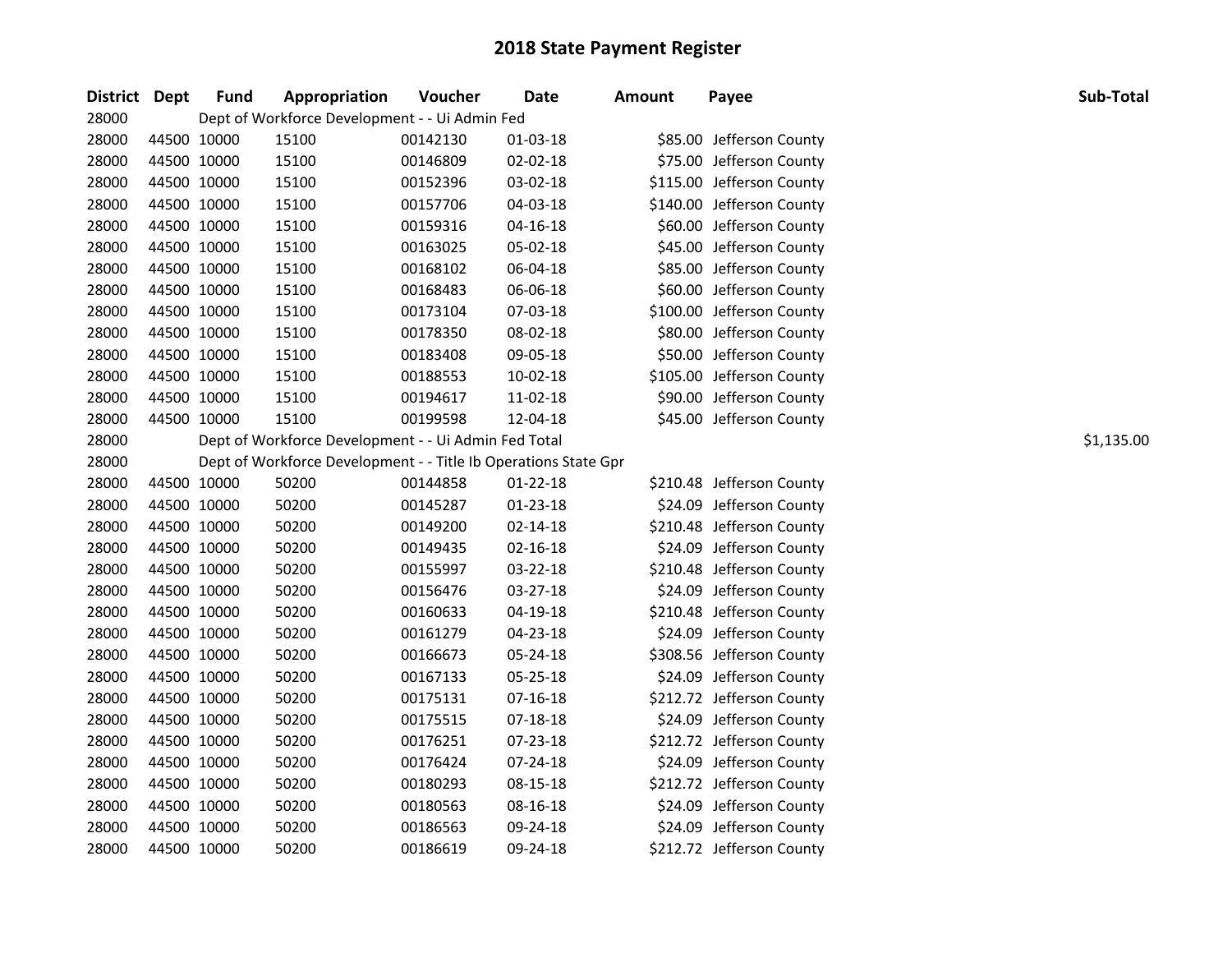| District Dept |             | <b>Fund</b> | Appropriation                                                         | Voucher  | Date           | <b>Amount</b> | Payee                       | Sub-Total   |
|---------------|-------------|-------------|-----------------------------------------------------------------------|----------|----------------|---------------|-----------------------------|-------------|
| 28000         | 44500 10000 |             | 50200                                                                 | 00193687 | 10-29-18       |               | \$212.72 Jefferson County   |             |
| 28000         | 44500 10000 |             | 50200                                                                 | 00193905 | 10-30-18       |               | \$24.09 Jefferson County    |             |
| 28000         |             |             | Dept of Workforce Development - - Title Ib Operations State Gpr Total |          |                |               |                             | \$2,454.98  |
| 28000         |             |             | Dept of Workforce Development - - Title Ib Aids State Gpr             |          |                |               |                             |             |
| 28000         | 44500 10000 |             | 50900                                                                 | 00180687 | 08-27-18       |               | \$5.54 Jefferson County     |             |
| 28000         | 44500 10000 |             | 50900                                                                 | 00189255 | 10-04-18       |               | \$17.64 Jefferson County    |             |
| 28000         |             |             | Dept of Workforce Development - - Title Ib Aids State Gpr Total       |          |                |               |                             | \$23.18     |
| 28000         |             |             | Dept of Workforce Development - - Title Ib Operations Federal         |          |                |               |                             |             |
| 28000         |             | 44500 10000 | 54100                                                                 | 00144858 | $01 - 22 - 18$ |               | \$777.70 Jefferson County   |             |
| 28000         | 44500 10000 |             | 54100                                                                 | 00145287 | 01-23-18       |               | \$89.02 Jefferson County    |             |
| 28000         | 44500 10000 |             | 54100                                                                 | 00149200 | 02-14-18       |               | \$777.70 Jefferson County   |             |
| 28000         | 44500 10000 |             | 54100                                                                 | 00149435 | 02-16-18       |               | \$89.02 Jefferson County    |             |
| 28000         | 44500 10000 |             | 54100                                                                 | 00155997 | 03-22-18       |               | \$777.70 Jefferson County   |             |
| 28000         | 44500 10000 |             | 54100                                                                 | 00156476 | 03-27-18       |               | \$89.02 Jefferson County    |             |
| 28000         | 44500 10000 |             | 54100                                                                 | 00160633 | 04-19-18       |               | \$777.70 Jefferson County   |             |
| 28000         | 44500 10000 |             | 54100                                                                 | 00161279 | 04-23-18       |               | \$89.02 Jefferson County    |             |
| 28000         | 44500 10000 |             | 54100                                                                 | 00166673 | 05-24-18       |               | \$1,140.06 Jefferson County |             |
| 28000         | 44500 10000 |             | 54100                                                                 | 00167133 | 05-25-18       |               | \$89.02 Jefferson County    |             |
| 28000         | 44500 10000 |             | 54100                                                                 | 00175131 | $07 - 16 - 18$ |               | \$785.94 Jefferson County   |             |
| 28000         | 44500 10000 |             | 54100                                                                 | 00175515 | 07-18-18       |               | \$89.02 Jefferson County    |             |
| 28000         | 44500 10000 |             | 54100                                                                 | 00176251 | 07-23-18       |               | \$785.95 Jefferson County   |             |
| 28000         | 44500 10000 |             | 54100                                                                 | 00176424 | 07-24-18       |               | \$89.02 Jefferson County    |             |
| 28000         | 44500 10000 |             | 54100                                                                 | 00180293 | 08-15-18       |               | \$785.95 Jefferson County   |             |
| 28000         | 44500 10000 |             | 54100                                                                 | 00180563 | 08-16-18       |               | \$89.02 Jefferson County    |             |
| 28000         | 44500 10000 |             | 54100                                                                 | 00186563 | 09-24-18       |               | \$89.02 Jefferson County    |             |
| 28000         | 44500 10000 |             | 54100                                                                 | 00186619 | 09-24-18       |               | \$785.95 Jefferson County   |             |
| 28000         | 44500 10000 |             | 54100                                                                 | 00193687 | 10-29-18       |               | \$785.95 Jefferson County   |             |
| 28000         | 44500 10000 |             | 54100                                                                 | 00193905 | 10-30-18       |               | \$89.02 Jefferson County    |             |
| 28000         | 44500 10000 |             | 54100                                                                 | 00196780 | 11-15-18       |               | \$113.11 Jefferson County   |             |
| 28000         | 44500 10000 |             | 54100                                                                 | 00196910 | 11-16-18       |               | \$998.67 Jefferson County   |             |
| 28000         | 44500 10000 |             | 54100                                                                 | 00201774 | 12-19-18       |               | \$1,018.65 Jefferson County |             |
| 28000         | 44500 10000 |             | 54100                                                                 | 00202499 | 12-21-18       |               | \$113.11 Jefferson County   |             |
| 28000         |             |             | Dept of Workforce Development - - Title Ib Operations Federal Total   |          |                |               |                             | \$11,314.34 |
| 28000         |             |             | Dept of Workforce Development - - Title Ib Aids Federal Prf           |          |                |               |                             |             |
| 28000         | 44500 10000 |             | 54400                                                                 | 00180687 | 08-27-18       |               | \$20.46 Jefferson County    |             |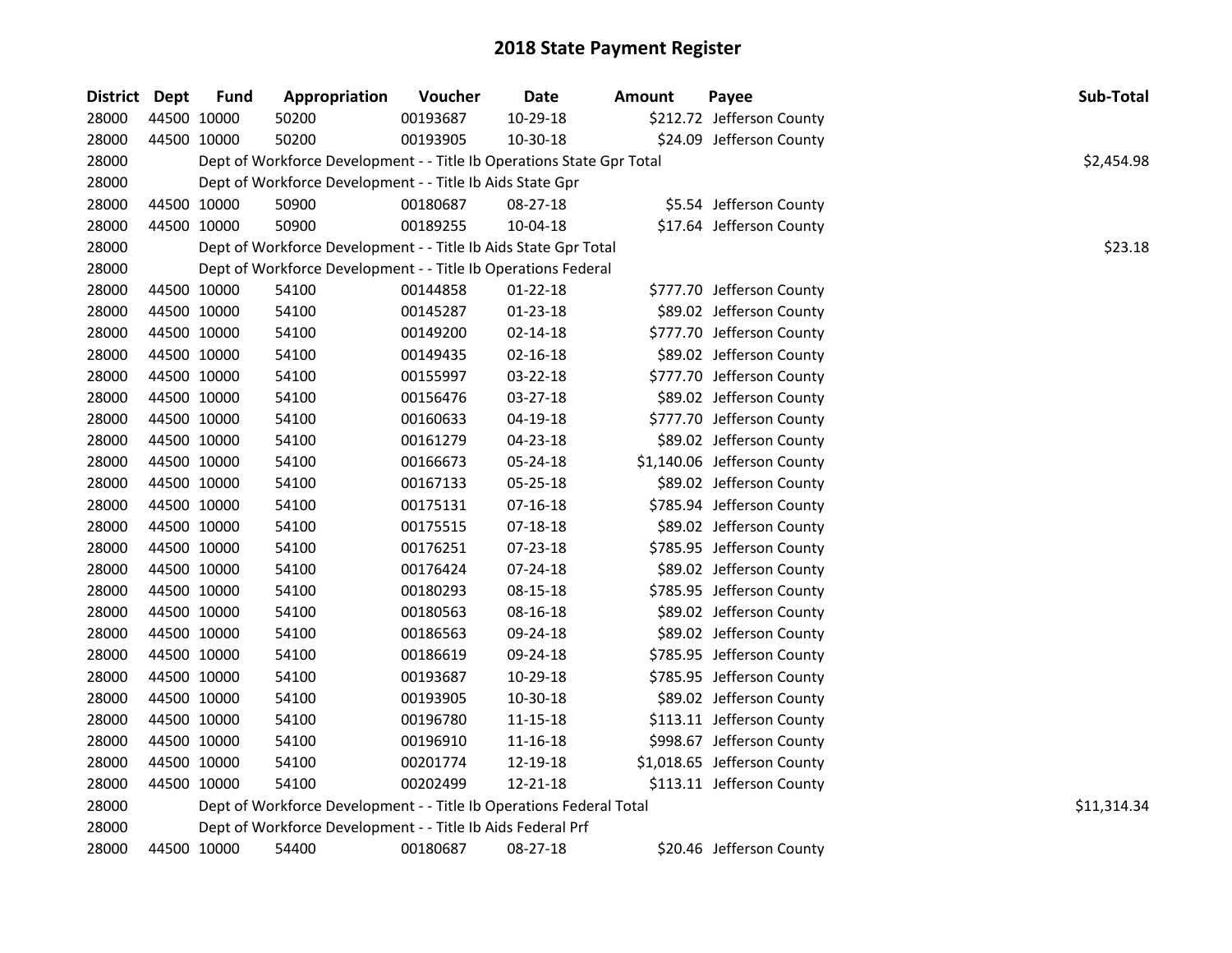| District Dept |             | <b>Fund</b> | Appropriation                                                         | Voucher  | <b>Date</b>    | <b>Amount</b> | Payee                        | Sub-Total    |
|---------------|-------------|-------------|-----------------------------------------------------------------------|----------|----------------|---------------|------------------------------|--------------|
| 28000         | 44500 10000 |             | 54400                                                                 | 00189255 | 10-04-18       |               | \$65.19 Jefferson County     |              |
| 28000         |             |             | Dept of Workforce Development - - Title Ib Aids Federal Prf Total     |          |                |               |                              | \$85.65      |
| 28000         |             |             | Dept of Workforce Development - - Wc Ops Uninsured Emplyr Admin       |          |                |               |                              |              |
| 28000         | 44500 22700 |             | 17700                                                                 | 00149213 | $02 - 14 - 18$ |               | \$20.00 Jefferson County     |              |
| 28000         | 44500 22700 |             | 17700                                                                 | 00149234 | $02 - 15 - 18$ |               | \$60.00 Jefferson County     |              |
| 28000         | 44500 22700 |             | 17700                                                                 | 00149236 | 02-15-18       |               | \$110.00 Jefferson County    |              |
| 28000         | 44500 22700 |             | 17700                                                                 | 00195048 | 11-07-18       |               | \$35.00 Jefferson County     |              |
| 28000         | 44500 22700 |             | 17700                                                                 | 00195453 | 11-09-18       |               | \$60.00 Jefferson County     |              |
| 28000         |             |             | Dept of Workforce Development - - Wc Ops Uninsured Emplyr Admin Total |          |                |               |                              | \$285.00     |
| 28000         |             |             | Department of Justice - - Crime Laboratories, Dna                     |          |                |               |                              |              |
| 28000         | 45500 10000 |             | 22100                                                                 | 00048985 | 07-19-18       |               | \$4,530.00 Jefferson County  |              |
| 28000         |             |             | Department of Justice - - Crime Laboratories, Dna Total               |          |                |               |                              | \$4,530.00   |
| 28000         |             |             | Department of Justice - - Law Enforcement Train, Local                |          |                |               |                              |              |
| 28000         | 45500 10000 |             | 23100                                                                 | 00053330 | 10-18-18       |               | \$15,200.00 Jefferson County |              |
| 28000         |             |             | Department of Justice - - Law Enforcement Train, Local Total          |          |                |               |                              | \$15,200.00  |
| 28000         |             |             | Department of Justice - - Federal Aid, State Operations               |          |                |               |                              |              |
| 28000         | 45500 10000 |             | 24100                                                                 | 00056900 | 12-14-18       |               | \$246.00 Jefferson County    |              |
| 28000         |             |             | Department of Justice - - Federal Aid, State Operations Total         |          |                |               |                              | \$246.00     |
| 28000         |             |             | Department of Justice - - Alt Prosecution Alcohol Drugs               |          |                |               |                              |              |
| 28000         | 45500 10000 |             | 27100                                                                 | 00045428 | 05-04-18       |               | \$94,796.53 Jefferson County |              |
| 28000         | 45500 10000 |             | 27100                                                                 | 00045569 | 05-14-18       |               | \$19,607.11 Jefferson County |              |
| 28000         | 45500 10000 |             | 27100                                                                 | 00055623 | 11-26-18       |               | \$44,403.66 Jefferson County |              |
| 28000         |             |             | Department of Justice - - Alt Prosecution Alcohol Drugs Total         |          |                |               |                              | \$158,807.30 |
| 28000         |             |             | Department of Justice - - Internet Crimes Against Childr              |          |                |               |                              |              |
| 28000         | 45500 10000 |             | 28400                                                                 | 00039450 | $01 - 02 - 18$ |               | \$500.00 Jefferson County    |              |
| 28000         |             |             | Department of Justice - - Internet Crimes Against Childr Total        |          |                |               |                              | \$500.00     |
| 28000         |             |             | Department of Justice - - Awards For Victims Of Crimes                |          |                |               |                              |              |
| 28000         | 45500 10000 |             | 50200                                                                 | 00053871 | 10-24-18       |               | \$50.00 Jefferson County     |              |
| 28000         |             |             | Department of Justice - - Awards For Victims Of Crimes Total          |          |                |               |                              | \$50.00      |
| 28000         |             |             | Department of Justice - - Crime Victim Witness Assist                 |          |                |               |                              |              |
| 28000         | 45500 10000 |             | 53200                                                                 | 00043049 | 03-06-18       |               | \$20,215.37 Jefferson County |              |
| 28000         | 45500 10000 |             | 53200                                                                 | 00049108 | 07-19-18       |               | \$19,193.04 Jefferson County |              |
| 28000         |             |             | Department of Justice - - Crime Victim Witness Assist Total           |          |                |               |                              | \$39,408.41  |
| 28000         |             |             | Department of Justice - - Federal Aid; Victim Comp                    |          |                |               |                              |              |
| 28000         | 45500 10000 |             | 54100                                                                 | 00044355 | 04-11-18       |               | \$75.00 Jefferson County     |              |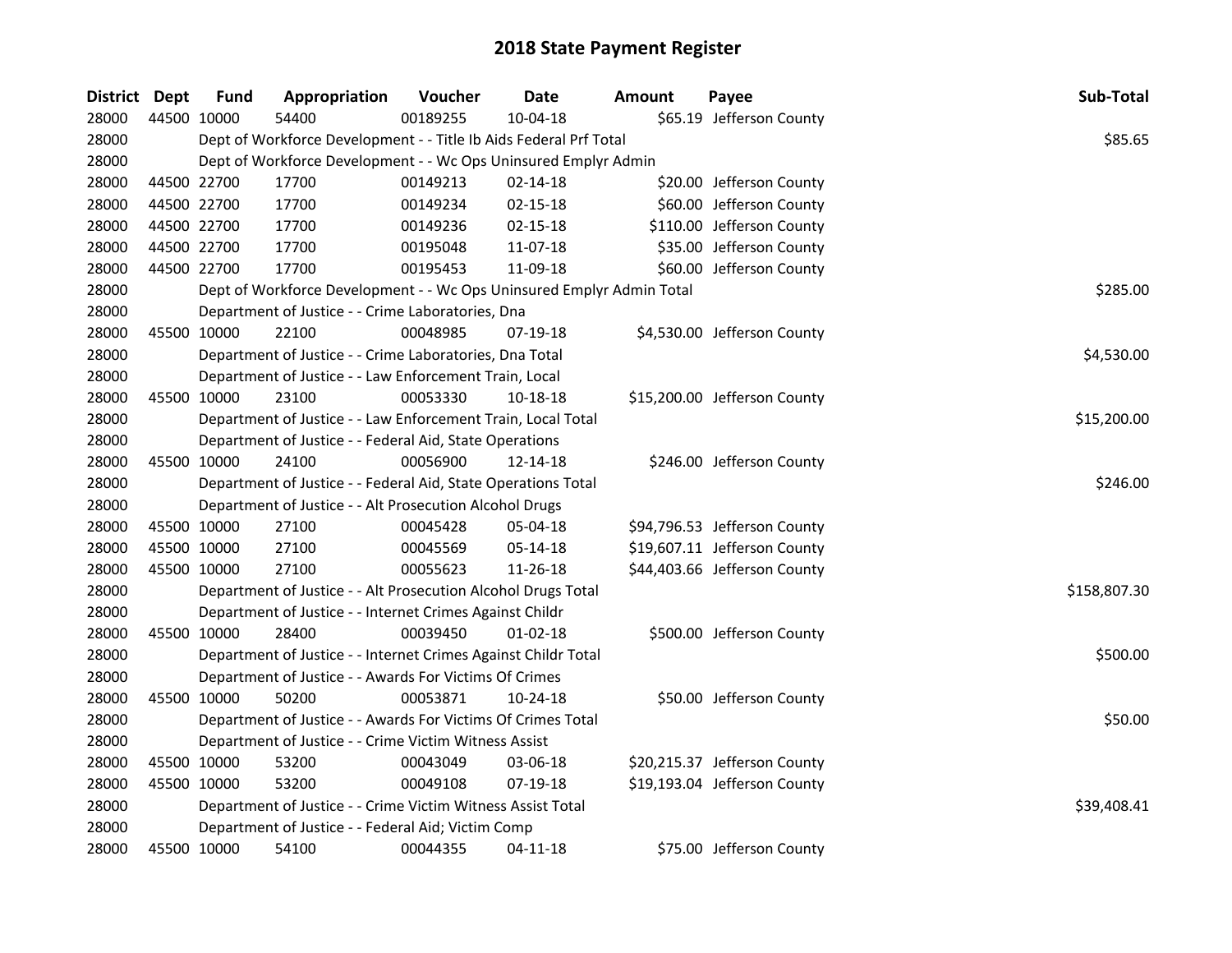| District Dept | <b>Fund</b> | Appropriation                                                           | Voucher  | <b>Date</b>    | Amount | Payee                        | Sub-Total    |
|---------------|-------------|-------------------------------------------------------------------------|----------|----------------|--------|------------------------------|--------------|
| 28000         | 45500 10000 | 54100                                                                   | 00049857 | 08-03-18       |        | \$25.00 Jefferson County     |              |
| 28000         |             | Department of Justice - - Federal Aid; Victim Comp Total                |          |                |        |                              | \$100.00     |
| 28000         |             | Department of Military Affairs - - Disaster Recovery Aid                |          |                |        |                              |              |
| 28000         | 46500 10000 | 30500                                                                   | 00040951 | $03 - 27 - 18$ |        | \$8,193.45 Jefferson County  |              |
| 28000         |             | Department of Military Affairs - - Disaster Recovery Aid Total          |          |                |        |                              | \$8,193.45   |
| 28000         |             | Department of Military Affairs - - Emergency Response Equipment         |          |                |        |                              |              |
| 28000         | 46500 10000 | 30800                                                                   | 00038593 | $02 - 01 - 18$ |        | \$1,228.31 Jefferson County  |              |
| 28000         |             | Department of Military Affairs - - Emergency Response Equipment Total   |          |                |        |                              | \$1,228.31   |
| 28000         |             | Department of Military Affairs - - Local Emer Planning Grants           |          |                |        |                              |              |
| 28000         | 46500 10000 | 33700                                                                   | 00045714 | 07-02-18       |        | \$20,045.19 Jefferson County |              |
| 28000         |             | Department of Military Affairs - - Local Emer Planning Grants Total     |          |                |        |                              | \$20,045.19  |
| 28000         |             | Department of Military Affairs - - Federal Aid, Local Assistance        |          |                |        |                              |              |
| 28000         | 46500 10000 | 34200                                                                   | 00038078 | 01-30-18       |        | \$27,953.42 Jefferson County |              |
| 28000         | 46500 10000 | 34200                                                                   | 00040951 | 03-27-18       |        | \$50,560.71 Jefferson County |              |
| 28000         | 46500 10000 | 34200                                                                   | 00046373 | 07-13-18       |        | \$4,194.03 Jefferson County  |              |
| 28000         | 46500 10000 | 34200                                                                   | 00048189 | 08-29-18       |        | \$27,880.54 Jefferson County |              |
| 28000         |             | Department of Military Affairs - - Federal Aid, Local Assistance Total  |          |                |        |                              | \$110,588.70 |
| 28000         |             | Department of Military Affairs - - St Emerg Response Bd Grant Pif       |          |                |        |                              |              |
| 28000         | 46500 27200 | 36400                                                                   | 00038422 | $01-30-18$     |        | \$20,664.00 Jefferson County |              |
| 28000         |             | Department of Military Affairs - - St Emerg Response Bd Grant Pif Total |          |                |        |                              | \$20,664.00  |
| 28000         |             | Department of Veterans Affairs - - Grants To Counties                   |          |                |        |                              |              |
| 28000         | 48500 15200 | 12700                                                                   | 00043036 | $02 - 16 - 18$ |        | \$1,300.00 Jefferson County  |              |
| 28000         |             | Department of Veterans Affairs - - Grants To Counties Total             |          |                |        |                              | \$1,300.00   |
| 28000         |             | Department of Veterans Affairs - - County Grants                        |          |                |        |                              |              |
| 28000         | 48500 58200 | 26700                                                                   | 00043036 | 02-16-18       |        | \$5,850.00 Jefferson County  |              |
| 28000         |             | Department of Veterans Affairs - - County Grants Total                  |          |                |        |                              | \$5,850.00   |
| 28000         |             | Department of Veterans Affairs - - Veterans Transportation Grant        |          |                |        |                              |              |
| 28000         | 48500 58200 | 28000                                                                   | 00056408 | 11-16-18       |        | \$3,266.54 Jefferson County  |              |
| 28000         |             | Department of Veterans Affairs - - Veterans Transportation Grant Total  |          |                |        |                              | \$3,266.54   |
| 28000         |             | Department of Veterans Affairs - - County Grants                        |          |                |        |                              |              |
| 28000         | 48500 58300 | 37000                                                                   | 00043036 | 02-16-18       |        | \$5,850.00 Jefferson County  |              |
| 28000         |             | Department of Veterans Affairs - - County Grants Total                  |          |                |        |                              | \$5,850.00   |
| 28000         |             | Department of Administration - - Federal Aid, Local Assistance          |          |                |        |                              |              |
| 28000         | 50500 10000 | 15500                                                                   | 00071338 | 01-29-18       |        | \$2,588.04 Jefferson County  |              |
| 28000         | 50500 10000 | 15500                                                                   | 00073926 | 02-28-18       |        | \$3,651.79 Jefferson County  |              |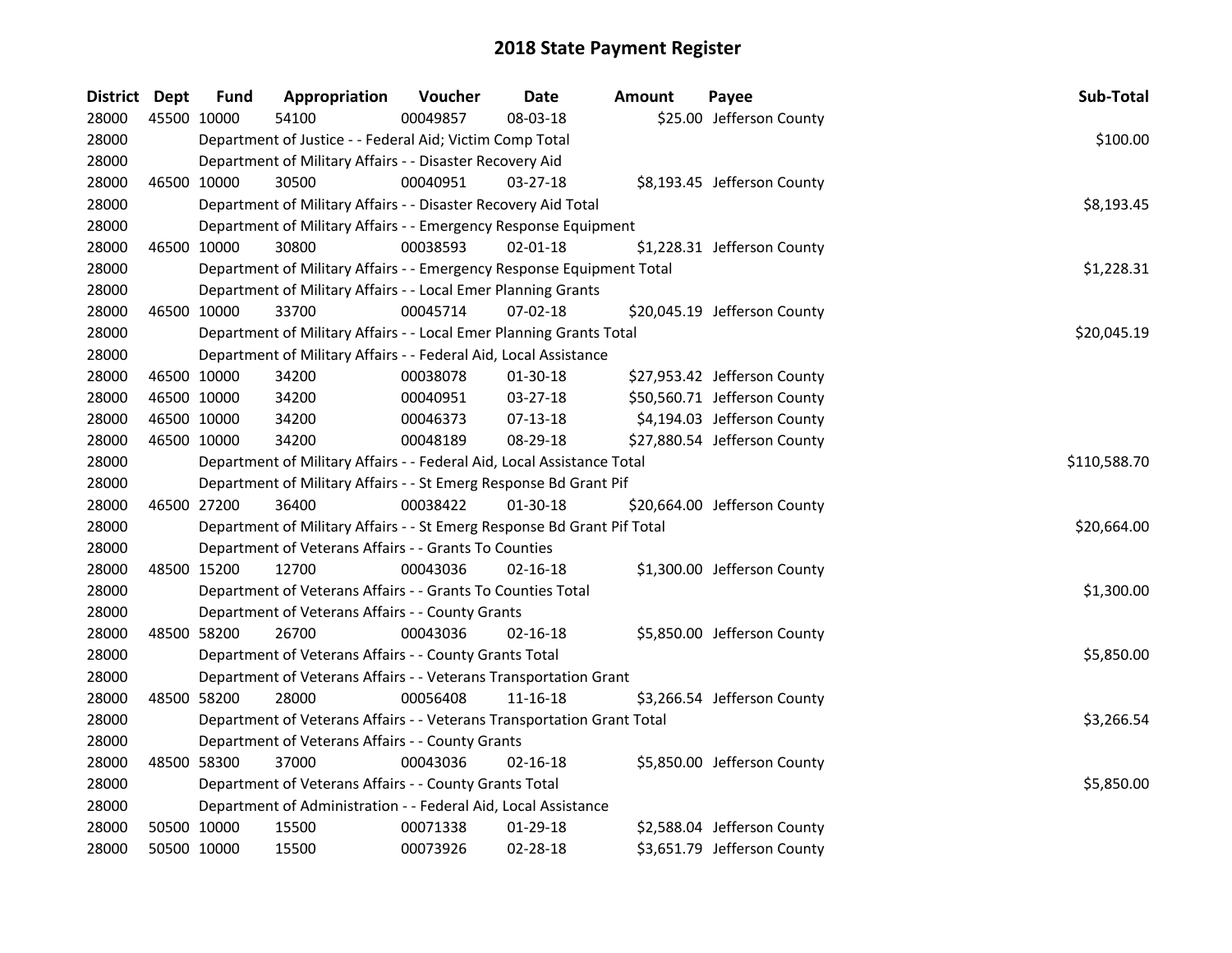| District Dept |             | <b>Fund</b> | Appropriation                                                         | Voucher  | <b>Date</b>    | <b>Amount</b> | Payee                        | Sub-Total   |
|---------------|-------------|-------------|-----------------------------------------------------------------------|----------|----------------|---------------|------------------------------|-------------|
| 28000         | 50500 10000 |             | 15500                                                                 | 00076273 | 03-28-18       |               | \$7,816.23 Jefferson County  |             |
| 28000         | 50500 10000 |             | 15500                                                                 | 00077684 | $04 - 16 - 18$ |               | \$8,151.43 Jefferson County  |             |
| 28000         | 50500 10000 |             | 15500                                                                 | 00081302 | 05-29-18       |               | \$2,409.08 Jefferson County  |             |
| 28000         | 50500 10000 |             | 15500                                                                 | 00082705 | 06-14-18       |               | \$3,919.91 Jefferson County  |             |
| 28000         | 50500 10000 |             | 15500                                                                 | 00085803 | 07-30-18       |               | \$12,307.19 Jefferson County |             |
| 28000         | 50500 10000 |             | 15500                                                                 | 00087434 | 08-28-18       |               | \$12,596.12 Jefferson County |             |
| 28000         | 50500 10000 |             | 15500                                                                 | 00089317 | 09-28-18       |               | \$17,332.89 Jefferson County |             |
| 28000         | 50500 10000 |             | 15500                                                                 | 00091249 | 10-29-18       |               | \$5,552.57 Jefferson County  |             |
| 28000         | 50500 10000 |             | 15500                                                                 | 00092877 | 11-28-18       |               | \$4,951.51 Jefferson County  |             |
| 28000         | 50500 10000 |             | 15500                                                                 | 00094456 | 12-28-18       |               | \$11,870.75 Jefferson County |             |
| 28000         |             |             | Department of Administration - - Federal Aid, Local Assistance Total  |          |                |               |                              | \$93,147.51 |
| 28000         |             |             | Department of Administration - - Low-Income Assistance Grants         |          |                |               |                              |             |
| 28000         | 50500 23500 |             | 37100                                                                 | 00071338 | 01-29-18       |               | \$2,338.60 Jefferson County  |             |
| 28000         | 50500 23500 |             | 37100                                                                 | 00073926 | 02-28-18       |               | \$3,299.82 Jefferson County  |             |
| 28000         | 50500 23500 |             | 37100                                                                 | 00076273 | 03-28-18       |               | \$4,654.18 Jefferson County  |             |
| 28000         | 50500 23500 |             | 37100                                                                 | 00077684 | 04-16-18       |               | \$6,156.83 Jefferson County  |             |
| 28000         | 50500 23500 |             | 37100                                                                 | 00081302 | 05-29-18       |               | \$1,416.29 Jefferson County  |             |
| 28000         | 50500 23500 |             | 37100                                                                 | 00082705 | 06-14-18       |               | \$3,021.76 Jefferson County  |             |
| 28000         | 50500 23500 |             | 37100                                                                 | 00085803 | 07-30-18       |               | \$7,867.85 Jefferson County  |             |
| 28000         | 50500 23500 |             | 37100                                                                 | 00087434 | 08-28-18       |               | \$4,769.74 Jefferson County  |             |
| 28000         | 50500 23500 |             | 37100                                                                 | 00089317 | 09-28-18       |               | \$5,567.24 Jefferson County  |             |
| 28000         | 50500 23500 |             | 37100                                                                 | 00091249 | 10-29-18       |               | \$9,062.02 Jefferson County  |             |
| 28000         | 50500 23500 |             | 37100                                                                 | 00092877 | 11-28-18       |               | \$5,434.12 Jefferson County  |             |
| 28000         | 50500 23500 |             | 37100                                                                 | 00094456 | 12-28-18       |               | \$2,994.40 Jefferson County  |             |
| 28000         |             |             | Department of Administration - - Low-Income Assistance Grants Total   |          |                |               |                              | \$56,582.85 |
| 28000         |             |             | Department of Administration - - Land                                 |          |                |               |                              |             |
| 28000         | 50500 26900 |             | 16600                                                                 | 00077176 | 04-11-18       |               | \$25,000.00 Jefferson County |             |
| 28000         |             |             | Department of Administration - - Land Total                           |          |                |               |                              | \$25,000.00 |
| 28000         |             |             | Department of Administration - - Land Information Program; Loca       |          |                |               |                              |             |
| 28000         | 50500 26900 |             | 17300                                                                 | 00072918 | 02-22-18       |               | \$1,000.00 Jefferson County  |             |
| 28000         | 50500 26900 |             | 17300                                                                 | 00083681 | 06-25-18       |               | \$25,000.00 Jefferson County |             |
| 28000         |             |             | Department of Administration - - Land Information Program; Loca Total |          |                |               |                              | \$26,000.00 |
| 28000         |             |             | Public Defender Board - - Trial Representation                        |          |                |               |                              |             |
| 28000         | 55000 10000 |             | 10300                                                                 | 00160814 | 09-13-18       |               | \$0.80 Jefferson County      |             |
| 28000         | 55000 10000 |             | 10300                                                                 | 00162946 | 10-05-18       |               | \$2.00 Jefferson County      |             |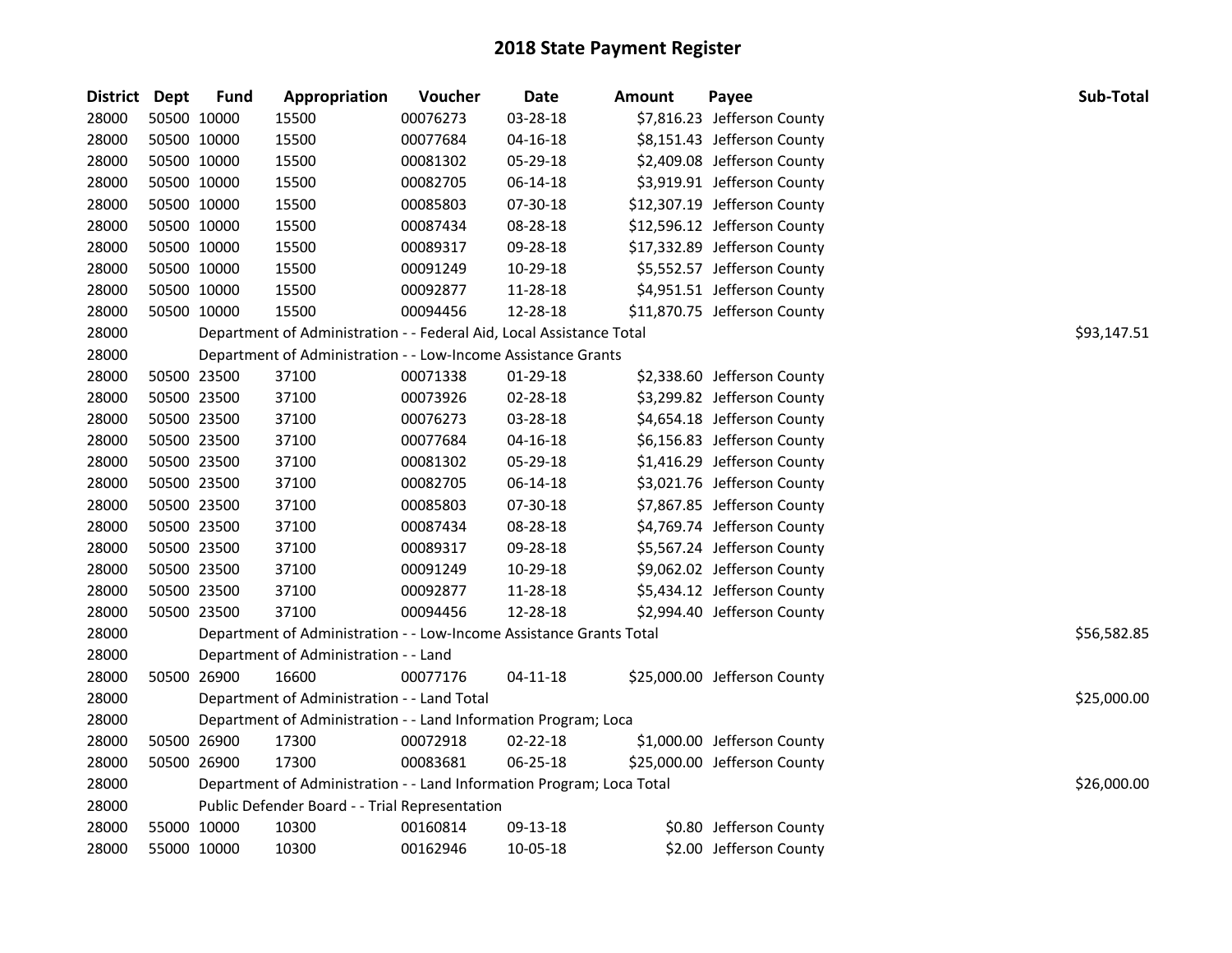| District Dept | <b>Fund</b> | Appropriation                                                 | <b>Voucher</b> | Date           | <b>Amount</b> | Payee                           | Sub-Total    |
|---------------|-------------|---------------------------------------------------------------|----------------|----------------|---------------|---------------------------------|--------------|
| 28000         |             | Public Defender Board - - Trial Representation Total          |                |                |               |                                 | \$2.80       |
| 28000         |             | Public Defender Board - - Private Bar Reimbursement           |                |                |               |                                 |              |
| 28000         | 55000 10000 | 10400                                                         | 00132147       | 03-28-18       |               | \$3.80 Jefferson County         |              |
| 28000         |             | Public Defender Board - - Private Bar Reimbursement Total     |                |                |               |                                 | \$3.80       |
| 28000         |             | Public Defender Board - - Transcript, Discovery And Int       |                |                |               |                                 |              |
| 28000         | 55000 10000 | 10600                                                         | 00126239       | 01-30-18       |               | \$2,758.18 Jefferson County     |              |
| 28000         | 55000 10000 | 10600                                                         | 00127081       | 02-05-18       |               | \$3.75 Jefferson County         |              |
| 28000         | 55000 10000 | 10600                                                         | 00135358       | 04-04-18       |               | \$0.40 Jefferson County         |              |
| 28000         | 55000 10000 | 10600                                                         | 00136760       | $04 - 11 - 18$ |               | \$10.20 Jefferson County        |              |
| 28000         | 55000 10000 | 10600                                                         | 00138168       | 04-23-18       |               | \$3,935.66 Jefferson County     |              |
| 28000         | 55000 10000 | 10600                                                         | 00143560       | 05-23-18       |               | \$4.20 Jefferson County         |              |
| 28000         | 55000 10000 | 10600                                                         | 00144609       | 06-01-18       |               | \$10.00 Jefferson County        |              |
| 28000         | 55000 10000 | 10600                                                         | 00152553       | 07-19-18       |               | \$3,421.80 Jefferson County     |              |
| 28000         | 55000 10000 | 10600                                                         | 00157469       | 08-21-18       |               | \$2.40 Jefferson County         |              |
| 28000         | 55000 10000 | 10600                                                         | 00159542       | 09-04-18       |               | \$5.40 Jefferson County         |              |
| 28000         | 55000 10000 | 10600                                                         | 00160385       | 09-11-18       |               | \$9.00 Jefferson County         |              |
| 28000         | 55000 10000 | 10600                                                         | 00162875       | 09-26-18       |               | \$1.00 Jefferson County         |              |
| 28000         | 55000 10000 | 10600                                                         | 00167523       | 11-07-18       |               | \$3,060.63 Jefferson County     |              |
| 28000         |             | Public Defender Board - - Transcript, Discovery And Int Total |                |                |               |                                 | \$13,222.62  |
| 28000         |             | Department of Revenue - - General Program Operations          |                |                |               |                                 |              |
| 28000         | 56600 10000 | 10100                                                         | 00082325       | 01-16-18       |               | \$765.00 Jefferson County       |              |
| 28000         | 56600 10000 | 10100                                                         | 00105839       | $07-13-18$     |               | \$955.00 Jefferson County       |              |
| 28000         |             | Department of Revenue - - General Program Operations Total    |                |                |               |                                 | \$1,720.00   |
| 28000         |             | Circuit Courts - - Circuit Court Costs                        |                |                |               |                                 |              |
| 28000         | 62500 10000 | 10500                                                         | 00000493       | 01-09-18       |               | \$147,362.00 Jefferson County   |              |
| 28000         | 62500 10000 | 10500                                                         | 00000720       | 04-19-18       |               | \$5,567.37 Jefferson County     |              |
| 28000         | 62500 10000 | 10500                                                         | 00000876       | 07-31-18       |               | \$5,961.67 Jefferson County     |              |
| 28000         | 62500 10000 | 10500                                                         | 00000967       | 08-24-18       |               | \$240,572.14 Jefferson County   |              |
| 28000         |             | Circuit Courts - - Circuit Court Costs Total                  |                |                |               |                                 | \$399,463.18 |
| 28000         |             | Circuit Courts - - Court Interpreters                         |                |                |               |                                 |              |
| 28000         | 62500 10000 | 12100                                                         | 00001119       | 10-26-18       |               | \$9,893.84 Jefferson County     |              |
| 28000         |             | Circuit Courts - - Court Interpreters Total                   |                |                |               |                                 | \$9,893.84   |
| 28000         |             | Shared Revenue and Tax Relief - - County And Municipal Aid    |                |                |               |                                 |              |
| 28000         | 83500 10000 | 10500                                                         | 00033375       | 07-23-18       |               | \$176,589.60 Jefferson County   |              |
| 28000         | 83500 10000 | 10500                                                         | 00036261       | 11-19-18       |               | \$1,000,674.38 Jefferson County |              |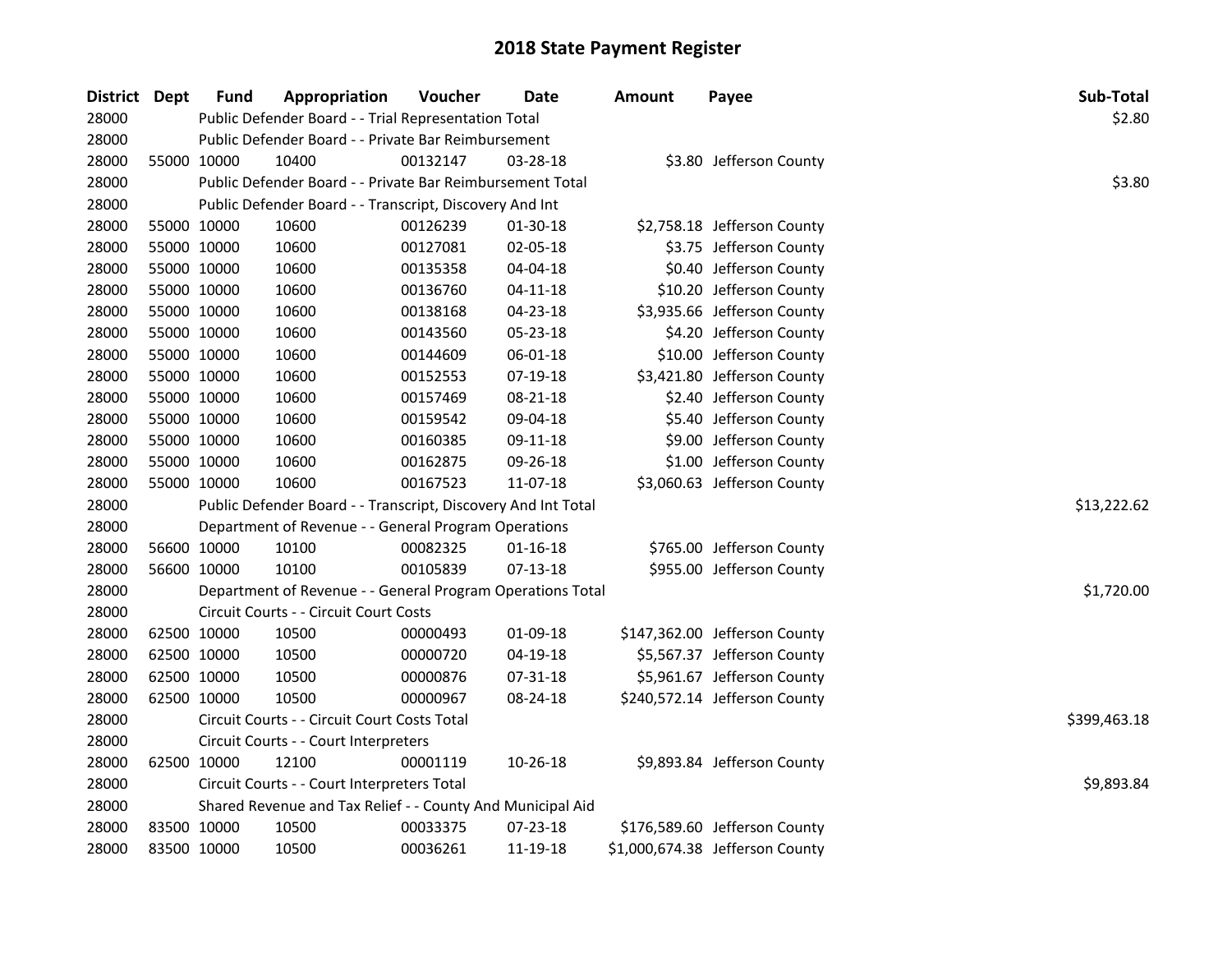| District           | Dept        | <b>Fund</b> | Appropriation                                                         | <b>Voucher</b> | Date           | Amount | Payee                            | Sub-Total       |
|--------------------|-------------|-------------|-----------------------------------------------------------------------|----------------|----------------|--------|----------------------------------|-----------------|
| 28000              |             |             | Shared Revenue and Tax Relief - - County And Municipal Aid Total      |                |                |        |                                  | \$1,177,263.98  |
| 28000              |             |             | Shared Revenue and Tax Relief - - Exempt Computer Aid                 |                |                |        |                                  |                 |
| 28000              | 83500 10000 |             | 10900                                                                 | 00029897       | $07 - 23 - 18$ |        | \$64,917.46 Jefferson County     |                 |
| 28000              |             |             | Shared Revenue and Tax Relief - - Exempt Computer Aid Total           |                |                |        |                                  | \$64,917.46     |
| 28000              |             |             | Shared Revenue and Tax Relief - - Utility Aid                         |                |                |        |                                  |                 |
| 28000              | 83500 10000 |             | 11000                                                                 | 00033375       | 07-23-18       |        | \$135,949.28 Jefferson County    |                 |
| 28000              | 83500 10000 |             | 11000                                                                 | 00036261       | 11-19-18       |        | \$769,428.27 Jefferson County    |                 |
| 28000              |             |             | Shared Revenue and Tax Relief - - Utility Aid Total                   |                |                |        |                                  | \$905,377.55    |
| 28000              |             |             | Shared Revenue and Tax Relief - - School Lvy Tx/First Dollar Cr       |                |                |        |                                  |                 |
| 28000              | 83500 10000 |             | 30200                                                                 | 00029614       | 07-23-18       |        | \$1,819,502.58 Jefferson County  |                 |
| 28000              | 83500 10000 |             | 30200                                                                 | 00029762       | 07-23-18       |        | \$11,373,963.05 Jefferson County |                 |
| 28000              |             |             | Shared Revenue and Tax Relief - - School Lvy Tx/First Dollar Cr Total |                |                |        |                                  | \$13,193,465.63 |
| 28000              |             |             | Shared Revenue and Tax Relief - - Lottery & Gaming Credit             |                |                |        |                                  |                 |
| 28000              | 83500 52100 |             | 36300                                                                 | 00027129       | 03-26-18       |        | \$2,177,282.45 Jefferson County  |                 |
| 28000              |             |             | Shared Revenue and Tax Relief - - Lottery & Gaming Credit Total       |                |                |        |                                  | \$2,177,282.45  |
| <b>28000 Total</b> |             |             |                                                                       |                |                |        |                                  | \$32,310,035.67 |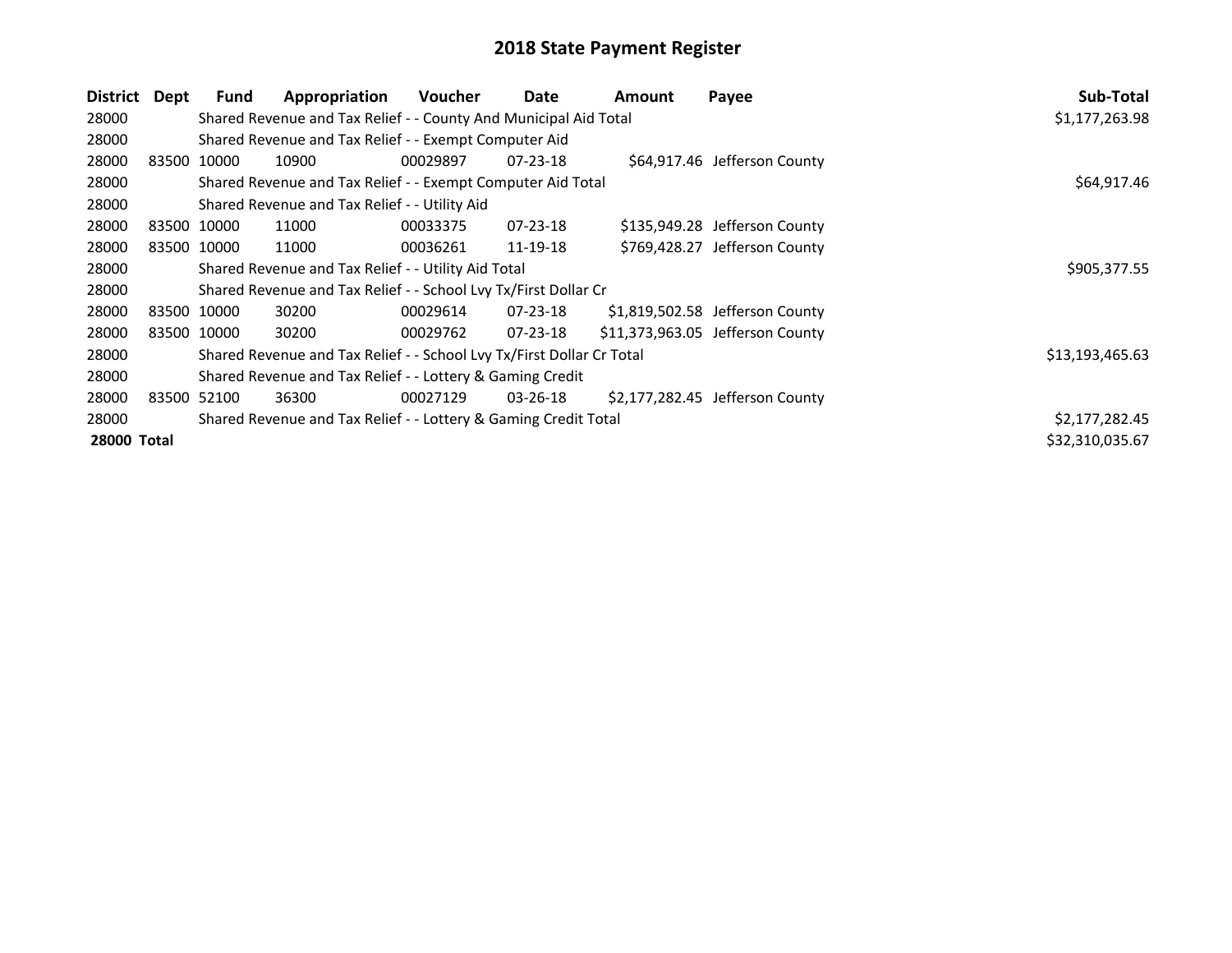| District Dept |             | <b>Fund</b> | Appropriation                                                      | Voucher    | <b>Date</b>    | <b>Amount</b> | Payee                       | Sub-Total    |
|---------------|-------------|-------------|--------------------------------------------------------------------|------------|----------------|---------------|-----------------------------|--------------|
| 28002         |             |             | Dept of Safety & Prof Services - - Fire Dues Distribution          |            |                |               |                             |              |
| 28002         | 16500 10000 |             | 22500                                                              | 00024251   | 07-25-18       |               | \$5,159.46 Town Of Aztalan  |              |
| 28002         |             |             | Dept of Safety & Prof Services - - Fire Dues Distribution Total    |            |                |               |                             | \$5,159.46   |
| 28002         |             |             | Dept of Natural Resources - - Aids In Lieu Of Taxes - Gener        |            |                |               |                             |              |
| 28002         |             | 37000 10000 | 50300                                                              | 00211740   | 02-02-18       |               | \$4,098.68 Town Of Aztalan  |              |
| 28002         |             | 37000 10000 | 50300                                                              | 00229858   | 04-20-18       |               | \$177.83 Town Of Aztalan    |              |
| 28002         |             |             | Dept of Natural Resources - - Aids In Lieu Of Taxes - Gener Total  |            |                |               |                             | \$4,276.51   |
| 28002         |             |             | Dept of Natural Resources - - Resaids - Cnty Forst, Cl & Mfl       |            |                |               |                             |              |
| 28002         |             | 37000 21200 | 57100                                                              | 00247583   | 06-28-18       |               | \$36.60 Town Of Aztalan     |              |
| 28002         |             |             | Dept of Natural Resources - - Resaids - Cnty Forst, Cl & Mfl Total |            |                |               |                             | \$36.60      |
| 28002         |             |             | Dept of Natural Resources - - Aids In Lieu Of Taxes - Sum S        |            |                |               |                             |              |
| 28002         |             | 37000 21200 | 57900                                                              | 00229859   | 04-20-18       |               | \$109.97 Town Of Aztalan    |              |
| 28002         |             |             | Dept of Natural Resources - - Aids In Lieu Of Taxes - Sum S Total  |            |                |               |                             | \$109.97     |
| 28002         |             |             | Dept of Natural Resources - - Fin Asst For Responsible Units       |            |                |               |                             |              |
| 28002         |             | 37000 27400 | 67000                                                              | 00235320   | 05-11-18       |               | \$5,056.73 Town Of Aztalan  |              |
| 28002         |             |             | Dept of Natural Resources - - Fin Asst For Responsible Units Total | \$5,056.73 |                |               |                             |              |
| 28002         |             |             | WI Dept of Transportation - - Trns Aids To Mnc.-Sf                 |            |                |               |                             |              |
| 28002         |             | 39500 21100 | 19100                                                              | 00204400   | $01 - 02 - 18$ |               | \$20,939.58 Town Of Aztalan |              |
| 28002         |             | 39500 21100 | 19100                                                              | 00234909   | 04-02-18       |               | \$20,939.58 Town Of Aztalan |              |
| 28002         |             | 39500 21100 | 19100                                                              | 00268608   | 07-02-18       |               | \$20,939.58 Town Of Aztalan |              |
| 28002         |             | 39500 21100 | 19100                                                              | 00302660   | 10-01-18       |               | \$20,939.60 Town Of Aztalan |              |
| 28002         |             |             | WI Dept of Transportation - - Trns Aids To Mnc.-Sf Total           |            |                |               |                             | \$83,758.34  |
| 28002         |             |             | Department of Revenue - - Payments For Municipal Svcs              |            |                |               |                             |              |
| 28002         |             | 56600 10000 | 50100                                                              | 00026794   | 01-31-18       |               | \$170.87 Town Of Aztalan    |              |
| 28002         |             |             | Department of Revenue - - Payments For Municipal Svcs Total        |            |                |               |                             | \$170.87     |
| 28002         |             |             | Shared Revenue and Tax Relief - - County And Municipal Aid         |            |                |               |                             |              |
| 28002         | 83500 10000 |             | 10500                                                              | 00033351   | 07-23-18       |               | \$4,519.21 Town Of Aztalan  |              |
| 28002         | 83500 10000 |             | 10500                                                              | 00036237   | 11-19-18       |               | \$25,608.88 Town Of Aztalan |              |
| 28002         |             |             | Shared Revenue and Tax Relief - - County And Municipal Aid Total   |            |                |               |                             | \$30,128.09  |
| 28002         |             |             | Shared Revenue and Tax Relief - - Exempt Computer Aid              |            |                |               |                             |              |
| 28002         | 83500 10000 |             | 10900                                                              | 00030617   | 07-23-18       |               | \$570.26 Town Of Aztalan    |              |
| 28002         |             |             | Shared Revenue and Tax Relief - - Exempt Computer Aid Total        |            |                |               |                             | \$570.26     |
| 28002 Total   |             |             |                                                                    |            |                |               |                             | \$129,266.83 |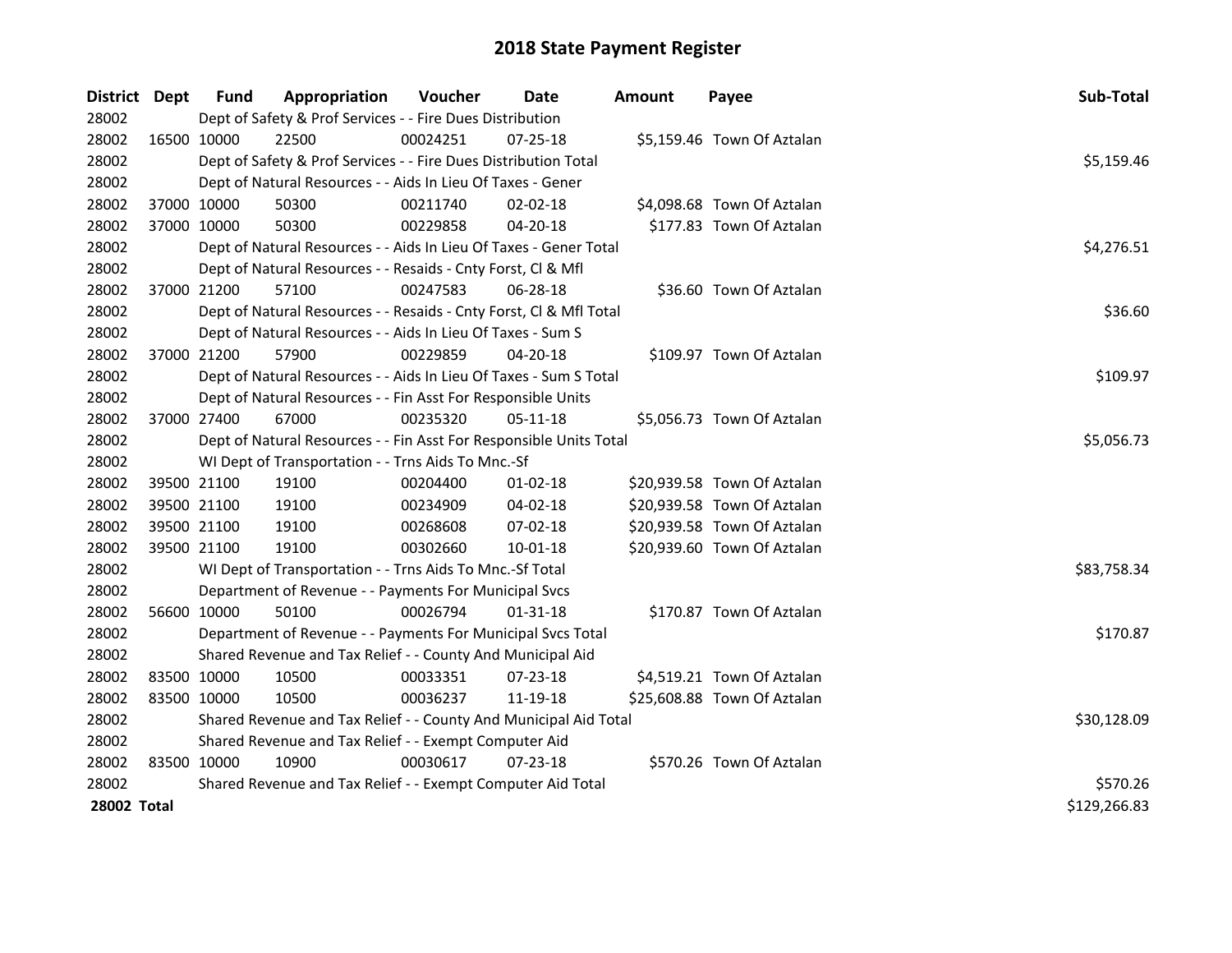| <b>District</b> | Dept        | <b>Fund</b> | Appropriation                                                       | Voucher    | <b>Date</b>    | <b>Amount</b> | Payee                           | Sub-Total   |
|-----------------|-------------|-------------|---------------------------------------------------------------------|------------|----------------|---------------|---------------------------------|-------------|
| 28004           |             |             | Dept of Safety & Prof Services - - Fire Dues Distribution           |            |                |               |                                 |             |
| 28004           | 16500 10000 |             | 22500                                                               | 00024252   | 07-26-18       |               | \$2,683.47 Town Of Cold Spring  |             |
| 28004           |             |             | Dept of Safety & Prof Services - - Fire Dues Distribution Total     |            |                |               |                                 | \$2,683.47  |
| 28004           |             |             | Dept of Natural Resources - - Aids In Lieu Of Taxes - Gener         |            |                |               |                                 |             |
| 28004           | 37000 10000 |             | 50300                                                               | 00211611   | 02-02-18       |               | \$1,870.52 Town Of Cold Spring  |             |
| 28004           | 37000 10000 |             | 50300                                                               | 00229256   | 04-20-18       |               | \$16.00 Town Of Cold Spring     |             |
| 28004           |             |             | Dept of Natural Resources - - Aids In Lieu Of Taxes - Gener Total   |            |                |               |                                 | \$1,886.52  |
| 28004           |             |             | Dept of Natural Resources - - Resaids - Cnty Forst, Cl & Mfl        |            |                |               |                                 |             |
| 28004           | 37000 21200 |             | 57100                                                               | 00247584   | 06-28-18       |               | \$3.80 Town Of Cold Spring      |             |
| 28004           |             |             | Dept of Natural Resources - - Resaids - Cnty Forst, Cl & Mfl Total  |            |                |               |                                 | \$3.80      |
| 28004           |             |             | Dept of Natural Resources - - Aids In Lieu Of Taxes - Sum S         |            |                |               |                                 |             |
| 28004           | 37000 21200 |             | 57900                                                               | 00229257   | 04-20-18       |               | \$296.62 Town Of Cold Spring    |             |
| 28004           |             |             | Dept of Natural Resources - - Aids In Lieu Of Taxes - Sum S Total   |            |                |               |                                 | \$296.62    |
| 28004           |             |             | Dept of Natural Resources - - Fin Asst For Responsible Units        |            |                |               |                                 |             |
| 28004           | 37000 27400 |             | 67000                                                               | 00235357   | 05-11-18       |               | \$2,632.58 Town Of Cold Spring  |             |
| 28004           |             |             | Dept of Natural Resources - - Fin Asst For Responsible Units Total  | \$2,632.58 |                |               |                                 |             |
| 28004           |             |             | WI Dept of Transportation - - Trns Aids To Mnc.-Sf                  |            |                |               |                                 |             |
| 28004           | 39500 21100 |             | 19100                                                               | 00204401   | $01 - 02 - 18$ |               | \$14,614.70 Town Of Cold Spring |             |
| 28004           | 39500 21100 |             | 19100                                                               | 00234910   | 04-02-18       |               | \$14,614.70 Town Of Cold Spring |             |
| 28004           | 39500 21100 |             | 19100                                                               | 00268609   | 07-02-18       |               | \$14,614.70 Town Of Cold Spring |             |
| 28004           | 39500 21100 |             | 19100                                                               | 00302661   | 10-01-18       |               | \$14,614.73 Town Of Cold Spring |             |
| 28004           |             |             | WI Dept of Transportation - - Trns Aids To Mnc.-Sf Total            |            |                |               |                                 | \$58,458.83 |
| 28004           |             |             | Department of Military Affairs - - Major Disaster Assist; Pif       |            |                |               |                                 |             |
| 28004           | 46500 27200 |             | 36500                                                               | 00047078   | 07-31-18       |               | \$4,183.20 Town Of Cold Spring  |             |
| 28004           |             |             | Department of Military Affairs - - Major Disaster Assist; Pif Total |            |                |               |                                 | \$4,183.20  |
| 28004           |             |             | Shared Revenue and Tax Relief - - County And Municipal Aid          |            |                |               |                                 |             |
| 28004           | 83500 10000 |             | 10500                                                               | 00033352   | 07-23-18       |               | \$1,490.61 Town Of Cold Spring  |             |
| 28004           | 83500 10000 |             | 10500                                                               | 00036238   | 11-19-18       |               | \$8,882.72 Town Of Cold Spring  |             |
| 28004           |             |             | Shared Revenue and Tax Relief - - County And Municipal Aid Total    |            |                |               |                                 | \$10,373.33 |
| 28004           |             |             | Shared Revenue and Tax Relief - - Exempt Computer Aid               |            |                |               |                                 |             |
| 28004           | 83500 10000 |             | 10900                                                               | 00030618   | 07-23-18       |               | \$1.01 Town Of Cold Spring      |             |
| 28004           |             |             | Shared Revenue and Tax Relief - - Exempt Computer Aid Total         |            |                |               |                                 | \$1.01      |
| 28004 Total     |             |             |                                                                     |            |                |               |                                 | \$80,519.36 |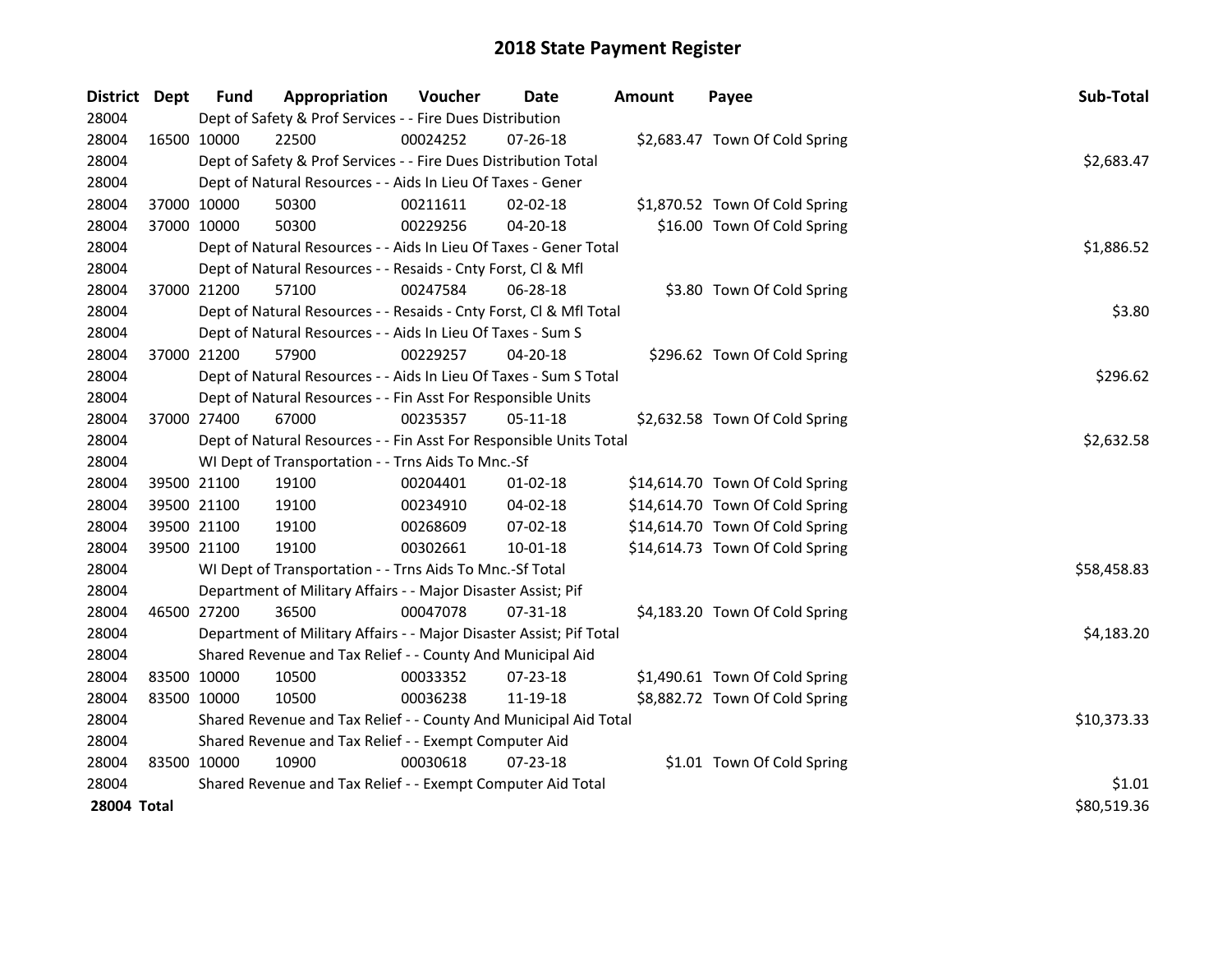| District Dept |             | Fund                                                        | Appropriation                                                      | <b>Voucher</b> | Date           | <b>Amount</b> | Payee                       | Sub-Total    |
|---------------|-------------|-------------------------------------------------------------|--------------------------------------------------------------------|----------------|----------------|---------------|-----------------------------|--------------|
| 28006         |             |                                                             | Dept of Safety & Prof Services - - Fire Dues Distribution          |                |                |               |                             |              |
| 28006         |             | 16500 10000                                                 | 22500                                                              | 00024253       | $07 - 25 - 18$ |               | \$6,812.30 Town Of Concord  |              |
| 28006         |             |                                                             | Dept of Safety & Prof Services - - Fire Dues Distribution Total    |                |                |               |                             | \$6,812.30   |
| 28006         |             |                                                             | Dept of Natural Resources - - Aids In Lieu Of Taxes - Gener        |                |                |               |                             |              |
| 28006         | 37000 10000 |                                                             | 50300                                                              | 00228989       | 04-20-18       |               | \$26.80 Town Of Concord     |              |
| 28006         |             | 37000 10000                                                 | 50300                                                              | 00228992       | $04 - 20 - 18$ |               | \$331.60 Town Of Concord    |              |
| 28006         |             |                                                             | Dept of Natural Resources - - Aids In Lieu Of Taxes - Gener Total  |                |                |               |                             | \$358.40     |
| 28006         |             |                                                             | Dept of Natural Resources - - Resaids - Cnty Forst, Cl & Mfl       |                |                |               |                             |              |
| 28006         |             | 37000 21200                                                 | 57100                                                              | 00247585       | 06-28-18       |               | \$9.00 Town Of Concord      |              |
| 28006         |             |                                                             | Dept of Natural Resources - - Resaids - Cnty Forst, Cl & Mfl Total |                |                |               |                             | \$9.00       |
| 28006         |             |                                                             | Dept of Natural Resources - - Aids In Lieu Of Taxes - Sum S        |                |                |               |                             |              |
| 28006         | 37000 21200 |                                                             | 57900                                                              | 00228990       | $04 - 20 - 18$ |               | \$2.68 Town Of Concord      |              |
| 28006         |             | 37000 21200                                                 | 57900                                                              | 00228991       | 04-20-18       |               | \$82.34 Town Of Concord     |              |
| 28006         |             |                                                             | Dept of Natural Resources - - Aids In Lieu Of Taxes - Sum S Total  |                |                |               |                             | \$85.02      |
| 28006         |             |                                                             | WI Dept of Transportation - - Trns Aids To Mnc.-Sf                 |                |                |               |                             |              |
| 28006         |             | 39500 21100                                                 | 19100                                                              | 00204402       | $01 - 02 - 18$ |               | \$30,262.65 Town Of Concord |              |
| 28006         | 39500 21100 |                                                             | 19100                                                              | 00234911       | 04-02-18       |               | \$30,262.65 Town Of Concord |              |
| 28006         |             | 39500 21100                                                 | 19100                                                              | 00268610       | $07 - 02 - 18$ |               | \$30,262.65 Town Of Concord |              |
| 28006         |             | 39500 21100                                                 | 19100                                                              | 00302662       | $10-01-18$     |               | \$30,262.68 Town Of Concord |              |
| 28006         |             |                                                             | WI Dept of Transportation - - Trns Aids To Mnc.-Sf Total           |                |                |               |                             | \$121,050.63 |
| 28006         |             |                                                             | Shared Revenue and Tax Relief - - County And Municipal Aid         |                |                |               |                             |              |
| 28006         |             | 83500 10000                                                 | 10500                                                              | 00033353       | 07-23-18       |               | \$5,088.88 Town Of Concord  |              |
| 28006         | 83500 10000 |                                                             | 10500                                                              | 00036239       | 11-19-18       |               | \$28,836.97 Town Of Concord |              |
| 28006         |             |                                                             | Shared Revenue and Tax Relief - - County And Municipal Aid Total   |                |                |               |                             | \$33,925.85  |
| 28006         |             |                                                             | Shared Revenue and Tax Relief - - Exempt Computer Aid              |                |                |               |                             |              |
| 28006         |             | 83500 10000                                                 | 10900                                                              | 00030619       | $07 - 23 - 18$ |               | \$61.90 Town Of Concord     |              |
| 28006         |             | Shared Revenue and Tax Relief - - Exempt Computer Aid Total | \$61.90                                                            |                |                |               |                             |              |
| 28006 Total   |             |                                                             |                                                                    |                |                |               |                             | \$162,303.10 |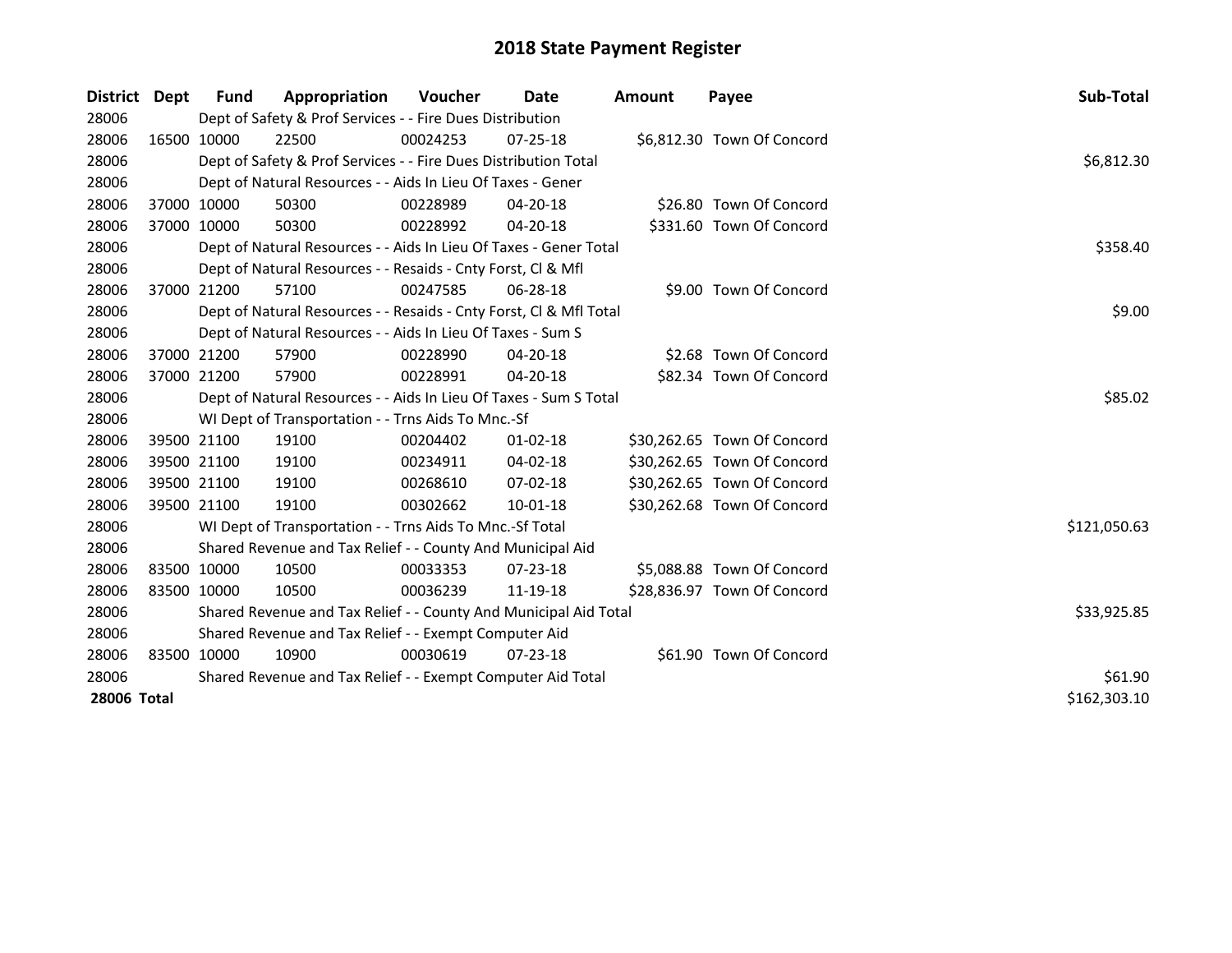| District Dept      |             | Fund        | Appropriation                                                      | <b>Voucher</b> | Date           | <b>Amount</b> | Payee                          | Sub-Total    |
|--------------------|-------------|-------------|--------------------------------------------------------------------|----------------|----------------|---------------|--------------------------------|--------------|
| 28008              |             |             | Dept of Safety & Prof Services - - Fire Dues Distribution          |                |                |               |                                |              |
| 28008              |             | 16500 10000 | 22500                                                              | 00024254       | $07 - 25 - 18$ |               | \$5,030.07 Town Of Farmington  |              |
| 28008              |             |             | Dept of Safety & Prof Services - - Fire Dues Distribution Total    |                |                |               |                                | \$5,030.07   |
| 28008              |             |             | Dept of Natural Resources - - Aids In Lieu Of Taxes - Gener        |                |                |               |                                |              |
| 28008              | 37000 10000 |             | 50300                                                              | 00211618       | $02 - 02 - 18$ |               | \$371.83 Town Of Farmington    |              |
| 28008              | 37000 10000 |             | 50300                                                              | 00229282       | 04-20-18       |               | \$16.51 Town Of Farmington     |              |
| 28008              | 37000 10000 |             | 50300                                                              | 00229283       | 04-20-18       |               | \$363.46 Town Of Farmington    |              |
| 28008              |             |             | Dept of Natural Resources - - Aids In Lieu Of Taxes - Gener Total  |                |                |               |                                | \$751.80     |
| 28008              |             |             | Dept of Natural Resources - - Resaids - Cnty Forst, CI & Mfl       |                |                |               |                                |              |
| 28008              |             | 37000 21200 | 57100                                                              | 00247586       | 06-28-18       |               | \$53.20 Town Of Farmington     |              |
| 28008              |             |             | Dept of Natural Resources - - Resaids - Cnty Forst, Cl & Mfl Total |                |                |               |                                | \$53.20      |
| 28008              |             |             | Dept of Natural Resources - - Aids In Lieu Of Taxes - Sum S        |                |                |               |                                |              |
| 28008              | 37000 21200 |             | 57900                                                              | 00229281       | $04 - 20 - 18$ |               | \$142.55 Town Of Farmington    |              |
| 28008              |             |             | Dept of Natural Resources - - Aids In Lieu Of Taxes - Sum S Total  |                |                |               |                                | \$142.55     |
| 28008              |             |             | WI Dept of Transportation - - Trns Aids To Mnc.-Sf                 |                |                |               |                                |              |
| 28008              |             | 39500 21100 | 19100                                                              | 00204403       | $01 - 02 - 18$ |               | \$32,627.76 Town Of Farmington |              |
| 28008              | 39500 21100 |             | 19100                                                              | 00234912       | $04 - 02 - 18$ |               | \$32,627.76 Town Of Farmington |              |
| 28008              |             | 39500 21100 | 19100                                                              | 00268611       | 07-02-18       |               | \$32,627.76 Town Of Farmington |              |
| 28008              |             | 39500 21100 | 19100                                                              | 00302663       | 10-01-18       |               | \$32,627.79 Town Of Farmington |              |
| 28008              |             |             | WI Dept of Transportation - - Trns Aids To Mnc.-Sf Total           |                |                |               |                                | \$130,511.07 |
| 28008              |             |             | Shared Revenue and Tax Relief - - County And Municipal Aid         |                |                |               |                                |              |
| 28008              |             | 83500 10000 | 10500                                                              | 00033354       | 07-23-18       |               | \$3,362.66 Town Of Farmington  |              |
| 28008              | 83500 10000 |             | 10500                                                              | 00036240       | 11-19-18       |               | \$19,055.05 Town Of Farmington |              |
| 28008              |             |             | Shared Revenue and Tax Relief - - County And Municipal Aid Total   |                |                |               |                                | \$22,417.71  |
| 28008              |             |             | Shared Revenue and Tax Relief - - Exempt Computer Aid              |                |                |               |                                |              |
| 28008              |             | 83500 10000 | 10900                                                              | 00030620       | 07-23-18       |               | \$6.09 Town Of Farmington      |              |
| 28008              |             |             | Shared Revenue and Tax Relief - - Exempt Computer Aid Total        | \$6.09         |                |               |                                |              |
| <b>28008 Total</b> |             |             |                                                                    |                |                |               |                                | \$158,912.49 |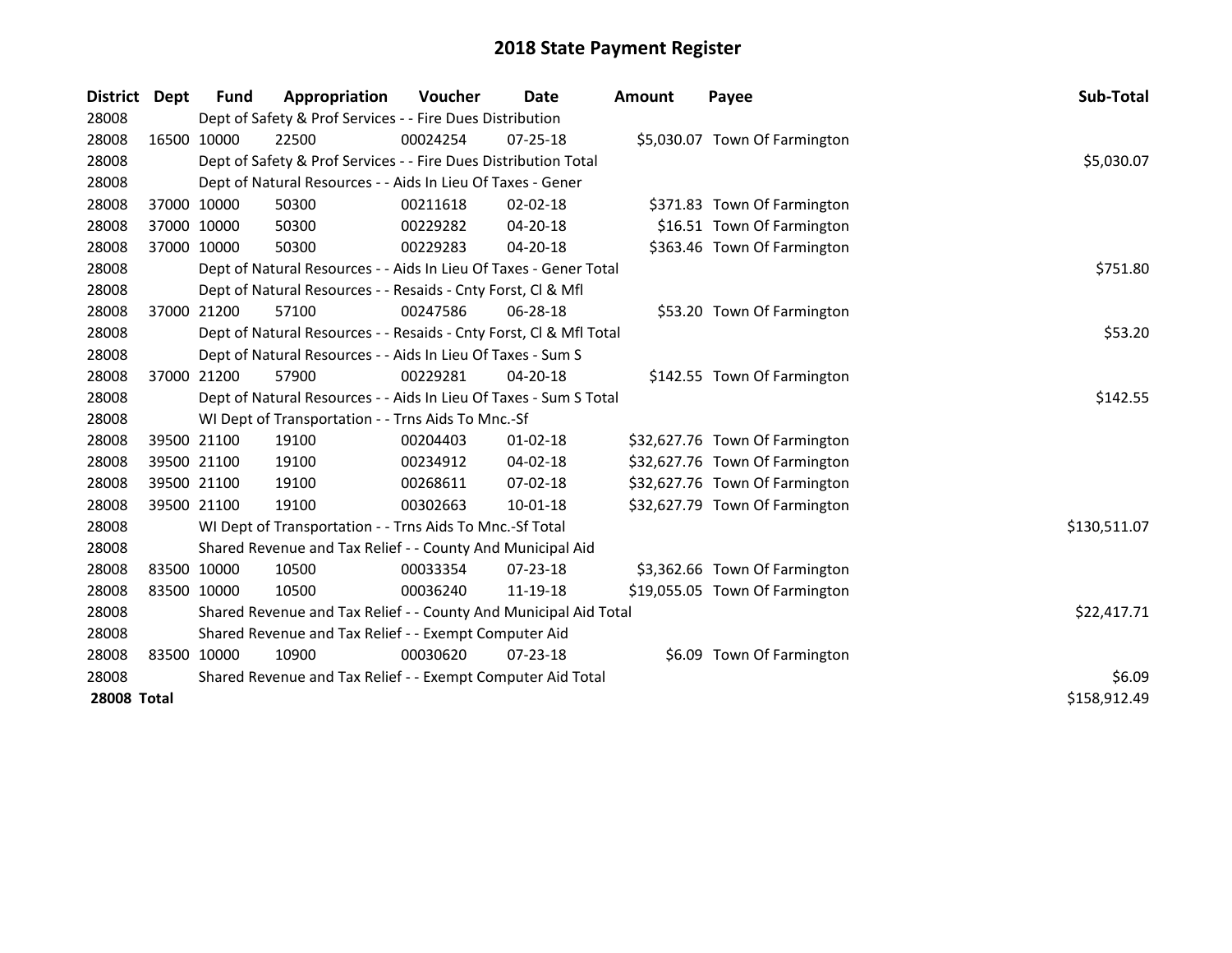| <b>District</b>    | Dept        | <b>Fund</b> | Appropriation                                                      | Voucher    | <b>Date</b>    | <b>Amount</b> | Payee                      | Sub-Total    |
|--------------------|-------------|-------------|--------------------------------------------------------------------|------------|----------------|---------------|----------------------------|--------------|
| 28010              |             |             | Dept of Safety & Prof Services - - Fire Dues Distribution          |            |                |               |                            |              |
| 28010              | 16500 10000 |             | 22500                                                              | 00024255   | $07 - 24 - 18$ |               | \$3,373.36 Town Of Hebron  |              |
| 28010              |             |             | Dept of Safety & Prof Services - - Fire Dues Distribution Total    |            |                |               |                            | \$3,373.36   |
| 28010              |             |             | Dept of Natural Resources - - Aids In Lieu Of Taxes - Gener        |            |                |               |                            |              |
| 28010              |             | 37000 10000 | 50300                                                              | 00211639   | 02-02-18       |               | \$39,433.02 Town Of Hebron |              |
| 28010              | 37000 10000 |             | 50300                                                              | 00229360   | 04-20-18       |               | \$477.97 Town Of Hebron    |              |
| 28010              |             |             | Dept of Natural Resources - - Aids In Lieu Of Taxes - Gener Total  |            |                |               |                            | \$39,910.99  |
| 28010              |             |             | Dept of Natural Resources - - Resaids - Cnty Forst, Cl & Mfl       |            |                |               |                            |              |
| 28010              |             | 37000 21200 | 57100                                                              | 00247587   | 06-28-18       |               | \$123.00 Town Of Hebron    |              |
| 28010              |             |             | Dept of Natural Resources - - Resaids - Cnty Forst, Cl & Mfl Total |            |                |               |                            | \$123.00     |
| 28010              |             |             | Dept of Natural Resources - - Aids In Lieu Of Taxes - Sum S        |            |                |               |                            |              |
| 28010              |             | 37000 21200 | 57900                                                              | 00229361   | $04 - 20 - 18$ |               | \$425.19 Town Of Hebron    |              |
| 28010              |             |             | Dept of Natural Resources - - Aids In Lieu Of Taxes - Sum S Total  |            |                |               |                            | \$425.19     |
| 28010              |             |             | Dept of Natural Resources - - Fin Asst For Responsible Units       |            |                |               |                            |              |
| 28010              |             | 37000 27400 | 67000                                                              | 00235377   | 05-11-18       |               | \$3,650.10 Town Of Hebron  |              |
| 28010              |             |             | Dept of Natural Resources - - Fin Asst For Responsible Units Total | \$3,650.10 |                |               |                            |              |
| 28010              |             |             | WI Dept of Transportation - - Trns Aids To Mnc.-Sf                 |            |                |               |                            |              |
| 28010              |             | 39500 21100 | 19100                                                              | 00204404   | 01-02-18       |               | \$22,116.16 Town Of Hebron |              |
| 28010              |             | 39500 21100 | 19100                                                              | 00234913   | 04-02-18       |               | \$22,116.16 Town Of Hebron |              |
| 28010              | 39500 21100 |             | 19100                                                              | 00268612   | 07-02-18       |               | \$22,116.16 Town Of Hebron |              |
| 28010              | 39500 21100 |             | 19100                                                              | 00302664   | $10 - 01 - 18$ |               | \$22,116.19 Town Of Hebron |              |
| 28010              |             |             | WI Dept of Transportation - - Trns Aids To Mnc.-Sf Total           |            |                |               |                            | \$88,464.67  |
| 28010              |             |             | Department of Revenue - - Payments For Municipal Svcs              |            |                |               |                            |              |
| 28010              |             | 56600 10000 | 50100                                                              | 00026795   | 01-31-18       |               | \$553.18 Town Of Hebron    |              |
| 28010              |             |             | Department of Revenue - - Payments For Municipal Svcs Total        |            |                |               |                            | \$553.18     |
| 28010              |             |             | Shared Revenue and Tax Relief - - County And Municipal Aid         |            |                |               |                            |              |
| 28010              | 83500 10000 |             | 10500                                                              | 00033355   | 07-23-18       |               | \$2,304.64 Town Of Hebron  |              |
| 28010              | 83500 10000 |             | 10500                                                              | 00036241   | 11-19-18       |               | \$13,059.62 Town Of Hebron |              |
| 28010              |             |             | Shared Revenue and Tax Relief - - County And Municipal Aid Total   |            |                |               |                            | \$15,364.26  |
| 28010              |             |             | Shared Revenue and Tax Relief - - Exempt Computer Aid              |            |                |               |                            |              |
| 28010              | 83500 10000 |             | 10900                                                              | 00030621   | 07-23-18       |               | \$3.04 Town Of Hebron      |              |
| 28010              |             |             | Shared Revenue and Tax Relief - - Exempt Computer Aid Total        |            |                |               |                            | \$3.04       |
| <b>28010 Total</b> |             |             |                                                                    |            |                |               |                            | \$151,867.79 |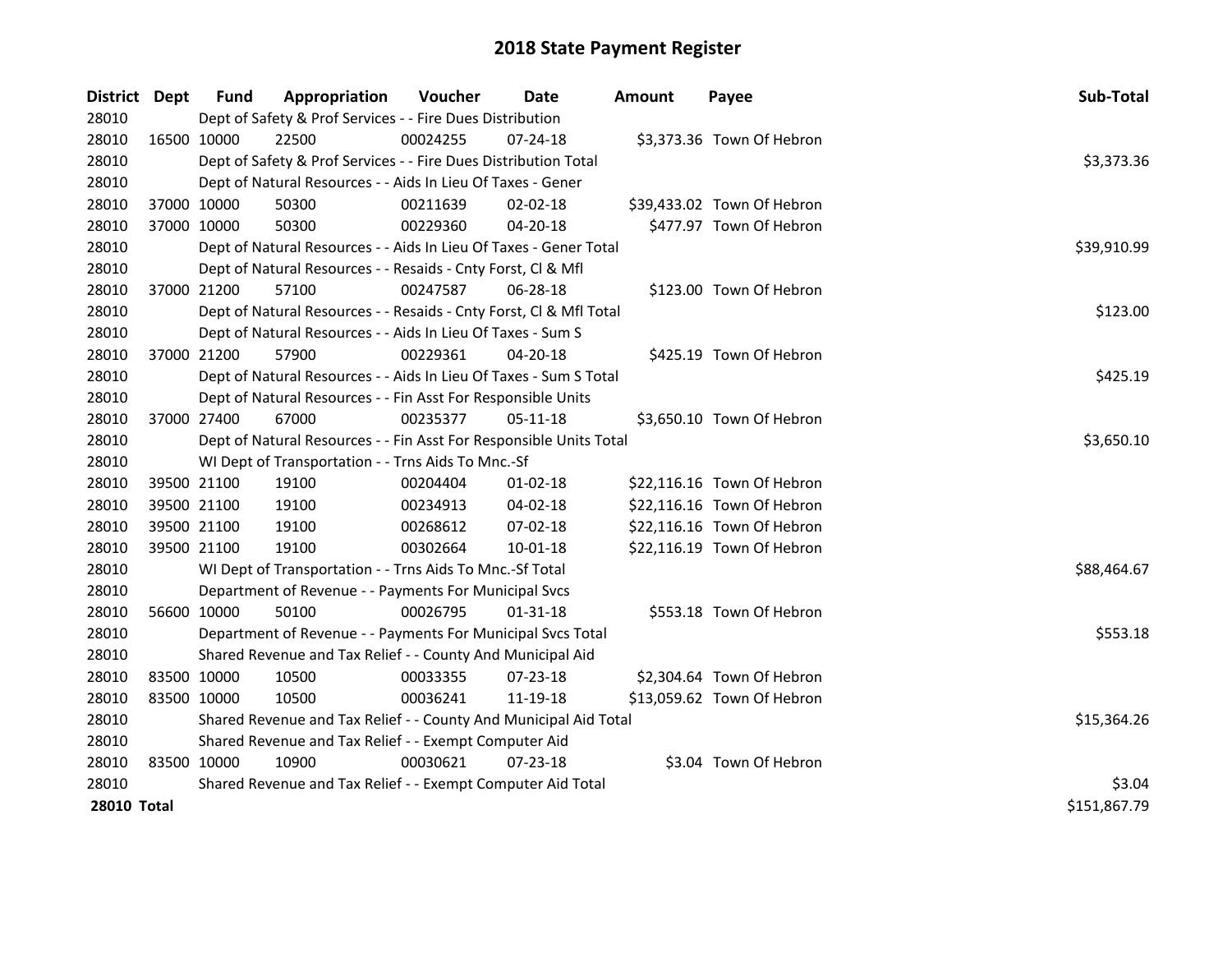| District Dept | <b>Fund</b> | Appropriation                                                                   | Voucher            | Date           | <b>Amount</b> | Payee                      | Sub-Total    |
|---------------|-------------|---------------------------------------------------------------------------------|--------------------|----------------|---------------|----------------------------|--------------|
| 28012         |             | Dept of Safety & Prof Services - - Fire Dues Distribution                       |                    |                |               |                            |              |
| 28012         | 16500 10000 | 22500                                                                           | 00024256           | 07-26-18       |               | \$17,779.83 Town Of Ixonia |              |
| 28012         |             | Dept of Safety & Prof Services - - Fire Dues Distribution Total                 |                    |                |               |                            | \$17,779.83  |
| 28012         |             | Dept of Natural Resources - - Resaids - Cnty Forst, Cl & Mfl                    |                    |                |               |                            |              |
| 28012         | 37000 21200 | 57100                                                                           | 00247588           | $06 - 28 - 18$ |               | \$83.42 Town Of Ixonia     |              |
| 28012         |             | Dept of Natural Resources - - Resaids - Cnty Forst, Cl & Mfl Total              |                    |                |               |                            | \$83.42      |
| 28012         |             | Dept of Natural Resources - - Fin Asst For Responsible Units                    |                    |                |               |                            |              |
| 28012         | 37000 27400 | 67000                                                                           | 00235805           | 05-11-18       |               | \$7,760.53 Town Of Ixonia  |              |
| 28012         |             | Dept of Natural Resources - - Fin Asst For Responsible Units Total              |                    |                |               |                            | \$7,760.53   |
| 28012         |             | Dept of Natural Resources - - Recycling Consolidation Grants                    |                    |                |               |                            |              |
| 28012         | 37000 27400 | 67300                                                                           | 00235805           | 05-11-18       |               | \$1,781.06 Town Of Ixonia  |              |
| 28012         |             | Dept of Natural Resources - - Recycling Consolidation Grants Total              |                    |                |               |                            | \$1,781.06   |
| 28012         |             | WI Dept of Transportation - - Trns Aids To Mnc.-Sf                              |                    |                |               |                            |              |
| 28012         | 39500 21100 | 19100                                                                           | 00204405           | 01-02-18       |               | \$42,566.00 Town Of Ixonia |              |
| 28012         | 39500 21100 | 19100                                                                           | 00234914           | 04-02-18       |               | \$42,566.00 Town Of Ixonia |              |
| 28012         | 39500 21100 | 19100                                                                           | 00268613           | 07-02-18       |               | \$42,566.00 Town Of Ixonia |              |
| 28012         | 39500 21100 | 19100                                                                           | 00302665           | $10 - 01 - 18$ |               | \$42,566.03 Town Of Ixonia |              |
| 28012         |             | WI Dept of Transportation - - Trns Aids To Mnc.-Sf Total                        |                    |                |               |                            | \$170,264.03 |
| 28012         |             | Department of Health Services - - Emergency Medical Services, Ai                |                    |                |               |                            |              |
| 28012         | 43500 10000 | 11900                                                                           | 00229254           | 08-31-18       |               | \$3,853.59 Town Of Ixonia  |              |
| 28012         |             | Department of Health Services - - Emergency Medical Services, Ai Total          |                    |                |               |                            | \$3,853.59   |
| 28012         |             | Department of Health Services - - Prepaid Medical Transport Reimbursement       |                    |                |               |                            |              |
| 28012         | 43500 10000 | 16300                                                                           | AMBULANCE 11-08-18 |                |               | \$2,629.94 Town Of Ixonia  |              |
| 28012         |             | Department of Health Services - - Prepaid Medical Transport Reimbursement Total |                    |                |               |                            | \$2,629.94   |
| 28012         |             | Department of Administration - - Risk Mgmt - Worker'S Comp                      |                    |                |               |                            |              |
| 28012         | 50500 16500 | 23200                                                                           | 00084050           | 06-28-18       |               | \$450.00 Town Of Ixonia    |              |
| 28012         | 50500 16500 | 23200                                                                           | 00084051           | 06-28-18       |               | \$285.00 Town Of Ixonia    |              |
| 28012         |             | Department of Administration - - Risk Mgmt - Worker'S Comp Total                |                    |                |               |                            | \$735.00     |
| 28012         |             | Shared Revenue and Tax Relief - - County And Municipal Aid                      |                    |                |               |                            |              |
| 28012         | 83500 10000 | 10500                                                                           | 00033356           | 07-23-18       |               | \$9,728.69 Town Of Ixonia  |              |
| 28012         | 83500 10000 | 10500                                                                           | 00036242           | 11-19-18       |               | \$52,499.30 Town Of Ixonia |              |
| 28012         |             | Shared Revenue and Tax Relief - - County And Municipal Aid Total                |                    |                |               |                            | \$62,227.99  |
| 28012         |             | Shared Revenue and Tax Relief - - Exempt Computer Aid                           |                    |                |               |                            |              |
| 28012         | 83500 10000 | 10900                                                                           | 00030622           | $07 - 23 - 18$ |               | \$1,638.74 Town Of Ixonia  |              |
| 28012         |             | Shared Revenue and Tax Relief - - Exempt Computer Aid Total                     |                    |                |               |                            | \$1,638.74   |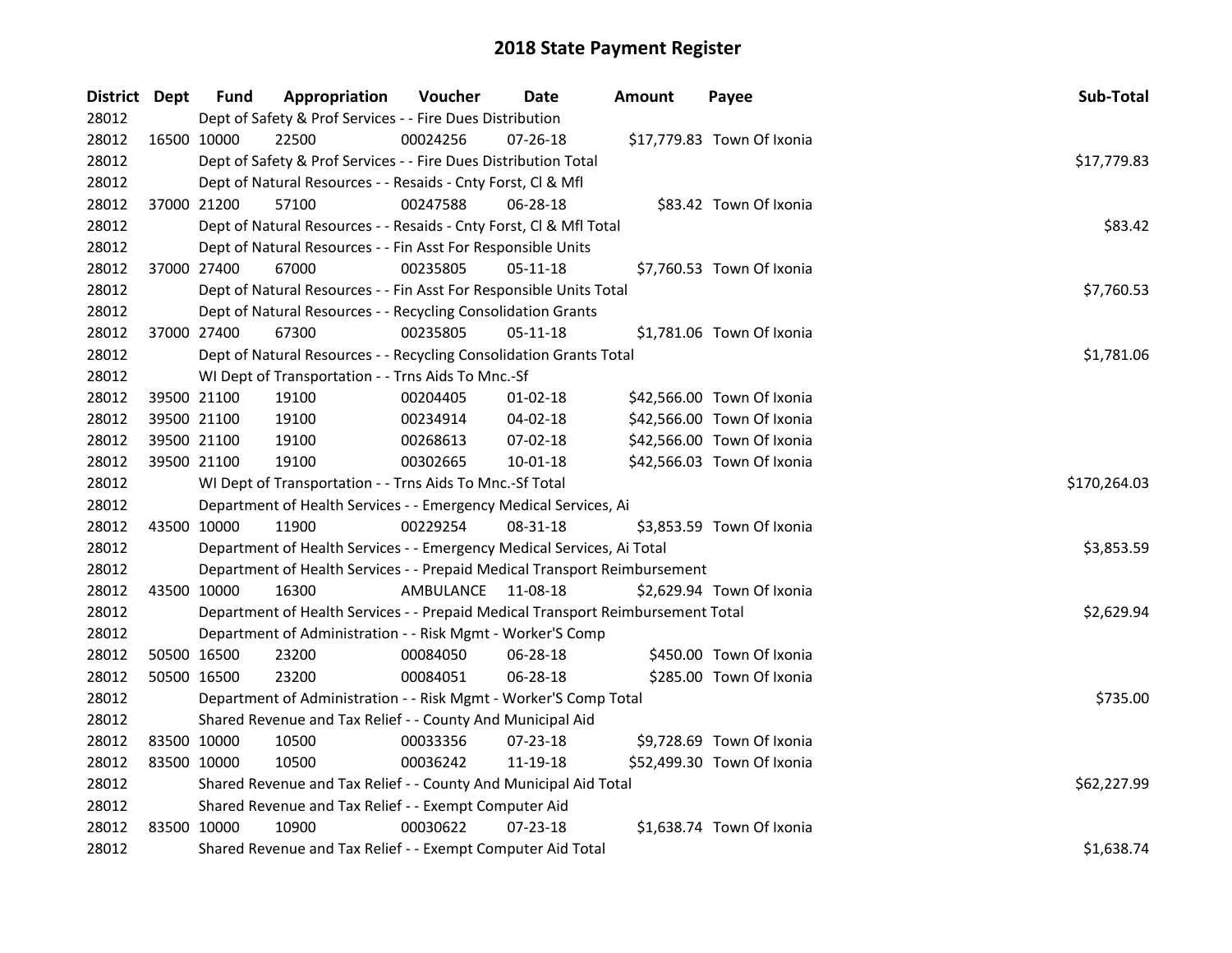| District Dept      | Fund        | Appropriation                                       | Voucher  | Date     | Amount | Pavee                     | Sub-Total    |
|--------------------|-------------|-----------------------------------------------------|----------|----------|--------|---------------------------|--------------|
| 28012              |             | Shared Revenue and Tax Relief - - Utility Aid       |          |          |        |                           |              |
| 28012              | 83500 10000 | 11000                                               | 00033356 | 07-23-18 |        | \$768.11 Town Of Ixonia   |              |
| 28012              | 83500 10000 | 11000                                               | 00036242 | 11-19-18 |        | \$4,390.57 Town Of Ixonia |              |
| 28012              |             | Shared Revenue and Tax Relief - - Utility Aid Total |          |          |        |                           | \$5,158.68   |
| <b>28012 Total</b> |             |                                                     |          |          |        |                           | \$273,912.81 |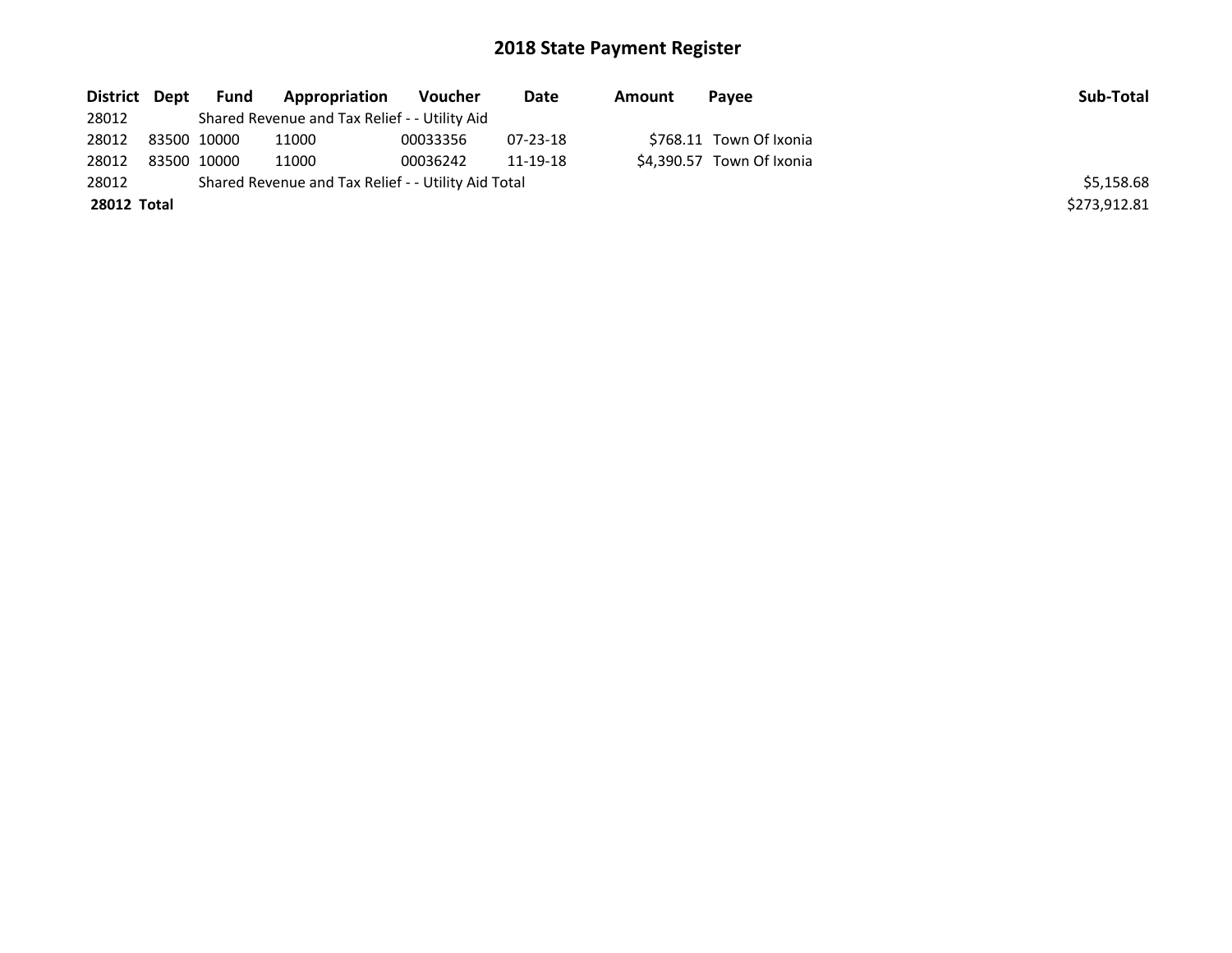| District Dept |             | <b>Fund</b> | Appropriation                                                      | Voucher  | Date           | Amount | Payee                         | Sub-Total    |
|---------------|-------------|-------------|--------------------------------------------------------------------|----------|----------------|--------|-------------------------------|--------------|
| 28014         |             |             | Dept of Safety & Prof Services - - Fire Dues Distribution          |          |                |        |                               |              |
| 28014         |             | 16500 10000 | 22500                                                              | 00021118 | 07-19-18       |        | \$7,847.97 Town Of Jefferson  |              |
| 28014         |             |             | Dept of Safety & Prof Services - - Fire Dues Distribution Total    |          |                |        |                               | \$7,847.97   |
| 28014         |             |             | Dept of Natural Resources - - Aids In Lieu Of Taxes - Gener        |          |                |        |                               |              |
| 28014         | 37000 10000 |             | 50300                                                              | 00211697 | $02 - 01 - 18$ |        | \$58,409.99 Town Of Jefferson |              |
| 28014         | 37000 10000 |             | 50300                                                              | 00229672 | $04 - 20 - 18$ |        | \$38.21 Town Of Jefferson     |              |
| 28014         | 37000 10000 |             | 50300                                                              | 00229673 | 04-20-18       |        | \$425.68 Town Of Jefferson    |              |
| 28014         |             |             | Dept of Natural Resources - - Aids In Lieu Of Taxes - Gener Total  |          |                |        |                               | \$58,873.88  |
| 28014         |             |             | Dept of Natural Resources - - Resaids - Cnty Forst, Cl & Mfl       |          |                |        |                               |              |
| 28014         | 37000 21200 |             | 57100                                                              | 00247589 | 06-28-18       |        | \$52.20 Town Of Jefferson     |              |
| 28014         |             |             | Dept of Natural Resources - - Resaids - Cnty Forst, Cl & Mfl Total |          |                |        |                               | \$52.20      |
| 28014         |             |             | Dept of Natural Resources - - Aids In Lieu Of Taxes - Sum S        |          |                |        |                               |              |
| 28014         | 37000 21200 |             | 57900                                                              | 00229671 | $04 - 20 - 18$ |        | \$44.80 Town Of Jefferson     |              |
| 28014         |             |             | Dept of Natural Resources - - Aids In Lieu Of Taxes - Sum S Total  |          |                |        |                               | \$44.80      |
| 28014         |             |             | Dept of Natural Resources - - Fin Asst For Responsible Units       |          |                |        |                               |              |
| 28014         | 37000 27400 |             | 67000                                                              | 00235191 | 05-11-18       |        | \$5,357.08 Town Of Jefferson  |              |
| 28014         |             |             | Dept of Natural Resources - - Fin Asst For Responsible Units Total |          |                |        |                               | \$5,357.08   |
| 28014         |             |             | WI Dept of Transportation - - Trns Aids To Mnc.-Sf                 |          |                |        |                               |              |
| 28014         | 39500 21100 |             | 19100                                                              | 00204406 | $01 - 02 - 18$ |        | \$28,411.18 Town Of Jefferson |              |
| 28014         | 39500 21100 |             | 19100                                                              | 00234915 | 04-02-18       |        | \$28,411.18 Town Of Jefferson |              |
| 28014         | 39500 21100 |             | 19100                                                              | 00268614 | 07-02-18       |        | \$28,411.18 Town Of Jefferson |              |
| 28014         | 39500 21100 |             | 19100                                                              | 00302666 | 10-01-18       |        | \$28,411.19 Town Of Jefferson |              |
| 28014         |             |             | WI Dept of Transportation - - Trns Aids To Mnc.-Sf Total           |          |                |        |                               | \$113,644.73 |
| 28014         |             |             | Department of Revenue - - Payments For Municipal Svcs              |          |                |        |                               |              |
| 28014         | 56600 10000 |             | 50100                                                              | 00026796 | $01 - 31 - 18$ |        | \$159.27 Town Of Jefferson    |              |
| 28014         |             |             | Department of Revenue - - Payments For Municipal Svcs Total        |          |                |        |                               | \$159.27     |
| 28014         |             |             | Shared Revenue and Tax Relief - - County And Municipal Aid         |          |                |        |                               |              |
| 28014         | 83500 10000 |             | 10500                                                              | 00033357 | 07-23-18       |        | \$8,248.58 Town Of Jefferson  |              |
| 28014         | 83500 10000 |             | 10500                                                              | 00036243 | 11-19-18       |        | \$46,741.94 Town Of Jefferson |              |
| 28014         |             |             | Shared Revenue and Tax Relief - - County And Municipal Aid Total   |          |                |        |                               | \$54,990.52  |
| 28014         |             |             | Shared Revenue and Tax Relief - - Exempt Computer Aid              |          |                |        |                               |              |
| 28014         |             | 83500 10000 | 10900                                                              | 00030623 | $07 - 23 - 18$ |        | \$504.31 Town Of Jefferson    |              |
| 28014         |             |             | Shared Revenue and Tax Relief - - Exempt Computer Aid Total        |          |                |        |                               | \$504.31     |
| 28014         |             |             | Shared Revenue and Tax Relief - - Utility Aid                      |          |                |        |                               |              |
| 28014         | 83500 10000 |             | 11000                                                              | 00033357 | 07-23-18       |        | \$3,108.97 Town Of Jefferson  |              |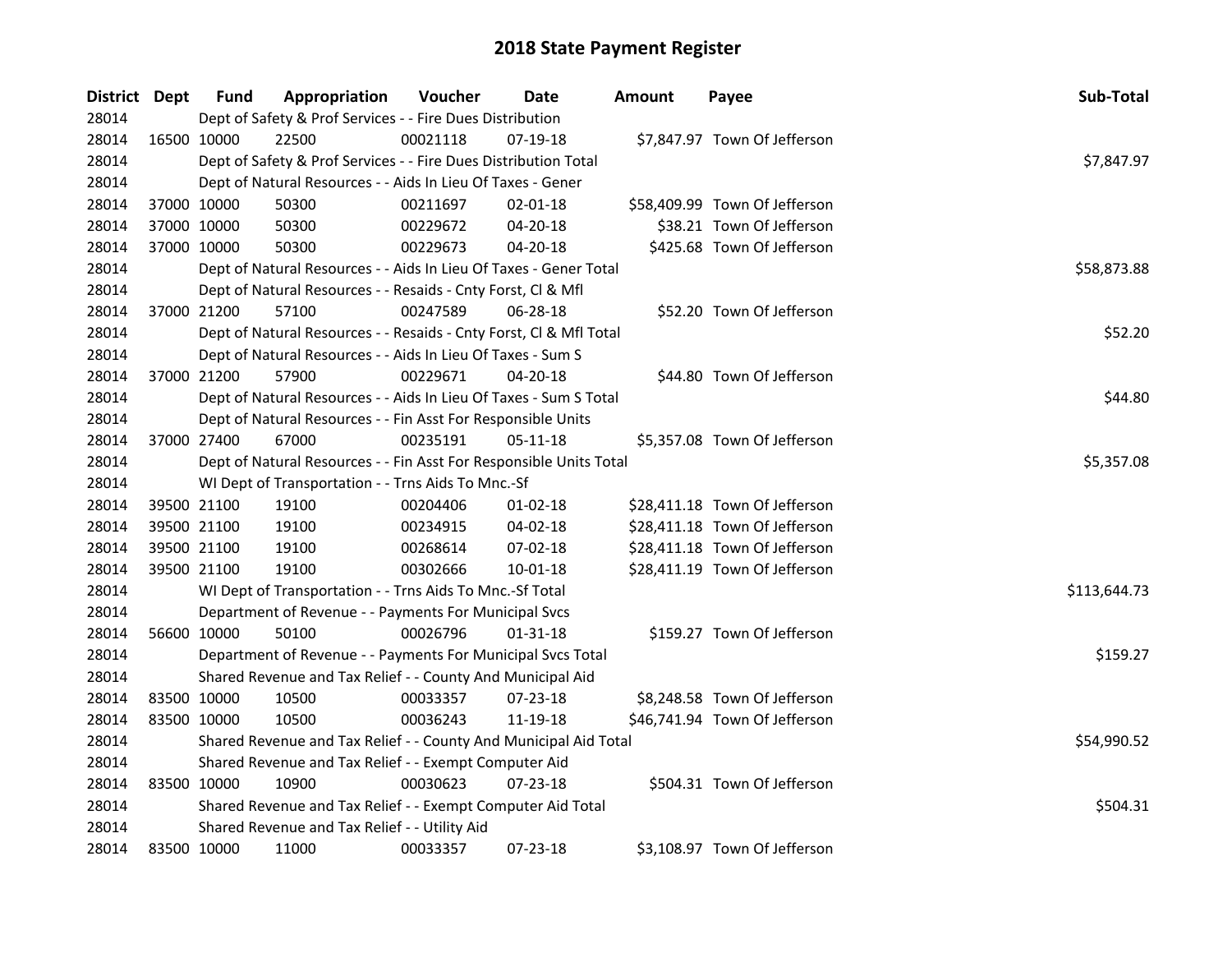| District Dept | Fund        | Appropriation                                       | <b>Voucher</b> | Date     | Amount | Pavee                         | Sub-Total    |
|---------------|-------------|-----------------------------------------------------|----------------|----------|--------|-------------------------------|--------------|
| 28014         | 83500 10000 | 11000                                               | 00036243       | 11-19-18 |        | \$17,822.75 Town Of Jefferson |              |
| 28014         |             | Shared Revenue and Tax Relief - - Utility Aid Total |                |          |        |                               | \$20.931.72  |
| 28014 Total   |             |                                                     |                |          |        |                               | \$262,406.48 |
|               |             |                                                     |                |          |        |                               |              |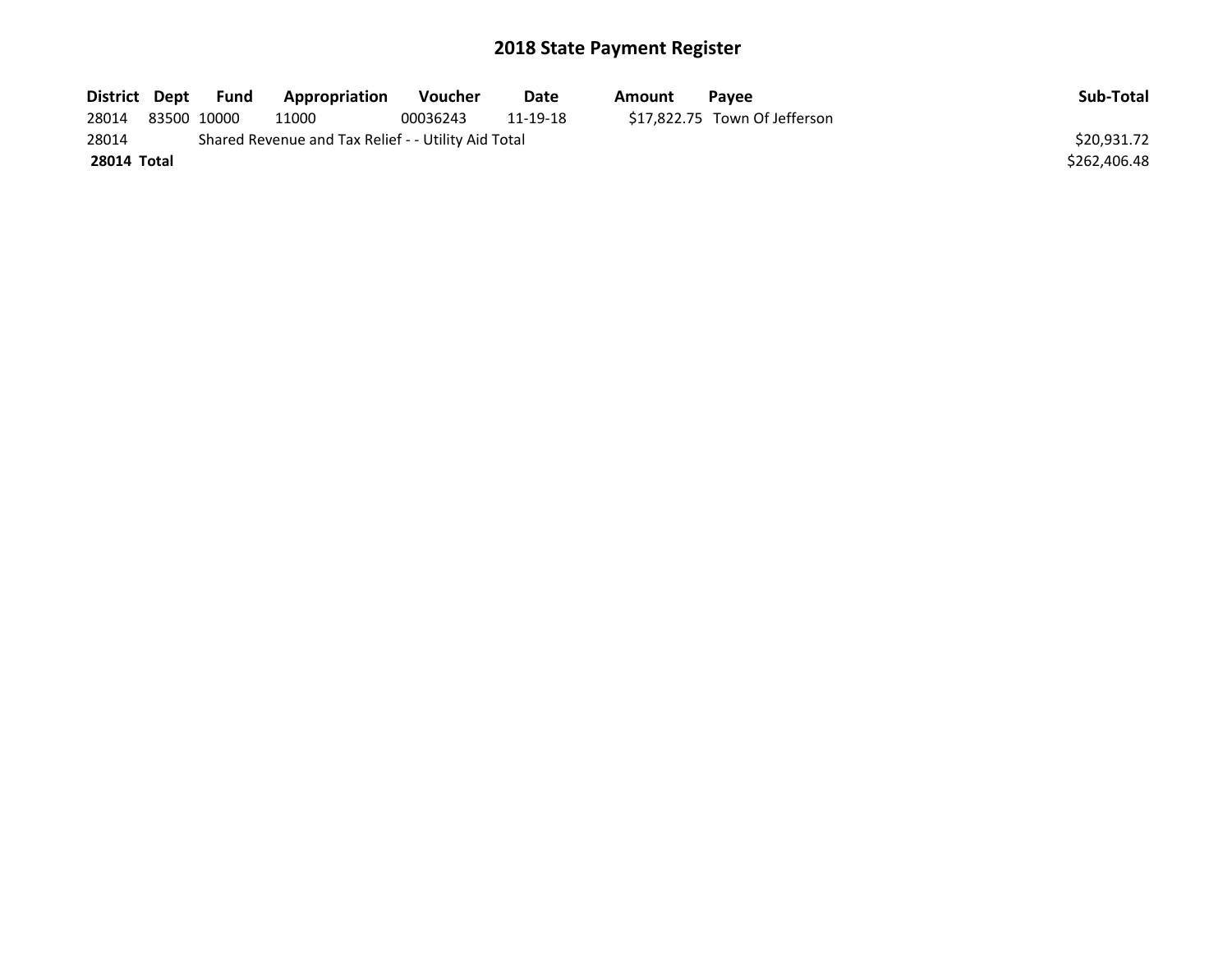| District Dept |             | <b>Fund</b> | Appropriation                                                      | Voucher  | Date           | <b>Amount</b> | Payee                           | Sub-Total    |
|---------------|-------------|-------------|--------------------------------------------------------------------|----------|----------------|---------------|---------------------------------|--------------|
| 28016         |             |             | Dept of Safety & Prof Services - - Fire Dues Distribution          |          |                |               |                                 |              |
| 28016         | 16500 10000 |             | 22500                                                              | 00024257 | 07-26-18       |               | \$14,369.03 Town Of Koshkonong  |              |
| 28016         |             |             | Dept of Safety & Prof Services - - Fire Dues Distribution Total    |          |                |               |                                 | \$14,369.03  |
| 28016         |             |             | Dept of Natural Resources - - Aids In Lieu Of Taxes - Gener        |          |                |               |                                 |              |
| 28016         | 37000 10000 |             | 50300                                                              | 00211667 | 02-02-18       |               | \$1,077.62 Town Of Koshkonong   |              |
| 28016         | 37000 10000 |             | 50300                                                              | 00211668 | $02 - 02 - 18$ |               | \$1,281.35 Town Of Koshkonong   |              |
| 28016         | 37000 10000 |             | 50300                                                              | 00229528 | 04-20-18       |               | \$11.72 Town Of Koshkonong      |              |
| 28016         | 37000 10000 |             | 50300                                                              | 00229529 | 04-20-18       |               | \$804.53 Town Of Koshkonong     |              |
| 28016         |             |             | Dept of Natural Resources - - Aids In Lieu Of Taxes - Gener Total  |          |                |               |                                 | \$3,175.22   |
| 28016         |             |             | Dept of Natural Resources - - Resaids - Cnty Forst, Cl & Mfl       |          |                |               |                                 |              |
| 28016         | 37000 21200 |             | 57100                                                              | 00247590 | 06-28-18       |               | \$59.46 Town Of Koshkonong      |              |
| 28016         |             |             | Dept of Natural Resources - - Resaids - Cnty Forst, Cl & Mfl Total |          |                |               |                                 | \$59.46      |
| 28016         |             |             | Dept of Natural Resources - - Aids In Lieu Of Taxes - Sum S        |          |                |               |                                 |              |
| 28016         | 37000 21200 |             | 57900                                                              | 00229526 | 04-20-18       |               | \$83.29 Town Of Koshkonong      |              |
| 28016         | 37000 21200 |             | 57900                                                              | 00229527 | 04-20-18       |               | \$0.33 Town Of Koshkonong       |              |
| 28016         |             |             | Dept of Natural Resources - - Aids In Lieu Of Taxes - Sum S Total  |          | \$83.62        |               |                                 |              |
| 28016         |             |             | Dept of Natural Resources - - Fin Asst For Responsible Units       |          |                |               |                                 |              |
| 28016         | 37000 27400 |             | 67000                                                              | 00235800 | $05-11-18$     |               | \$8,064.94 Town Of Koshkonong   |              |
| 28016         |             |             | Dept of Natural Resources - - Fin Asst For Responsible Units Total |          |                |               |                                 | \$8,064.94   |
| 28016         |             |             | Dept of Natural Resources - - Recycling Consolidation Grants       |          |                |               |                                 |              |
| 28016         | 37000 27400 |             | 67300                                                              | 00235800 | $05 - 11 - 18$ |               | \$949.43 Town Of Koshkonong     |              |
| 28016         |             |             | Dept of Natural Resources - - Recycling Consolidation Grants Total |          |                |               |                                 | \$949.43     |
| 28016         |             |             | WI Dept of Transportation - - Trns Aids To Mnc.-Sf                 |          |                |               |                                 |              |
| 28016         | 39500 21100 |             | 19100                                                              | 00204407 | $01 - 02 - 18$ |               | \$42,171.82 Town Of Koshkonong  |              |
| 28016         | 39500 21100 |             | 19100                                                              | 00234916 | 04-02-18       |               | \$42,171.82 Town Of Koshkonong  |              |
| 28016         | 39500 21100 |             | 19100                                                              | 00268615 | 07-02-18       |               | \$42,171.82 Town Of Koshkonong  |              |
| 28016         | 39500 21100 |             | 19100                                                              | 00302667 | $10 - 01 - 18$ |               | \$42,171.83 Town Of Koshkonong  |              |
| 28016         |             |             | WI Dept of Transportation - - Trns Aids To Mnc.-Sf Total           |          |                |               |                                 | \$168,687.29 |
| 28016         |             |             | WI Dept of Transportation - - Local Rds, Grants Sf                 |          |                |               |                                 |              |
| 28016         | 39500 21100 |             | 27000                                                              | 00286487 | 08-15-18       |               | \$146,534.94 Town Of Koshkonong |              |
| 28016         |             |             | WI Dept of Transportation - - Local Rds, Grants Sf Total           |          |                |               |                                 | \$146,534.94 |
| 28016         |             |             | Shared Revenue and Tax Relief - - County And Municipal Aid         |          |                |               |                                 |              |
| 28016         | 83500 10000 |             | 10500                                                              | 00033358 | 07-23-18       |               | \$6,145.98 Town Of Koshkonong   |              |
| 28016         | 83500 10000 |             | 10500                                                              | 00036244 | 11-19-18       |               | \$34,827.22 Town Of Koshkonong  |              |
| 28016         |             |             | Shared Revenue and Tax Relief - - County And Municipal Aid Total   |          |                |               |                                 | \$40,973.20  |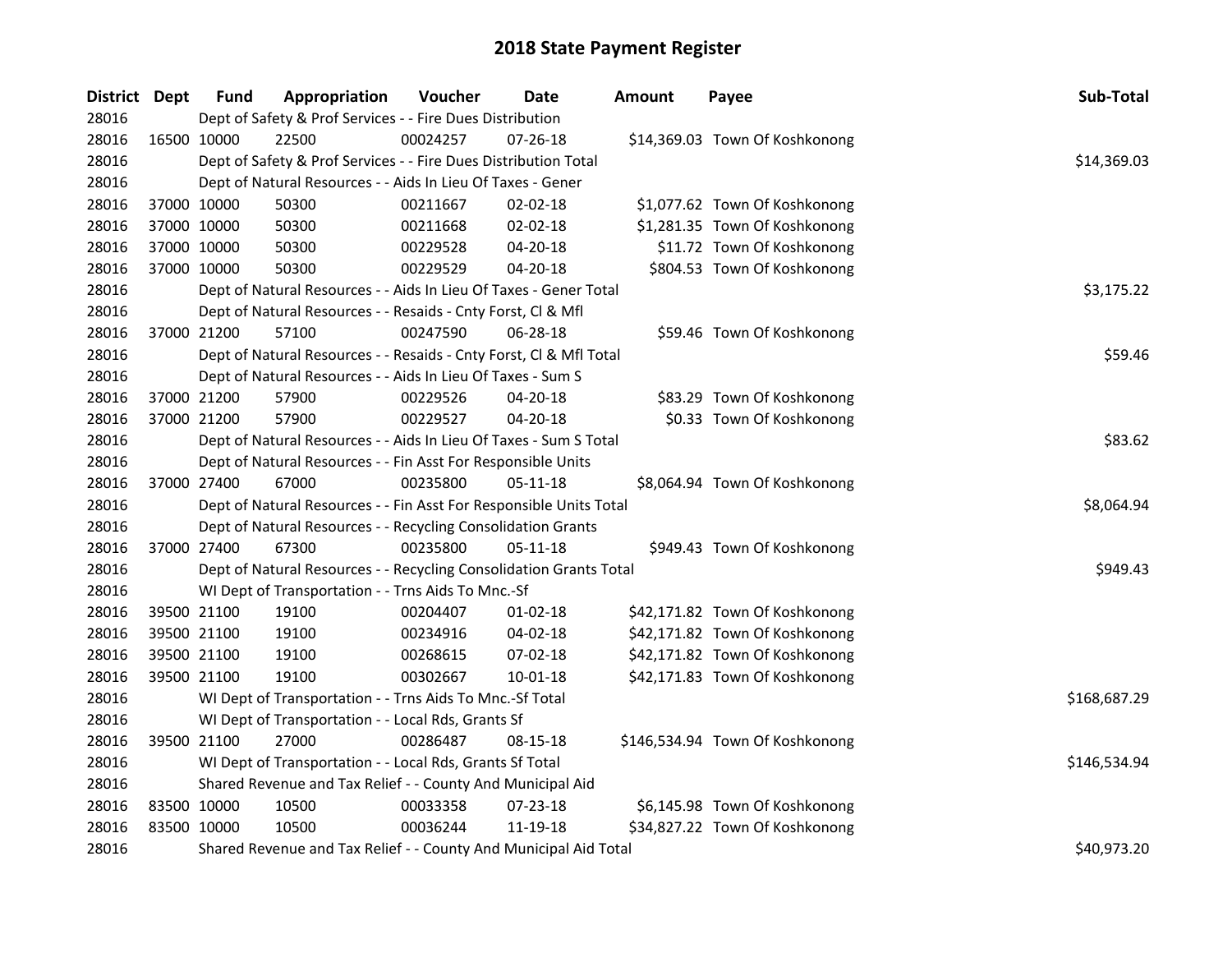| District           | Dept        | Fund        | Appropriation                                                   | <b>Voucher</b> | Date           | Amount | Payee                         | Sub-Total    |
|--------------------|-------------|-------------|-----------------------------------------------------------------|----------------|----------------|--------|-------------------------------|--------------|
| 28016              |             |             | Shared Revenue and Tax Relief - - Exempt Computer Aid           |                |                |        |                               |              |
| 28016              |             | 83500 10000 | 10900                                                           | 00030624       | $07 - 23 - 18$ |        | \$96.40 Town Of Koshkonong    |              |
| 28016              |             |             | Shared Revenue and Tax Relief - - Exempt Computer Aid Total     |                |                |        |                               | \$96.40      |
| 28016              |             |             | Shared Revenue and Tax Relief - - Utility Aid                   |                |                |        |                               |              |
| 28016              |             | 83500 10000 | 11000                                                           | 00033358       | $07 - 23 - 18$ |        | \$713.39 Town Of Koshkonong   |              |
| 28016              | 83500 10000 |             | 11000                                                           | 00036244       | 11-19-18       |        | \$4,203.12 Town Of Koshkonong |              |
| 28016              |             |             | Shared Revenue and Tax Relief - - Utility Aid Total             |                |                |        |                               | \$4,916.51   |
| 28016              |             |             | Shared Revenue and Tax Relief - - Lottery & Gaming Credit       |                |                |        |                               |              |
| 28016              | 83500 52100 |             | 36300                                                           | 00027421       | $03 - 26 - 18$ |        | \$318.00 Town Of Koshkonong   |              |
| 28016              |             |             | Shared Revenue and Tax Relief - - Lottery & Gaming Credit Total |                |                |        |                               | \$318.00     |
| <b>28016 Total</b> |             |             |                                                                 |                |                |        |                               | \$388,228.04 |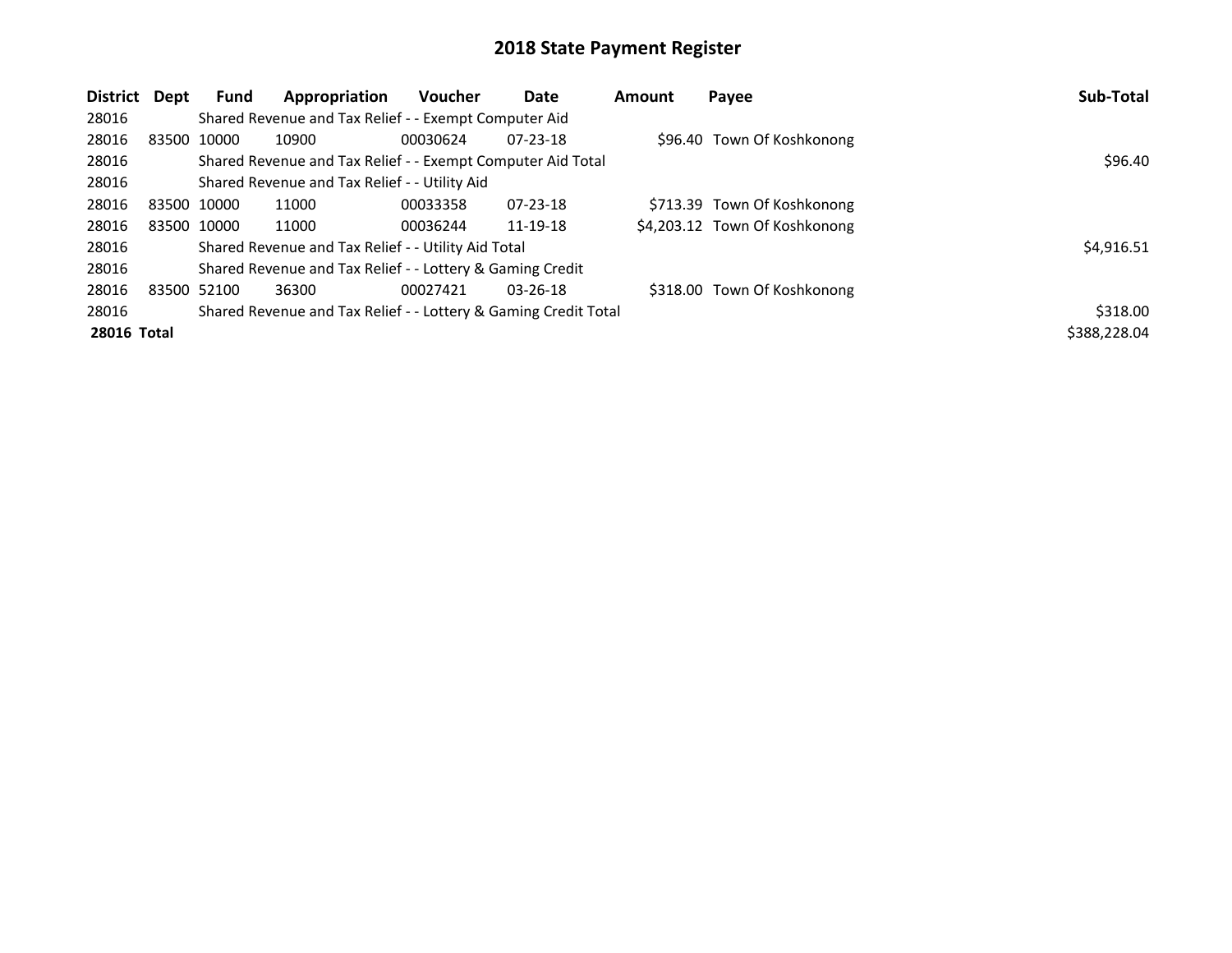| District Dept |             | <b>Fund</b> | Appropriation                                                      | Voucher  | Date           | <b>Amount</b> | Payee                          | Sub-Total   |
|---------------|-------------|-------------|--------------------------------------------------------------------|----------|----------------|---------------|--------------------------------|-------------|
| 28018         |             |             | Dept of Safety & Prof Services - - Fire Dues Distribution          |          |                |               |                                |             |
| 28018         | 16500 10000 |             | 22500                                                              | 00024258 | 07-25-18       |               | \$9,657.84 Town Of Lake Mills  |             |
| 28018         |             |             | Dept of Safety & Prof Services - - Fire Dues Distribution Total    |          |                |               |                                | \$9,657.84  |
| 28018         |             |             | Dept of Natural Resources - - Aids In Lieu Of Taxes - Gener        |          |                |               |                                |             |
| 28018         |             | 37000 10000 | 50300                                                              | 00211689 | 02-02-18       |               | \$2,057.20 Town Of Lake Mills  |             |
| 28018         |             | 37000 10000 | 50300                                                              | 00211690 | 02-02-18       |               | \$72,086.66 Town Of Lake Mills |             |
| 28018         |             | 37000 10000 | 50300                                                              | 00229642 | 04-20-18       |               | \$958.14 Town Of Lake Mills    |             |
| 28018         |             | 37000 10000 | 50300                                                              | 00229643 | 04-20-18       |               | \$205.80 Town Of Lake Mills    |             |
| 28018         |             |             | Dept of Natural Resources - - Aids In Lieu Of Taxes - Gener Total  |          |                |               |                                | \$75,307.80 |
| 28018         |             |             | Dept of Natural Resources - - Gpo -Federal Funds                   |          |                |               |                                |             |
| 28018         |             | 37000 21200 | 38100                                                              | 00222222 | 03-23-18       |               | \$5,534.23 Town Of Lake Mills  |             |
| 28018         |             |             | Dept of Natural Resources - - Gpo -Federal Funds Total             |          |                |               |                                | \$5,534.23  |
| 28018         |             |             | Dept of Natural Resources - - Enf A - Boating Enforcement          |          |                |               |                                |             |
| 28018         |             | 37000 21200 | 55000                                                              | 00222222 | $03 - 23 - 18$ |               | \$12,142.52 Town Of Lake Mills |             |
| 28018         |             |             | Dept of Natural Resources - - Enf A - Boating Enforcement Total    |          |                |               |                                | \$12,142.52 |
| 28018         |             |             | Dept of Natural Resources - - Resaids - Cnty Forst, Cl & Mfl       |          |                |               |                                |             |
| 28018         |             | 37000 21200 | 57100                                                              | 00247591 | 06-28-18       |               | \$37.30 Town Of Lake Mills     |             |
| 28018         |             |             | Dept of Natural Resources - - Resaids - Cnty Forst, Cl & Mfl Total |          |                |               |                                | \$37.30     |
| 28018         |             |             | Dept of Natural Resources - - Aids In Lieu Of Taxes - Sum S        |          |                |               |                                |             |
| 28018         |             | 37000 21200 | 57900                                                              | 00229641 | 04-20-18       |               | \$390.32 Town Of Lake Mills    |             |
| 28018         |             |             | Dept of Natural Resources - - Aids In Lieu Of Taxes - Sum S Total  |          |                |               |                                | \$390.32    |
| 28018         |             |             | Dept of Natural Resources - - Ea - Invasive Aqu & Lake Mon         |          |                |               |                                |             |
| 28018         |             | 37000 21200 | 67800                                                              | 00212813 | 02-07-18       |               | \$778.50 Town Of Lake Mills    |             |
| 28018         |             | 37000 21200 | 67800                                                              | 00246736 | 06-27-18       |               | \$2,335.50 Town Of Lake Mills  |             |
| 28018         |             |             | Dept of Natural Resources - - Ea - Invasive Aqu & Lake Mon Total   |          |                |               |                                | \$3,114.00  |
| 28018         |             |             | Dept of Natural Resources - - Fin Asst For Responsible Units       |          |                |               |                                |             |
| 28018         | 37000 27400 |             | 67000                                                              | 00235852 | 05-11-18       |               | \$2,289.44 Town Of Lake Mills  |             |
| 28018         |             |             | Dept of Natural Resources - - Fin Asst For Responsible Units Total |          |                |               |                                | \$2,289.44  |
| 28018         |             |             | WI Dept of Transportation - - Trns Aids To Mnc.-Sf                 |          |                |               |                                |             |
| 28018         |             | 39500 21100 | 19100                                                              | 00204408 | $01 - 02 - 18$ |               | \$22,629.80 Town Of Lake Mills |             |
| 28018         |             | 39500 21100 | 19100                                                              | 00234917 | 04-02-18       |               | \$22,629.80 Town Of Lake Mills |             |
| 28018         |             | 39500 21100 | 19100                                                              | 00268616 | 07-02-18       |               | \$22,629.80 Town Of Lake Mills |             |
| 28018         |             | 39500 21100 | 19100                                                              | 00302668 | 10-01-18       |               | \$22,629.81 Town Of Lake Mills |             |
| 28018         |             |             | WI Dept of Transportation - - Trns Aids To Mnc.-Sf Total           |          |                |               |                                | \$90,519.21 |
| 28018         |             |             | WI Dept of Transportation - - Loc Rd Imp Prg St Fd                 |          |                |               |                                |             |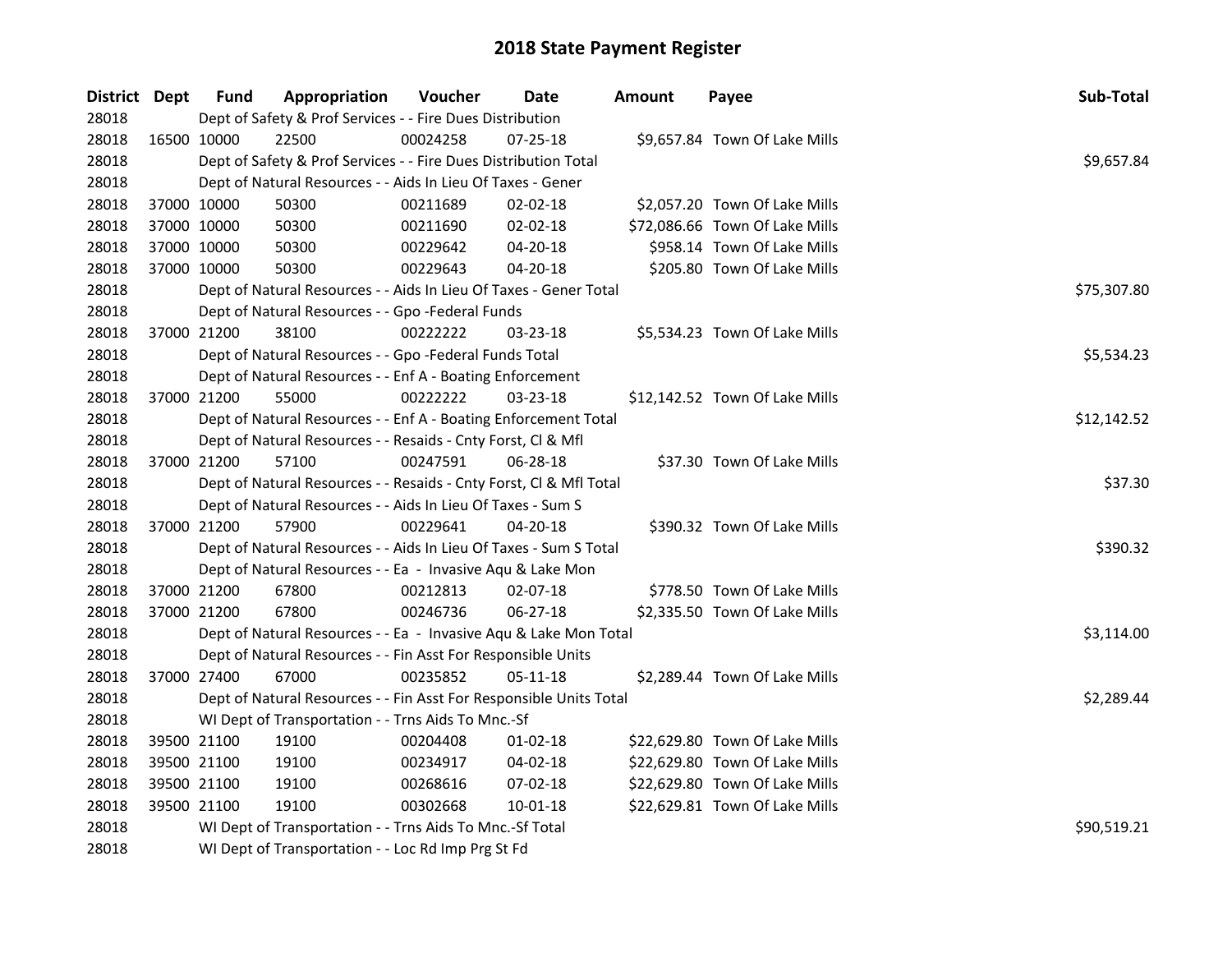| District           | Dept | <b>Fund</b>                                                     | Appropriation                                                    | <b>Voucher</b> | Date           | Amount | Payee                          | Sub-Total    |  |  |
|--------------------|------|-----------------------------------------------------------------|------------------------------------------------------------------|----------------|----------------|--------|--------------------------------|--------------|--|--|
| 28018              |      | 39500 21100                                                     | 27800                                                            | 00305568       | 10-02-18       |        | \$23,416.21 Town Of Lake Mills |              |  |  |
| 28018              |      |                                                                 | WI Dept of Transportation - - Loc Rd Imp Prg St Fd Total         |                |                |        |                                | \$23,416.21  |  |  |
| 28018              |      |                                                                 | Department of Justice - - Law Enforcement Train, Local           |                |                |        |                                |              |  |  |
| 28018              |      | 45500 10000                                                     | 23100                                                            | 00053302       | 10-18-18       |        | \$160.00 Town Of Lake Mills    |              |  |  |
| 28018              |      |                                                                 | Department of Justice - - Law Enforcement Train, Local Total     |                |                |        |                                | \$160.00     |  |  |
| 28018              |      |                                                                 | Shared Revenue and Tax Relief - - County And Municipal Aid       |                |                |        |                                |              |  |  |
| 28018              |      | 83500 10000                                                     | 10500                                                            | 00033359       | $07 - 23 - 18$ |        | \$3,381.57 Town Of Lake Mills  |              |  |  |
| 28018              |      | 83500 10000                                                     | 10500                                                            | 00036245       | 11-19-18       |        | \$19,162.21 Town Of Lake Mills |              |  |  |
| 28018              |      |                                                                 | Shared Revenue and Tax Relief - - County And Municipal Aid Total |                |                |        |                                | \$22,543.78  |  |  |
| 28018              |      |                                                                 | Shared Revenue and Tax Relief - - Exempt Computer Aid            |                |                |        |                                |              |  |  |
| 28018              |      | 83500 10000                                                     | 10900                                                            | 00030625       | $07 - 23 - 18$ |        | \$124.81 Town Of Lake Mills    |              |  |  |
| 28018              |      |                                                                 | Shared Revenue and Tax Relief - - Exempt Computer Aid Total      |                |                |        |                                | \$124.81     |  |  |
| 28018              |      |                                                                 | Shared Revenue and Tax Relief - - Utility Aid                    |                |                |        |                                |              |  |  |
| 28018              |      | 83500 10000                                                     | 11000                                                            | 00033359       | 07-23-18       |        | \$0.96 Town Of Lake Mills      |              |  |  |
| 28018              |      | 83500 10000                                                     | 11000                                                            | 00036245       | 11-19-18       |        | \$5.56 Town Of Lake Mills      |              |  |  |
| 28018              |      |                                                                 | Shared Revenue and Tax Relief - - Utility Aid Total              |                |                |        |                                | \$6.52       |  |  |
| 28018              |      |                                                                 | Shared Revenue and Tax Relief - - Lottery & Gaming Credit        |                |                |        |                                |              |  |  |
| 28018              |      | 83500 52100                                                     | 36300                                                            | 00027422       | $03 - 26 - 18$ |        | \$5,415.60 Town Of Lake Mills  |              |  |  |
| 28018              |      | Shared Revenue and Tax Relief - - Lottery & Gaming Credit Total |                                                                  |                |                |        |                                |              |  |  |
| <b>28018 Total</b> |      |                                                                 |                                                                  |                |                |        |                                | \$250,659.58 |  |  |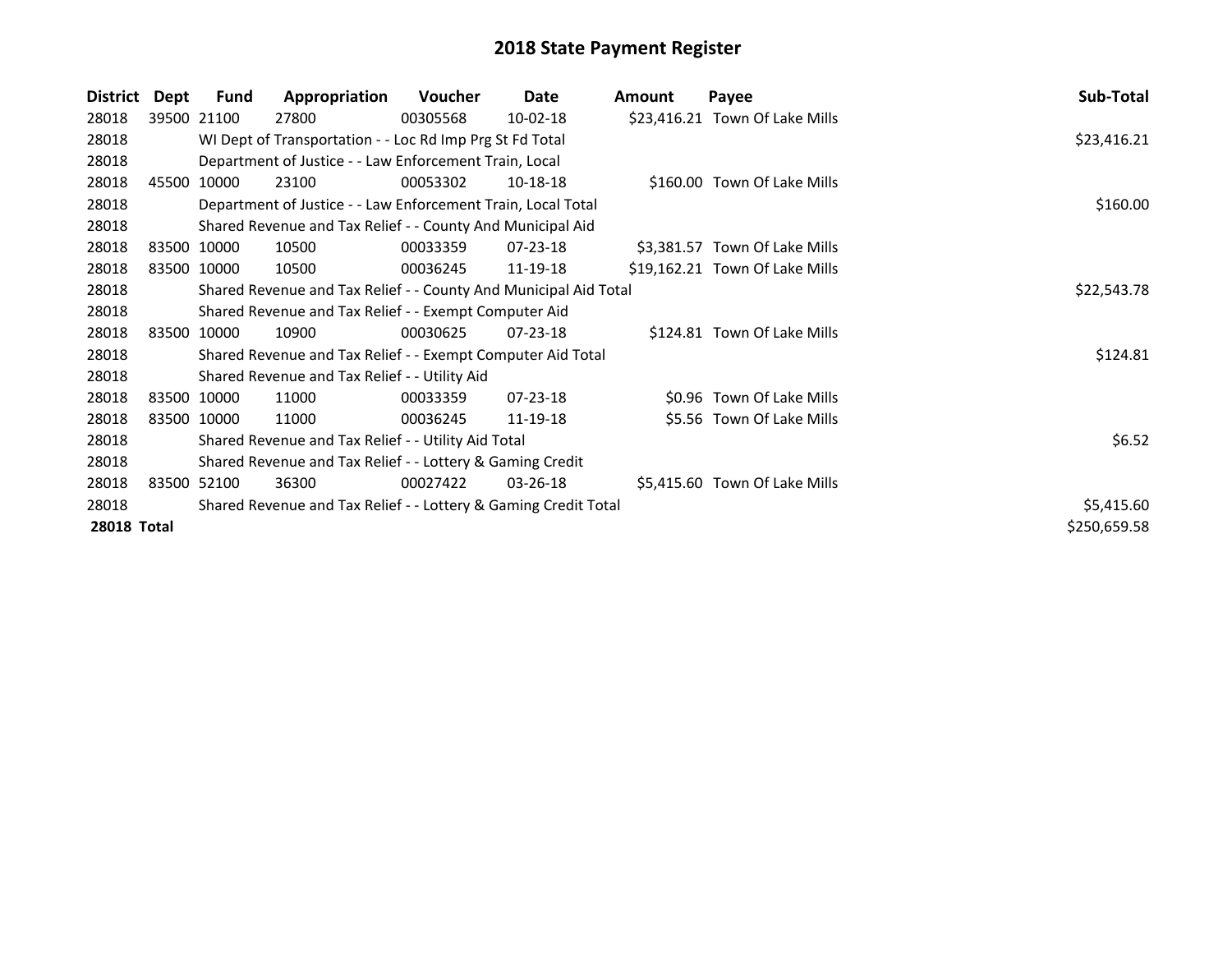| <b>District</b>    | Dept | Fund                                                                    | Appropriation                                                      | <b>Voucher</b> | <b>Date</b>    | Amount | Payee                       | Sub-Total    |
|--------------------|------|-------------------------------------------------------------------------|--------------------------------------------------------------------|----------------|----------------|--------|-----------------------------|--------------|
| 28020              |      |                                                                         | Dept of Safety & Prof Services - - Fire Dues Distribution          |                |                |        |                             |              |
| 28020              |      | 16500 10000                                                             | 22500                                                              | 00024259       | $07 - 24 - 18$ |        | \$3,929.87 Town Of Milford  |              |
| 28020              |      |                                                                         | Dept of Safety & Prof Services - - Fire Dues Distribution Total    |                |                |        |                             | \$3,929.87   |
| 28020              |      |                                                                         | Dept of Natural Resources - - Resaids - Cnty Forst, CI & Mfl       |                |                |        |                             |              |
| 28020              |      | 37000 21200                                                             | 57100                                                              | 00247592       | 06-28-18       |        | \$27.35 Town Of Milford     |              |
| 28020              |      |                                                                         | Dept of Natural Resources - - Resaids - Cnty Forst, CI & Mfl Total |                |                |        |                             | \$27.35      |
| 28020              |      |                                                                         | Dept of Natural Resources - - Fin Asst For Responsible Units       |                |                |        |                             |              |
| 28020              |      | 37000 27400                                                             | 67000                                                              | 00235672       | $05-11-18$     |        | \$2,844.96 Town Of Milford  |              |
| 28020              |      |                                                                         | Dept of Natural Resources - - Fin Asst For Responsible Units Total |                |                |        |                             | \$2,844.96   |
| 28020              |      |                                                                         | WI Dept of Transportation - - Trns Aids To Mnc.-Sf                 |                |                |        |                             |              |
| 28020              |      | 39500 21100                                                             | 19100                                                              | 00204409       | $01 - 02 - 18$ |        | \$20,340.43 Town Of Milford |              |
| 28020              |      | 39500 21100                                                             | 19100                                                              | 00234918       | $04 - 02 - 18$ |        | \$20,340.43 Town Of Milford |              |
| 28020              |      | 39500 21100                                                             | 19100                                                              | 00268617       | $07 - 02 - 18$ |        | \$20,340.43 Town Of Milford |              |
| 28020              |      | 39500 21100                                                             | 19100                                                              | 00302669       | $10-01-18$     |        | \$20,340.43 Town Of Milford |              |
| 28020              |      |                                                                         | WI Dept of Transportation - - Trns Aids To Mnc.-Sf Total           |                |                |        |                             | \$81,361.72  |
| 28020              |      |                                                                         | Shared Revenue and Tax Relief - - County And Municipal Aid         |                |                |        |                             |              |
| 28020              |      | 83500 10000                                                             | 10500                                                              | 00033360       | $07 - 23 - 18$ |        | \$2,061.52 Town Of Milford  |              |
| 28020              |      | 83500 10000                                                             | 10500                                                              | 00036246       | 11-19-18       |        | \$11,681.94 Town Of Milford |              |
| 28020              |      |                                                                         | Shared Revenue and Tax Relief - - County And Municipal Aid Total   |                |                |        |                             | \$13,743.46  |
| 28020              |      | Shared Revenue and Tax Relief - - Exempt Computer Aid                   |                                                                    |                |                |        |                             |              |
| 28020              |      | 83500 10000                                                             | 10900                                                              | 00030626       | $07 - 23 - 18$ |        | \$103.50 Town Of Milford    |              |
| 28020              |      | \$103.50<br>Shared Revenue and Tax Relief - - Exempt Computer Aid Total |                                                                    |                |                |        |                             |              |
| <b>28020 Total</b> |      |                                                                         |                                                                    |                |                |        |                             | \$102,010.86 |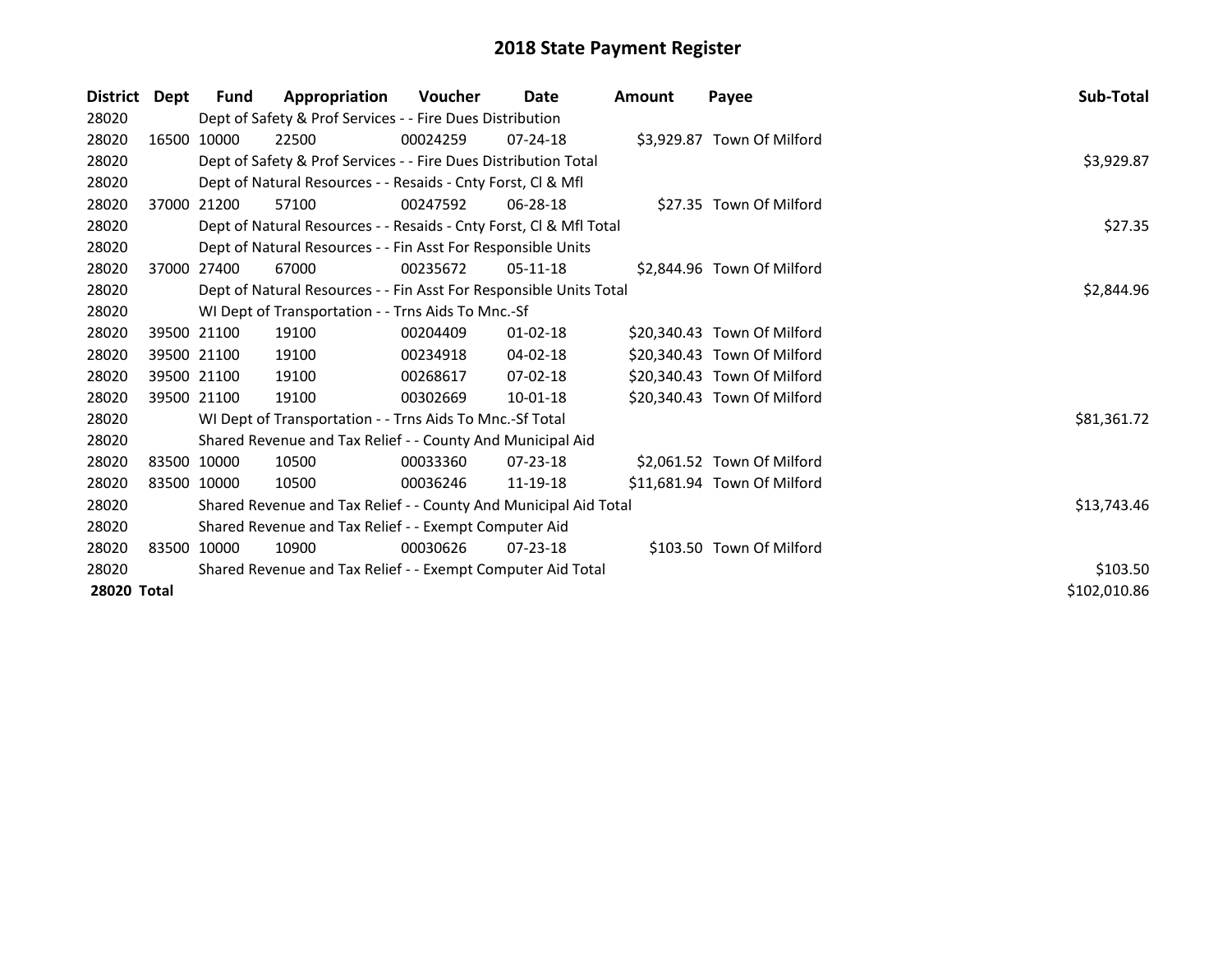| District Dept |             | <b>Fund</b> | Appropriation                                                      | Voucher  | Date           | <b>Amount</b> | Payee                        | Sub-Total    |  |  |  |
|---------------|-------------|-------------|--------------------------------------------------------------------|----------|----------------|---------------|------------------------------|--------------|--|--|--|
| 28022         |             |             | Dept of Safety & Prof Services - - Fire Dues Distribution          |          |                |               |                              |              |  |  |  |
| 28022         | 16500 10000 |             | 22500                                                              | 00024260 | 07-25-18       |               | \$13,572.53 Oakland, Town Of |              |  |  |  |
| 28022         |             |             | Dept of Safety & Prof Services - - Fire Dues Distribution Total    |          |                |               |                              | \$13,572.53  |  |  |  |
| 28022         |             |             | Dept of Natural Resources - - Aids In Lieu Of Taxes - Gener        |          |                |               |                              |              |  |  |  |
| 28022         | 37000 10000 |             | 50300                                                              | 00230547 | 04-20-18       |               | \$75.20 Oakland, Town Of     |              |  |  |  |
| 28022         | 37000 10000 |             | 50300                                                              | 00230548 | 04-20-18       |               | \$79.93 Oakland, Town Of     |              |  |  |  |
| 28022         |             |             | Dept of Natural Resources - - Aids In Lieu Of Taxes - Gener Total  |          |                |               |                              | \$155.13     |  |  |  |
| 28022         |             |             | Dept of Natural Resources - - Gpo -Federal Funds                   |          |                |               |                              |              |  |  |  |
| 28022         |             | 37000 21200 | 38100                                                              | 00222241 | 03-23-18       |               | \$2,026.83 Oakland, Town Of  |              |  |  |  |
| 28022         |             |             | Dept of Natural Resources - - Gpo -Federal Funds Total             |          |                |               |                              | \$2,026.83   |  |  |  |
| 28022         |             |             | Dept of Natural Resources - - Enf A - Boating Enforcement          |          |                |               |                              |              |  |  |  |
| 28022         | 37000 21200 |             | 55000                                                              | 00222241 | 03-23-18       |               | \$4,447.03 Oakland, Town Of  |              |  |  |  |
| 28022         |             |             | Dept of Natural Resources - - Enf A - Boating Enforcement Total    |          |                |               |                              | \$4,447.03   |  |  |  |
| 28022         |             |             | Dept of Natural Resources - - Resaids - Cnty Forst, Cl & Mfl       |          |                |               |                              |              |  |  |  |
| 28022         | 37000 21200 |             | 57100                                                              | 00247593 | 06-28-18       |               | \$77.87 Oakland, Town Of     |              |  |  |  |
| 28022         |             |             | Dept of Natural Resources - - Resaids - Cnty Forst, Cl & Mfl Total |          |                |               |                              |              |  |  |  |
| 28022         |             |             | Dept of Natural Resources - - Aids In Lieu Of Taxes - Sum S        |          |                |               |                              |              |  |  |  |
| 28022         | 37000 21200 |             | 57900                                                              | 00230549 | 04-20-18       |               | \$3.50 Oakland, Town Of      |              |  |  |  |
| 28022         |             |             | Dept of Natural Resources - - Aids In Lieu Of Taxes - Sum S Total  |          |                |               |                              | \$3.50       |  |  |  |
| 28022         |             |             | Dept of Natural Resources - - Fin Asst For Responsible Units       |          |                |               |                              |              |  |  |  |
| 28022         | 37000 27400 |             | 67000                                                              | 00235487 | $05 - 11 - 18$ |               | \$7,589.46 Oakland, Town Of  |              |  |  |  |
| 28022         |             |             | Dept of Natural Resources - - Fin Asst For Responsible Units Total |          |                |               |                              | \$7,589.46   |  |  |  |
| 28022         |             |             | WI Dept of Transportation - - Trns Aids To Mnc.-Sf                 |          |                |               |                              |              |  |  |  |
| 28022         |             | 39500 21100 | 19100                                                              | 00204410 | $01-02-18$     |               | \$30,011.81 Oakland, Town Of |              |  |  |  |
| 28022         |             | 39500 21100 | 19100                                                              | 00234919 | 04-02-18       |               | \$30,011.81 Oakland, Town Of |              |  |  |  |
| 28022         |             | 39500 21100 | 19100                                                              | 00268618 | 07-02-18       |               | \$30,011.81 Oakland, Town Of |              |  |  |  |
| 28022         | 39500 21100 |             | 19100                                                              | 00302670 | 10-01-18       |               | \$30,011.82 Oakland, Town Of |              |  |  |  |
| 28022         |             |             | WI Dept of Transportation - - Trns Aids To Mnc.-Sf Total           |          |                |               |                              | \$120,047.25 |  |  |  |
| 28022         |             |             | WI Dept of Transportation - - Loc Rd Imp Prg St Fd                 |          |                |               |                              |              |  |  |  |
| 28022         | 39500 21100 |             | 27800                                                              | 00321838 | 11-09-18       |               | \$28,544.67 Oakland, Town Of |              |  |  |  |
| 28022         |             |             | WI Dept of Transportation - - Loc Rd Imp Prg St Fd Total           |          |                |               |                              | \$28,544.67  |  |  |  |
| 28022         |             |             | Department of Justice - - Law Enforcement Train, Local             |          |                |               |                              |              |  |  |  |
| 28022         |             | 45500 10000 | 23100                                                              | 00054875 | 11-09-18       |               | \$480.00 Oakland, Town Of    |              |  |  |  |
| 28022         |             |             | Department of Justice - - Law Enforcement Train, Local Total       |          |                |               |                              | \$480.00     |  |  |  |
| 28022         |             |             | Shared Revenue and Tax Relief - - County And Municipal Aid         |          |                |               |                              |              |  |  |  |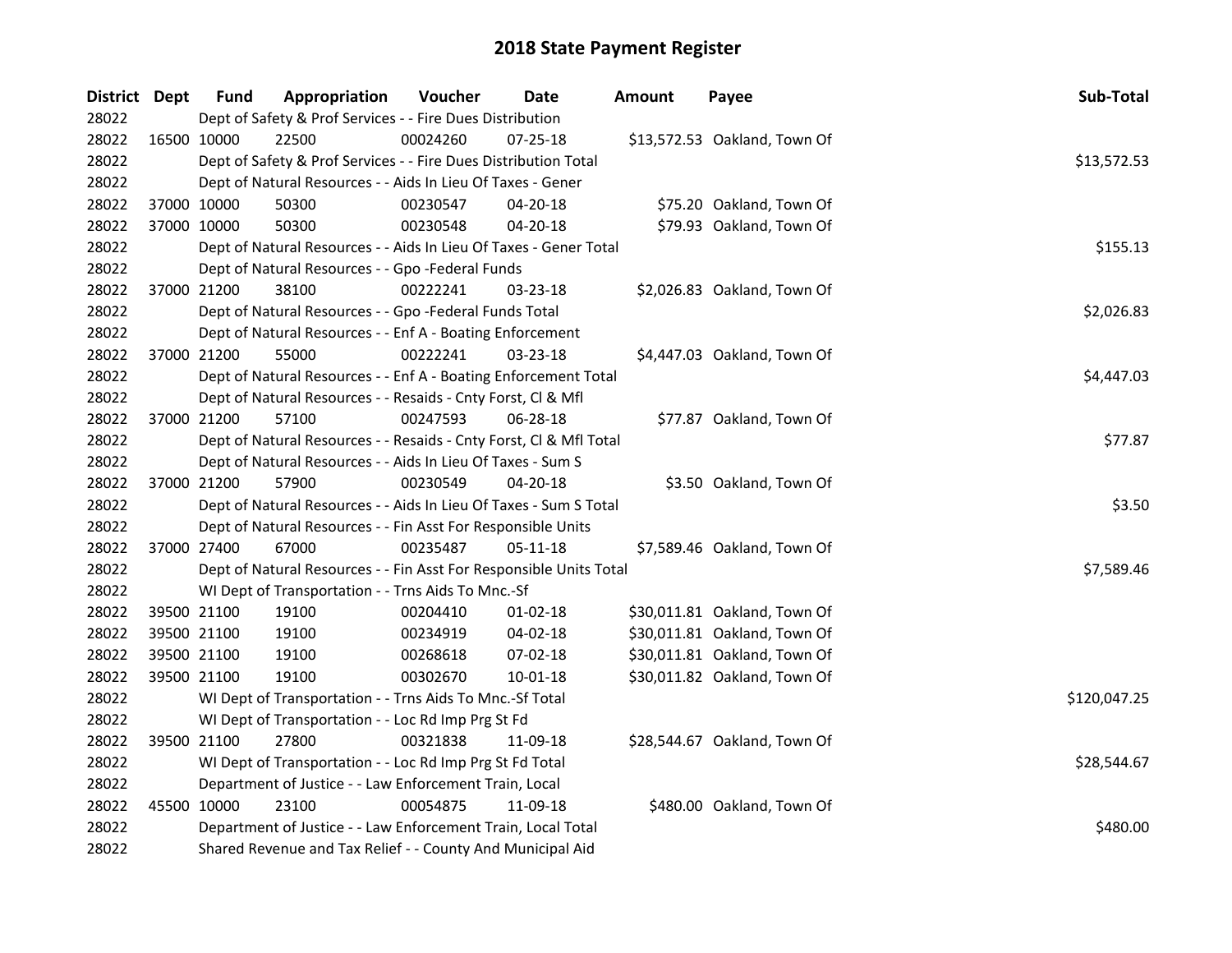| District    | Dept | <b>Fund</b> | Appropriation                                                    | <b>Voucher</b> | Date           | Amount | Payee                        | Sub-Total    |
|-------------|------|-------------|------------------------------------------------------------------|----------------|----------------|--------|------------------------------|--------------|
| 28022       |      | 83500 10000 | 10500                                                            | 00033361       | $07 - 23 - 18$ |        | \$5,770.25 Oakland, Town Of  |              |
| 28022       |      | 83500 10000 | 10500                                                            | 00036247       | 11-19-18       |        | \$32,698.10 Oakland, Town Of |              |
| 28022       |      |             | Shared Revenue and Tax Relief - - County And Municipal Aid Total |                |                |        |                              | \$38,468.35  |
| 28022       |      |             | Shared Revenue and Tax Relief - - Exempt Computer Aid            |                |                |        |                              |              |
| 28022       |      | 83500 10000 | 10900                                                            | 00030627       | $07 - 23 - 18$ |        | \$42.62 Oakland, Town Of     |              |
| 28022       |      |             | Shared Revenue and Tax Relief - - Exempt Computer Aid Total      |                |                |        |                              | \$42.62      |
| 28022       |      |             | Shared Revenue and Tax Relief - - Lottery & Gaming Credit        |                |                |        |                              |              |
| 28022       |      | 83500 52100 | 36300                                                            | 00027423       | $03 - 26 - 18$ |        | \$24,523.51 Oakland, Town Of |              |
| 28022       |      |             | Shared Revenue and Tax Relief - - Lottery & Gaming Credit Total  |                |                |        |                              | \$24,523.51  |
| 28022 Total |      |             |                                                                  |                |                |        |                              | \$239,978.75 |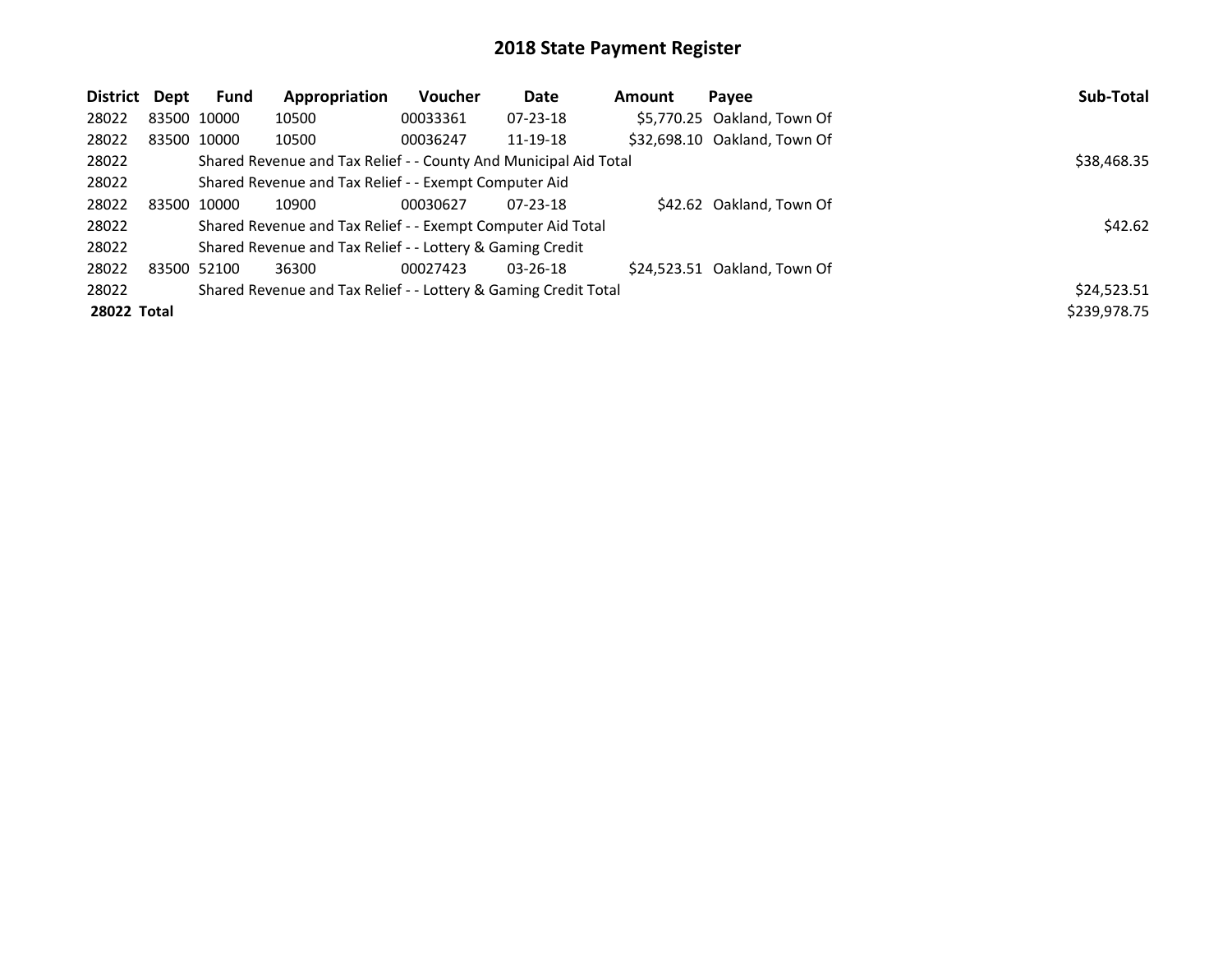| District Dept | <b>Fund</b> | Appropriation                                                      | Voucher     | Date           | <b>Amount</b> | Payee                       | Sub-Total   |
|---------------|-------------|--------------------------------------------------------------------|-------------|----------------|---------------|-----------------------------|-------------|
| 28024         |             | Dept of Safety & Prof Services - - Fire Dues Distribution          |             |                |               |                             |             |
| 28024         | 16500 10000 | 22500                                                              | 00024261    | 07-25-18       |               | \$6,738.25 Town Of Palmyra  |             |
| 28024         |             | Dept of Safety & Prof Services - - Fire Dues Distribution Total    |             |                |               |                             | \$6,738.25  |
| 28024         |             | Dept of Natural Resources - - Aids In Lieu Of Taxes - Gener        |             |                |               |                             |             |
| 28024         | 37000 10000 | 50300                                                              | 00211540    | 02-02-18       |               | \$15,423.63 Town Of Palmyra |             |
| 28024         | 37000 10000 | 50300                                                              | 00211541    | 02-02-18       |               | \$4,574.52 Town Of Palmyra  |             |
| 28024         | 37000 10000 | 50300                                                              | 00228881    | 04-20-18       |               | \$30.06 Town Of Palmyra     |             |
| 28024         |             | Dept of Natural Resources - - Aids In Lieu Of Taxes - Gener Total  | \$20,028.21 |                |               |                             |             |
| 28024         |             | Dept of Natural Resources - - Resaids - Cnty Forst, Cl & Mfl       |             |                |               |                             |             |
| 28024         | 37000 21200 | 57100                                                              | 00247594    | 06-28-18       |               | \$32.00 Town Of Palmyra     |             |
| 28024         |             | Dept of Natural Resources - - Resaids - Cnty Forst, Cl & Mfl Total |             |                |               |                             | \$32.00     |
| 28024         |             | Dept of Natural Resources - - Aids In Lieu Of Taxes - Sum S        |             |                |               |                             |             |
| 28024         | 37000 21200 | 57900                                                              | 00228880    | 04-20-18       |               | \$4,402.08 Town Of Palmyra  |             |
| 28024         | 37000 21200 | 57900                                                              | 00228882    | 04-20-18       |               | \$3.01 Town Of Palmyra      |             |
| 28024         |             | Dept of Natural Resources - - Aids In Lieu Of Taxes - Sum S Total  |             |                |               |                             | \$4,405.09  |
| 28024         |             | Dept of Natural Resources - - Fin Asst For Responsible Units       |             |                |               |                             |             |
| 28024         | 37000 27400 | 67000                                                              | 00235214    | 05-11-18       |               | \$4,473.48 Town Of Palmyra  |             |
| 28024         |             | Dept of Natural Resources - - Fin Asst For Responsible Units Total | \$4,473.48  |                |               |                             |             |
| 28024         |             | WI Dept of Transportation - - Trns Aids To Mnc.-Sf                 |             |                |               |                             |             |
| 28024         | 39500 21100 | 19100                                                              | 00204411    | $01-02-18$     |               | \$22,181.86 Town Of Palmyra |             |
| 28024         | 39500 21100 | 19100                                                              | 00234920    | 04-02-18       |               | \$22,181.86 Town Of Palmyra |             |
| 28024         | 39500 21100 | 19100                                                              | 00268619    | 07-02-18       |               | \$22,181.86 Town Of Palmyra |             |
| 28024         | 39500 21100 | 19100                                                              | 00302671    | $10 - 01 - 18$ |               | \$22,181.88 Town Of Palmyra |             |
| 28024         |             | WI Dept of Transportation - - Trns Aids To Mnc.-Sf Total           |             |                |               |                             | \$88,727.46 |
| 28024         |             | Department of Revenue - - Payments For Municipal Svcs              |             |                |               |                             |             |
| 28024         | 56600 10000 | 50100                                                              | 00026797    | 01-31-18       |               | \$132.93 Town Of Palmyra    |             |
| 28024         |             | Department of Revenue - - Payments For Municipal Svcs Total        |             |                |               |                             | \$132.93    |
| 28024         |             | Shared Revenue and Tax Relief - - County And Municipal Aid         |             |                |               |                             |             |
| 28024         | 83500 10000 | 10500                                                              | 00033362    | 07-23-18       |               | \$2,491.23 Town Of Palmyra  |             |
| 28024         | 83500 10000 | 10500                                                              | 00036248    | 11-19-18       |               | \$14,116.98 Town Of Palmyra |             |
| 28024         |             | Shared Revenue and Tax Relief - - County And Municipal Aid Total   |             |                |               |                             | \$16,608.21 |
| 28024         |             | Shared Revenue and Tax Relief - - Exempt Computer Aid              |             |                |               |                             |             |
| 28024         | 83500 10000 | 10900                                                              | 00030628    | 07-23-18       |               | \$23.34 Town Of Palmyra     |             |
| 28024         |             | Shared Revenue and Tax Relief - - Exempt Computer Aid Total        |             |                |               |                             | \$23.34     |
| 28024         |             | Shared Revenue and Tax Relief - - Utility Aid                      |             |                |               |                             |             |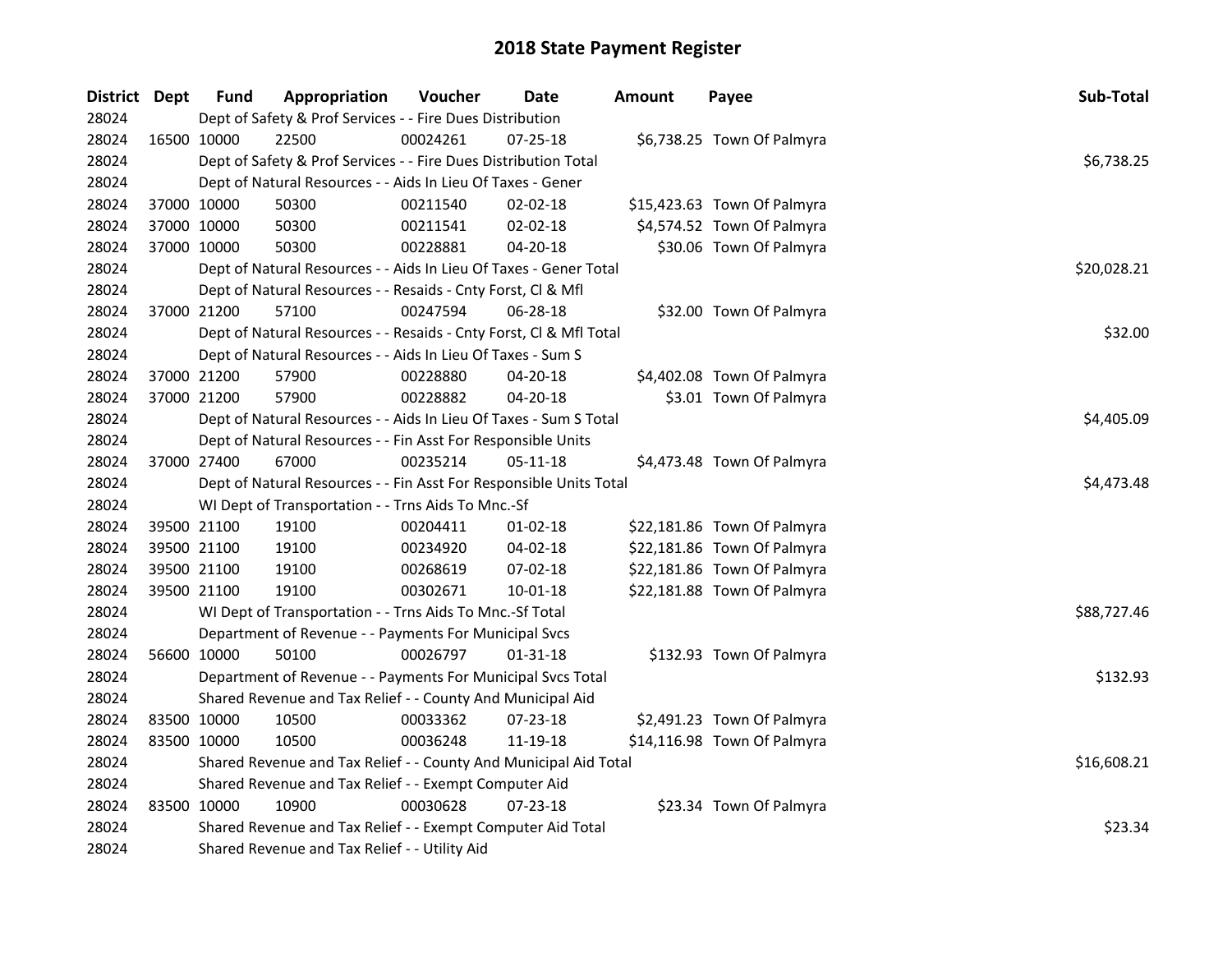| District Dept | Fund        | Appropriation                                       | Voucher  | Date     | Amount | <b>Pavee</b>               | Sub-Total    |
|---------------|-------------|-----------------------------------------------------|----------|----------|--------|----------------------------|--------------|
| 28024         | 83500 10000 | 11000                                               | 00033362 | 07-23-18 |        | \$406.85 Town Of Palmyra   |              |
| 28024         | 83500 10000 | 11000                                               | 00036248 | 11-19-18 |        | \$2,359.11 Town Of Palmyra |              |
| 28024         |             | Shared Revenue and Tax Relief - - Utility Aid Total |          |          |        |                            | \$2.765.96   |
| 28024 Total   |             |                                                     |          |          |        |                            | \$143,934.93 |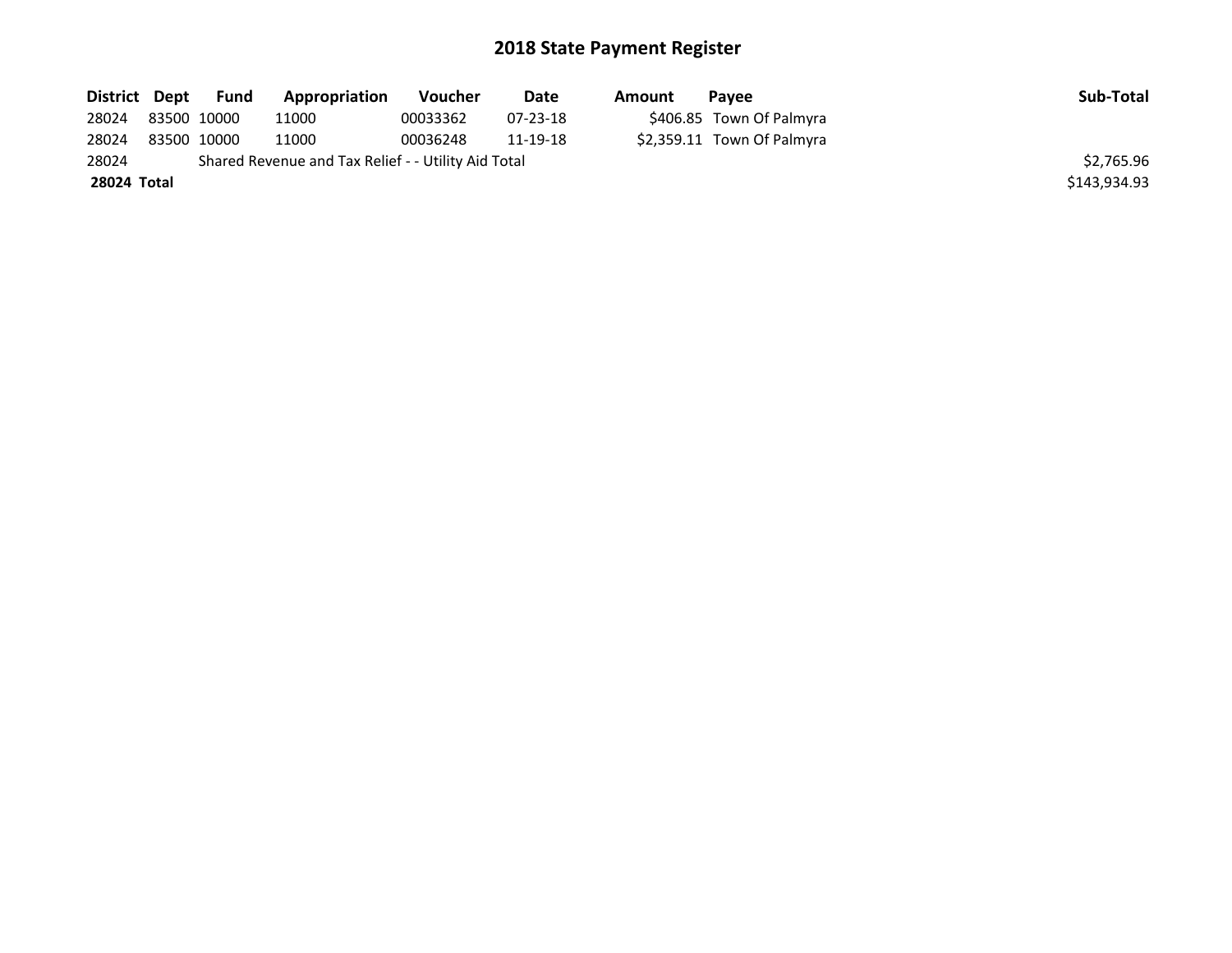| District Dept |             | <b>Fund</b> | Appropriation                                                      | Voucher    | Date           | <b>Amount</b> | Payee                        | Sub-Total   |
|---------------|-------------|-------------|--------------------------------------------------------------------|------------|----------------|---------------|------------------------------|-------------|
| 28026         |             |             | Dept of Safety & Prof Services - - Fire Dues Distribution          |            |                |               |                              |             |
| 28026         | 16500 10000 |             | 22500                                                              | 00024262   | 07-25-18       |               | \$7,174.20 Town Of Sullivan  |             |
| 28026         |             |             | Dept of Safety & Prof Services - - Fire Dues Distribution Total    |            |                |               |                              | \$7,174.20  |
| 28026         |             |             | Dept of Natural Resources - - Aids In Lieu Of Taxes - Gener        |            |                |               |                              |             |
| 28026         |             | 37000 10000 | 50300                                                              | 00211560   | 02-02-18       |               | \$1,534.65 Town Of Sullivan  |             |
| 28026         | 37000 10000 |             | 50300                                                              | 00228999   | 04-20-18       |               | \$1,055.04 Town Of Sullivan  |             |
| 28026         | 37000 10000 |             | 50300                                                              | 00229001   | $04 - 20 - 18$ |               | \$135.53 Town Of Sullivan    |             |
| 28026         |             |             | Dept of Natural Resources - - Aids In Lieu Of Taxes - Gener Total  |            |                |               |                              | \$2,725.22  |
| 28026         |             |             | Dept of Natural Resources - - Resaids - Cnty Forst, Cl & Mfl       |            |                |               |                              |             |
| 28026         |             | 37000 21200 | 57100                                                              | 00247595   | 06-28-18       |               | \$118.37 Town Of Sullivan    |             |
| 28026         |             |             | Dept of Natural Resources - - Resaids - Cnty Forst, Cl & Mfl Total |            |                |               |                              | \$118.37    |
| 28026         |             |             | Dept of Natural Resources - - Aids In Lieu Of Taxes - Sum S        |            |                |               |                              |             |
| 28026         |             | 37000 21200 | 57900                                                              | 00229000   | 04-20-18       |               | \$1,188.83 Town Of Sullivan  |             |
| 28026         |             |             | Dept of Natural Resources - - Aids In Lieu Of Taxes - Sum S Total  |            |                |               |                              | \$1,188.83  |
| 28026         |             |             | Dept of Natural Resources - - Fin Asst For Responsible Units       |            |                |               |                              |             |
| 28026         | 37000 27400 |             | 67000                                                              | 00235982   | 05-11-18       |               | \$6,639.37 Town Of Sullivan  |             |
| 28026         |             |             | Dept of Natural Resources - - Fin Asst For Responsible Units Total | \$6,639.37 |                |               |                              |             |
| 28026         |             |             | WI Dept of Transportation - - Trns Aids To Mnc.-Sf                 |            |                |               |                              |             |
| 28026         |             | 39500 21100 | 19100                                                              | 00204412   | $01 - 02 - 18$ |               | \$23,949.72 Town Of Sullivan |             |
| 28026         |             | 39500 21100 | 19100                                                              | 00234921   | 04-02-18       |               | \$23,949.72 Town Of Sullivan |             |
| 28026         | 39500 21100 |             | 19100                                                              | 00268620   | 07-02-18       |               | \$23,949.72 Town Of Sullivan |             |
| 28026         | 39500 21100 |             | 19100                                                              | 00302672   | $10 - 01 - 18$ |               | \$23,949.74 Town Of Sullivan |             |
| 28026         |             |             | WI Dept of Transportation - - Trns Aids To Mnc.-Sf Total           |            |                |               |                              | \$95,798.90 |
| 28026         |             |             | WI Dept of Transportation - - Loc Rd Imp Prg St Fd                 |            |                |               |                              |             |
| 28026         | 39500 21100 |             | 27800                                                              | 00295389   | 09-12-18       |               | \$19,958.88 Town Of Sullivan |             |
| 28026         |             |             | WI Dept of Transportation - - Loc Rd Imp Prg St Fd Total           |            |                |               |                              | \$19,958.88 |
| 28026         |             |             | Shared Revenue and Tax Relief - - County And Municipal Aid         |            |                |               |                              |             |
| 28026         | 83500 10000 |             | 10500                                                              | 00033363   | 07-23-18       |               | \$6,851.25 Town Of Sullivan  |             |
| 28026         | 83500 10000 |             | 10500                                                              | 00036249   | 11-19-18       |               | \$38,823.78 Town Of Sullivan |             |
| 28026         |             |             | Shared Revenue and Tax Relief - - County And Municipal Aid Total   |            |                |               |                              | \$45,675.03 |
| 28026         |             |             | Shared Revenue and Tax Relief - - Exempt Computer Aid              |            |                |               |                              |             |
| 28026         |             | 83500 10000 | 10900                                                              | 00030629   | $07 - 23 - 18$ |               | \$16.24 Town Of Sullivan     |             |
| 28026         |             |             | Shared Revenue and Tax Relief - - Exempt Computer Aid Total        |            |                |               |                              | \$16.24     |
| 28026         |             |             | Shared Revenue and Tax Relief - - Utility Aid                      |            |                |               |                              |             |
| 28026         | 83500 10000 |             | 11000                                                              | 00033363   | 07-23-18       |               | \$54.35 Town Of Sullivan     |             |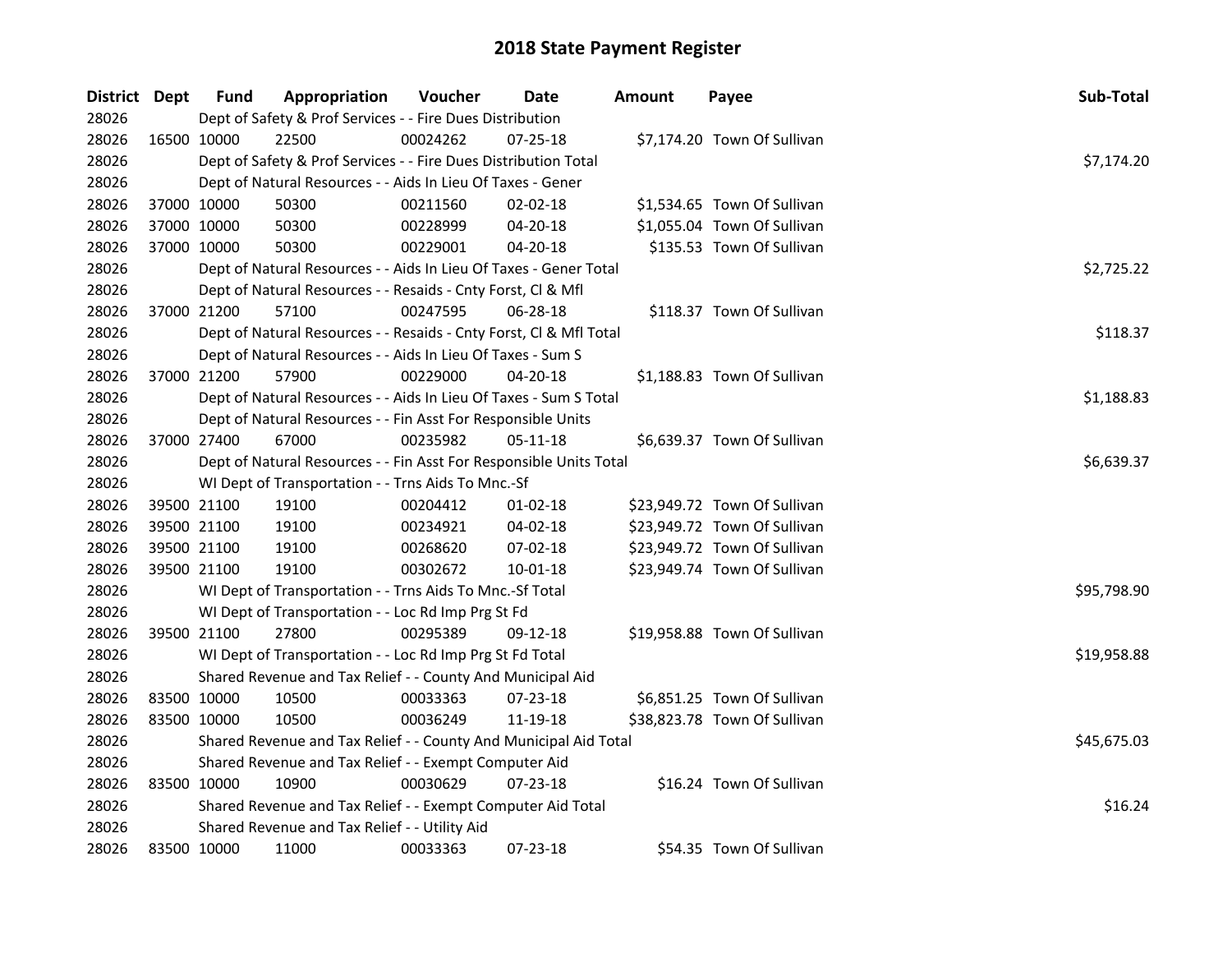| District Dept | <b>Fund</b> | Appropriation                                                   | Voucher  | Date           | Amount | Pavee                        | Sub-Total    |
|---------------|-------------|-----------------------------------------------------------------|----------|----------------|--------|------------------------------|--------------|
| 28026         | 83500 10000 | 11000                                                           | 00036249 | 11-19-18       |        | \$1,085.80 Town Of Sullivan  |              |
| 28026         |             | Shared Revenue and Tax Relief - - Utility Aid Total             |          |                |        |                              | \$1,140.15   |
| 28026         |             | Shared Revenue and Tax Relief - - Lottery & Gaming Credit       |          |                |        |                              |              |
| 28026         | 83500 52100 | 36300                                                           | 00027424 | $03 - 26 - 18$ |        | \$21.864.36 Town Of Sullivan |              |
| 28026         |             | Shared Revenue and Tax Relief - - Lottery & Gaming Credit Total |          |                |        |                              | \$21,864.36  |
| 28026 Total   |             |                                                                 |          |                |        |                              | \$202,299.55 |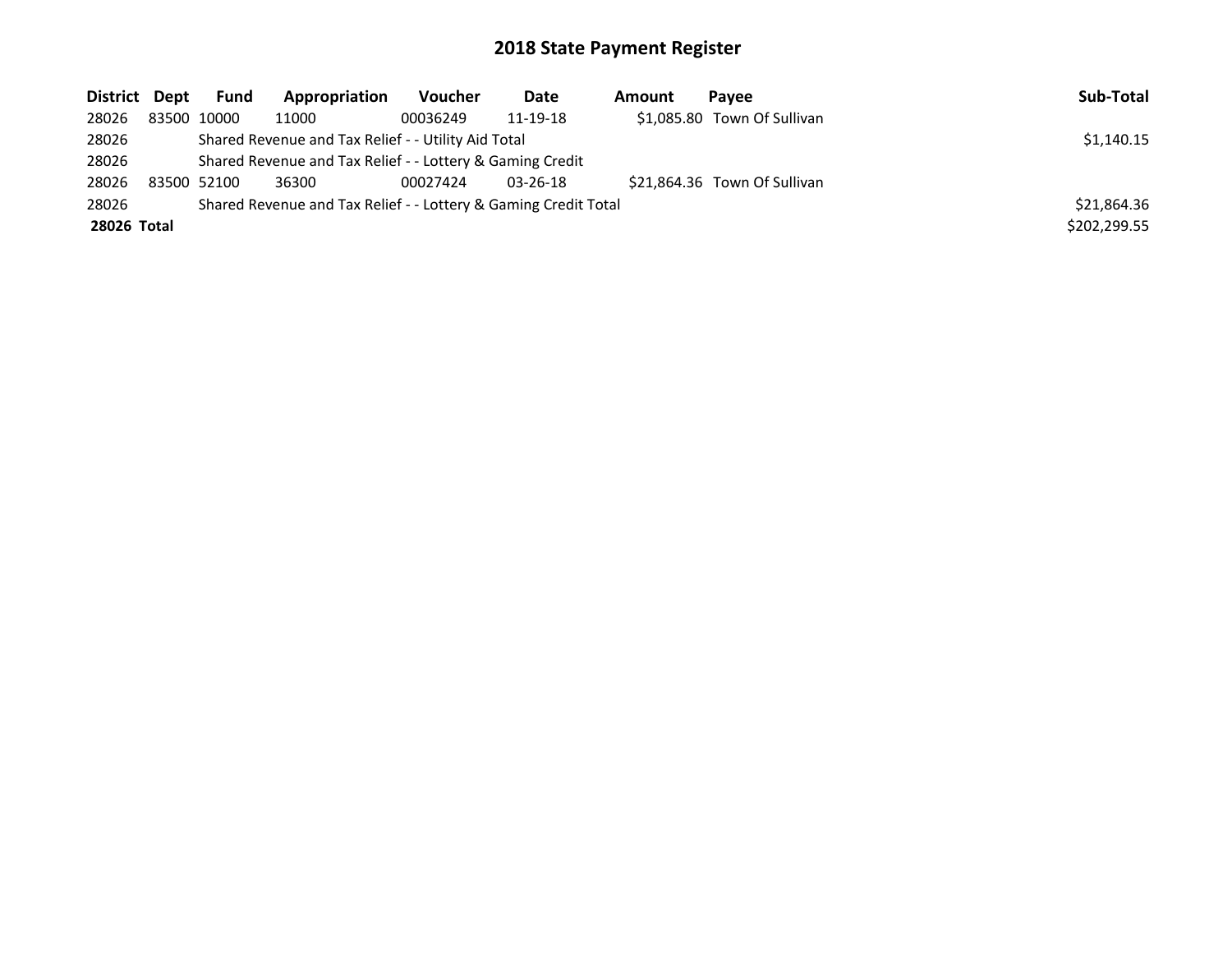| District Dept      |             | Fund                                                        | Appropriation                                                      | <b>Voucher</b> | Date           | <b>Amount</b> | Payee                      | Sub-Total   |
|--------------------|-------------|-------------------------------------------------------------|--------------------------------------------------------------------|----------------|----------------|---------------|----------------------------|-------------|
| 28028              |             |                                                             | Dept of Safety & Prof Services - - Fire Dues Distribution          |                |                |               |                            |             |
| 28028              | 16500 10000 |                                                             | 22500                                                              | 00024263       | $07 - 24 - 18$ |               | \$3,225.72 Town Of Sumner  |             |
| 28028              |             |                                                             | Dept of Safety & Prof Services - - Fire Dues Distribution Total    |                |                |               |                            | \$3,225.72  |
| 28028              |             |                                                             | Dept of Natural Resources - - Resaids - Cnty Forst, CI & Mfl       |                |                |               |                            |             |
| 28028              |             | 37000 21200                                                 | 57100                                                              | 00247596       | $06 - 28 - 18$ |               | \$129.59 Town Of Sumner    |             |
| 28028              |             |                                                             | Dept of Natural Resources - - Resaids - Cnty Forst, CI & Mfl Total |                |                |               |                            | \$129.59    |
| 28028              |             |                                                             | Dept of Natural Resources - - Fin Asst For Responsible Units       |                |                |               |                            |             |
| 28028              |             | 37000 27400                                                 | 67000                                                              | 00235405       | $05-11-18$     |               | \$2,914.69 Town Of Sumner  |             |
| 28028              |             |                                                             | Dept of Natural Resources - - Fin Asst For Responsible Units Total |                |                |               |                            | \$2,914.69  |
| 28028              |             |                                                             | Dept of Natural Resources - - Recycling Consolidation Grants       |                |                |               |                            |             |
| 28028              |             | 37000 27400                                                 | 67300                                                              | 00235405       | $05-11-18$     |               | \$208.42 Town Of Sumner    |             |
| 28028              |             |                                                             | Dept of Natural Resources - - Recycling Consolidation Grants Total |                |                |               |                            | \$208.42    |
| 28028              |             |                                                             | WI Dept of Transportation - - Trns Aids To Mnc.-Sf                 |                |                |               |                            |             |
| 28028              |             | 39500 21100                                                 | 19100                                                              | 00204413       | $01 - 02 - 18$ |               | \$15,110.42 Town Of Sumner |             |
| 28028              |             | 39500 21100                                                 | 19100                                                              | 00234922       | $04 - 02 - 18$ |               | \$15,110.42 Town Of Sumner |             |
| 28028              |             | 39500 21100                                                 | 19100                                                              | 00268621       | $07 - 02 - 18$ |               | \$15,110.42 Town Of Sumner |             |
| 28028              | 39500 21100 |                                                             | 19100                                                              | 00302673       | 10-01-18       |               | \$15,110.44 Town Of Sumner |             |
| 28028              |             |                                                             | WI Dept of Transportation - - Trns Aids To Mnc.-Sf Total           |                |                |               |                            | \$60,441.70 |
| 28028              |             |                                                             | Shared Revenue and Tax Relief - - County And Municipal Aid         |                |                |               |                            |             |
| 28028              | 83500 10000 |                                                             | 10500                                                              | 00033364       | $07 - 23 - 18$ |               | \$851.74 Town Of Sumner    |             |
| 28028              | 83500 10000 |                                                             | 10500                                                              | 00036250       | 11-19-18       |               | \$9,019.87 Town Of Sumner  |             |
| 28028              |             |                                                             | Shared Revenue and Tax Relief - - County And Municipal Aid Total   | \$9,871.61     |                |               |                            |             |
| 28028              |             |                                                             | Shared Revenue and Tax Relief - - Exempt Computer Aid              |                |                |               |                            |             |
| 28028              |             | 83500 10000                                                 | 10900                                                              | 00030630       | 07-23-18       |               | \$10.15 Town Of Sumner     |             |
| 28028              |             | Shared Revenue and Tax Relief - - Exempt Computer Aid Total | \$10.15                                                            |                |                |               |                            |             |
| <b>28028 Total</b> |             |                                                             |                                                                    |                |                |               |                            | \$76,801.88 |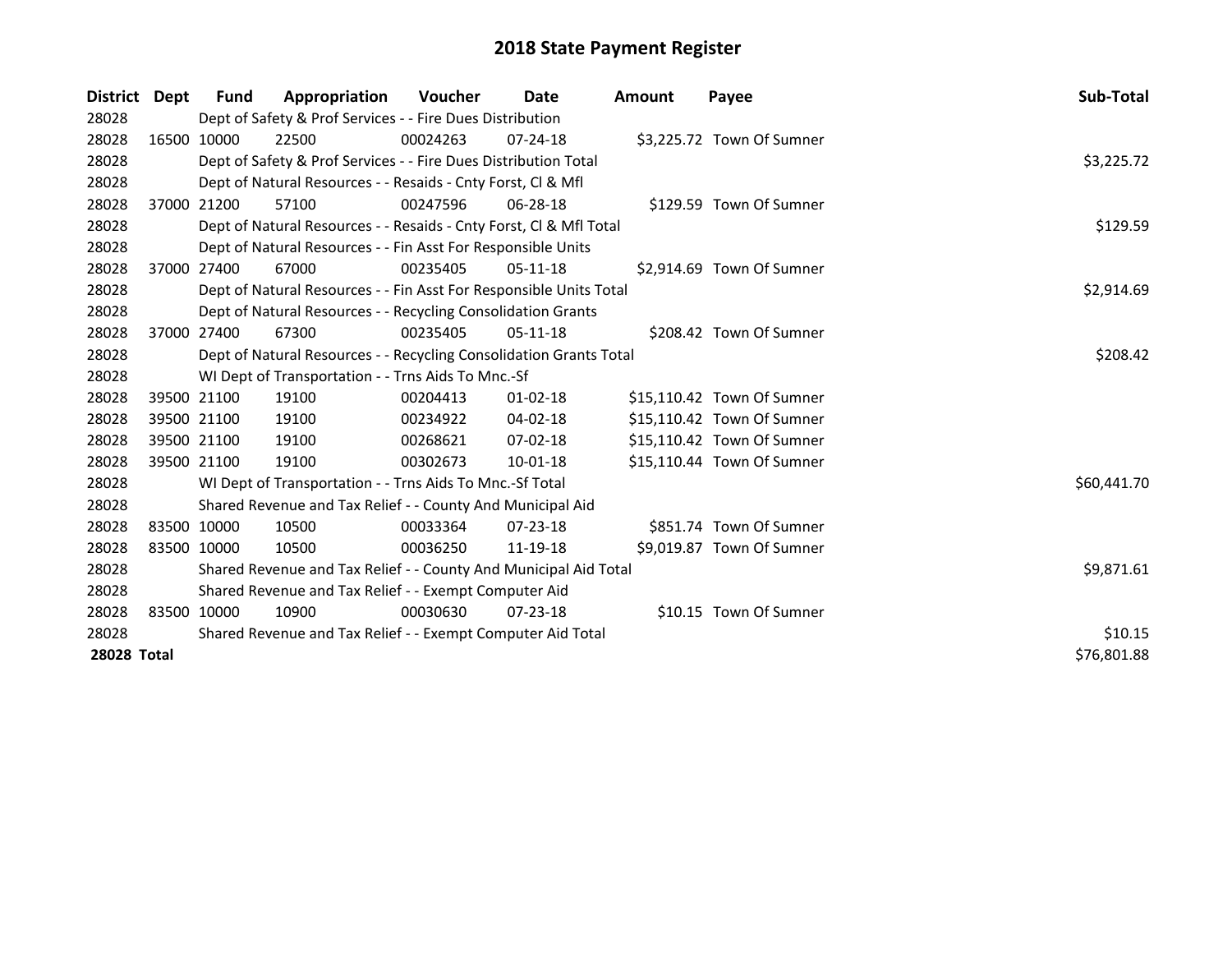| District Dept |             | <b>Fund</b> | Appropriation                                                      | Voucher  | <b>Date</b>    | <b>Amount</b> | Payee                        | Sub-Total    |
|---------------|-------------|-------------|--------------------------------------------------------------------|----------|----------------|---------------|------------------------------|--------------|
| 28030         |             |             | Dept of Safety & Prof Services - - Fire Dues Distribution          |          |                |               |                              |              |
| 28030         | 16500 10000 |             | 22500                                                              | 00024264 | 07-24-18       |               | \$3,269.22 Town Of Waterloo  |              |
| 28030         |             |             | Dept of Safety & Prof Services - - Fire Dues Distribution Total    |          |                |               |                              | \$3,269.22   |
| 28030         |             |             | Dept of Natural Resources - - Aids In Lieu Of Taxes - Gener        |          |                |               |                              |              |
| 28030         | 37000 10000 |             | 50300                                                              | 00211706 | 02-02-18       |               | \$7,621.44 Town Of Waterloo  |              |
| 28030         | 37000 10000 |             | 50300                                                              | 00211707 | $02 - 02 - 18$ |               | \$23,531.35 Town Of Waterloo |              |
| 28030         | 37000 10000 |             | 50300                                                              | 00229730 | 04-20-18       |               | \$1,065.10 Town Of Waterloo  |              |
| 28030         |             |             | Dept of Natural Resources - - Aids In Lieu Of Taxes - Gener Total  |          |                |               |                              | \$32,217.89  |
| 28030         |             |             | Dept of Natural Resources - - Resaids - Cnty Forst, Cl & Mfl       |          |                |               |                              |              |
| 28030         |             | 37000 21200 | 57100                                                              | 00247597 | $06 - 28 - 18$ |               | \$50.80 Town Of Waterloo     |              |
| 28030         |             |             | Dept of Natural Resources - - Resaids - Cnty Forst, Cl & Mfl Total |          |                |               |                              | \$50.80      |
| 28030         |             |             | Dept of Natural Resources - - Aids In Lieu Of Taxes - Sum S        |          |                |               |                              |              |
| 28030         | 37000 21200 |             | 57900                                                              | 00229731 | 04-20-18       |               | \$508.35 Town Of Waterloo    |              |
| 28030         |             |             | Dept of Natural Resources - - Aids In Lieu Of Taxes - Sum S Total  |          |                |               |                              | \$508.35     |
| 28030         |             |             | Dept of Natural Resources - - Fin Asst For Responsible Units       |          |                |               |                              |              |
| 28030         | 37000 27400 |             | 67000                                                              | 00235358 | 05-11-18       |               | \$885.19 Town Of Waterloo    |              |
| 28030         |             |             | Dept of Natural Resources - - Fin Asst For Responsible Units Total | \$885.19 |                |               |                              |              |
| 28030         |             |             | WI Dept of Transportation - - Trns Aids To Mnc.-Sf                 |          |                |               |                              |              |
| 28030         | 39500 21100 |             | 19100                                                              | 00204414 | $01 - 02 - 18$ |               | \$23,430.11 Town Of Waterloo |              |
| 28030         | 39500 21100 |             | 19100                                                              | 00234923 | 04-02-18       |               | \$23,430.11 Town Of Waterloo |              |
| 28030         | 39500 21100 |             | 19100                                                              | 00268622 | 07-02-18       |               | \$23,430.11 Town Of Waterloo |              |
| 28030         | 39500 21100 |             | 19100                                                              | 00302674 | $10 - 01 - 18$ |               | \$23,430.14 Town Of Waterloo |              |
| 28030         |             |             | WI Dept of Transportation - - Trns Aids To Mnc.-Sf Total           |          |                |               |                              | \$93,720.47  |
| 28030         |             |             | Shared Revenue and Tax Relief - - County And Municipal Aid         |          |                |               |                              |              |
| 28030         | 83500 10000 |             | 10500                                                              | 00033365 | 07-23-18       |               | \$1,619.39 Town Of Waterloo  |              |
| 28030         | 83500 10000 |             | 10500                                                              | 00036251 | 11-19-18       |               | \$9,176.55 Town Of Waterloo  |              |
| 28030         |             |             | Shared Revenue and Tax Relief - - County And Municipal Aid Total   |          |                |               |                              | \$10,795.94  |
| 28030         |             |             | Shared Revenue and Tax Relief - - Exempt Computer Aid              |          |                |               |                              |              |
| 28030         | 83500 10000 |             | 10900                                                              | 00030631 | $07 - 23 - 18$ |               | \$21.31 Town Of Waterloo     |              |
| 28030         |             |             | Shared Revenue and Tax Relief - - Exempt Computer Aid Total        |          |                |               |                              | \$21.31      |
| 28030         |             |             | Shared Revenue and Tax Relief - - Utility Aid                      |          |                |               |                              |              |
| 28030         | 83500 10000 |             | 11000                                                              | 00033365 | $07 - 23 - 18$ |               | \$438.84 Town Of Waterloo    |              |
| 28030         | 83500 10000 |             | 11000                                                              | 00036251 | 11-19-18       |               | \$3,005.40 Town Of Waterloo  |              |
| 28030         |             |             | Shared Revenue and Tax Relief - - Utility Aid Total                |          |                |               |                              | \$3,444.24   |
| 28030 Total   |             |             |                                                                    |          |                |               |                              | \$144,913.41 |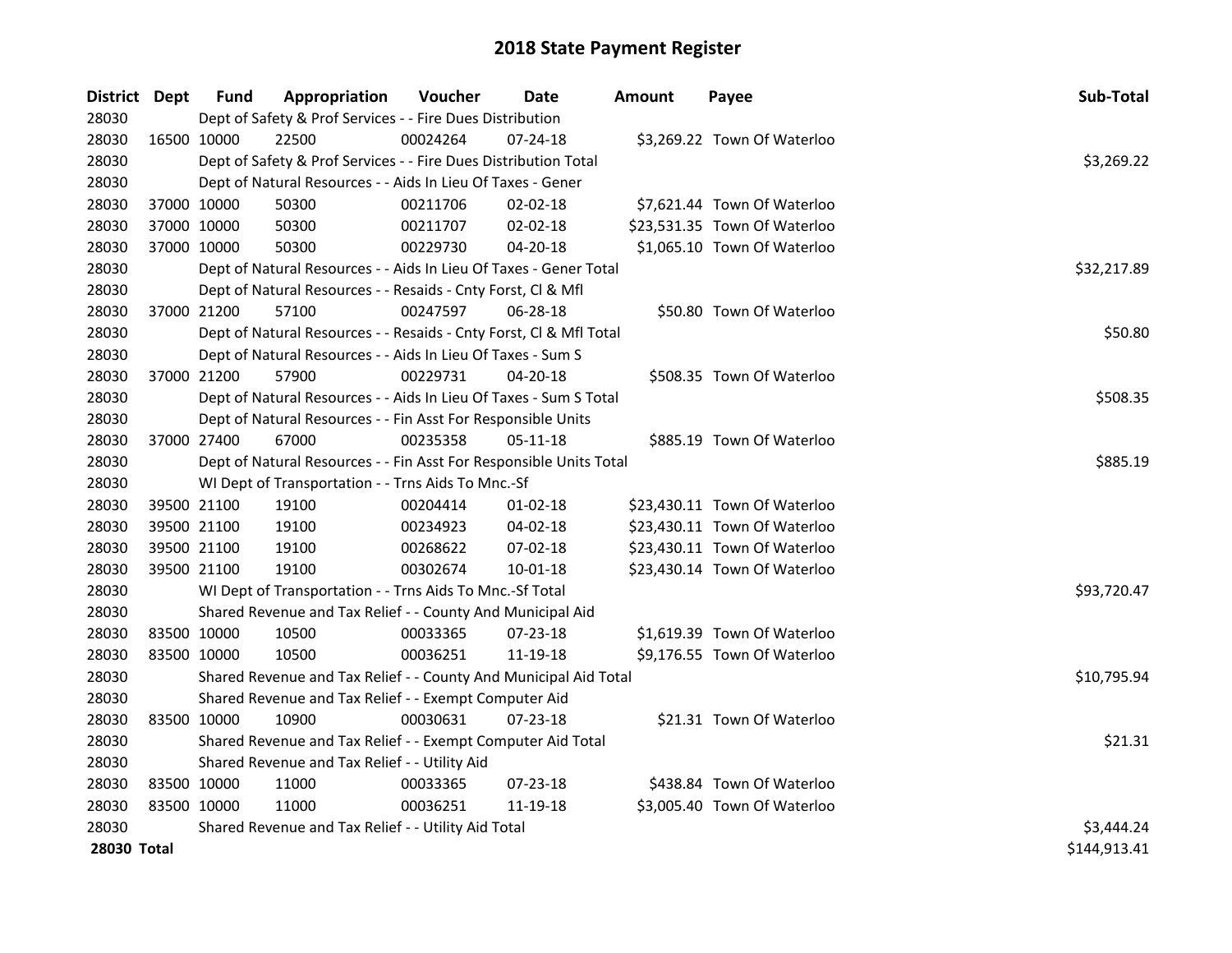| District Dept |             | <b>Fund</b> | Appropriation                                                      | Voucher  | Date           | <b>Amount</b> | Payee                          | Sub-Total    |
|---------------|-------------|-------------|--------------------------------------------------------------------|----------|----------------|---------------|--------------------------------|--------------|
| 28032         |             |             | Dept of Safety & Prof Services - - Fire Dues Distribution          |          |                |               |                                |              |
| 28032         | 16500 10000 |             | 22500                                                              | 00024265 | 07-25-18       |               | \$7,196.12 Town Of Watertown   |              |
| 28032         |             |             | Dept of Safety & Prof Services - - Fire Dues Distribution Total    |          |                |               |                                | \$7,196.12   |
| 28032         |             |             | Dept of Natural Resources - - Aids In Lieu Of Taxes - Gener        |          |                |               |                                |              |
| 28032         |             | 37000 10000 | 50300                                                              | 00211655 | $02 - 02 - 18$ |               | \$2,561.00 Town Of Watertown   |              |
| 28032         | 37000 10000 |             | 50300                                                              | 00229458 | 04-20-18       |               | \$104.87 Town Of Watertown     |              |
| 28032         |             |             | Dept of Natural Resources - - Aids In Lieu Of Taxes - Gener Total  |          |                |               |                                | \$2,665.87   |
| 28032         |             |             | Dept of Natural Resources - - Resaids - Cnty Forst, Cl & Mfl       |          |                |               |                                |              |
| 28032         | 37000 21200 |             | 57100                                                              | 00247598 | 06-28-18       |               | \$23.80 Town Of Watertown      |              |
| 28032         |             |             | Dept of Natural Resources - - Resaids - Cnty Forst, Cl & Mfl Total |          |                |               |                                | \$23.80      |
| 28032         |             |             | Dept of Natural Resources - - Fin Asst For Responsible Units       |          |                |               |                                |              |
| 28032         | 37000 27400 |             | 67000                                                              | 00235628 | 05-11-18       |               | \$5,533.80 Town Of Watertown   |              |
| 28032         |             |             | Dept of Natural Resources - - Fin Asst For Responsible Units Total |          |                |               |                                | \$5,533.80   |
| 28032         |             |             | WI Dept of Transportation - - Trns Aids To Mnc.-Sf                 |          |                |               |                                |              |
| 28032         |             | 39500 21100 | 19100                                                              | 00204415 | $01 - 02 - 18$ |               | \$35,661.79 Town Of Watertown  |              |
| 28032         |             | 39500 21100 | 19100                                                              | 00234924 | 04-02-18       |               | \$35,661.79 Town Of Watertown  |              |
| 28032         |             | 39500 21100 | 19100                                                              | 00268623 | 07-02-18       |               | \$35,661.79 Town Of Watertown  |              |
| 28032         | 39500 21100 |             | 19100                                                              | 00302675 | $10 - 01 - 18$ |               | \$35,661.82 Town Of Watertown  |              |
| 28032         |             |             | WI Dept of Transportation - - Trns Aids To Mnc.-Sf Total           |          |                |               |                                | \$142,647.19 |
| 28032         |             |             | Shared Revenue and Tax Relief - - County And Municipal Aid         |          |                |               |                                |              |
| 28032         |             | 83500 10000 | 10500                                                              | 00033366 | 07-23-18       |               | \$7,282.23 Town Of Watertown   |              |
| 28032         | 83500 10000 |             | 10500                                                              | 00036252 | 11-19-18       |               | \$41,266.00 Town Of Watertown  |              |
| 28032         |             |             | Shared Revenue and Tax Relief - - County And Municipal Aid Total   |          |                |               |                                | \$48,548.23  |
| 28032         |             |             | Shared Revenue and Tax Relief - - Exempt Computer Aid              |          |                |               |                                |              |
| 28032         | 83500 10000 |             | 10900                                                              | 00030632 | 07-23-18       |               | \$3.04 Town Of Watertown       |              |
| 28032         |             |             | Shared Revenue and Tax Relief - - Exempt Computer Aid Total        |          |                |               |                                | \$3.04       |
| 28032         |             |             | Shared Revenue and Tax Relief - - Utility Aid                      |          |                |               |                                |              |
| 28032         |             | 83500 10000 | 11000                                                              | 00033366 | 07-23-18       |               | \$44,981.98 Town Of Watertown  |              |
| 28032         | 83500 10000 |             | 11000                                                              | 00036252 | 11-19-18       |               | \$255,331.37 Town Of Watertown |              |
| 28032         |             |             | Shared Revenue and Tax Relief - - Utility Aid Total                |          |                |               |                                | \$300,313.35 |
| 28032         |             |             | Shared Revenue and Tax Relief - - Lottery & Gaming Credit          |          |                |               |                                |              |
| 28032         | 83500 52100 |             | 36300                                                              | 00027425 | 03-26-18       |               | \$1,433.04 Town Of Watertown   |              |
| 28032         |             |             | Shared Revenue and Tax Relief - - Lottery & Gaming Credit Total    |          |                |               |                                | \$1,433.04   |
| 28032 Total   |             |             |                                                                    |          |                |               |                                | \$508,364.44 |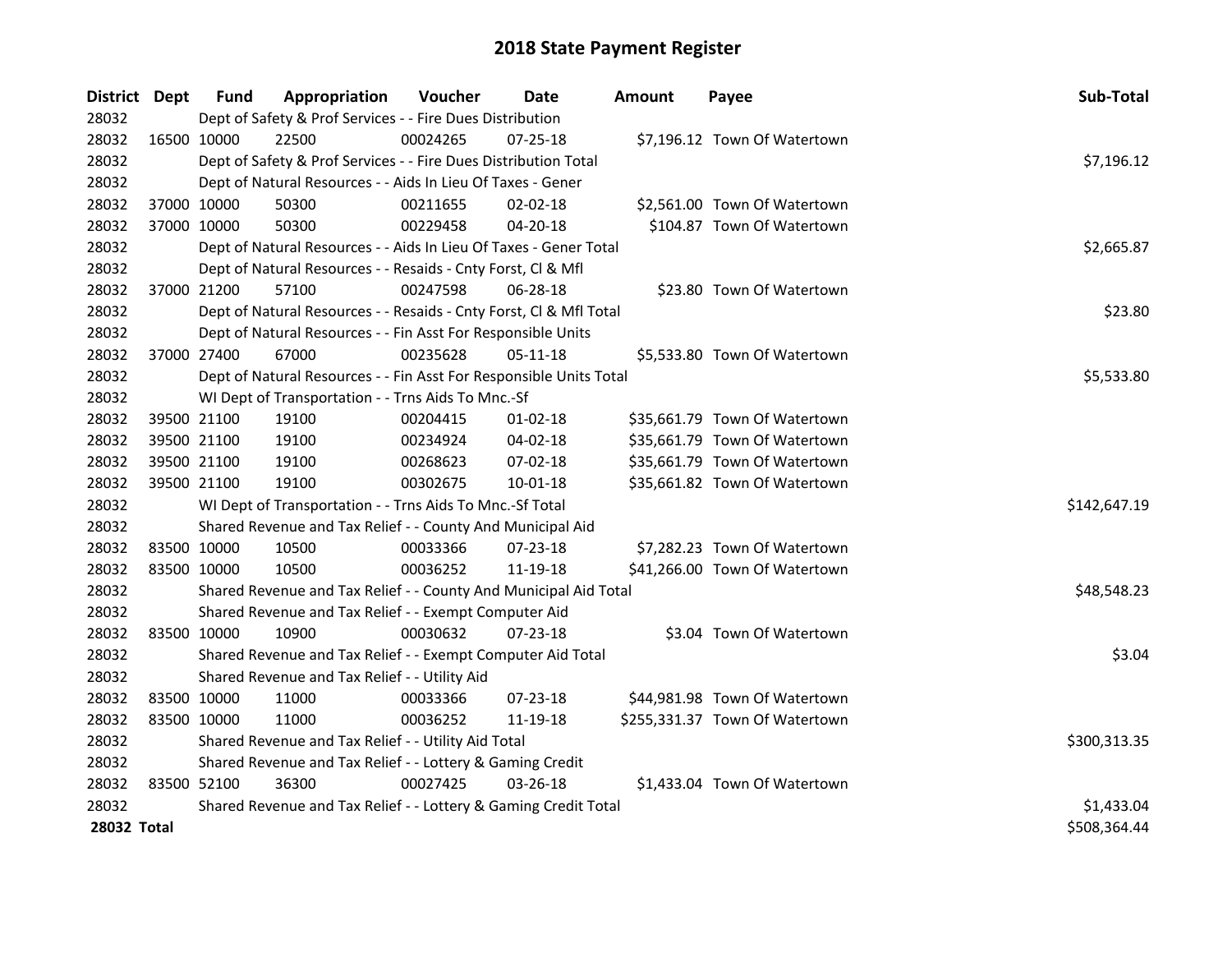| <b>District</b> | Dept | <b>Fund</b> | Appropriation                                                      | Voucher  | <b>Date</b>    | <b>Amount</b> | Payee                                | Sub-Total    |
|-----------------|------|-------------|--------------------------------------------------------------------|----------|----------------|---------------|--------------------------------------|--------------|
| 28141           |      |             | Dept of Safety & Prof Services - - Fire Dues Distribution          |          |                |               |                                      |              |
| 28141           |      | 16500 10000 | 22500                                                              | 00024266 | $07 - 25 - 18$ |               | \$12,185.64 Village Of Johnson Creek |              |
| 28141           |      |             | Dept of Safety & Prof Services - - Fire Dues Distribution Total    |          |                |               |                                      | \$12,185.64  |
| 28141           |      |             | Dept of Natural Resources - - Rec & Resource Aids, Fed             |          |                |               |                                      |              |
| 28141           |      | 37000 21200 | 58300                                                              | 00261904 | 08-24-18       |               | \$2,394.76 Village Of Johnson Creek  |              |
| 28141           |      |             | Dept of Natural Resources - - Rec & Resource Aids, Fed Total       |          |                |               |                                      | \$2,394.76   |
| 28141           |      |             | Dept of Natural Resources - - Fin Asst For Responsible Units       |          |                |               |                                      |              |
| 28141           |      | 37000 27400 | 67000                                                              | 00235118 | 05-11-18       |               | \$5,617.80 Village Of Johnson Creek  |              |
| 28141           |      |             | Dept of Natural Resources - - Fin Asst For Responsible Units Total |          |                |               |                                      | \$5,617.80   |
| 28141           |      |             | WI Dept of Transportation - - Trns Aids To Mnc.-Sf                 |          |                |               |                                      |              |
| 28141           |      | 39500 21100 | 19100                                                              | 00204416 | $01 - 02 - 18$ |               | \$33,421.29 Village Of Johnson Creek |              |
| 28141           |      | 39500 21100 | 19100                                                              | 00234925 | 04-02-18       |               | \$33,421.29 Village Of Johnson Creek |              |
| 28141           |      | 39500 21100 | 19100                                                              | 00268624 | 07-02-18       |               | \$33,421.29 Village Of Johnson Creek |              |
| 28141           |      | 39500 21100 | 19100                                                              | 00302676 | 10-01-18       |               | \$33,421.31 Village Of Johnson Creek |              |
| 28141           |      |             | WI Dept of Transportation - - Trns Aids To Mnc.-Sf Total           |          |                |               |                                      | \$133,685.18 |
| 28141           |      |             | WI Dept of Transportation - - Hwy Mgmt & Opers Sf                  |          |                |               |                                      |              |
| 28141           |      | 39500 21100 | 36500                                                              | 00212860 | $01 - 17 - 18$ |               | \$416.79 Village Of Johnson Creek    |              |
| 28141           |      | 39500 21100 | 36500                                                              | 00222204 | $02 - 14 - 18$ |               | \$380.58 Village Of Johnson Creek    |              |
| 28141           |      | 39500 21100 | 36500                                                              | 00230759 | 03-14-18       |               | \$440.93 Village Of Johnson Creek    |              |
| 28141           |      | 39500 21100 | 36500                                                              | 00243668 | 04-19-18       |               | \$497.27 Village Of Johnson Creek    |              |
| 28141           |      | 39500 21100 | 36500                                                              | 00255108 | 05-18-18       |               | \$473.12 Village Of Johnson Creek    |              |
| 28141           |      | 39500 21100 | 36500                                                              | 00263497 | 06-14-18       |               | \$569.70 Village Of Johnson Creek    |              |
| 28141           |      | 39500 21100 | 36500                                                              | 00276749 | $07 - 18 - 18$ |               | \$533.48 Village Of Johnson Creek    |              |
| 28141           |      | 39500 21100 | 36500                                                              | 00288921 | 08-20-18       |               | \$622.01 Village Of Johnson Creek    |              |
| 28141           |      | 39500 21100 | 36500                                                              | 00298474 | 09-18-18       |               | \$839.30 Village Of Johnson Creek    |              |
| 28141           |      | 39500 21100 | 36500                                                              | 00314612 | 10-24-18       |               | \$533.48 Village Of Johnson Creek    |              |
| 28141           |      | 39500 21100 | 36500                                                              | 00325893 | 11-23-18       |               | \$549.49 Village Of Johnson Creek    |              |
| 28141           |      | 39500 21100 | 36500                                                              | 00333554 | 12-19-18       |               | \$545.55 Village Of Johnson Creek    |              |
| 28141           |      |             | WI Dept of Transportation - - Hwy Mgmt & Opers Sf Total            |          |                |               |                                      | \$6,401.70   |
| 28141           |      |             | WI Dept of Transportation - - Routine Maint Sf                     |          |                |               |                                      |              |
| 28141           |      | 39500 21100 | 36800                                                              | 00212860 | $01 - 17 - 18$ |               | \$128.04 Village Of Johnson Creek    |              |
| 28141           |      | 39500 21100 | 36800                                                              | 00222204 | 02-14-18       |               | \$116.91 Village Of Johnson Creek    |              |
| 28141           |      | 39500 21100 | 36800                                                              | 00230759 | 03-14-18       |               | \$135.46 Village Of Johnson Creek    |              |
| 28141           |      | 39500 21100 | 36800                                                              | 00243668 | 04-19-18       |               | \$152.76 Village Of Johnson Creek    |              |
| 28141           |      | 39500 21100 | 36800                                                              | 00255108 | 05-18-18       |               | \$145.35 Village Of Johnson Creek    |              |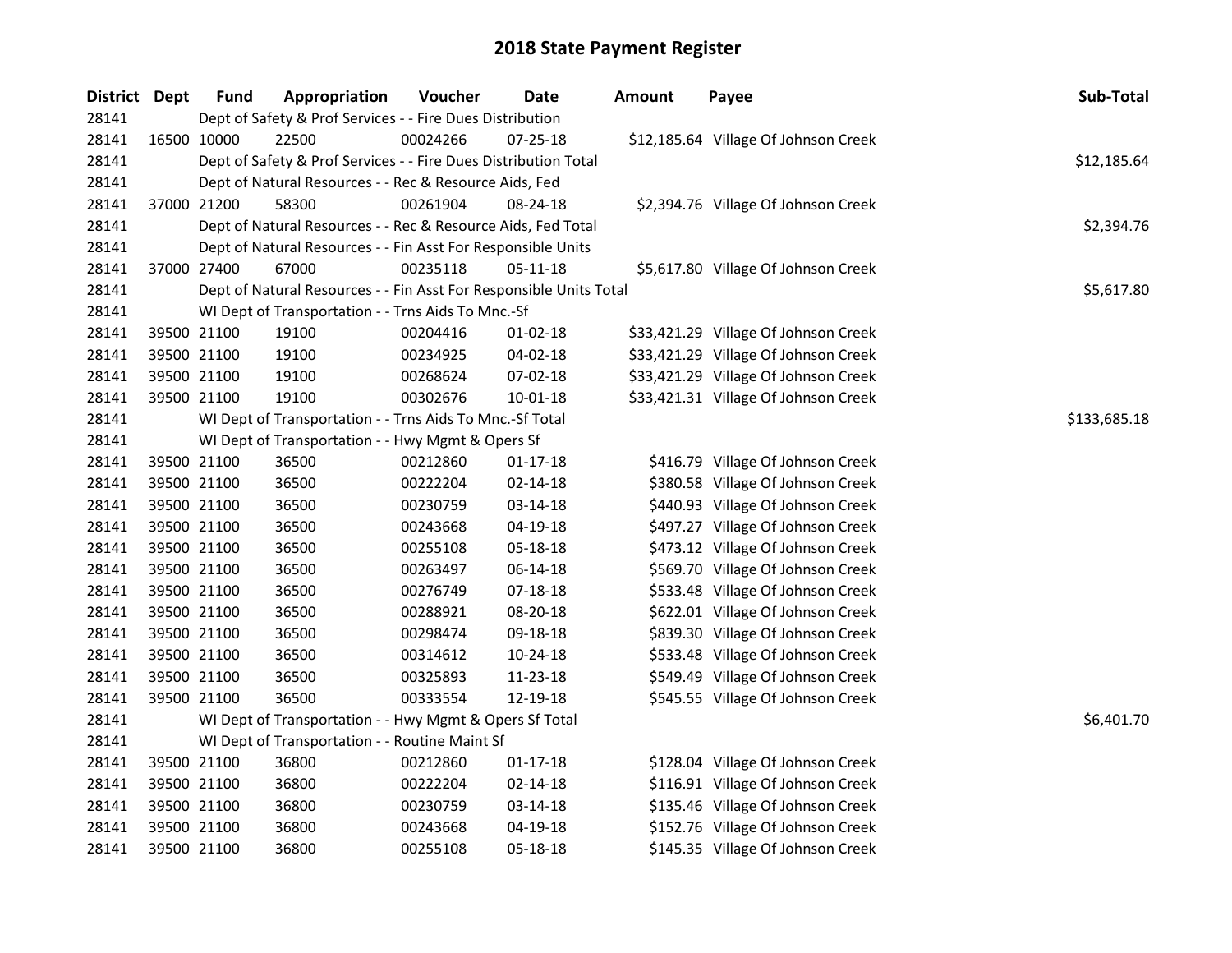| District Dept | <b>Fund</b> | Appropriation                                                                   | Voucher          | <b>Date</b>    | <b>Amount</b> | Payee                                 | Sub-Total    |
|---------------|-------------|---------------------------------------------------------------------------------|------------------|----------------|---------------|---------------------------------------|--------------|
| 28141         | 39500 21100 | 36800                                                                           | 00263497         | 06-14-18       |               | \$175.01 Village Of Johnson Creek     |              |
| 28141         | 39500 21100 | 36800                                                                           | 00276749         | $07-18-18$     |               | \$163.89 Village Of Johnson Creek     |              |
| 28141         | 39500 21100 | 36800                                                                           | 00288921         | 08-20-18       |               | \$191.08 Village Of Johnson Creek     |              |
| 28141         | 39500 21100 | 36800                                                                           | 00298474         | 09-18-18       |               | \$257.83 Village Of Johnson Creek     |              |
| 28141         | 39500 21100 | 36800                                                                           | 00314612         | 10-24-18       |               | \$163.89 Village Of Johnson Creek     |              |
| 28141         | 39500 21100 | 36800                                                                           | 00325893         | 11-23-18       |               | \$168.80 Village Of Johnson Creek     |              |
| 28141         | 39500 21100 | 36800                                                                           | 00333554         | 12-19-18       |               | \$167.60 Village Of Johnson Creek     |              |
| 28141         |             | WI Dept of Transportation - - Routine Maint Sf Total                            |                  |                |               |                                       | \$1,966.62   |
| 28141         |             | Department of Health Services - - Emergency Medical Services, Ai                |                  |                |               |                                       |              |
| 28141         | 43500 10000 | 11900                                                                           | 00229364         | $08 - 31 - 18$ |               | \$5,071.14 Village Of Johnson Creek   |              |
| 28141         |             | Department of Health Services - - Emergency Medical Services, Ai Total          |                  |                |               |                                       | \$5,071.14   |
| 28141         |             | Department of Health Services - - Prepaid Medical Transport Reimbursement       |                  |                |               |                                       |              |
| 28141         | 43500 10000 | 16300                                                                           | <b>AMBULANCE</b> | 11-08-18       |               | \$3,915.69 Village Of Johnson Creek   |              |
| 28141         |             | Department of Health Services - - Prepaid Medical Transport Reimbursement Total |                  |                |               |                                       | \$3,915.69   |
| 28141         |             | Department of Justice - - Law Enforcement Train, Local                          |                  |                |               |                                       |              |
| 28141         | 45500 10000 | 23100                                                                           | 00053329         | 10-18-18       |               | \$640.00 Village Of Johnson Creek     |              |
| 28141         |             | Department of Justice - - Law Enforcement Train, Local Total                    |                  | \$640.00       |               |                                       |              |
| 28141         |             | Department of Administration - - Risk Mgmt - Worker'S Comp                      |                  |                |               |                                       |              |
| 28141         | 50500 16500 | 23200                                                                           | 00073610         | 02-26-18       |               | \$1,717.90 Village Of Johnson Creek   |              |
| 28141         | 50500 16500 | 23200                                                                           | 00075570         | 03-21-18       |               | \$1,687.90 Village Of Johnson Creek   |              |
| 28141         | 50500 16500 | 23200                                                                           | 00075571         | 03-21-18       |               | \$1,706.54 Village Of Johnson Creek   |              |
| 28141         | 50500 16500 | 23200                                                                           | 00076099         | $03 - 27 - 18$ |               | \$1,180.00 Village Of Johnson Creek   |              |
| 28141         |             | Department of Administration - - Risk Mgmt - Worker'S Comp Total                |                  |                |               |                                       | \$6,292.34   |
| 28141         |             | Shared Revenue and Tax Relief - - County And Municipal Aid                      |                  |                |               |                                       |              |
| 28141         | 83500 10000 | 10500                                                                           | 00033367         | 07-23-18       |               | \$39,273.57 Village Of Johnson Creek  |              |
| 28141         | 83500 10000 | 10500                                                                           | 00036253         | 11-19-18       |               | \$218,634.52 Village Of Johnson Creek |              |
| 28141         |             | Shared Revenue and Tax Relief - - County And Municipal Aid Total                |                  |                |               |                                       | \$257,908.09 |
| 28141         |             | Shared Revenue and Tax Relief - - Exempt Computer Aid                           |                  |                |               |                                       |              |
| 28141         | 83500 10000 | 10900                                                                           | 00030633         | 07-23-18       |               | \$3,102.95 Village Of Johnson Creek   |              |
| 28141         | 83500 10000 | 10900                                                                           | 00032355         | 07-23-18       |               | \$33,574.81 Village Of Johnson Creek  |              |
| 28141         |             | Shared Revenue and Tax Relief - - Exempt Computer Aid Total                     |                  |                |               |                                       | \$36,677.76  |
| 28141         |             | Shared Revenue and Tax Relief - - Utility Aid                                   |                  |                |               |                                       |              |
| 28141         | 83500 10000 | 11000                                                                           | 00033367         | 07-23-18       |               | \$234.30 Village Of Johnson Creek     |              |
| 28141         | 83500 10000 | 11000                                                                           | 00036253         | 11-19-18       |               | \$1,362.92 Village Of Johnson Creek   |              |
| 28141         |             | Shared Revenue and Tax Relief - - Utility Aid Total                             |                  |                |               |                                       | \$1,597.22   |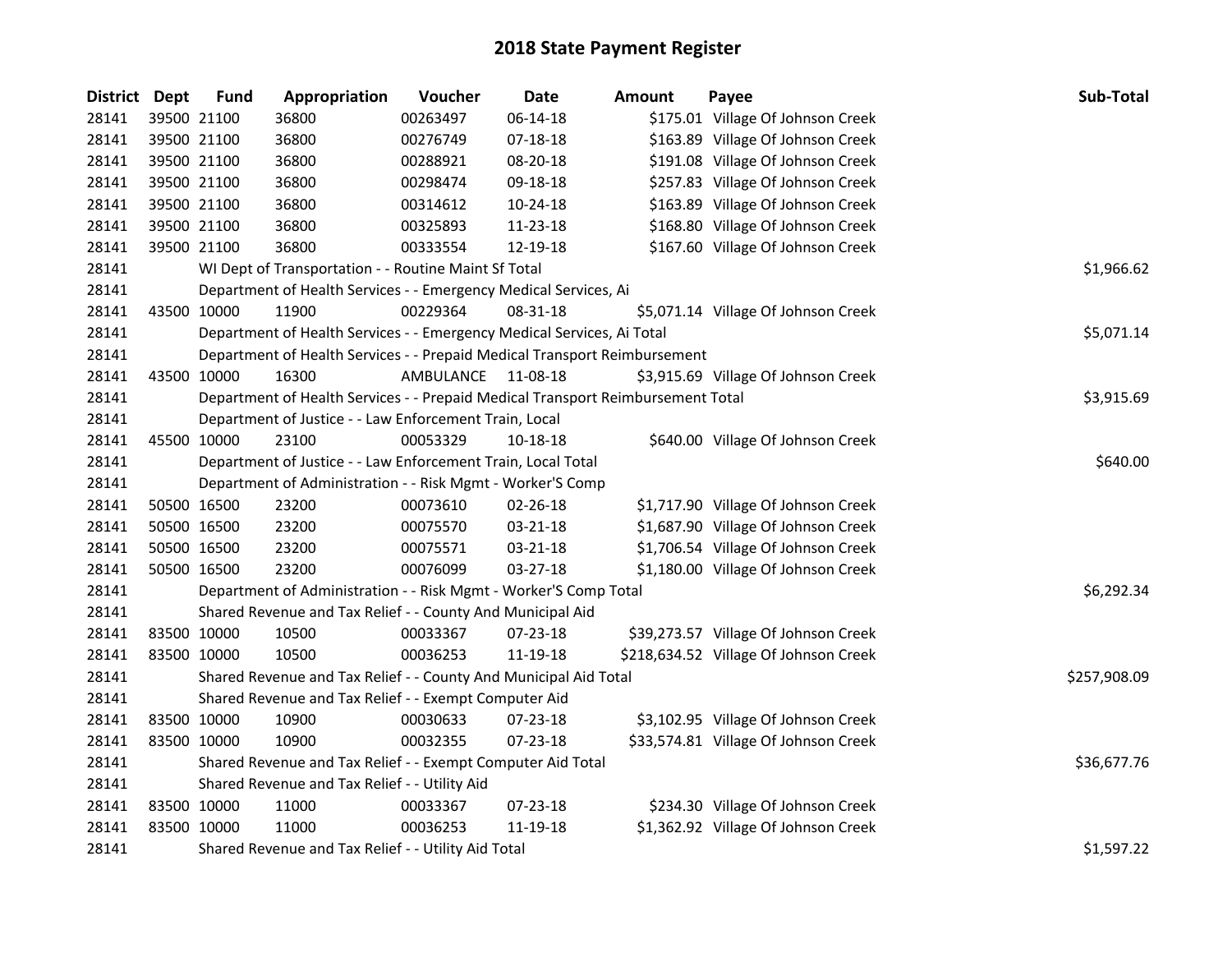| District Dept | Fund        | Appropriation                                                   | Voucher  | Date           | Amount | Pavee                                | Sub-Total    |
|---------------|-------------|-----------------------------------------------------------------|----------|----------------|--------|--------------------------------------|--------------|
| 28141         |             | Shared Revenue and Tax Relief - - Lottery & Gaming Credit       |          |                |        |                                      |              |
| 28141         | 83500 52100 | 36300                                                           | 00027426 | $03 - 26 - 18$ |        | \$18,483.48 Village Of Johnson Creek |              |
| 28141         |             | Shared Revenue and Tax Relief - - Lottery & Gaming Credit Total |          |                |        |                                      | \$18,483,48  |
| 28141 Total   |             |                                                                 |          |                |        |                                      | \$492.837.42 |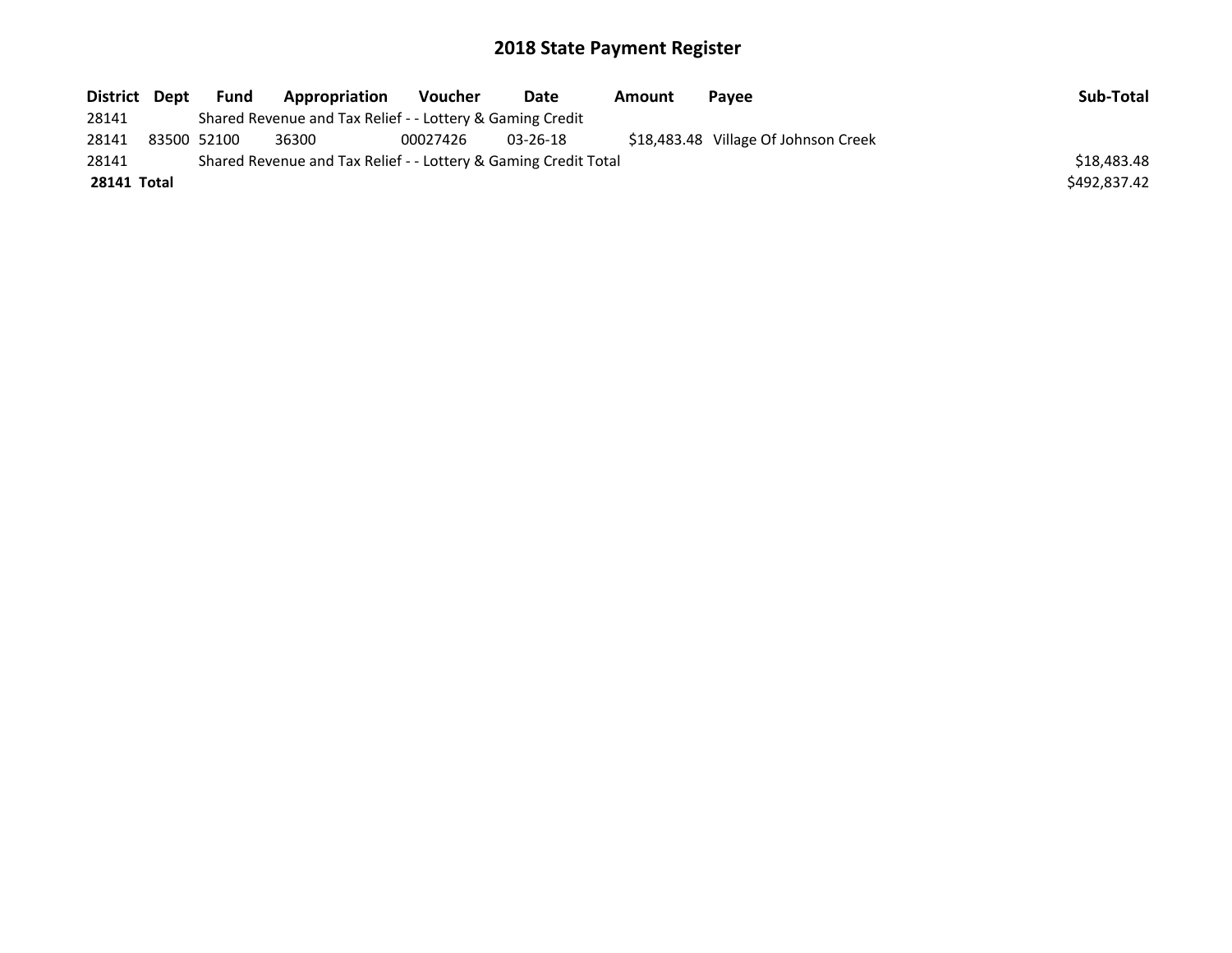| District Dept      |             | <b>Fund</b> | Appropriation                                                          | Voucher  | Date           | <b>Amount</b> | Payee                            | Sub-Total    |
|--------------------|-------------|-------------|------------------------------------------------------------------------|----------|----------------|---------------|----------------------------------|--------------|
| 28171              |             |             | Dept of Safety & Prof Services - - Fire Dues Distribution              |          |                |               |                                  |              |
| 28171              | 16500 10000 |             | 22500                                                                  | 00024267 | 07-25-18       |               | \$5,124.28 Palmyra, Village Of   |              |
| 28171              |             |             | Dept of Safety & Prof Services - - Fire Dues Distribution Total        |          |                |               |                                  | \$5,124.28   |
| 28171              |             |             | Dept of Natural Resources - - Fin Asst For Responsible Units           |          |                |               |                                  |              |
| 28171              |             | 37000 27400 | 67000                                                                  | 00235694 | 05-11-18       |               | \$5,992.64 Palmyra, Village Of   |              |
| 28171              |             |             | Dept of Natural Resources - - Fin Asst For Responsible Units Total     |          |                |               |                                  | \$5,992.64   |
| 28171              |             |             | WI Dept of Transportation - - Trns Aids To Mnc.-Sf                     |          |                |               |                                  |              |
| 28171              | 39500 21100 |             | 19100                                                                  | 00204417 | $01 - 02 - 18$ |               | \$14,948.92 Palmyra, Village Of  |              |
| 28171              | 39500 21100 |             | 19100                                                                  | 00234926 | 04-02-18       |               | \$14,948.92 Palmyra, Village Of  |              |
| 28171              | 39500 21100 |             | 19100                                                                  | 00268625 | 07-02-18       |               | \$14,948.92 Palmyra, Village Of  |              |
| 28171              | 39500 21100 |             | 19100                                                                  | 00302677 | $10 - 01 - 18$ |               | \$14,948.93 Palmyra, Village Of  |              |
| 28171              |             |             | WI Dept of Transportation - - Trns Aids To Mnc.-Sf Total               |          |                |               |                                  | \$59,795.69  |
| 28171              |             |             | Department of Health Services - - Emergency Medical Services, Ai       |          |                |               |                                  |              |
| 28171              | 43500 10000 |             | 11900                                                                  | 00229411 | 08-31-18       |               | \$4,774.21 Palmyra, Village Of   |              |
| 28171              |             |             | Department of Health Services - - Emergency Medical Services, Ai Total |          |                |               |                                  | \$4,774.21   |
| 28171              |             |             | Department of Justice - - Law Enforcement Train, Local                 |          |                |               |                                  |              |
| 28171              | 45500 10000 |             | 23100                                                                  | 00053541 | 10-18-18       |               | \$800.00 Palmyra, Village Of     |              |
| 28171              |             |             | Department of Justice - - Law Enforcement Train, Local Total           |          |                |               |                                  | \$800.00     |
| 28171              |             |             | Shared Revenue and Tax Relief - - Expenditure Restraint Program        |          |                |               |                                  |              |
| 28171              | 83500 10000 |             | 10100                                                                  | 00033368 | 07-23-18       |               | \$34,377.72 Palmyra, Village Of  |              |
| 28171              | 83500 10000 |             | 10100                                                                  | 00036254 | 11-19-18       |               | \$0.06 Palmyra, Village Of       |              |
| 28171              |             |             | Shared Revenue and Tax Relief - - Expenditure Restraint Program Total  |          |                |               |                                  | \$34,377.78  |
| 28171              |             |             | Shared Revenue and Tax Relief - - County And Municipal Aid             |          |                |               |                                  |              |
| 28171              | 83500 10000 |             | 10500                                                                  | 00033368 | 07-23-18       |               | \$31,476.57 Palmyra, Village Of  |              |
| 28171              | 83500 10000 |             | 10500                                                                  | 00036254 | 11-19-18       |               | \$178,367.21 Palmyra, Village Of |              |
| 28171              |             |             | Shared Revenue and Tax Relief - - County And Municipal Aid Total       |          |                |               |                                  | \$209,843.78 |
| 28171              |             |             | Shared Revenue and Tax Relief - - Exempt Computer Aid                  |          |                |               |                                  |              |
| 28171              | 83500 10000 |             | 10900                                                                  | 00030634 | 07-23-18       |               | \$19,453.83 Palmyra, Village Of  |              |
| 28171              | 83500 10000 |             | 10900                                                                  | 00032356 | 07-23-18       |               | \$16,507.79 Palmyra, Village Of  |              |
| 28171              |             |             | Shared Revenue and Tax Relief - - Exempt Computer Aid Total            |          |                |               |                                  | \$35,961.62  |
| 28171              |             |             | Shared Revenue and Tax Relief - - Lottery & Gaming Credit              |          |                |               |                                  |              |
| 28171              | 83500 52100 |             | 36300                                                                  | 00027427 | 03-26-18       |               | \$3,992.16 Palmyra, Village Of   |              |
| 28171              |             |             | Shared Revenue and Tax Relief - - Lottery & Gaming Credit Total        |          |                |               |                                  | \$3,992.16   |
| <b>28171 Total</b> |             |             |                                                                        |          |                |               |                                  | \$360,662.16 |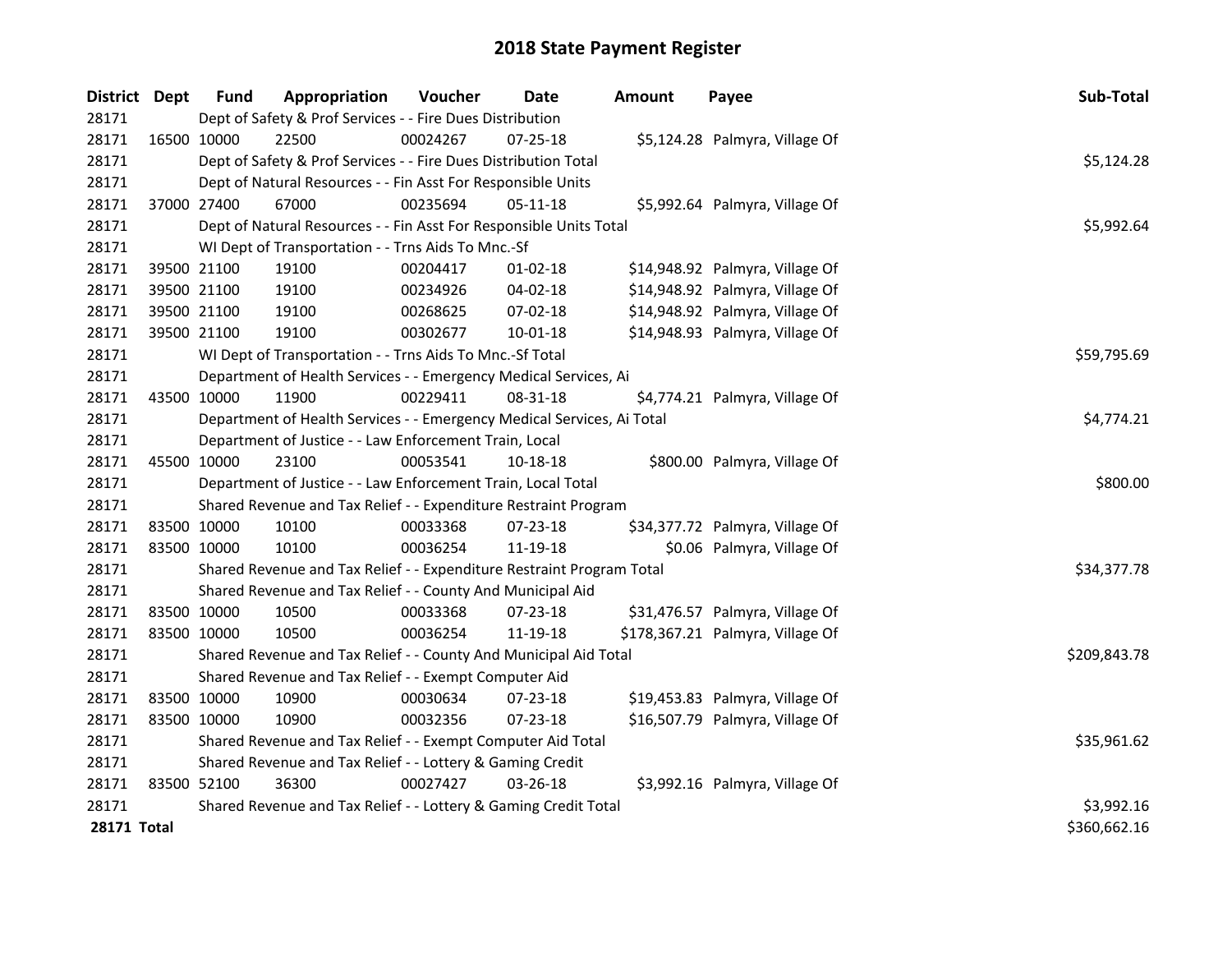| District Dept |             | <b>Fund</b> | Appropriation                                                         | Voucher  | Date           | <b>Amount</b> | Payee                           | Sub-Total   |
|---------------|-------------|-------------|-----------------------------------------------------------------------|----------|----------------|---------------|---------------------------------|-------------|
| 28181         |             |             | Dept of Safety & Prof Services - - Fire Dues Distribution             |          |                |               |                                 |             |
| 28181         |             | 16500 10000 | 22500                                                                 | 00024268 | 07-25-18       |               | \$1,760.63 Village Of Sullivan  |             |
| 28181         |             |             | Dept of Safety & Prof Services - - Fire Dues Distribution Total       |          |                |               |                                 | \$1,760.63  |
| 28181         |             |             | Dept of Natural Resources - - Aids In Lieu Of Taxes - Gener           |          |                |               |                                 |             |
| 28181         | 37000 10000 |             | 50300                                                                 | 00230522 | 04-20-18       |               | \$80.07 Village Of Sullivan     |             |
| 28181         |             |             | Dept of Natural Resources - - Aids In Lieu Of Taxes - Gener Total     |          | \$80.07        |               |                                 |             |
| 28181         |             |             | Dept of Natural Resources - - Gen Program Ops-State Funds             |          |                |               |                                 |             |
| 28181         | 37000 21200 |             | 16100                                                                 | 00206675 | $01-10-18$     |               | \$150.00 Village Of Sullivan    |             |
| 28181         | 37000 21200 |             | 16100                                                                 | 00226607 | 04-11-18       |               | \$150.00 Village Of Sullivan    |             |
| 28181         | 37000 21200 |             | 16100                                                                 | 00253465 | 07-18-18       |               | \$150.00 Village Of Sullivan    |             |
| 28181         | 37000 21200 |             | 16100                                                                 | 00274917 | 10-26-18       |               | \$150.00 Village Of Sullivan    |             |
| 28181         |             |             | Dept of Natural Resources - - Gen Program Ops-State Funds Total       |          |                |               |                                 | \$600.00    |
| 28181         |             |             | Dept of Natural Resources - - Rec & Resource Aids, Fed                |          |                |               |                                 |             |
| 28181         | 37000 21200 |             | 58300                                                                 | 00237049 | 05-18-18       |               | \$656.40 Village Of Sullivan    |             |
| 28181         |             |             | Dept of Natural Resources - - Rec & Resource Aids, Fed Total          |          |                |               |                                 | \$656.40    |
| 28181         |             |             | Dept of Natural Resources - - Fin Asst For Responsible Units          |          |                |               |                                 |             |
| 28181         |             | 37000 27400 | 67000                                                                 | 00235760 | 05-11-18       |               | \$2,169.78 Village Of Sullivan  |             |
| 28181         |             |             | Dept of Natural Resources - - Fin Asst For Responsible Units Total    |          |                |               |                                 | \$2,169.78  |
| 28181         |             |             | WI Dept of Transportation - - Trns Aids To Mnc.-Sf                    |          |                |               |                                 |             |
| 28181         | 39500 21100 |             | 19100                                                                 | 00204418 | $01 - 02 - 18$ |               | \$7,560.33 Village Of Sullivan  |             |
| 28181         | 39500 21100 |             | 19100                                                                 | 00234927 | 04-02-18       |               | \$7,560.33 Village Of Sullivan  |             |
| 28181         | 39500 21100 |             | 19100                                                                 | 00268626 | 07-02-18       |               | \$7,560.33 Village Of Sullivan  |             |
| 28181         | 39500 21100 |             | 19100                                                                 | 00302678 | 10-01-18       |               | \$7,560.35 Village Of Sullivan  |             |
| 28181         |             |             | WI Dept of Transportation - - Trns Aids To Mnc.-Sf Total              |          |                |               |                                 | \$30,241.34 |
| 28181         |             |             | Shared Revenue and Tax Relief - - Expenditure Restraint Program       |          |                |               |                                 |             |
| 28181         | 83500 10000 |             | 10100                                                                 | 00033369 | 07-23-18       |               | \$5,030.44 Village Of Sullivan  |             |
| 28181         |             |             | Shared Revenue and Tax Relief - - Expenditure Restraint Program Total |          |                |               |                                 | \$5,030.44  |
| 28181         |             |             | Shared Revenue and Tax Relief - - County And Municipal Aid            |          |                |               |                                 |             |
| 28181         | 83500 10000 |             | 10500                                                                 | 00033369 | 07-23-18       |               | \$7,212.91 Village Of Sullivan  |             |
| 28181         | 83500 10000 |             | 10500                                                                 | 00036255 | 11-19-18       |               | \$40,873.15 Village Of Sullivan |             |
| 28181         |             |             | Shared Revenue and Tax Relief - - County And Municipal Aid Total      |          |                |               |                                 | \$48,086.06 |
| 28181         |             |             | Shared Revenue and Tax Relief - - Exempt Computer Aid                 |          |                |               |                                 |             |
| 28181         | 83500 10000 |             | 10900                                                                 | 00030635 | $07 - 23 - 18$ |               | \$718.41 Village Of Sullivan    |             |
| 28181         |             |             | Shared Revenue and Tax Relief - - Exempt Computer Aid Total           |          |                |               |                                 | \$718.41    |
| 28181 Total   |             |             |                                                                       |          |                |               |                                 | \$89,343.13 |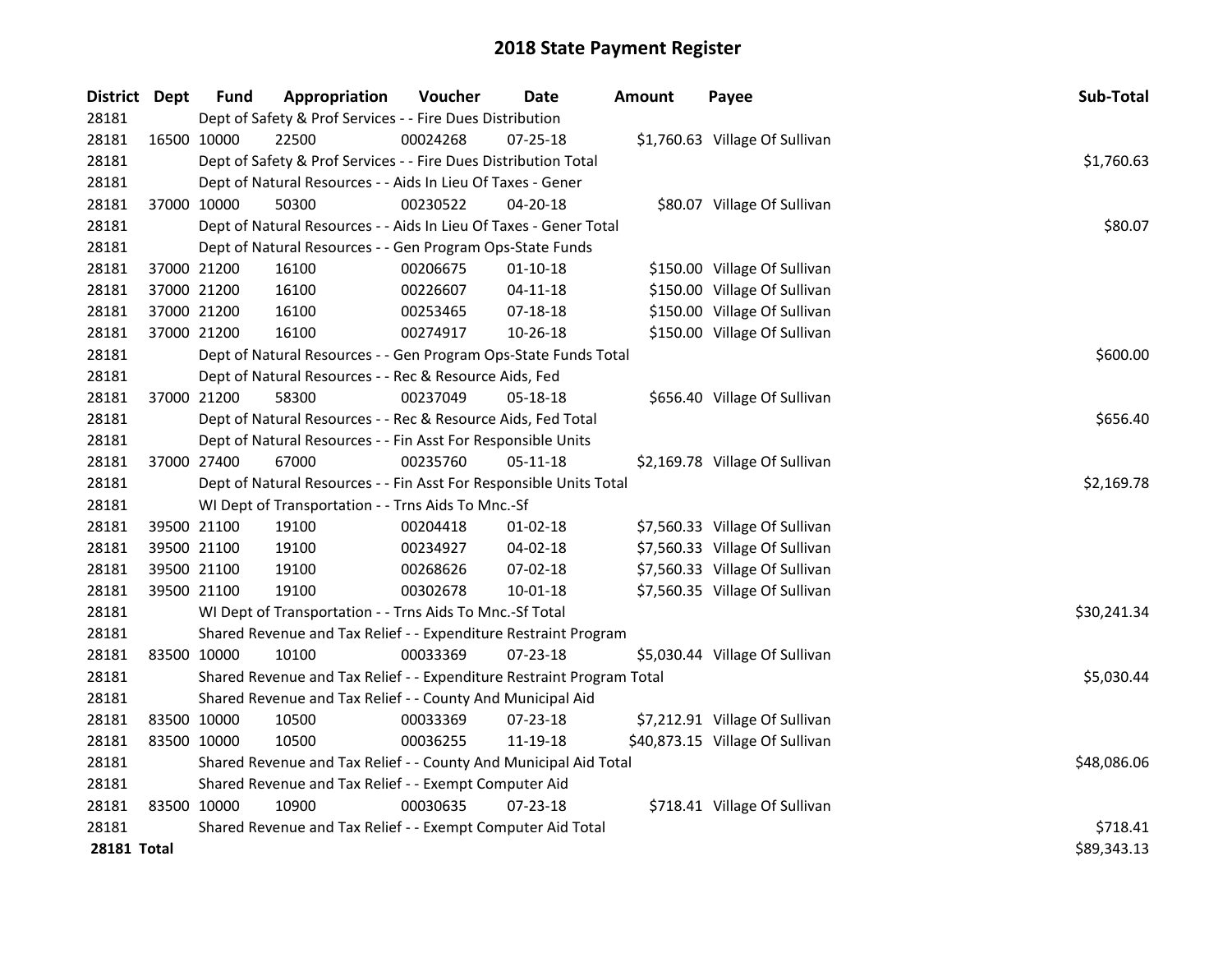| District Dept | <b>Fund</b> | Appropriation                                                      | Voucher  | <b>Date</b>    | Amount | Payee                             | Sub-Total    |
|---------------|-------------|--------------------------------------------------------------------|----------|----------------|--------|-----------------------------------|--------------|
| 28226         |             | Dept of Safety & Prof Services - - Fire Dues Distribution          |          |                |        |                                   |              |
| 28226         | 16500 10000 | 22500                                                              | 00024269 | 07-26-18       |        | \$38,255.09 City Of Fort Atkinson |              |
| 28226         |             | Dept of Safety & Prof Services - - Fire Dues Distribution Total    |          |                |        |                                   | \$38,255.09  |
| 28226         |             | Dept of Natural Resources - - Gpo--State Funds                     |          |                |        |                                   |              |
| 28226         | 37000 21200 | 36100                                                              | 00220017 | 03-23-18       |        | \$35.00 City Of Fort Atkinson     |              |
| 28226         |             | Dept of Natural Resources - - Gpo--State Funds Total               |          |                |        |                                   | \$35.00      |
| 28226         |             | Dept of Natural Resources - - Rec & Resource Aids, Fed             |          |                |        |                                   |              |
| 28226         | 37000 21200 | 58300                                                              | 00238231 | 05-30-18       |        | \$5,022.06 City Of Fort Atkinson  |              |
| 28226         |             | Dept of Natural Resources - - Rec & Resource Aids, Fed Total       |          |                |        |                                   | \$5,022.06   |
| 28226         |             | Dept of Natural Resources - - Petrostorage Envr Remd Awards        |          |                |        |                                   |              |
| 28226         | 37000 27200 | 66700                                                              | 00237032 | 05-15-18       |        | \$1,126.55 City Of Fort Atkinson  |              |
| 28226         | 37000 27200 | 66700                                                              | 00249516 | 07-05-18       |        | \$831.29 City Of Fort Atkinson    |              |
| 28226         | 37000 27200 | 66700                                                              | 00258991 | 08-10-18       |        | \$143.65 City Of Fort Atkinson    |              |
| 28226         | 37000 27200 | 66700                                                              | 00272918 | 10-15-18       |        | \$867.50 City Of Fort Atkinson    |              |
| 28226         |             | Dept of Natural Resources - - Petrostorage Envr Remd Awards Total  |          |                |        |                                   | \$2,968.99   |
| 28226         |             | Dept of Natural Resources - - Fin Asst For Responsible Units       |          |                |        |                                   |              |
| 28226         | 37000 27400 | 67000                                                              | 00235276 | 05-11-18       |        | \$35,037.35 City Of Fort Atkinson |              |
| 28226         |             | Dept of Natural Resources - - Fin Asst For Responsible Units Total |          |                |        |                                   | \$35,037.35  |
| 28226         |             | WI Dept of Transportation - - Conn Hwy Aids St Fds                 |          |                |        |                                   |              |
| 28226         | 39500 21100 | 16200                                                              | 00205572 | $01-02-18$     |        | \$25,135.02 City Of Fort Atkinson |              |
| 28226         | 39500 21100 | 16200                                                              | 00236080 | $04 - 02 - 18$ |        | \$25,135.02 City Of Fort Atkinson |              |
| 28226         | 39500 21100 | 16200                                                              | 00269779 | 07-02-18       |        | \$25,135.02 City Of Fort Atkinson |              |
| 28226         | 39500 21100 | 16200                                                              | 00303831 | 10-01-18       |        | \$25,135.04 City Of Fort Atkinson |              |
| 28226         |             | WI Dept of Transportation - - Conn Hwy Aids St Fds Total           |          |                |        |                                   | \$100,540.10 |
| 28226         |             | WI Dept of Transportation - - Tc, Trns Oper Aid Sf                 |          |                |        |                                   |              |
| 28226         | 39500 21100 | 17700                                                              | 00246793 | 04-30-18       |        | \$6,566.00 City Of Fort Atkinson  |              |
| 28226         | 39500 21100 | 17700                                                              | 00246796 | 04-30-18       |        | \$6,371.00 City Of Fort Atkinson  |              |
| 28226         | 39500 21100 | 17700                                                              | 00262482 | 06-14-18       |        | \$23,022.00 City Of Fort Atkinson |              |
| 28226         | 39500 21100 | 17700                                                              | 00289434 | 08-27-18       |        | \$69,064.00 City Of Fort Atkinson |              |
| 28226         |             | WI Dept of Transportation - - Tc, Trns Oper Aid Sf Total           |          |                |        |                                   | \$105,023.00 |
| 28226         |             | WI Dept of Transportation - - Trnst/Trns-Rel Aid F                 |          |                |        |                                   |              |
| 28226         | 39500 21100 | 18200                                                              | 00226373 | 03-01-18       |        | \$25,714.00 City Of Fort Atkinson |              |
| 28226         | 39500 21100 | 18200                                                              | 00246795 | 04-30-18       |        | \$2,251.00 City Of Fort Atkinson  |              |
| 28226         | 39500 21100 | 18200                                                              | 00323483 | 11-15-18       |        | \$31,768.02 City Of Fort Atkinson |              |
| 28226         | 39500 21100 | 18200                                                              | 00323517 | 11-15-18       |        | \$29,503.82 City Of Fort Atkinson |              |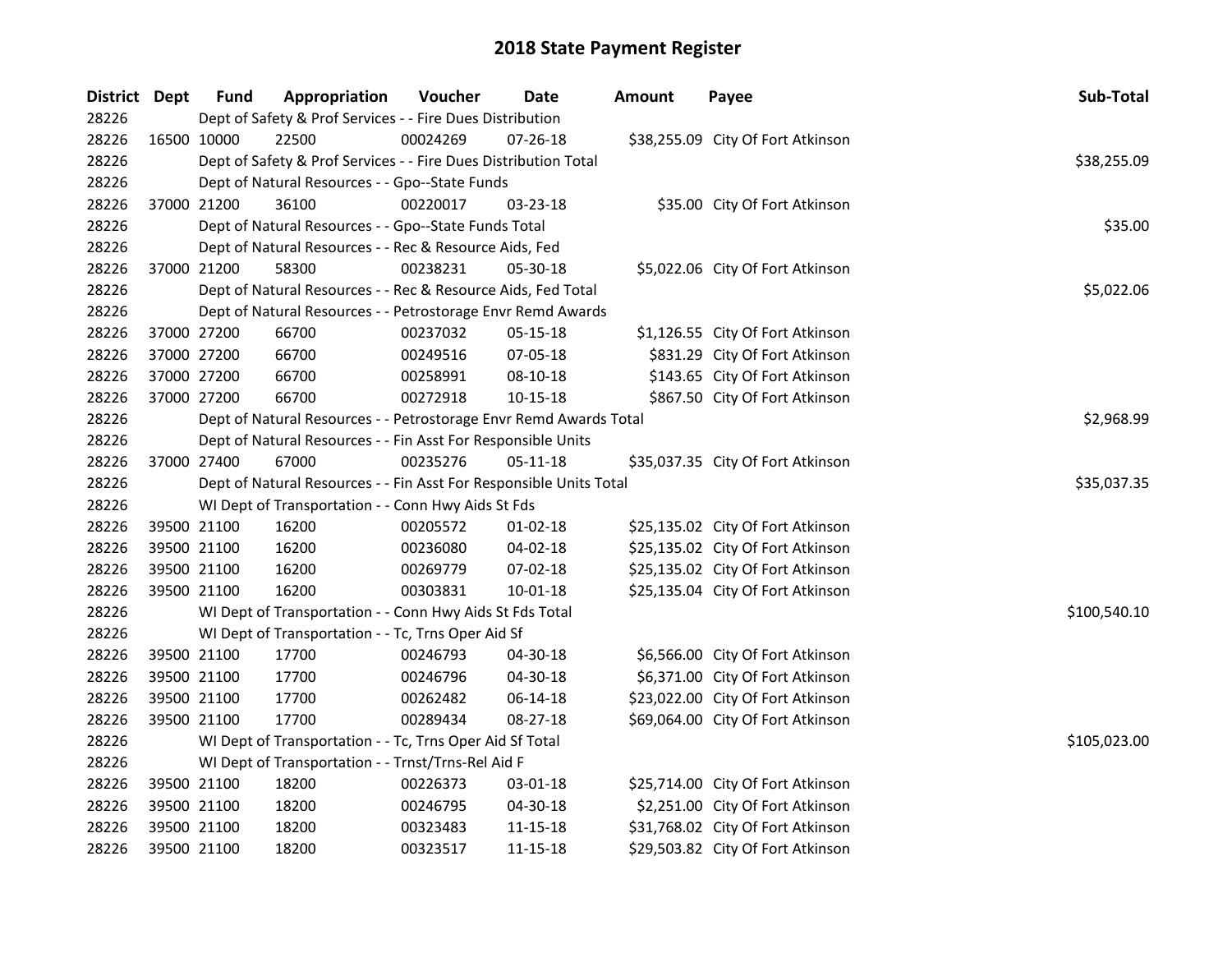| District Dept | <b>Fund</b> | Appropriation                                                     | Voucher  | Date           | Amount | Payee                              | Sub-Total    |
|---------------|-------------|-------------------------------------------------------------------|----------|----------------|--------|------------------------------------|--------------|
| 28226         | 39500 21100 | 18200                                                             | 00335098 | 12-26-18       |        | \$30,245.65 City Of Fort Atkinson  |              |
| 28226         |             | WI Dept of Transportation - - Trnst/Trns-Rel Aid F Total          |          |                |        |                                    | \$119,482.49 |
| 28226         |             | WI Dept of Transportation - - Trns Aids To Mnc.-Sf                |          |                |        |                                    |              |
| 28226         | 39500 21100 | 19100                                                             | 00204419 | $01-02-18$     |        | \$121,653.74 City Of Fort Atkinson |              |
| 28226         | 39500 21100 | 19100                                                             | 00234928 | 04-02-18       |        | \$121,653.74 City Of Fort Atkinson |              |
| 28226         | 39500 21100 | 19100                                                             | 00268627 | 07-02-18       |        | \$121,653.74 City Of Fort Atkinson |              |
| 28226         | 39500 21100 | 19100                                                             | 00302679 | $10 - 01 - 18$ |        | \$121,653.76 City Of Fort Atkinson |              |
| 28226         |             | WI Dept of Transportation - - Trns Aids To Mnc.-Sf Total          |          |                |        |                                    | \$486,614.98 |
| 28226         |             | WI Dept of Transportation - - Trnsprt Alternats Lf                |          |                |        |                                    |              |
| 28226         | 39500 21100 | 22600                                                             | 00279584 | 07-27-18       |        | \$13,829.41 City Of Fort Atkinson  |              |
| 28226         | 39500 21100 | 22600                                                             | 00333916 | 12-19-18       |        | \$564.36 City Of Fort Atkinson     |              |
| 28226         |             | WI Dept of Transportation - - Trnsprt Alternats Lf Total          |          |                |        |                                    | \$14,393.77  |
| 28226         |             | WI Dept of Transportation - - Trnsprt Alternats Ff                |          |                |        |                                    |              |
| 28226         | 39500 21100 | 22700                                                             | 00279584 | $07-27-18$     |        | \$55,317.60 City Of Fort Atkinson  |              |
| 28226         | 39500 21100 | 22700                                                             | 00333916 | 12-19-18       |        | \$2,257.46 City Of Fort Atkinson   |              |
| 28226         |             | WI Dept of Transportation - - Trnsprt Alternats Ff Total          |          |                |        |                                    | \$57,575.06  |
| 28226         |             | WI Dept of Transportation - - Loc Rd Imp Prg St Fd                |          |                |        |                                    |              |
| 28226         | 39500 21100 | 27800                                                             | 00262436 | 06-12-18       |        | \$59,232.82 City Of Fort Atkinson  |              |
| 28226         |             | WI Dept of Transportation - - Loc Rd Imp Prg St Fd Total          |          |                |        |                                    | \$59,232.82  |
| 28226         |             | WI Dept of Transportation - - Dept Mgt & Oper St Fd               |          |                |        |                                    |              |
| 28226         | 39500 21100 | 46100                                                             | 00216265 | $01-29-18$     |        | \$765.78 City Of Fort Atkinson     |              |
| 28226         | 39500 21100 | 46100                                                             | 00254107 | 05-16-18       |        | \$765.78 City Of Fort Atkinson     |              |
| 28226         | 39500 21100 | 46100                                                             | 00288227 | 08-20-18       |        | \$765.78 City Of Fort Atkinson     |              |
| 28226         | 39500 21100 | 46100                                                             | 00315098 | 10-31-18       |        | \$765.78 City Of Fort Atkinson     |              |
| 28226         |             | WI Dept of Transportation - - Dept Mgt & Oper St Fd Total         |          |                |        |                                    | \$3,063.12   |
| 28226         |             | Department of Justice - - Law Enforcement Train, Local            |          |                |        |                                    |              |
| 28226         | 45500 10000 | 23100                                                             | 00048480 | $07-13-18$     |        | \$3,040.00 City Of Fort Atkinson   |              |
| 28226         |             | Department of Justice - - Law Enforcement Train, Local Total      |          |                |        |                                    | \$3,040.00   |
| 28226         |             | Department of Military Affairs - - Energy Costs, Energy-Related A |          |                |        |                                    |              |
| 28226         | 46500 10000 | 10600                                                             | 00036981 | $01-10-18$     |        | \$208.29 City Of Fort Atkinson     |              |
| 28226         | 46500 10000 | 10600                                                             | 00040167 | 03-09-18       |        | \$217.89 City Of Fort Atkinson     |              |
| 28226         | 46500 10000 | 10600                                                             | 00042715 | 05-07-18       |        | \$213.62 City Of Fort Atkinson     |              |
| 28226         | 46500 10000 | 10600                                                             | 00046265 | $07-12-18$     |        | \$226.43 City Of Fort Atkinson     |              |
| 28226         | 46500 10000 | 10600                                                             | 00049256 | 09-18-18       |        | \$230.70 City Of Fort Atkinson     |              |
| 28226         | 46500 10000 | 10600                                                             | 00051983 | 11-15-18       |        | \$213.62 City Of Fort Atkinson     |              |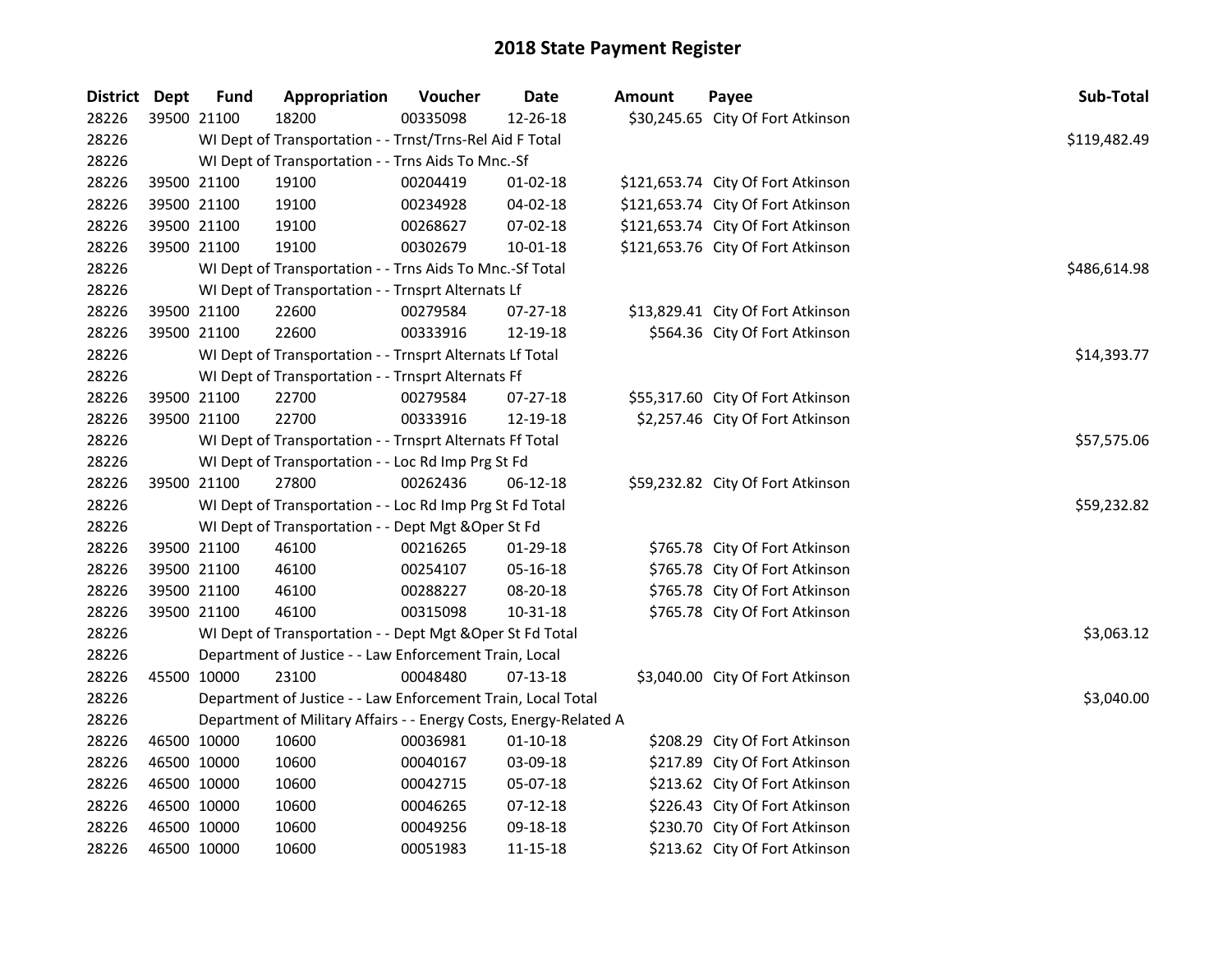| District Dept      | Fund                                                | Appropriation                                                           | Voucher  | Date           | Amount | Payee                              | Sub-Total      |
|--------------------|-----------------------------------------------------|-------------------------------------------------------------------------|----------|----------------|--------|------------------------------------|----------------|
| 28226              |                                                     | Department of Military Affairs - - Energy Costs, Energy-Related A Total |          |                |        |                                    | \$1,310.55     |
| 28226              |                                                     | Department of Revenue - - Payments For Municipal Svcs                   |          |                |        |                                    |                |
| 28226              | 56600 10000                                         | 50100                                                                   | 00026798 | $01 - 31 - 18$ |        | \$2,575.76 City Of Fort Atkinson   |                |
| 28226              |                                                     | Department of Revenue - - Payments For Municipal Svcs Total             |          |                |        |                                    | \$2,575.76     |
| 28226              |                                                     | Shared Revenue and Tax Relief - - Expenditure Restraint Program         |          |                |        |                                    |                |
| 28226              | 83500 10000                                         | 10100                                                                   | 00033370 | 07-23-18       |        | \$204,572.88 City Of Fort Atkinson |                |
| 28226              |                                                     | Shared Revenue and Tax Relief - - Expenditure Restraint Program Total   |          |                |        |                                    | \$204,572.88   |
| 28226              |                                                     | Shared Revenue and Tax Relief - - County And Municipal Aid              |          |                |        |                                    |                |
| 28226              | 83500 10000                                         | 10500                                                                   | 00033370 | 07-23-18       |        | \$143,159.86 City Of Fort Atkinson |                |
| 28226              | 83500 10000                                         | 10500                                                                   | 00036256 | 11-19-18       |        | \$811,239.20 City Of Fort Atkinson |                |
| 28226              |                                                     | Shared Revenue and Tax Relief - - County And Municipal Aid Total        |          |                |        |                                    | \$954,399.06   |
| 28226              |                                                     | Shared Revenue and Tax Relief - - Exempt Computer Aid                   |          |                |        |                                    |                |
| 28226              | 83500 10000                                         | 10900                                                                   | 00030636 | 07-23-18       |        | \$46,825.36 City Of Fort Atkinson  |                |
| 28226              | 83500 10000                                         | 10900                                                                   | 00032357 | 07-23-18       |        | \$4,751.24 City Of Fort Atkinson   |                |
| 28226              |                                                     | Shared Revenue and Tax Relief - - Exempt Computer Aid Total             |          |                |        |                                    | \$51,576.60    |
| 28226              |                                                     | Shared Revenue and Tax Relief - - Utility Aid                           |          |                |        |                                    |                |
| 28226              | 83500 10000                                         | 11000                                                                   | 00033370 | $07 - 23 - 18$ |        | \$371.00 City Of Fort Atkinson     |                |
| 28226              | 83500 10000                                         | 11000                                                                   | 00036256 | 11-19-18       |        | \$2,329.13 City Of Fort Atkinson   |                |
| 28226              | Shared Revenue and Tax Relief - - Utility Aid Total | \$2,700.13                                                              |          |                |        |                                    |                |
| <b>28226 Total</b> |                                                     |                                                                         |          |                |        |                                    | \$2,247,418.81 |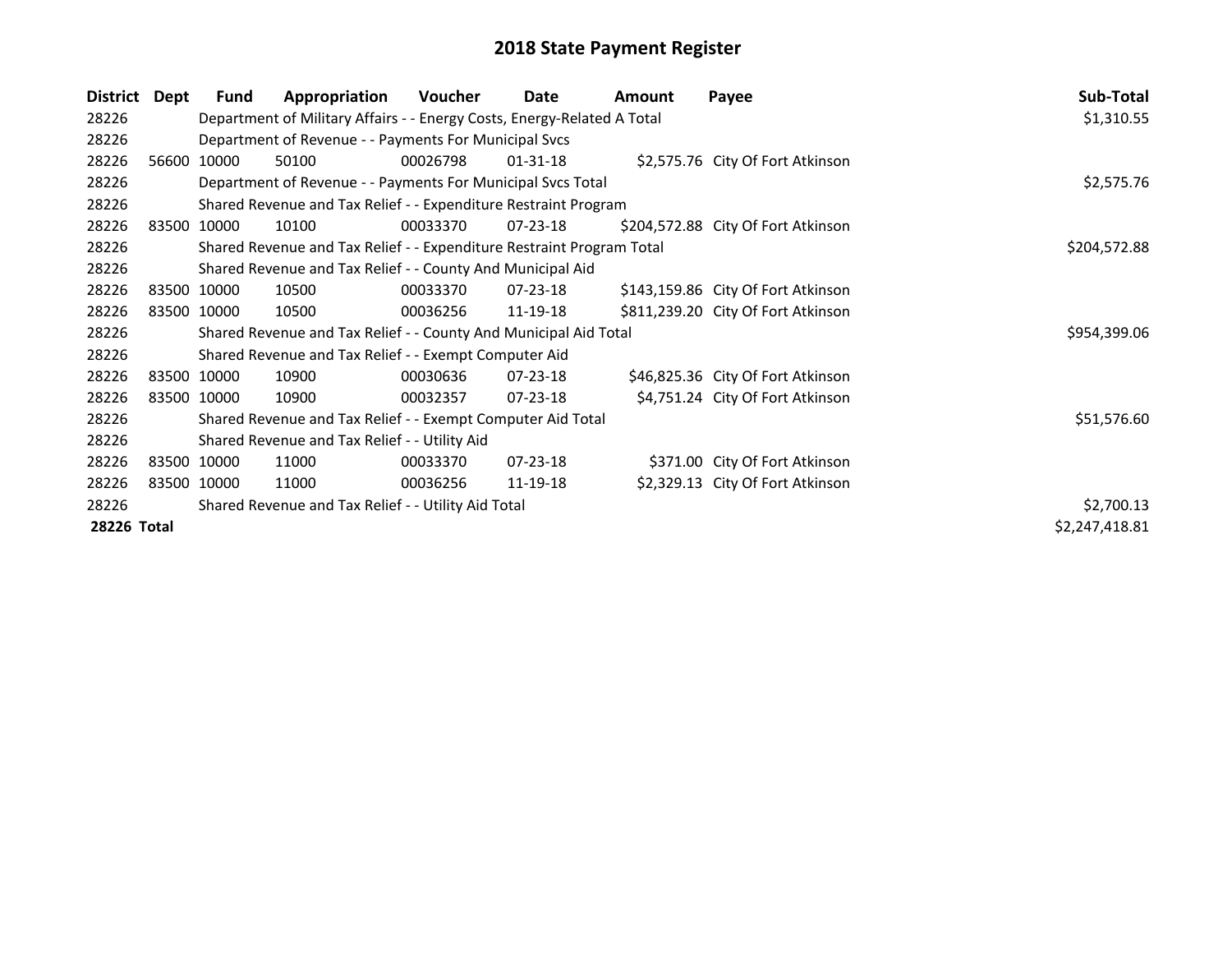| District Dept |             | <b>Fund</b> | Appropriation                                                           | Voucher  | Date           | Amount | Payee                         | Sub-Total    |
|---------------|-------------|-------------|-------------------------------------------------------------------------|----------|----------------|--------|-------------------------------|--------------|
| 28241         |             |             | Dept of Safety & Prof Services - - Fire Dues Distribution               |          |                |        |                               |              |
| 28241         |             | 16500 10000 | 22500                                                                   | 00019065 | 07-02-18       |        | \$23,827.95 City Of Jefferson |              |
| 28241         |             |             | Dept of Safety & Prof Services - - Fire Dues Distribution Total         |          |                |        |                               | \$23,827.95  |
| 28241         |             |             | Environmental Improvement Prog - - Clean Water Fund Program Finan       |          |                |        |                               |              |
| 28241         | 32000 57300 |             | 16300                                                                   | 00000152 | $02 - 22 - 18$ |        | \$5,201.07 City Of Jefferson  |              |
| 28241         |             |             | Environmental Improvement Prog - - Clean Water Fund Program Finan Total |          |                |        |                               | \$5,201.07   |
| 28241         |             |             | Dept of Natural Resources - - Fin Asst For Responsible Units            |          |                |        |                               |              |
| 28241         |             | 37000 27400 | 67000                                                                   | 00235612 | $05 - 11 - 18$ |        | \$23,800.17 City Of Jefferson |              |
| 28241         |             |             | Dept of Natural Resources - - Fin Asst For Responsible Units Total      |          |                |        |                               | \$23,800.17  |
| 28241         |             |             | WI Dept of Transportation - - Conn Hwy Aids St Fds                      |          |                |        |                               |              |
| 28241         |             | 39500 21100 | 16200                                                                   | 00205573 | $01 - 02 - 18$ |        | \$6,572.45 City Of Jefferson  |              |
| 28241         |             | 39500 21100 | 16200                                                                   | 00236081 | 04-02-18       |        | \$6,572.45 City Of Jefferson  |              |
| 28241         |             | 39500 21100 | 16200                                                                   | 00269780 | 07-02-18       |        | \$6,572.45 City Of Jefferson  |              |
| 28241         |             | 39500 21100 | 16200                                                                   | 00303832 | $10 - 01 - 18$ |        | \$6,572.48 City Of Jefferson  |              |
| 28241         |             |             | WI Dept of Transportation - - Conn Hwy Aids St Fds Total                |          |                |        |                               | \$26,289.83  |
| 28241         |             |             | WI Dept of Transportation - - Tc, Trns Oper Aid Sf                      |          |                |        |                               |              |
| 28241         |             | 39500 21100 | 17700                                                                   | 00256835 | 05-24-18       |        | \$3,202.00 City Of Jefferson  |              |
| 28241         |             | 39500 21100 | 17700                                                                   | 00262483 | 06-13-18       |        | \$12,070.00 City Of Jefferson |              |
| 28241         | 39500 21100 |             | 17700                                                                   | 00289435 | 08-24-18       |        | \$36,209.00 City Of Jefferson |              |
| 28241         |             |             | WI Dept of Transportation - - Tc, Trns Oper Aid Sf Total                |          |                |        |                               | \$51,481.00  |
| 28241         |             |             | WI Dept of Transportation - - Trnst/Trns-Rel Aid F                      |          |                |        |                               |              |
| 28241         |             | 39500 21100 | 18200                                                                   | 00226375 | 03-01-18       |        | \$15,898.01 City Of Jefferson |              |
| 28241         |             | 39500 21100 | 18200                                                                   | 00323462 | 11-15-18       |        | \$18,938.95 City Of Jefferson |              |
| 28241         |             | 39500 21100 | 18200                                                                   | 00323484 | 11-15-18       |        | \$18,507.60 City Of Jefferson |              |
| 28241         | 39500 21100 |             | 18200                                                                   | 00323546 | 11-15-18       |        | \$19,191.12 City Of Jefferson |              |
| 28241         |             |             | WI Dept of Transportation - - Trnst/Trns-Rel Aid F Total                |          |                |        |                               | \$72,535.68  |
| 28241         |             |             | WI Dept of Transportation - - Hwy Sfty Loc Aid Ffd                      |          |                |        |                               |              |
| 28241         | 39500 21100 |             | 18500                                                                   | 00296388 | 09-13-18       |        | \$3,999.00 City Of Jefferson  |              |
| 28241         |             |             | WI Dept of Transportation - - Hwy Sfty Loc Aid Ffd Total                |          |                |        |                               | \$3,999.00   |
| 28241         |             |             | WI Dept of Transportation - - Trns Aids To Mnc.-Sf                      |          |                |        |                               |              |
| 28241         |             | 39500 21100 | 19100                                                                   | 00204420 | $01 - 02 - 18$ |        | \$95,523.77 City Of Jefferson |              |
| 28241         |             | 39500 21100 | 19100                                                                   | 00234929 | 04-02-18       |        | \$95,523.77 City Of Jefferson |              |
| 28241         | 39500 21100 |             | 19100                                                                   | 00268628 | 07-02-18       |        | \$95,523.77 City Of Jefferson |              |
| 28241         |             | 39500 21100 | 19100                                                                   | 00302680 | $10 - 01 - 18$ |        | \$95,523.80 City Of Jefferson |              |
| 28241         |             |             | WI Dept of Transportation - - Trns Aids To Mnc.-Sf Total                |          |                |        |                               | \$382,095.11 |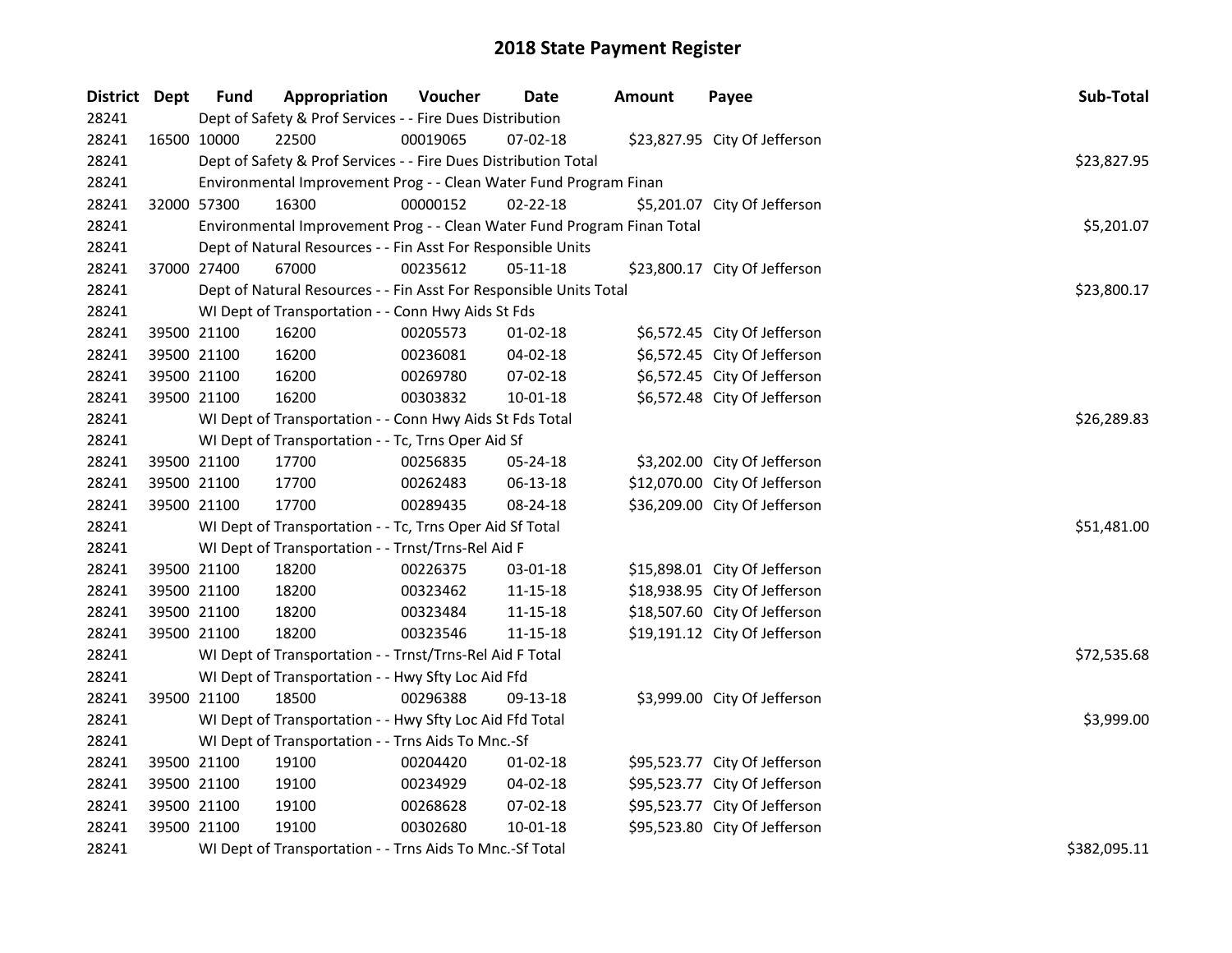| District Dept |             | <b>Fund</b> | Appropriation                                                                   | Voucher   | Date           | <b>Amount</b> | Payee                          | Sub-Total    |
|---------------|-------------|-------------|---------------------------------------------------------------------------------|-----------|----------------|---------------|--------------------------------|--------------|
| 28241         |             |             | WI Dept of Transportation - - Veh Insp, Trf EnfSf                               |           |                |               |                                |              |
| 28241         | 39500 21100 |             | 56400                                                                           | 00222847  | 02-20-18       |               | \$75.00 City Of Jefferson      |              |
| 28241         |             |             | WI Dept of Transportation - - Veh Insp, Trf EnfSf Total                         |           |                |               |                                | \$75.00      |
| 28241         |             |             | WI Dept of Transportation - - Transpor Safety Ff                                |           |                |               |                                |              |
| 28241         |             | 39500 21100 | 58200                                                                           | 00312276  | 10-18-18       |               | \$29.73 City Of Jefferson      |              |
| 28241         |             |             | WI Dept of Transportation - - Transpor Safety Ff Total                          |           |                |               |                                | \$29.73      |
| 28241         |             |             | Department of Health Services - - Emergency Medical Services, Ai                |           |                |               |                                |              |
| 28241         |             | 43500 10000 | 11900                                                                           | 00229363  | 08-31-18       |               | \$5,507.50 City Of Jefferson   |              |
| 28241         |             |             | Department of Health Services - - Emergency Medical Services, Ai Total          |           |                |               |                                | \$5,507.50   |
| 28241         |             |             | Department of Health Services - - Prepaid Medical Transport Reimbursement       |           |                |               |                                |              |
| 28241         |             | 43500 10000 | 16300                                                                           | AMBULANCE | 11-08-18       |               | \$27,818.92 City Of Jefferson  |              |
| 28241         |             |             | Department of Health Services - - Prepaid Medical Transport Reimbursement Total |           |                |               |                                | \$27,818.92  |
| 28241         |             |             | Department of Justice - - Law Enforcement Train, Local                          |           |                |               |                                |              |
| 28241         |             | 45500 10000 | 23100                                                                           | 00048220  | $07 - 06 - 18$ |               | \$3,909.80 City Of Jefferson   |              |
| 28241         |             | 45500 10000 | 23100                                                                           | 00048479  | $07-13-18$     |               | \$2,560.00 City Of Jefferson   |              |
| 28241         |             |             | Department of Justice - - Law Enforcement Train, Local Total                    |           |                |               |                                | \$6,469.80   |
| 28241         |             |             | Department of Justice - - Awards For Victims Of Crimes                          |           |                |               |                                |              |
| 28241         |             | 45500 10000 | 50200                                                                           | 00050248  | 08-08-18       |               | \$1,025.40 City Of Jefferson   |              |
| 28241         |             |             | Department of Justice - - Awards For Victims Of Crimes Total                    |           |                |               |                                | \$1,025.40   |
| 28241         |             |             | Shared Revenue and Tax Relief - - Expenditure Restraint Program                 |           |                |               |                                |              |
| 28241         |             | 83500 10000 | 10100                                                                           | 00033371  | 07-23-18       |               | \$140,124.05 City Of Jefferson |              |
| 28241         |             |             | Shared Revenue and Tax Relief - - Expenditure Restraint Program Total           |           |                |               |                                | \$140,124.05 |
| 28241         |             |             | Shared Revenue and Tax Relief - - County And Municipal Aid                      |           |                |               |                                |              |
| 28241         |             | 83500 10000 | 10500                                                                           | 00033371  | 07-23-18       |               | \$96,911.57 City Of Jefferson  |              |
| 28241         |             | 83500 10000 | 10500                                                                           | 00036257  | 11-19-18       |               | \$521,346.66 City Of Jefferson |              |
| 28241         |             |             | Shared Revenue and Tax Relief - - County And Municipal Aid Total                |           |                |               |                                | \$618,258.23 |
| 28241         |             |             | Shared Revenue and Tax Relief - - Exempt Computer Aid                           |           |                |               |                                |              |
| 28241         |             | 83500 10000 | 10900                                                                           | 00030637  | 07-23-18       |               | \$9,333.21 City Of Jefferson   |              |
| 28241         |             | 83500 10000 | 10900                                                                           | 00032358  | 07-23-18       |               | \$4,818.33 City Of Jefferson   |              |
| 28241         |             |             | Shared Revenue and Tax Relief - - Exempt Computer Aid Total                     |           |                |               |                                | \$14,151.54  |
| 28241         |             |             | Shared Revenue and Tax Relief - - Utility Aid                                   |           |                |               |                                |              |
| 28241         |             | 83500 10000 | 11000                                                                           | 00033371  | $07 - 23 - 18$ |               | \$755.27 City Of Jefferson     |              |
| 28241         |             | 83500 10000 | 11000                                                                           | 00036257  | 11-19-18       |               | \$4,125.05 City Of Jefferson   |              |
| 28241         |             |             | Shared Revenue and Tax Relief - - Utility Aid Total                             |           |                |               |                                | \$4,880.32   |
| 28241         |             |             | Shared Revenue and Tax Relief - - Lottery & Gaming Credit                       |           |                |               |                                |              |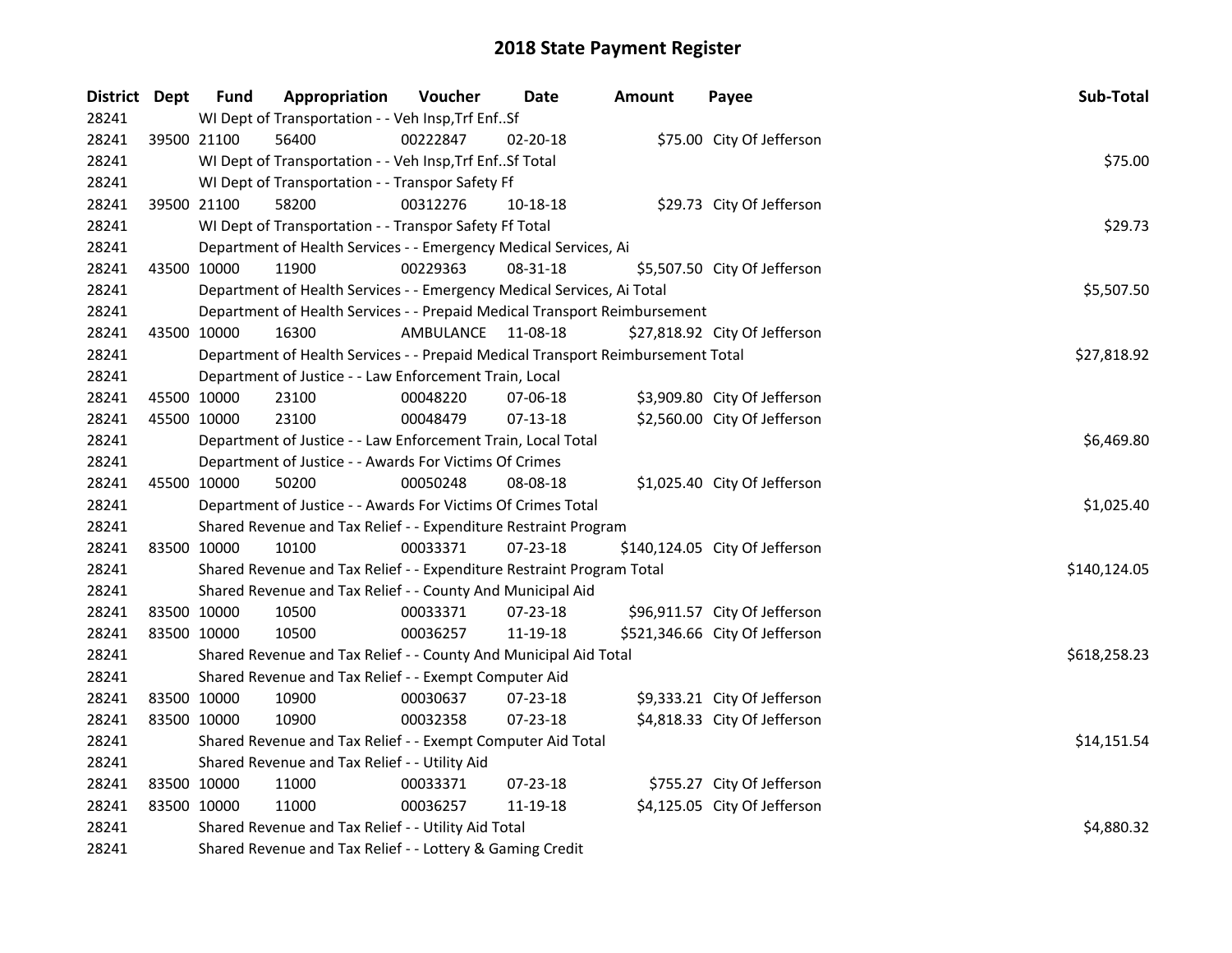| District Dept |             | Fund | Appropriation                                                   | Voucher  | Date     | Amount | Pavee                         | Sub-Total      |
|---------------|-------------|------|-----------------------------------------------------------------|----------|----------|--------|-------------------------------|----------------|
| 28241         | 83500 52100 |      | 36300                                                           | 00027428 | 03-26-18 |        | \$18,889.80 City Of Jefferson |                |
| 28241         |             |      | Shared Revenue and Tax Relief - - Lottery & Gaming Credit Total |          |          |        |                               | \$18,889.80    |
| 28241 Total   |             |      |                                                                 |          |          |        |                               | \$1,426,460.10 |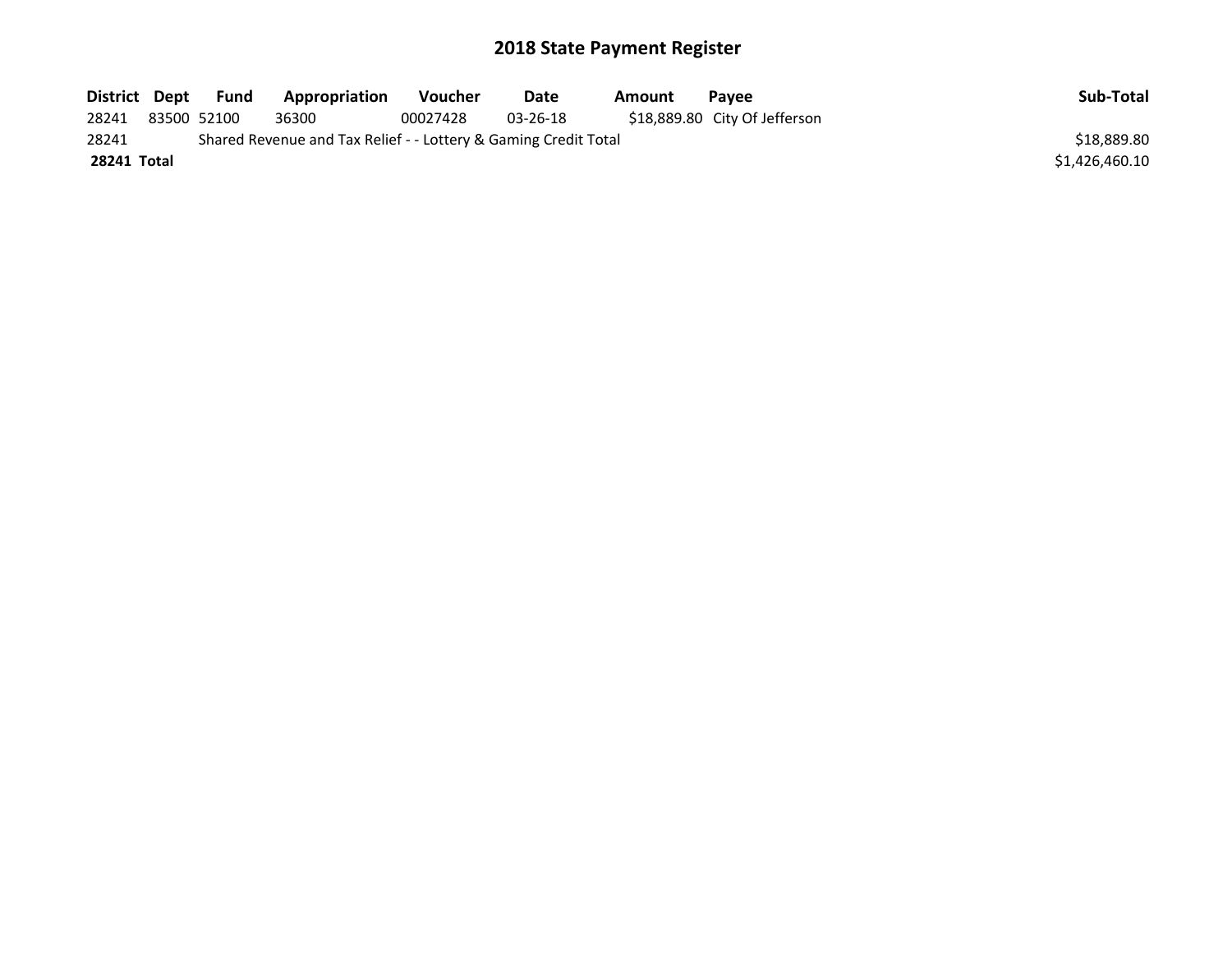| District Dept |             | <b>Fund</b> | Appropriation                                                     | Voucher  | Date           | <b>Amount</b> | Payee                          | Sub-Total   |
|---------------|-------------|-------------|-------------------------------------------------------------------|----------|----------------|---------------|--------------------------------|-------------|
| 28246         |             |             | Dept of Ag, Trade & Cons Protc - - Retail Petroleum               |          |                |               |                                |             |
| 28246         |             | 11500 27200 | 16100                                                             | 00036438 | 07-18-18       |               | \$27.60 City Of Lake Mills     |             |
| 28246         | 11500 27200 |             | 16100                                                             | 00036469 | 07-18-18       |               | \$368.00 City Of Lake Mills    |             |
| 28246         |             |             | Dept of Ag, Trade & Cons Protc - - Retail Petroleum Total         |          |                |               |                                | \$395.60    |
| 28246         |             |             | Dept of Safety & Prof Services - - Fire Dues Distribution         |          |                |               |                                |             |
| 28246         |             | 16500 10000 | 22500                                                             | 00024270 | 07-26-18       |               | \$20,408.23 City Of Lake Mills |             |
| 28246         |             |             | Dept of Safety & Prof Services - - Fire Dues Distribution Total   |          |                |               |                                | \$20,408.23 |
| 28246         |             |             | Dept of Natural Resources - - Aids In Lieu Of Taxes - Gener       |          |                |               |                                |             |
| 28246         |             | 37000 10000 | 50300                                                             | 00211727 | 02-02-18       |               | \$10,761.18 City Of Lake Mills |             |
| 28246         |             | 37000 10000 | 50300                                                             | 00229802 | 04-20-18       |               | \$59.76 City Of Lake Mills     |             |
| 28246         |             | 37000 10000 | 50300                                                             | 00229803 | 04-20-18       |               | \$237.75 City Of Lake Mills    |             |
| 28246         |             |             | Dept of Natural Resources - - Aids In Lieu Of Taxes - Gener Total |          |                |               |                                | \$11,058.69 |
| 28246         |             |             | Dept of Natural Resources - - Gen Program Ops-State Funds         |          |                |               |                                |             |
| 28246         |             | 37000 21200 | 16100                                                             | 00207471 | 01-16-18       |               | \$573.08 City Of Lake Mills    |             |
| 28246         |             | 37000 21200 | 16100                                                             | 00207475 | $01 - 16 - 18$ |               | \$195.00 City Of Lake Mills    |             |
| 28246         |             | 37000 21200 | 16100                                                             | 00213368 | 02-08-18       |               | \$237.18 City Of Lake Mills    |             |
| 28246         |             | 37000 21200 | 16100                                                             | 00213371 | 02-09-18       |               | \$53.28 City Of Lake Mills     |             |
| 28246         |             | 37000 21200 | 16100                                                             | 00213375 | 02-09-18       |               | \$400.96 City Of Lake Mills    |             |
| 28246         |             | 37000 21200 | 16100                                                             | 00216953 | 02-27-18       |               | \$43.99 City Of Lake Mills     |             |
| 28246         |             | 37000 21200 | 16100                                                             | 00216956 | 02-27-18       |               | \$65.43 City Of Lake Mills     |             |
| 28246         |             | 37000 21200 | 16100                                                             | 00216963 | 02-28-18       |               | \$17.52 City Of Lake Mills     |             |
| 28246         |             | 37000 21200 | 16100                                                             | 00216964 | 02-27-18       |               | \$1,077.90 City Of Lake Mills  |             |
| 28246         |             | 37000 21200 | 16100                                                             | 00221521 | 03-20-18       |               | \$40.92 City Of Lake Mills     |             |
| 28246         |             | 37000 21200 | 16100                                                             | 00221528 | 03-20-18       |               | \$268.24 City Of Lake Mills    |             |
| 28246         |             | 37000 21200 | 16100                                                             | 00221532 | 03-20-18       |               | \$221.12 City Of Lake Mills    |             |
| 28246         |             | 37000 21200 | 16100                                                             | 00222982 | 03-29-18       |               | \$51.77 City Of Lake Mills     |             |
| 28246         |             | 37000 21200 | 16100                                                             | 00222989 | 03-29-18       |               | \$982.73 City Of Lake Mills    |             |
| 28246         |             | 37000 21200 | 16100                                                             | 00222995 | 03-29-18       |               | \$54.43 City Of Lake Mills     |             |
| 28246         |             | 37000 21200 | 16100                                                             | 00222999 | 03-29-18       |               | \$17.69 City Of Lake Mills     |             |
| 28246         |             | 37000 21200 | 16100                                                             | 00226511 | 04-11-18       |               | \$283.95 City Of Lake Mills    |             |
| 28246         |             | 37000 21200 | 16100                                                             | 00226517 | $04 - 11 - 18$ |               | \$33.33 City Of Lake Mills     |             |
| 28246         |             | 37000 21200 | 16100                                                             | 00226521 | $04 - 11 - 18$ |               | \$270.84 City Of Lake Mills    |             |
| 28246         |             | 37000 21200 | 16100                                                             | 00228434 | 04-19-18       |               | \$17.52 City Of Lake Mills     |             |
| 28246         |             | 37000 21200 | 16100                                                             | 00228435 | 04-19-18       |               | \$65.98 City Of Lake Mills     |             |
| 28246         |             | 37000 21200 | 16100                                                             | 00228438 | 04-19-18       |               | \$43.93 City Of Lake Mills     |             |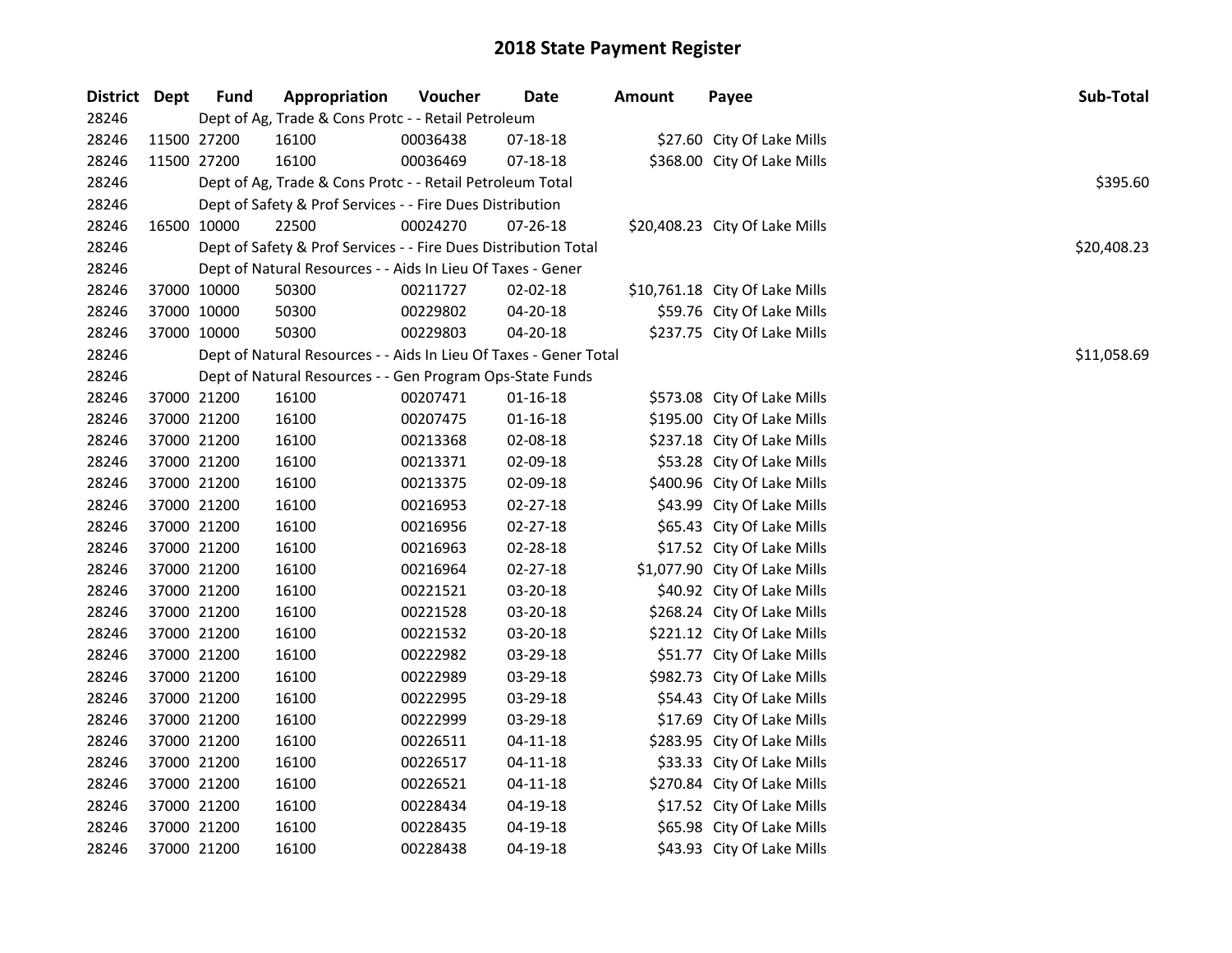| District Dept |             | <b>Fund</b> | Appropriation | Voucher  | <b>Date</b> | Amount | Payee                         | Sub-Total |
|---------------|-------------|-------------|---------------|----------|-------------|--------|-------------------------------|-----------|
| 28246         |             | 37000 21200 | 16100         | 00228443 | 04-19-18    |        | \$1,207.88 City Of Lake Mills |           |
| 28246         |             | 37000 21200 | 16100         | 00234369 | 05-09-18    |        | \$276.77 City Of Lake Mills   |           |
| 28246         |             | 37000 21200 | 16100         | 00234370 | 05-09-18    |        | \$35.61 City Of Lake Mills    |           |
| 28246         |             | 37000 21200 | 16100         | 00234374 | 05-09-18    |        | \$285.54 City Of Lake Mills   |           |
| 28246         |             | 37000 21200 | 16100         | 00239035 | 05-25-18    |        | \$1,171.74 City Of Lake Mills |           |
| 28246         |             | 37000 21200 | 16100         | 00239036 | 05-25-18    |        | \$89.51 City Of Lake Mills    |           |
| 28246         |             | 37000 21200 | 16100         | 00239039 | 05-25-18    |        | \$65.43 City Of Lake Mills    |           |
| 28246         |             | 37000 21200 | 16100         | 00239042 | 05-25-18    |        | \$17.52 City Of Lake Mills    |           |
| 28246         |             | 37000 21200 | 16100         | 00245095 | 06-22-18    |        | \$248.64 City Of Lake Mills   |           |
| 28246         |             | 37000 21200 | 16100         | 00245096 | 06-22-18    |        | \$84.79 City Of Lake Mills    |           |
| 28246         |             | 37000 21200 | 16100         | 00245098 | 06-22-18    |        | \$332.30 City Of Lake Mills   |           |
| 28246         |             | 37000 21200 | 16100         | 00248506 | 06-29-18    |        | \$1,139.42 City Of Lake Mills |           |
| 28246         |             | 37000 21200 | 16100         | 00248510 | 06-29-18    |        | \$89.37 City Of Lake Mills    |           |
| 28246         |             | 37000 21200 | 16100         | 00248516 | 06-29-18    |        | \$76.43 City Of Lake Mills    |           |
| 28246         |             | 37000 21200 | 16100         | 00248525 | 06-29-18    |        | \$136.56 City Of Lake Mills   |           |
| 28246         |             | 37000 21200 | 16100         | 00251998 | 07-11-18    |        | \$200.72 City Of Lake Mills   |           |
| 28246         |             | 37000 21200 | 16100         | 00252692 | 07-12-18    |        | \$182.16 City Of Lake Mills   |           |
| 28246         |             | 37000 21200 | 16100         | 00252695 | $07-12-18$  |        | \$190.22 City Of Lake Mills   |           |
| 28246         |             | 37000 21200 | 16100         | 00255144 | 07-24-18    |        | \$87.43 City Of Lake Mills    |           |
| 28246         |             | 37000 21200 | 16100         | 00255150 | 07-24-18    |        | \$218.47 City Of Lake Mills   |           |
| 28246         |             | 37000 21200 | 16100         | 00259770 | 08-15-18    |        | \$902.07 City Of Lake Mills   |           |
| 28246         |             | 37000 21200 | 16100         | 00259772 | 08-15-18    |        | \$76.43 City Of Lake Mills    |           |
| 28246         |             | 37000 21200 | 16100         | 00259774 | 08-15-18    |        | \$20.23 City Of Lake Mills    |           |
| 28246         |             | 37000 21200 | 16100         | 00259904 | 08-15-18    |        | \$209.38 City Of Lake Mills   |           |
| 28246         |             | 37000 21200 | 16100         | 00259910 | 08-15-18    |        | \$278.81 City Of Lake Mills   |           |
| 28246         |             | 37000 21200 | 16100         | 00259913 | 08-21-18    |        | \$729.57 City Of Lake Mills   |           |
| 28246         |             | 37000 21200 | 16100         | 00265373 | 09-11-18    |        | \$305.94 City Of Lake Mills   |           |
| 28246         |             | 37000 21200 | 16100         | 00265377 | 09-11-18    |        | \$964.48 City Of Lake Mills   |           |
| 28246         |             | 37000 21200 | 16100         | 00265381 | 09-11-18    |        | \$280.31 City Of Lake Mills   |           |
| 28246         |             | 37000 21200 | 16100         | 00265719 | 09-11-18    |        | \$92.01 City Of Lake Mills    |           |
| 28246         |             | 37000 21200 | 16100         | 00271172 | 10-05-18    |        | \$932.33 City Of Lake Mills   |           |
| 28246         |             | 37000 21200 | 16100         | 00271175 | 10-12-18    |        | \$268.55 City Of Lake Mills   |           |
| 28246         |             | 37000 21200 | 16100         | 00271177 | $10-12-18$  |        | \$245.71 City Of Lake Mills   |           |
| 28246         |             | 37000 21200 | 16100         | 00274114 | $10-17-18$  |        | \$1,936.97 City Of Lake Mills |           |
| 28246         | 37000 21200 |             | 16100         | 00274119 | $10-17-18$  |        | \$1,020.13 City Of Lake Mills |           |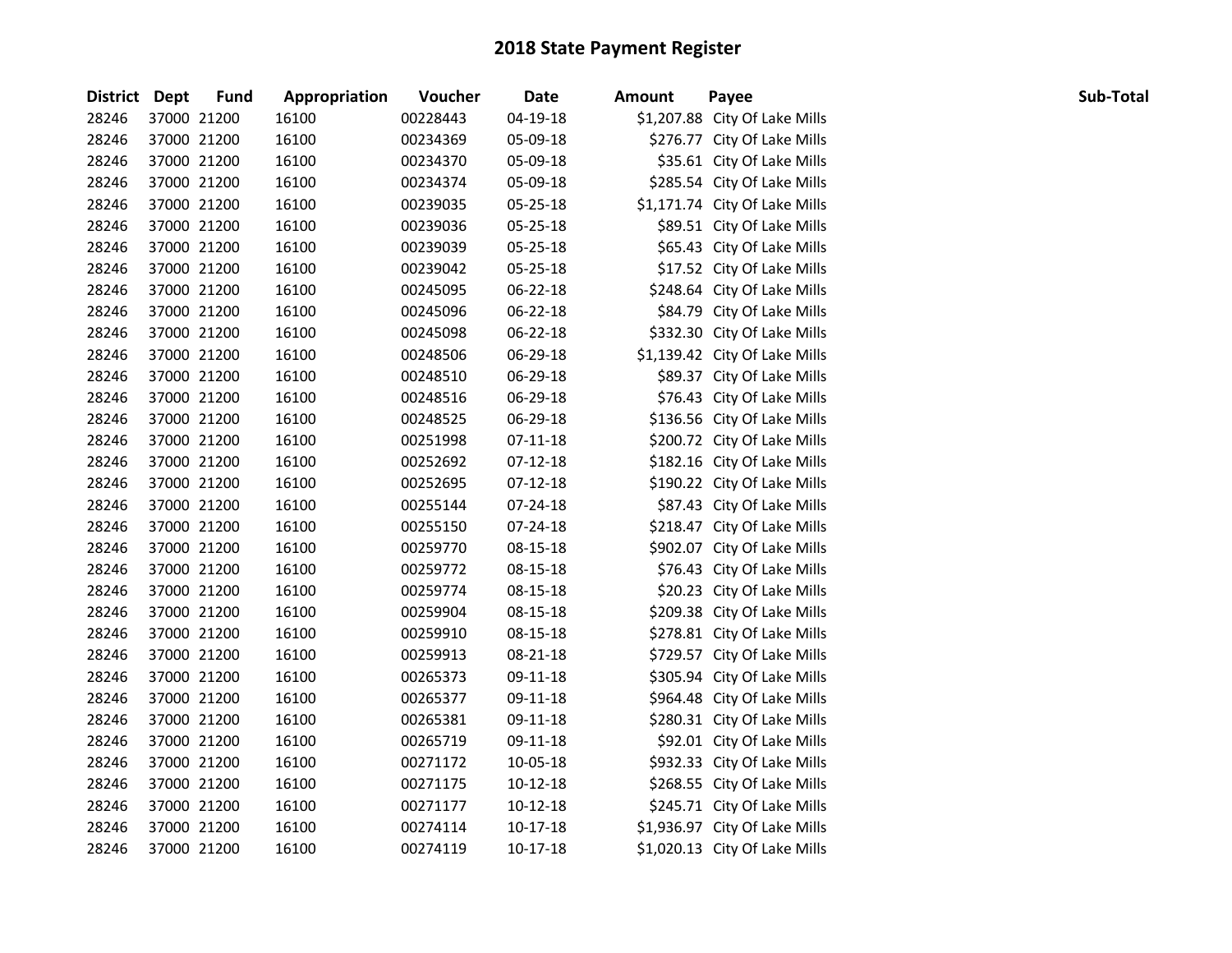| District Dept |             | <b>Fund</b> | Appropriation                                                      | Voucher  | Date           | <b>Amount</b> | Payee                          | Sub-Total   |
|---------------|-------------|-------------|--------------------------------------------------------------------|----------|----------------|---------------|--------------------------------|-------------|
| 28246         | 37000 21200 |             | 16100                                                              | 00274122 | $10-17-18$     |               | \$44.43 City Of Lake Mills     |             |
| 28246         | 37000 21200 |             | 16100                                                              | 00274125 | 10-17-18       |               | \$17.52 City Of Lake Mills     |             |
| 28246         | 37000 21200 |             | 16100                                                              | 00277786 | 11-07-18       |               | \$286.24 City Of Lake Mills    |             |
| 28246         | 37000 21200 |             | 16100                                                              | 00277792 | 11-07-18       |               | \$390.50 City Of Lake Mills    |             |
| 28246         | 37000 21200 |             | 16100                                                              | 00277794 | 11-07-18       |               | \$190.99 City Of Lake Mills    |             |
| 28246         | 37000 21200 |             | 16100                                                              | 00280238 | 11-16-18       |               | \$17.52 City Of Lake Mills     |             |
| 28246         | 37000 21200 |             | 16100                                                              | 00280241 | 11-16-18       |               | \$76.43 City Of Lake Mills     |             |
| 28246         | 37000 21200 |             | 16100                                                              | 00280242 | 11-16-18       |               | \$61.17 City Of Lake Mills     |             |
| 28246         | 37000 21200 |             | 16100                                                              | 00280245 | 11-16-18       |               | \$1,931.26 City Of Lake Mills  |             |
| 28246         | 37000 21200 |             | 16100                                                              | 00283437 | 12-11-18       |               | \$175.25 City Of Lake Mills    |             |
| 28246         | 37000 21200 |             | 16100                                                              | 00283439 | 12-11-18       |               | \$36.85 City Of Lake Mills     |             |
| 28246         | 37000 21200 |             | 16100                                                              | 00283443 | 12-11-18       |               | \$443.21 City Of Lake Mills    |             |
| 28246         | 37000 21200 |             | 16100                                                              | 00286313 | 12-21-18       |               | \$307.97 City Of Lake Mills    |             |
| 28246         | 37000 21200 |             | 16100                                                              | 00286316 | 12-21-18       |               | \$37.79 City Of Lake Mills     |             |
| 28246         | 37000 21200 |             | 16100                                                              | 00286392 | 12-21-18       |               | \$58.16 City Of Lake Mills     |             |
| 28246         | 37000 21200 |             | 16100                                                              | 00286394 | 12-21-18       |               | \$15.58 City Of Lake Mills     |             |
| 28246         |             |             | Dept of Natural Resources - - Gen Program Ops-State Funds Total    |          | \$23,507.09    |               |                                |             |
| 28246         |             |             | Dept of Natural Resources - - Gpo--State Funds                     |          |                |               |                                |             |
| 28246         | 37000 21200 |             | 36100                                                              | 00283437 | 12-11-18       |               | \$116.82 City Of Lake Mills    |             |
| 28246         | 37000 21200 |             | 36100                                                              | 00283439 | 12-11-18       |               | \$4.60 City Of Lake Mills      |             |
| 28246         | 37000 21200 |             | 36100                                                              | 00286313 | 12-21-18       |               | \$38.49 City Of Lake Mills     |             |
| 28246         | 37000 21200 |             | 36100                                                              | 00286316 | 12-21-18       |               | \$4.73 City Of Lake Mills      |             |
| 28246         | 37000 21200 |             | 36100                                                              | 00286392 | 12-21-18       |               | \$7.27 City Of Lake Mills      |             |
| 28246         | 37000 21200 |             | 36100                                                              | 00286394 | 12-21-18       |               | \$1.94 City Of Lake Mills      |             |
| 28246         |             |             | Dept of Natural Resources - - Gpo--State Funds Total               |          |                |               |                                | \$173.85    |
| 28246         |             |             | Dept of Natural Resources - - Gpo-State Funds                      |          |                |               |                                |             |
| 28246         | 37000 21200 |             | 45900                                                              | 00207479 | $01 - 16 - 18$ |               | \$39.52 City Of Lake Mills     |             |
| 28246         | 37000 21200 |             | 45900                                                              | 00210026 | 01-26-18       |               | \$17.90 City Of Lake Mills     |             |
| 28246         | 37000 21200 |             | 45900                                                              | 00210027 | 01-26-18       |               | \$80.37 City Of Lake Mills     |             |
| 28246         | 37000 21200 |             | 45900                                                              | 00210028 | 01-26-18       |               | \$78.19 City Of Lake Mills     |             |
| 28246         | 37000 21200 |             | 45900                                                              | 00210030 | $01 - 26 - 18$ |               | \$1,242.57 City Of Lake Mills  |             |
| 28246         |             |             | Dept of Natural Resources - - Gpo-State Funds Total                |          |                |               |                                | \$1,458.55  |
| 28246         |             |             | Dept of Natural Resources - - Fin Asst For Responsible Units       |          |                |               |                                |             |
| 28246         | 37000 27400 |             | 67000                                                              | 00235120 | 05-11-18       |               | \$19,672.21 City Of Lake Mills |             |
| 28246         |             |             | Dept of Natural Resources - - Fin Asst For Responsible Units Total |          |                |               |                                | \$19,672.21 |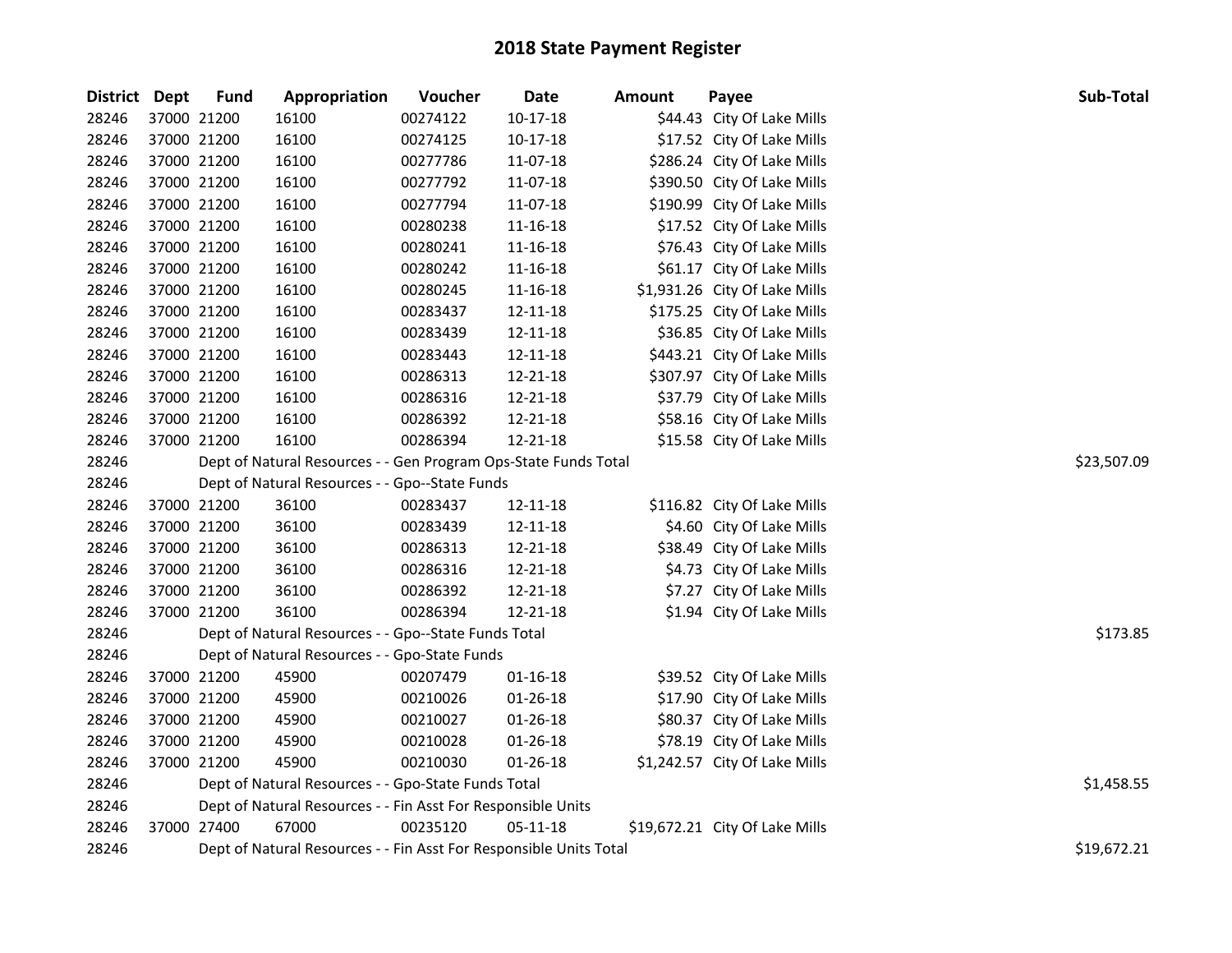| District Dept | <b>Fund</b> | Appropriation                                               | Voucher  | <b>Date</b>    | <b>Amount</b> | Payee                           | Sub-Total    |
|---------------|-------------|-------------------------------------------------------------|----------|----------------|---------------|---------------------------------|--------------|
| 28246         |             | Dept of Natural Resources - - Dnr-Dam Safety Projects       |          |                |               |                                 |              |
| 28246         | 37000 36300 | <b>TX100</b>                                                | 00268929 | $09 - 27 - 18$ |               | \$166,340.92 City Of Lake Mills |              |
| 28246         |             | Dept of Natural Resources - - Dnr-Dam Safety Projects Total |          |                |               |                                 | \$166,340.92 |
| 28246         |             | WI Dept of Transportation - - Conn Hwy Aids St Fds          |          |                |               |                                 |              |
| 28246         | 39500 21100 | 16200                                                       | 00205574 | $01 - 02 - 18$ |               | \$5,471.65 City Of Lake Mills   |              |
| 28246         | 39500 21100 | 16200                                                       | 00236082 | 04-02-18       |               | \$5,471.65 City Of Lake Mills   |              |
| 28246         | 39500 21100 | 16200                                                       | 00269781 | 07-02-18       |               | \$5,471.65 City Of Lake Mills   |              |
| 28246         | 39500 21100 | 16200                                                       | 00303833 | 10-01-18       |               | \$5,471.66 City Of Lake Mills   |              |
| 28246         |             | WI Dept of Transportation - - Conn Hwy Aids St Fds Total    |          |                |               |                                 | \$21,886.61  |
| 28246         |             | WI Dept of Transportation - - Tc, Trns Oper Aid Sf          |          |                |               |                                 |              |
| 28246         | 39500 21100 | 17700                                                       | 00230015 | 03-14-18       |               | \$888.00 City Of Lake Mills     |              |
| 28246         | 39500 21100 | 17700                                                       | 00262484 | 06-14-18       |               | \$4,959.00 City Of Lake Mills   |              |
| 28246         | 39500 21100 | 17700                                                       | 00270477 | 07-03-18       |               | \$558.00 City Of Lake Mills     |              |
| 28246         | 39500 21100 | 17700                                                       | 00289436 | 08-27-18       |               | \$14,878.00 City Of Lake Mills  |              |
| 28246         |             | WI Dept of Transportation - - Tc, Trns Oper Aid Sf Total    |          |                |               |                                 | \$21,283.00  |
| 28246         |             | WI Dept of Transportation - - Trnst/Trns-Rel Aid F          |          |                |               |                                 |              |
| 28246         | 39500 21100 | 18200                                                       | 00226377 | 03-01-18       |               | \$7,310.65 City Of Lake Mills   |              |
| 28246         | 39500 21100 | 18200                                                       | 00296382 | 09-17-18       |               | \$25,321.10 City Of Lake Mills  |              |
| 28246         | 39500 21100 | 18200                                                       | 00323463 | 11-15-18       |               | \$6,301.20 City Of Lake Mills   |              |
| 28246         | 39500 21100 | 18200                                                       | 00323485 | $11 - 15 - 18$ |               | \$5,952.29 City Of Lake Mills   |              |
| 28246         | 39500 21100 | 18200                                                       | 00323547 | 11-15-18       |               | \$7,078.98 City Of Lake Mills   |              |
| 28246         |             | WI Dept of Transportation - - Trnst/Trns-Rel Aid F Total    |          |                |               |                                 | \$51,964.22  |
| 28246         |             | WI Dept of Transportation - - Trns Aids To Mnc.-Sf          |          |                |               |                                 |              |
| 28246         | 39500 21100 | 19100                                                       | 00204421 | $01 - 02 - 18$ |               | \$82,868.11 City Of Lake Mills  |              |
| 28246         | 39500 21100 | 19100                                                       | 00234930 | 04-02-18       |               | \$82,868.11 City Of Lake Mills  |              |
| 28246         | 39500 21100 | 19100                                                       | 00268629 | 07-02-18       |               | \$82,868.11 City Of Lake Mills  |              |
| 28246         | 39500 21100 | 19100                                                       | 00302681 | $10 - 01 - 18$ |               | \$82,868.13 City Of Lake Mills  |              |
| 28246         |             | WI Dept of Transportation - - Trns Aids To Mnc.-Sf Total    |          |                |               |                                 | \$331,472.46 |
| 28246         |             | WI Dept of Transportation - - Loc Rd Imp Prg St Fd          |          |                |               |                                 |              |
| 28246         | 39500 21100 | 27800                                                       | 00286488 | 08-15-18       |               | \$27,450.36 City Of Lake Mills  |              |
| 28246         |             | WI Dept of Transportation - - Loc Rd Imp Prg St Fd Total    |          |                |               |                                 | \$27,450.36  |
| 28246         |             | WI Dept of Transportation - - St Hwy Rehab, Sf              |          |                |               |                                 |              |
| 28246         | 39500 21100 | 36300                                                       | 00239361 | 04-05-18       |               | \$588,365.37 City Of Lake Mills |              |
| 28246         |             | WI Dept of Transportation - - St Hwy Rehab, Sf Total        |          |                |               |                                 | \$588,365.37 |
| 28246         |             | WI Dept of Transportation - - Hwy Mgmt & Opers Sf           |          |                |               |                                 |              |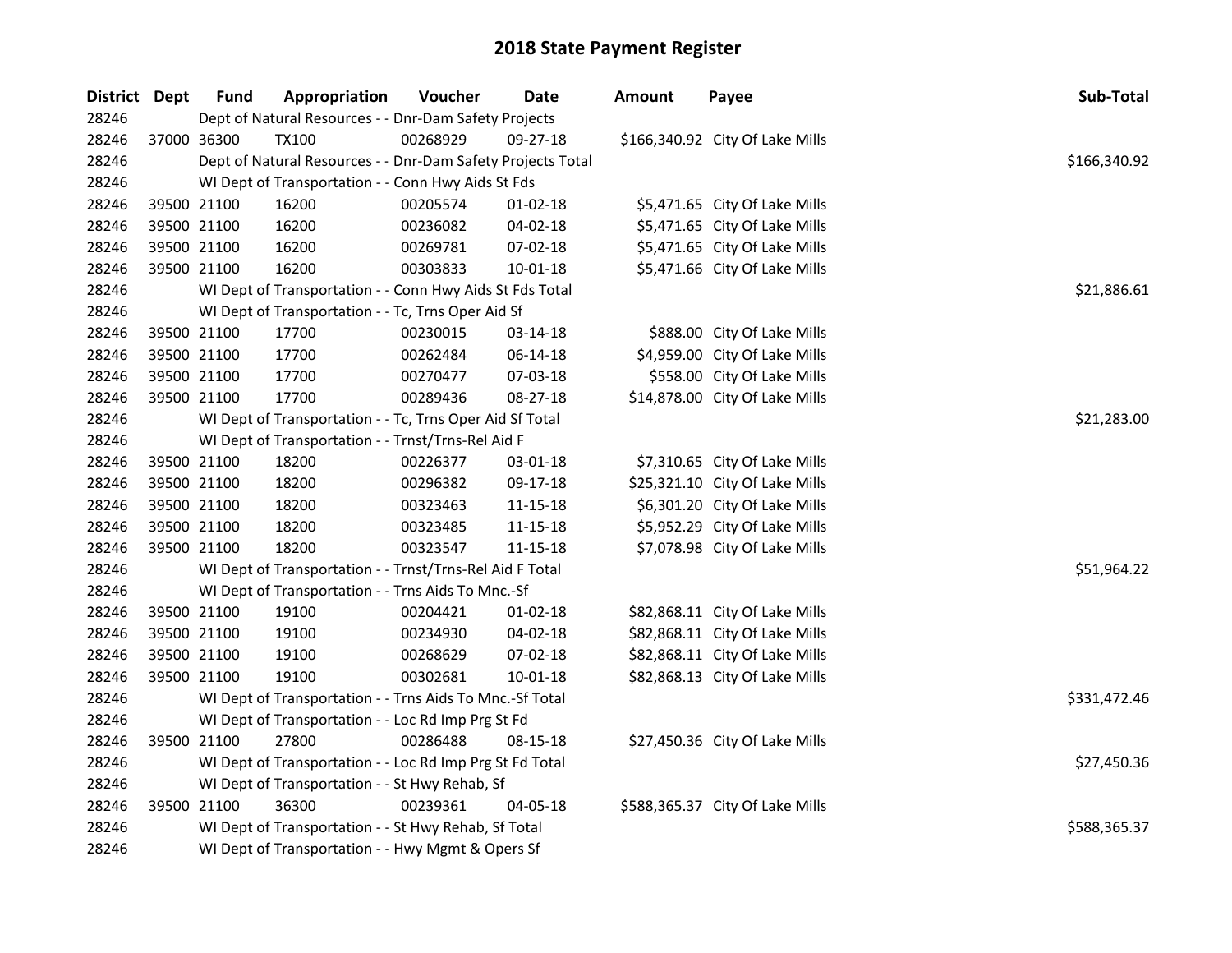| <b>District Dept</b> | <b>Fund</b> | Appropriation                                                | Voucher  | <b>Date</b>    | <b>Amount</b> | Payee                         | Sub-Total  |
|----------------------|-------------|--------------------------------------------------------------|----------|----------------|---------------|-------------------------------|------------|
| 28246                | 39500 21100 | 36500                                                        | 00209871 | 01-09-18       |               | \$530.49 City Of Lake Mills   |            |
| 28246                | 39500 21100 | 36500                                                        | 00222094 | 02-13-18       |               | \$583.93 City Of Lake Mills   |            |
| 28246                | 39500 21100 | 36500                                                        | 00228621 | 03-08-18       |               | \$719.35 City Of Lake Mills   |            |
| 28246                | 39500 21100 | 36500                                                        | 00239546 | 04-06-18       |               | \$630.14 City Of Lake Mills   |            |
| 28246                | 39500 21100 | 36500                                                        | 00253452 | 05-14-18       |               | \$656.55 City Of Lake Mills   |            |
| 28246                | 39500 21100 | 36500                                                        | 00263057 | 06-13-18       |               | \$1,018.39 City Of Lake Mills |            |
| 28246                | 39500 21100 | 36500                                                        | 00275239 | $07 - 13 - 18$ |               | \$833.92 City Of Lake Mills   |            |
| 28246                | 39500 21100 | 36500                                                        | 00285121 | 08-09-18       |               | \$888.36 City Of Lake Mills   |            |
| 28246                | 39500 21100 | 36500                                                        | 00296068 | 09-12-18       |               | \$762.64 City Of Lake Mills   |            |
| 28246                | 39500 21100 | 36500                                                        | 00309030 | 10-09-18       |               | \$727.25 City Of Lake Mills   |            |
| 28246                | 39500 21100 | 36500                                                        | 00322529 | 11-16-18       |               | \$673.71 City Of Lake Mills   |            |
| 28246                | 39500 21100 | 36500                                                        | 00329207 | 12-06-18       |               | \$692.69 City Of Lake Mills   |            |
| 28246                |             | WI Dept of Transportation - - Hwy Mgmt & Opers Sf Total      |          |                |               |                               | \$8,717.42 |
| 28246                |             | WI Dept of Transportation - - Routine Maint Sf               |          |                |               |                               |            |
| 28246                | 39500 21100 | 36800                                                        | 00209871 | 01-09-18       |               | \$136.04 City Of Lake Mills   |            |
| 28246                | 39500 21100 | 36800                                                        | 00222094 | 02-13-18       |               | \$142.96 City Of Lake Mills   |            |
| 28246                | 39500 21100 | 36800                                                        | 00228621 | 03-08-18       |               | \$194.56 City Of Lake Mills   |            |
| 28246                | 39500 21100 | 36800                                                        | 00239546 | 04-06-18       |               | \$168.04 City Of Lake Mills   |            |
| 28246                | 39500 21100 | 36800                                                        | 00253452 | 05-14-18       |               | \$178.24 City Of Lake Mills   |            |
| 28246                | 39500 21100 | 36800                                                        | 00263057 | 06-13-18       |               | \$290.04 City Of Lake Mills   |            |
| 28246                | 39500 21100 | 36800                                                        | 00275239 | 07-13-18       |               | \$236.12 City Of Lake Mills   |            |
| 28246                | 39500 21100 | 36800                                                        | 00285121 | 08-09-18       |               | \$252.12 City Of Lake Mills   |            |
| 28246                | 39500 21100 | 36800                                                        | 00296068 | 09-12-18       |               | \$209.59 City Of Lake Mills   |            |
| 28246                | 39500 21100 | 36800                                                        | 00309030 | 10-09-18       |               | \$200.07 City Of Lake Mills   |            |
| 28246                | 39500 21100 | 36800                                                        | 00322529 | 11-16-18       |               | \$188.21 City Of Lake Mills   |            |
| 28246                | 39500 21100 | 36800                                                        | 00329207 | 12-06-18       |               | \$188.21 City Of Lake Mills   |            |
| 28246                |             | WI Dept of Transportation - - Routine Maint Sf Total         |          |                |               |                               | \$2,384.20 |
| 28246                |             | Department of Justice - - Law Enforcement Train, Local       |          |                |               |                               |            |
| 28246                | 45500 10000 | 23100                                                        | 00040017 | 01-04-18       |               | \$480.00 City Of Lake Mills   |            |
| 28246                | 45500 10000 | 23100                                                        | 00053303 | 10-18-18       |               | \$1,710.00 City Of Lake Mills |            |
| 28246                |             | Department of Justice - - Law Enforcement Train, Local Total |          |                |               |                               | \$2,190.00 |
| 28246                |             | Department of Revenue - - Payments For Municipal Svcs        |          |                |               |                               |            |
| 28246                | 56600 10000 | 50100                                                        | 00026799 | 01-31-18       |               | \$2,345.60 City Of Lake Mills |            |
| 28246                |             | Department of Revenue - - Payments For Municipal Svcs Total  |          |                |               |                               | \$2,345.60 |
| 28246                |             | Shared Revenue and Tax Relief - - County And Municipal Aid   |          |                |               |                               |            |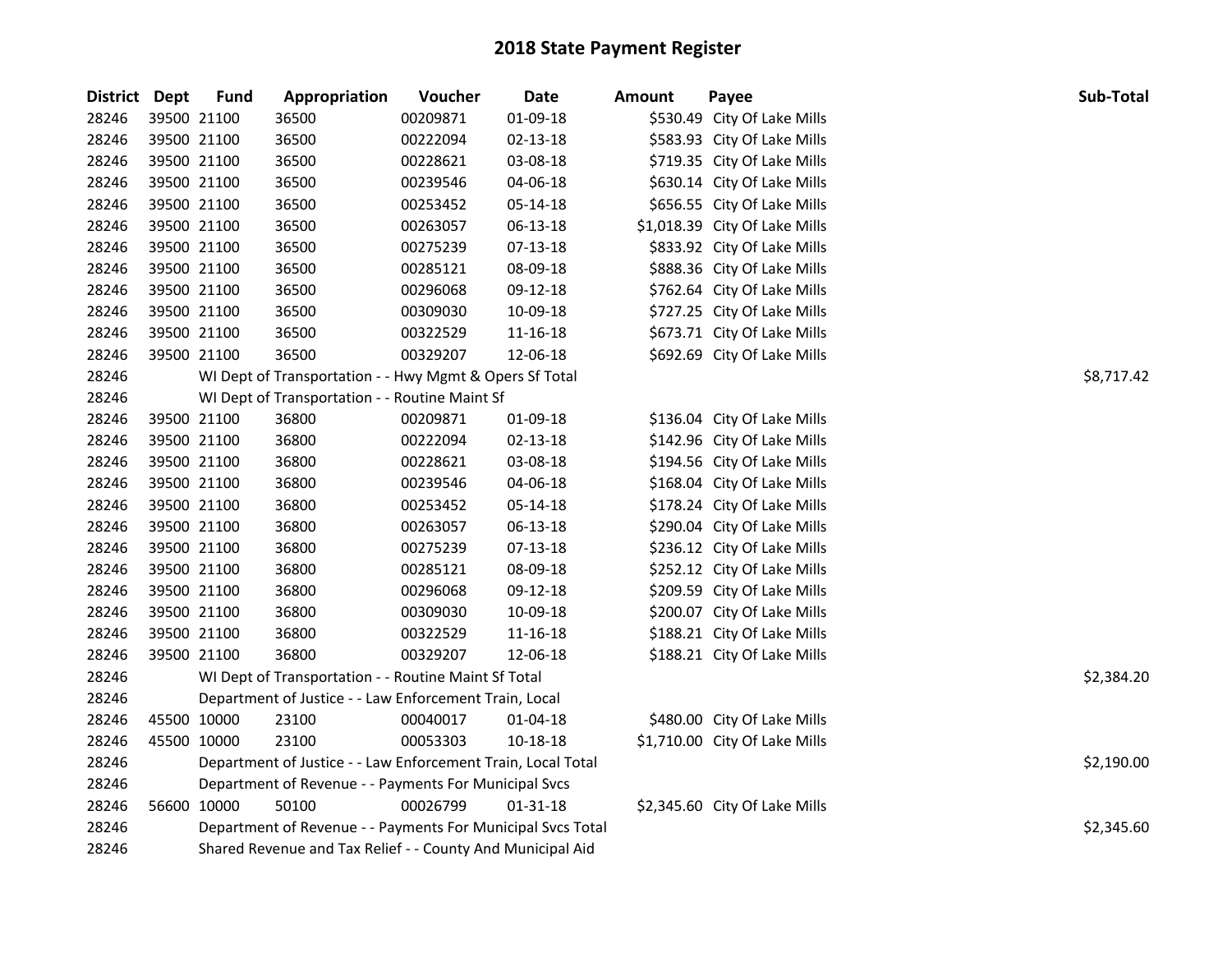| District    | Dept        | Fund        | Appropriation                                                    | <b>Voucher</b> | Date           | Amount | Payee                           | Sub-Total      |
|-------------|-------------|-------------|------------------------------------------------------------------|----------------|----------------|--------|---------------------------------|----------------|
| 28246       |             | 83500 10000 | 10500                                                            | 00033372       | 07-23-18       |        | \$51,758.38 City Of Lake Mills  |                |
| 28246       |             | 83500 10000 | 10500                                                            | 00036258       | 11-19-18       |        | \$293,297.50 City Of Lake Mills |                |
| 28246       |             |             | Shared Revenue and Tax Relief - - County And Municipal Aid Total |                |                |        |                                 | \$345,055.88   |
| 28246       |             |             | Shared Revenue and Tax Relief - - Exempt Computer Aid            |                |                |        |                                 |                |
| 28246       |             | 83500 10000 | 10900                                                            | 00030638       | $07 - 23 - 18$ |        | \$5,648.83 City Of Lake Mills   |                |
| 28246       |             | 83500 10000 | 10900                                                            | 00032359       | $07 - 23 - 18$ |        | \$11,101.48 City Of Lake Mills  |                |
| 28246       |             |             | Shared Revenue and Tax Relief - - Exempt Computer Aid Total      |                | \$16,750.31    |        |                                 |                |
| 28246       |             |             | Shared Revenue and Tax Relief - - Utility Aid                    |                |                |        |                                 |                |
| 28246       |             | 83500 10000 | 11000                                                            | 00033372       | $07 - 23 - 18$ |        | \$458.04 City Of Lake Mills     |                |
| 28246       |             | 83500 10000 | 11000                                                            | 00036258       | 11-19-18       |        | \$2,638.33 City Of Lake Mills   |                |
| 28246       |             |             | Shared Revenue and Tax Relief - - Utility Aid Total              |                |                |        |                                 | \$3,096.37     |
| 28246       |             |             | Shared Revenue and Tax Relief - - Lottery & Gaming Credit        |                |                |        |                                 |                |
| 28246       | 83500 52100 |             | 36300                                                            | 00027429       | $03 - 26 - 18$ |        | \$10,560.24 City Of Lake Mills  |                |
| 28246       |             |             | Shared Revenue and Tax Relief - - Lottery & Gaming Credit Total  |                |                |        |                                 | \$10,560.24    |
| 28246 Total |             |             |                                                                  |                |                |        |                                 | \$1,676,537.18 |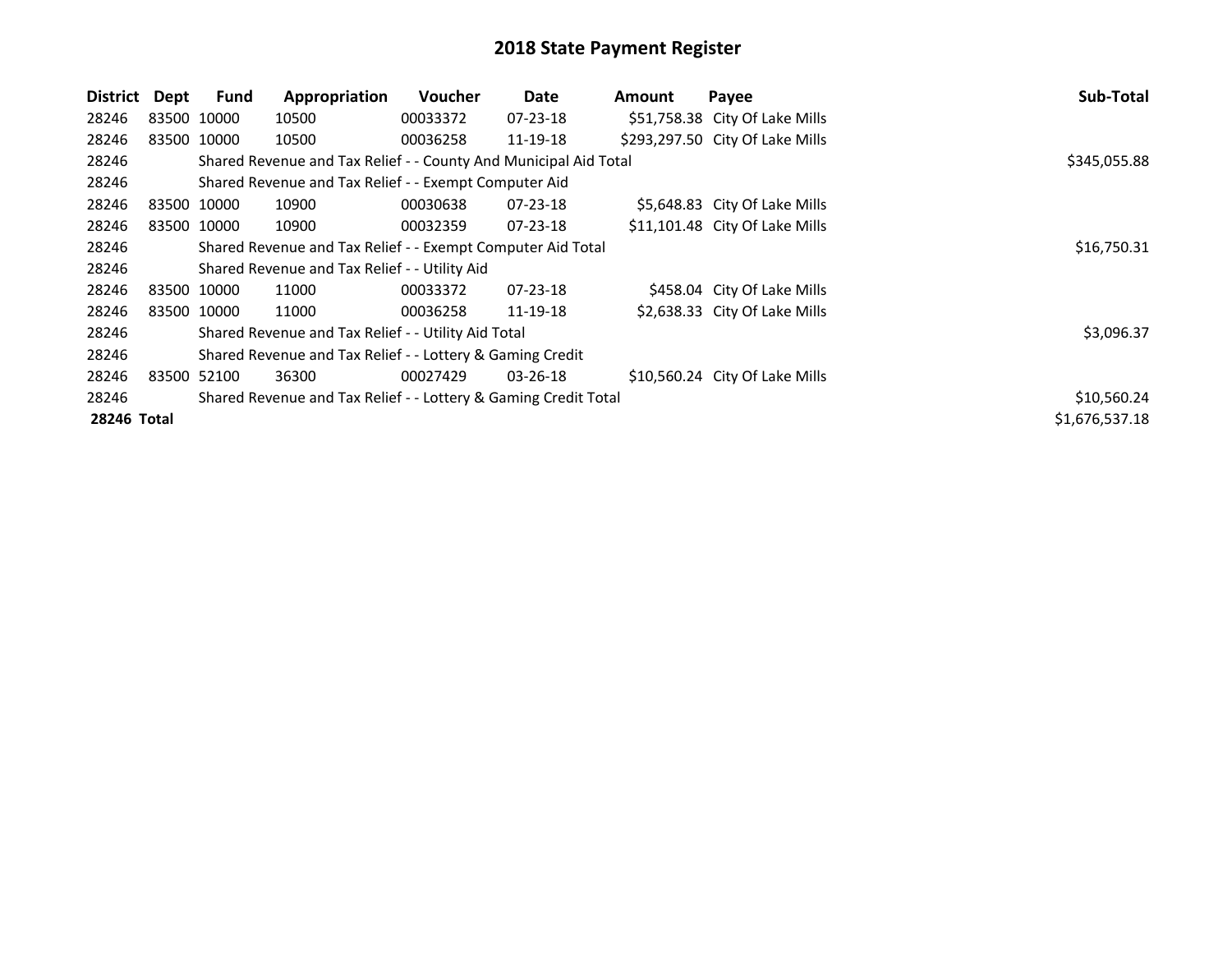| District Dept |             | <b>Fund</b> | Appropriation                                                                   | Voucher            | Date           | <b>Amount</b> | Payee                         | Sub-Total    |
|---------------|-------------|-------------|---------------------------------------------------------------------------------|--------------------|----------------|---------------|-------------------------------|--------------|
| 28290         |             |             | Dept of Safety & Prof Services - - General Program Operations                   |                    |                |               |                               |              |
| 28290         | 16500 10000 |             | 12100                                                                           | 00025871           | 08-30-18       |               | \$4.00 City Of Waterloo       |              |
| 28290         |             |             | Dept of Safety & Prof Services - - General Program Operations Total             |                    |                |               |                               | \$4.00       |
| 28290         |             |             | Dept of Safety & Prof Services - - Fire Dues Distribution                       |                    |                |               |                               |              |
| 28290         |             | 16500 10000 | 22500                                                                           | 00024271           | $07 - 25 - 18$ |               | \$8,956.40 City Of Waterloo   |              |
| 28290         |             |             | Dept of Safety & Prof Services - - Fire Dues Distribution Total                 |                    |                |               |                               | \$8,956.40   |
| 28290         |             |             | Dept of Natural Resources - - Fin Asst For Responsible Units                    |                    |                |               |                               |              |
| 28290         |             | 37000 27400 | 67000                                                                           | 00235880           | $05-11-18$     |               | \$12,357.73 City Of Waterloo  |              |
| 28290         |             |             | Dept of Natural Resources - - Fin Asst For Responsible Units Total              |                    |                |               |                               | \$12,357.73  |
| 28290         |             |             | Dept of Natural Resources - - Urban Nonpoint Source Cost-Sha                    |                    |                |               |                               |              |
| 28290         |             | 37000 36300 | <b>TH100</b>                                                                    | 00274608           | 10-19-18       |               | \$21,780.00 City Of Waterloo  |              |
| 28290         |             |             | Dept of Natural Resources - - Urban Nonpoint Source Cost-Sha Total              |                    |                |               |                               | \$21,780.00  |
| 28290         |             |             | WI Dept of Transportation - - Trns Aids To Mnc.-Sf                              |                    |                |               |                               |              |
| 28290         |             | 39500 21100 | 19100                                                                           | 00204422           | $01 - 02 - 18$ |               | \$56,075.68 City Of Waterloo  |              |
| 28290         |             | 39500 21100 | 19100                                                                           | 00234931           | 04-02-18       |               | \$56,075.68 City Of Waterloo  |              |
| 28290         |             | 39500 21100 | 19100                                                                           | 00268630           | 07-02-18       |               | \$56,075.68 City Of Waterloo  |              |
| 28290         |             | 39500 21100 | 19100                                                                           | 00302682           | $10 - 01 - 18$ |               | \$56,075.68 City Of Waterloo  |              |
| 28290         |             |             | WI Dept of Transportation - - Trns Aids To Mnc.-Sf Total                        |                    |                |               |                               | \$224,302.72 |
| 28290         |             |             | WI Dept of Transportation - - Local Rds, Grants Sf                              |                    |                |               |                               |              |
| 28290         |             | 39500 21100 | 27000                                                                           | 00279510           | 07-26-18       |               | \$85,130.30 City Of Waterloo  |              |
| 28290         |             |             | WI Dept of Transportation - - Local Rds, Grants Sf Total                        |                    |                |               |                               | \$85,130.30  |
| 28290         |             |             | Department of Health Services - - Prepaid Medical Transport Reimbursement       |                    |                |               |                               |              |
| 28290         |             | 43500 10000 | 16300                                                                           | AMBULANCE 11-08-18 |                |               | \$2,980.60 City Of Waterloo   |              |
| 28290         |             |             | Department of Health Services - - Prepaid Medical Transport Reimbursement Total |                    |                |               |                               | \$2,980.60   |
| 28290         |             |             | Department of Justice - - Law Enforcement Train, Local                          |                    |                |               |                               |              |
| 28290         |             | 45500 10000 | 23100                                                                           | 00046819           | 06-07-18       |               | \$1,280.00 City Of Waterloo   |              |
| 28290         |             |             | Department of Justice - - Law Enforcement Train, Local Total                    |                    |                |               |                               | \$1,280.00   |
| 28290         |             |             | Shared Revenue and Tax Relief - - Expenditure Restraint Program                 |                    |                |               |                               |              |
| 28290         |             | 83500 10000 | 10100                                                                           | 00033373           | 07-23-18       |               | \$67,177.14 City Of Waterloo  |              |
| 28290         | 83500 10000 |             | 10100                                                                           | 00036259           | 11-19-18       |               | \$0.06 City Of Waterloo       |              |
| 28290         |             |             | Shared Revenue and Tax Relief - - Expenditure Restraint Program Total           |                    |                |               |                               | \$67,177.20  |
| 28290         |             |             | Shared Revenue and Tax Relief - - County And Municipal Aid                      |                    |                |               |                               |              |
| 28290         |             | 83500 10000 | 10500                                                                           | 00033373           | 07-23-18       |               | \$59,568.63 City Of Waterloo  |              |
| 28290         |             | 83500 10000 | 10500                                                                           | 00036259           | 11-19-18       |               | \$334,574.95 City Of Waterloo |              |
| 28290         |             |             | Shared Revenue and Tax Relief - - County And Municipal Aid Total                |                    |                |               |                               | \$394,143.58 |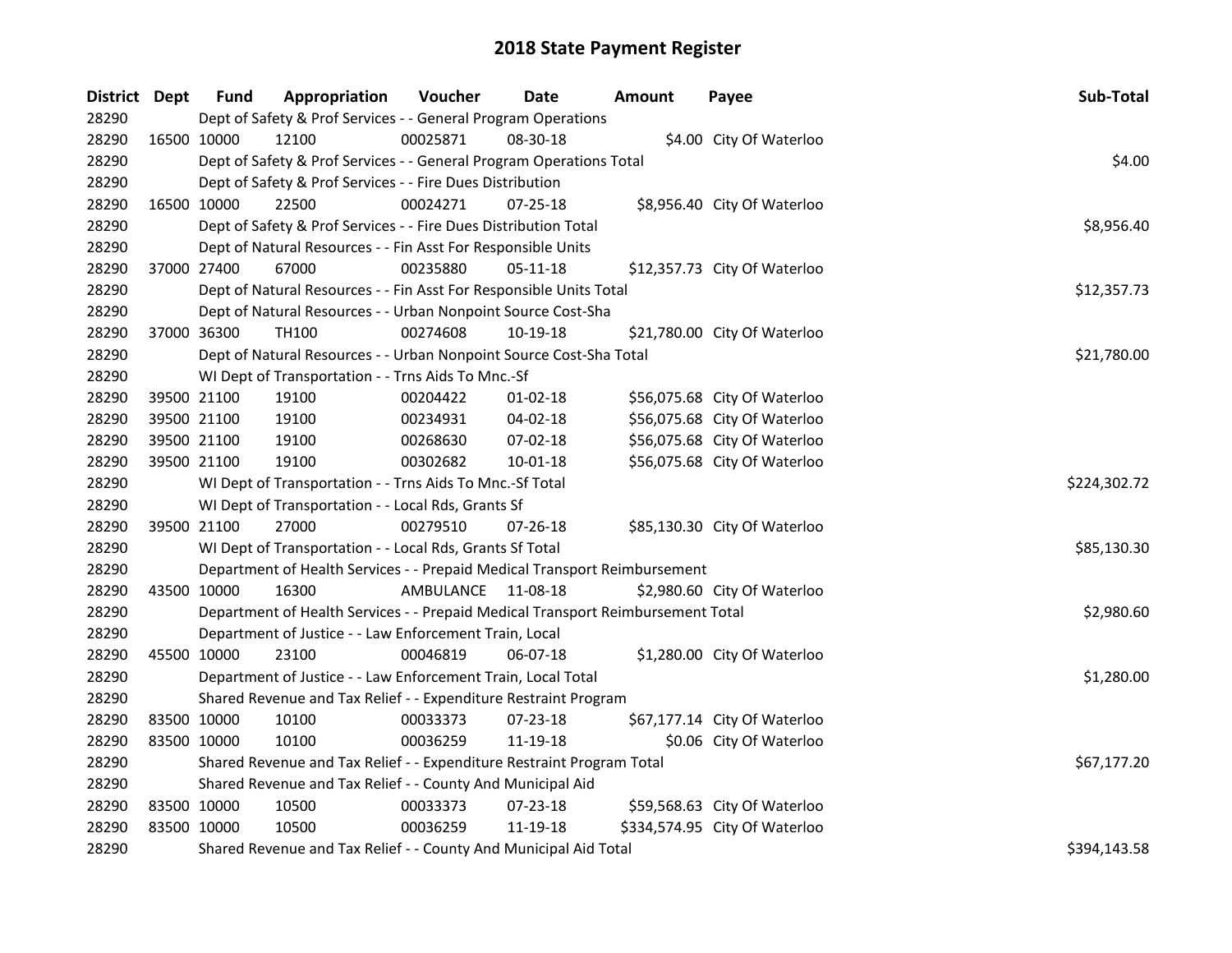| District Dept |             | Fund        | Appropriation                                                   | <b>Voucher</b> | Date           | <b>Amount</b> | Payee                         | Sub-Total      |
|---------------|-------------|-------------|-----------------------------------------------------------------|----------------|----------------|---------------|-------------------------------|----------------|
| 28290         |             |             | Shared Revenue and Tax Relief - - Exempt Computer Aid           |                |                |               |                               |                |
| 28290         | 83500 10000 |             | 10900                                                           | 00030639       | $07 - 23 - 18$ |               | \$3,051.20 City Of Waterloo   |                |
| 28290         | 83500 10000 |             | 10900                                                           | 00032360       | $07 - 23 - 18$ |               | \$425,696.08 City Of Waterloo |                |
| 28290         |             |             | Shared Revenue and Tax Relief - - Exempt Computer Aid Total     |                | \$428,747.28   |               |                               |                |
| 28290         |             |             | Shared Revenue and Tax Relief - - Utility Aid                   |                |                |               |                               |                |
| 28290         | 83500 10000 |             | 11000                                                           | 00033373       | $07 - 23 - 18$ |               | \$13.13 City Of Waterloo      |                |
| 28290         |             | 83500 10000 | 11000                                                           | 00036259       | 11-19-18       |               | \$78.03 City Of Waterloo      |                |
| 28290         |             |             | Shared Revenue and Tax Relief - - Utility Aid Total             |                |                |               |                               | \$91.16        |
| 28290         |             |             | Shared Revenue and Tax Relief - - Lottery & Gaming Credit       |                |                |               |                               |                |
| 28290         | 83500 52100 |             | 36300                                                           | 00027430       | $03 - 26 - 18$ |               | \$7,647.12 City Of Waterloo   |                |
| 28290         |             |             | Shared Revenue and Tax Relief - - Lottery & Gaming Credit Total | \$7,647.12     |                |               |                               |                |
| 28290 Total   |             |             |                                                                 |                |                |               |                               | \$1,254,598.09 |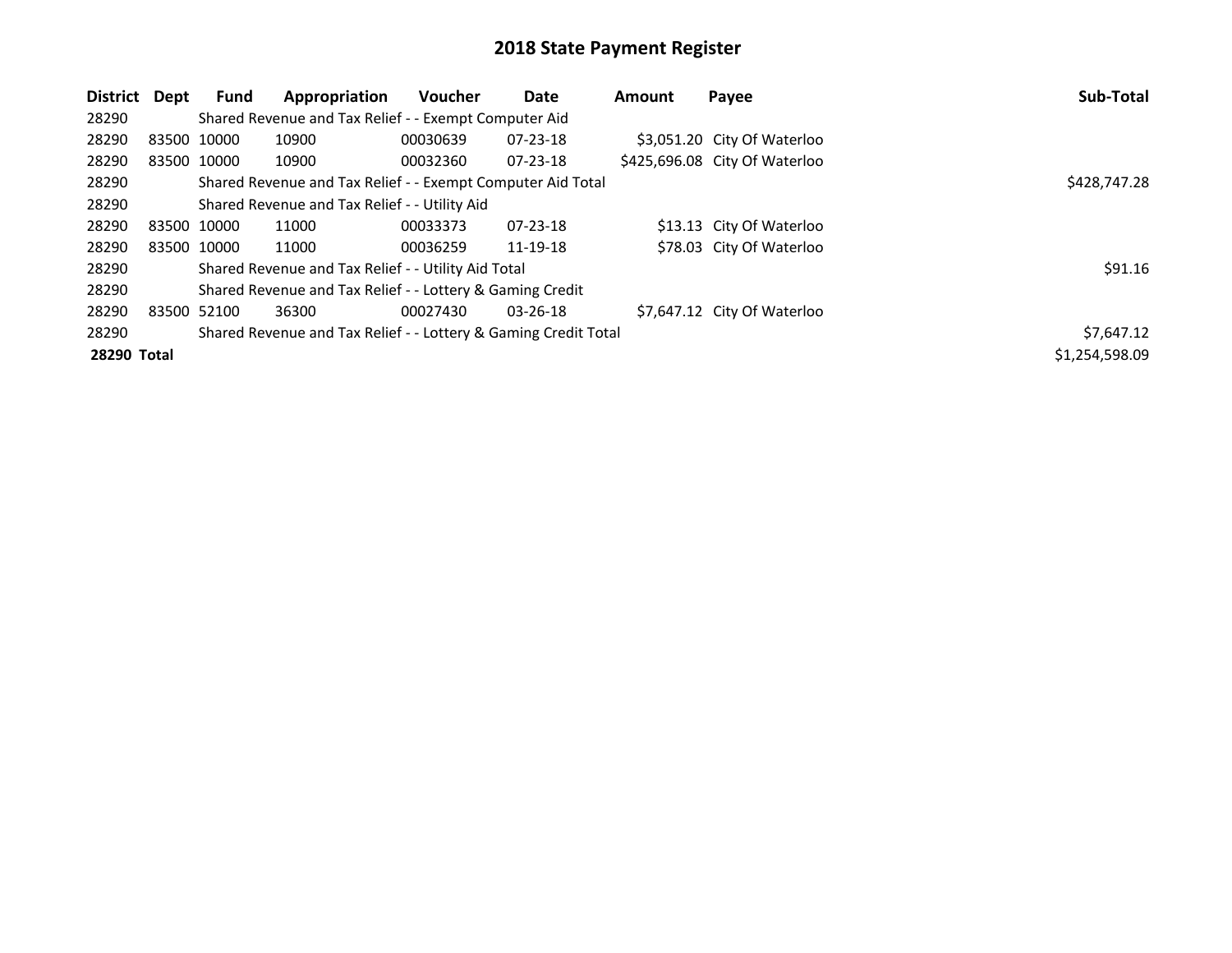| District Dept |             | <b>Fund</b> | Appropriation                                                      | Voucher  | <b>Date</b>    | <b>Amount</b> | Payee                          | Sub-Total    |
|---------------|-------------|-------------|--------------------------------------------------------------------|----------|----------------|---------------|--------------------------------|--------------|
| 28291         |             |             | Dept of Safety & Prof Services - - Fire Dues Distribution          |          |                |               |                                |              |
| 28291         | 16500 10000 |             | 22500                                                              | 00024420 | 07-23-18       |               | \$54,769.74 City of Watertown  |              |
| 28291         |             |             | Dept of Safety & Prof Services - - Fire Dues Distribution Total    |          |                |               |                                | \$54,769.74  |
| 28291         |             |             | Dept of Natural Resources - - Ea - Urban Nonpoint Source           |          |                |               |                                |              |
| 28291         |             | 37000 27400 | 65800                                                              | 00246577 | $06 - 27 - 18$ |               | \$12,499.65 City of Watertown  |              |
| 28291         |             |             | Dept of Natural Resources - - Ea - Urban Nonpoint Source Total     |          |                |               |                                | \$12,499.65  |
| 28291         |             |             | Dept of Natural Resources - - Fin Asst For Responsible Units       |          |                |               |                                |              |
| 28291         |             | 37000 27400 | 67000                                                              | 00236089 | $05 - 15 - 18$ |               | \$99,170.14 City of Watertown  |              |
| 28291         |             |             | Dept of Natural Resources - - Fin Asst For Responsible Units Total |          |                |               |                                | \$99,170.14  |
| 28291         |             |             | Dept of Natural Resources - - Recycling Consolidation Grants       |          |                |               |                                |              |
| 28291         |             | 37000 27400 | 67300                                                              | 00236089 | $05 - 15 - 18$ |               | \$6,221.93 City of Watertown   |              |
| 28291         |             |             | Dept of Natural Resources - - Recycling Consolidation Grants Total |          |                |               |                                | \$6,221.93   |
| 28291         |             |             | Dept of Natural Resources - - Dnr-Dam Safety Projects              |          |                |               |                                |              |
| 28291         | 37000 36300 |             | <b>TX100</b>                                                       | 00222561 | 03-26-18       |               | \$182,593.65 City of Watertown |              |
| 28291         |             |             | Dept of Natural Resources - - Dnr-Dam Safety Projects Total        |          |                |               |                                | \$182,593.65 |
| 28291         |             |             | WI Dept of Transportation - - Conn Hwy Aids St Fds                 |          |                |               |                                |              |
| 28291         | 39500 21100 |             | 16200                                                              | 00205575 | $01 - 02 - 18$ |               | \$12,475.91 City of Watertown  |              |
| 28291         |             | 39500 21100 | 16200                                                              | 00236083 | $04 - 02 - 18$ |               | \$12,475.91 City of Watertown  |              |
| 28291         |             | 39500 21100 | 16200                                                              | 00269782 | 07-02-18       |               | \$12,475.91 City of Watertown  |              |
| 28291         | 39500 21100 |             | 16200                                                              | 00303834 | $10 - 01 - 18$ |               | \$12,475.93 City of Watertown  |              |
| 28291         |             |             | WI Dept of Transportation - - Conn Hwy Aids St Fds Total           |          |                |               |                                | \$49,903.66  |
| 28291         |             |             | WI Dept of Transportation - - Tc, Trns Oper Aid Sf                 |          |                |               |                                |              |
| 28291         | 39500 21100 |             | 17700                                                              | 00262506 | 06-13-18       |               | \$47,431.00 City of Watertown  |              |
| 28291         | 39500 21100 |             | 17700                                                              | 00289458 | 08-24-18       |               | \$142,291.00 City of Watertown |              |
| 28291         |             |             | WI Dept of Transportation - - Tc, Trns Oper Aid Sf Total           |          |                |               |                                | \$189,722.00 |
| 28291         |             |             | WI Dept of Transportation - - Trnst/Trns-Rel Aid F                 |          |                |               |                                |              |
| 28291         | 39500 21100 |             | 18200                                                              | 00226414 | 03-01-18       |               | \$62,982.53 City of Watertown  |              |
| 28291         |             | 39500 21100 | 18200                                                              | 00316313 | 11-02-18       |               | \$25,321.10 City of Watertown  |              |
| 28291         |             | 39500 21100 | 18200                                                              | 00323507 | 11-15-18       |               | \$65,871.87 City of Watertown  |              |
| 28291         |             | 39500 21100 | 18200                                                              | 00323508 | 11-15-18       |               | \$66,301.18 City of Watertown  |              |
| 28291         | 39500 21100 |             | 18200                                                              | 00323566 | 11-15-18       |               | \$61,916.87 City of Watertown  |              |
| 28291         |             |             | WI Dept of Transportation - - Trnst/Trns-Rel Aid F Total           |          | \$282,393.55   |               |                                |              |
| 28291         |             |             | WI Dept of Transportation - - Trns Aids To Mnc.-Sf                 |          |                |               |                                |              |
| 28291         |             | 39500 21100 | 19100                                                              | 00204423 | 01-02-18       |               | \$247,801.53 City of Watertown |              |
| 28291         | 39500 21100 |             | 19100                                                              | 00234932 | 04-02-18       |               | \$247,801.53 City of Watertown |              |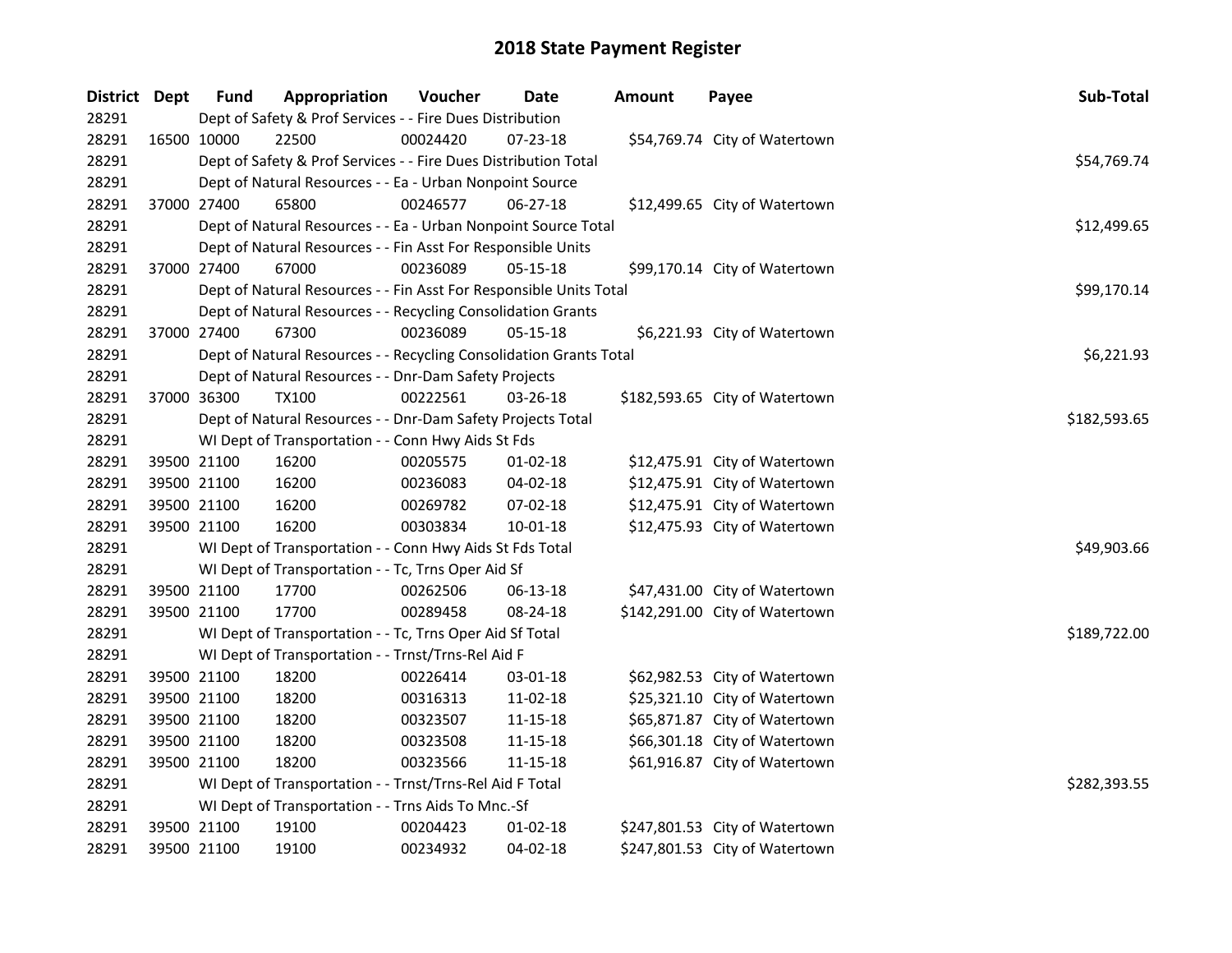| District Dept | <b>Fund</b>                                               | Appropriation                                                                   | Voucher        | Date           | <b>Amount</b> | Payee                            | Sub-Total      |
|---------------|-----------------------------------------------------------|---------------------------------------------------------------------------------|----------------|----------------|---------------|----------------------------------|----------------|
| 28291         | 39500 21100                                               | 19100                                                                           | 00268631       | 07-02-18       |               | \$247,801.53 City of Watertown   |                |
| 28291         | 39500 21100                                               | 19100                                                                           | 00302683       | $10 - 01 - 18$ |               | \$247,801.55 City of Watertown   |                |
| 28291         |                                                           | WI Dept of Transportation - - Trns Aids To Mnc.-Sf Total                        | \$991,206.14   |                |               |                                  |                |
| 28291         |                                                           | Department of Health Services - - Prepaid Medical Transport Reimbursement       |                |                |               |                                  |                |
| 28291         | 43500 10000                                               | 16300                                                                           | AMBULANCE      | 11-08-18       |               | \$27,702.03 City of Watertown    |                |
| 28291         |                                                           | Department of Health Services - - Prepaid Medical Transport Reimbursement Total |                |                |               |                                  | \$27,702.03    |
| 28291         |                                                           | Department of Revenue - - Payments For Municipal Svcs                           |                |                |               |                                  |                |
| 28291         | 56600 10000                                               | 50100                                                                           | 00026800       | $01 - 31 - 18$ |               | \$2,641.83 City of Watertown     |                |
| 28291         |                                                           | Department of Revenue - - Payments For Municipal Svcs Total                     |                |                |               |                                  | \$2,641.83     |
| 28291         |                                                           | Shared Revenue and Tax Relief - - Expenditure Restraint Program                 |                |                |               |                                  |                |
| 28291         | 83500 10000                                               | 10100                                                                           | 00033374       | 07-23-18       |               | \$435,362.29 City of Watertown   |                |
| 28291         | 83500 10000                                               | 10100                                                                           | 00036260       | 11-19-18       |               | \$0.02 City of Watertown         |                |
| 28291         |                                                           | Shared Revenue and Tax Relief - - Expenditure Restraint Program Total           |                |                |               |                                  | \$435,362.31   |
| 28291         |                                                           | Shared Revenue and Tax Relief - - County And Municipal Aid                      |                |                |               |                                  |                |
| 28291         | 83500 10000                                               | 10500                                                                           | 00033374       | 07-23-18       |               | \$390,756.80 City of Watertown   |                |
| 28291         | 83500 10000                                               | 10500                                                                           | 00036260       | 11-19-18       |               | \$2,186,586.52 City of Watertown |                |
| 28291         |                                                           | Shared Revenue and Tax Relief - - County And Municipal Aid Total                | \$2,577,343.32 |                |               |                                  |                |
| 28291         |                                                           | Shared Revenue and Tax Relief - - Exempt Computer Aid                           |                |                |               |                                  |                |
| 28291         | 83500 10000                                               | 10900                                                                           | 00030640       | 07-23-18       |               | \$25,475.06 City of Watertown    |                |
| 28291         | 83500 10000                                               | 10900                                                                           | 00032361       | 07-23-18       |               | \$15,848.76 City of Watertown    |                |
| 28291         |                                                           | Shared Revenue and Tax Relief - - Exempt Computer Aid Total                     | \$41,323.82    |                |               |                                  |                |
| 28291         |                                                           | Shared Revenue and Tax Relief - - Utility Aid                                   |                |                |               |                                  |                |
| 28291         | 83500 10000                                               | 11000                                                                           | 00033374       | $07 - 23 - 18$ |               | \$2,036.50 City of Watertown     |                |
| 28291         | 83500 10000                                               | 11000                                                                           | 00036260       | 11-19-18       |               | \$12,650.23 City of Watertown    |                |
| 28291         | Shared Revenue and Tax Relief - - Utility Aid Total       | \$14,686.73                                                                     |                |                |               |                                  |                |
| 28291         |                                                           | Shared Revenue and Tax Relief - - School Lvy Tx/First Dollar Cr                 |                |                |               |                                  |                |
| 28291         | 83500 10000                                               | 30200                                                                           | 00029613       | 07-23-18       |               | \$283,365.39 City of Watertown   |                |
| 28291         | 83500 10000                                               | 30200                                                                           | 00029761       | 07-23-18       |               | \$1,377,391.97 City of Watertown |                |
| 28291         |                                                           | Shared Revenue and Tax Relief - - School Lvy Tx/First Dollar Cr Total           | \$1,660,757.36 |                |               |                                  |                |
| 28291         | Shared Revenue and Tax Relief - - Lottery & Gaming Credit |                                                                                 |                |                |               |                                  |                |
| 28291         | 83500 52100                                               | 36300                                                                           | 00027128       | 03-26-18       |               | \$328,793.64 City of Watertown   |                |
| 28291         |                                                           | Shared Revenue and Tax Relief - - Lottery & Gaming Credit Total                 |                |                |               |                                  | \$328,793.64   |
| 28291 Total   |                                                           |                                                                                 |                |                |               |                                  | \$6,957,091.50 |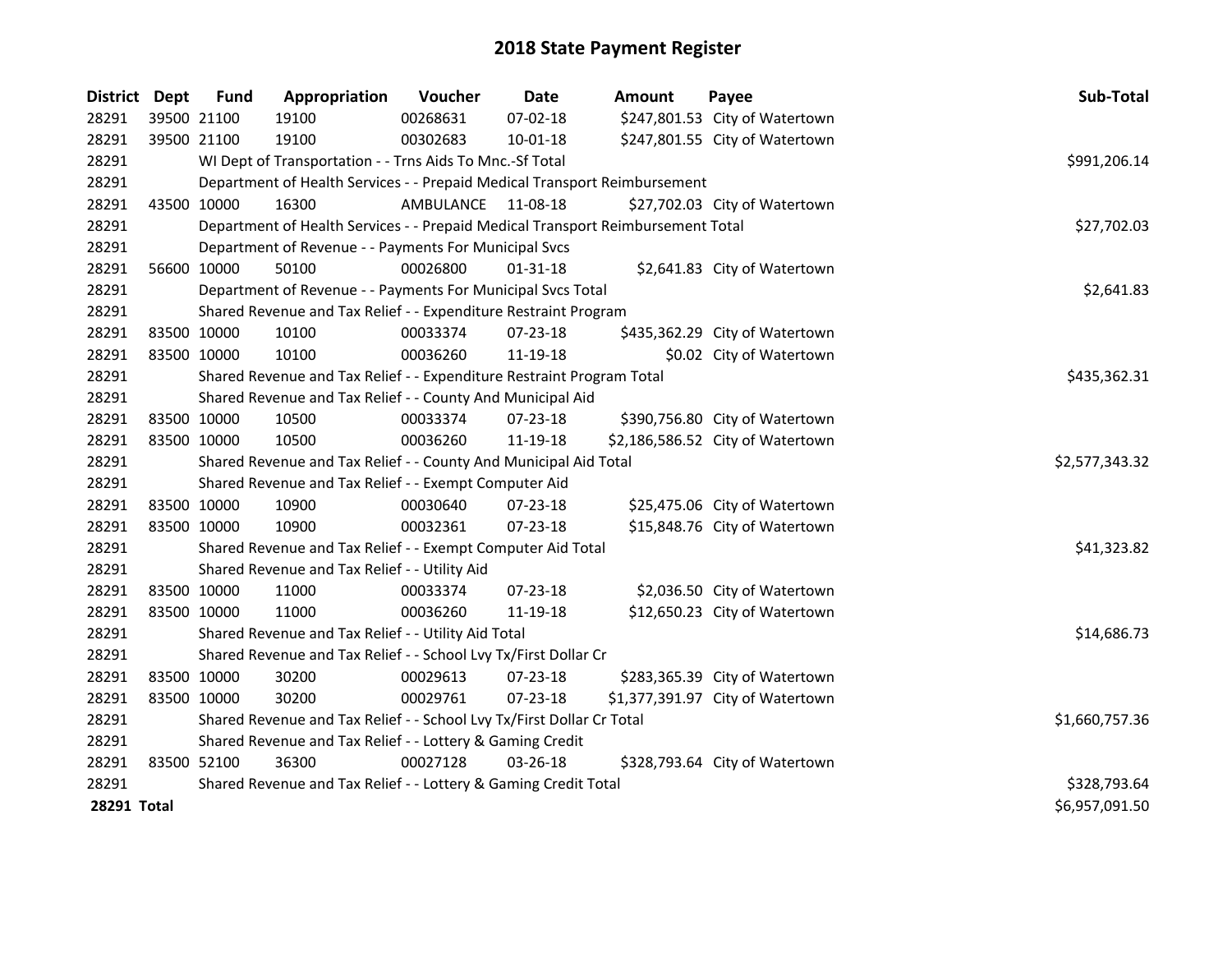| <b>District</b> | Dept        | <b>Fund</b>                                                             | Appropriation                                                          | Voucher  | <b>Date</b>    | <b>Amount</b> | Payee                       | Sub-Total  |  |  |
|-----------------|-------------|-------------------------------------------------------------------------|------------------------------------------------------------------------|----------|----------------|---------------|-----------------------------|------------|--|--|
| 28292           |             | Dept of Natural Resources - - Rec & Resource Aids, Fed                  |                                                                        |          |                |               |                             |            |  |  |
| 28292           | 37000 21200 |                                                                         | 58300                                                                  | 00262155 | 08-27-18       |               | \$7,066.89 City Whitewater  |            |  |  |
| 28292           |             | Dept of Natural Resources - - Rec & Resource Aids, Fed Total            |                                                                        |          |                |               |                             |            |  |  |
| 28292           |             | Dept of Natural Resources - - Ea - Urban Nonpoint Source                |                                                                        |          |                |               |                             |            |  |  |
| 28292           |             | 37000 27400                                                             | 65800                                                                  | 00240286 | $05 - 30 - 18$ |               | \$56,571.88 City Whitewater |            |  |  |
| 28292           |             |                                                                         | Dept of Natural Resources - - Ea - Urban Nonpoint Source Total         |          |                |               |                             |            |  |  |
| 28292           |             |                                                                         | WI Dept of Transportation - - Tc, Trns Oper Aid Sf                     |          |                |               |                             |            |  |  |
| 28292           | 39500 21100 |                                                                         | 17700                                                                  | 00230017 | 03-15-18       |               | \$5,892.00 City Whitewater  |            |  |  |
| 28292           |             |                                                                         | WI Dept of Transportation - - Tc, Trns Oper Aid Sf Total               |          |                |               |                             | \$5,892.00 |  |  |
| 28292           |             |                                                                         | Department of Health Services - - Emergency Medical Services, Ai       |          |                |               |                             |            |  |  |
| 28292           | 43500 10000 |                                                                         | 11900                                                                  | 00229569 | 08-31-18       |               | \$6,021.86 City Whitewater  |            |  |  |
| 28292           |             |                                                                         | Department of Health Services - - Emergency Medical Services, Ai Total |          |                |               |                             | \$6,021.86 |  |  |
| 28292           |             |                                                                         | Department of Justice - - Crime Laboratories, Dna                      |          |                |               |                             |            |  |  |
| 28292           | 45500 10000 |                                                                         | 22100                                                                  | 00049045 | 07-19-18       |               | \$20.00 City Whitewater     |            |  |  |
| 28292           |             | Department of Justice - - Crime Laboratories, Dna Total                 | \$20.00                                                                |          |                |               |                             |            |  |  |
| 28292           |             |                                                                         | Department of Justice - - Law Enforcement Train, Local                 |          |                |               |                             |            |  |  |
| 28292           | 45500 10000 |                                                                         | 23100                                                                  | 00053835 | 10-25-18       |               | \$3,360.00 City Whitewater  |            |  |  |
| 28292           |             | Department of Justice - - Law Enforcement Train, Local Total            | \$3,360.00                                                             |          |                |               |                             |            |  |  |
| 28292           |             | Department of Military Affairs - - Energy Costs, Energy-Related A       |                                                                        |          |                |               |                             |            |  |  |
| 28292           | 46500 10000 |                                                                         | 10600                                                                  | 00036978 | $01 - 10 - 18$ |               | \$309.63 City Whitewater    |            |  |  |
| 28292           | 46500 10000 |                                                                         | 10600                                                                  | 00039202 | $02 - 15 - 18$ |               | \$312.14 City Whitewater    |            |  |  |
| 28292           | 46500 10000 |                                                                         | 10600                                                                  | 00040239 | 03-09-18       |               | \$360.58 City Whitewater    |            |  |  |
| 28292           | 46500 10000 |                                                                         | 10600                                                                  | 00041858 | $04 - 17 - 18$ |               | \$312.89 City Whitewater    |            |  |  |
| 28292           | 46500 10000 |                                                                         | 10600                                                                  | 00042711 | 05-07-18       |               | \$362.97 City Whitewater    |            |  |  |
| 28292           | 46500 10000 |                                                                         | 10600                                                                  | 00044681 | 06-14-18       |               | \$316.29 City Whitewater    |            |  |  |
| 28292           | 46500 10000 |                                                                         | 10600                                                                  | 00046300 | $07-12-18$     |               | \$315.66 City Whitewater    |            |  |  |
| 28292           | 46500 10000 |                                                                         | 10600                                                                  | 00047539 | 08-08-18       |               | \$334.89 City Whitewater    |            |  |  |
| 28292           | 46500 10000 |                                                                         | 10600                                                                  | 00049300 | 09-19-18       |               | \$327.45 City Whitewater    |            |  |  |
| 28292           | 46500 10000 |                                                                         | 10600                                                                  | 00050312 | $10-12-18$     |               | \$330.86 City Whitewater    |            |  |  |
| 28292           | 46500 10000 |                                                                         | 10600                                                                  | 00052148 | 11-21-18       |               | \$311.82 City Whitewater    |            |  |  |
| 28292           | 46500 10000 |                                                                         | 10600                                                                  | 00053112 | 12-14-18       |               | \$303.99 City Whitewater    |            |  |  |
| 28292           |             | Department of Military Affairs - - Energy Costs, Energy-Related A Total | \$3,899.17                                                             |          |                |               |                             |            |  |  |
| 28292           |             | Department of Military Affairs - - Military Property Prog Income        |                                                                        |          |                |               |                             |            |  |  |
| 28292           | 46500 10000 |                                                                         | 13100                                                                  | 00043454 | 05-25-18       |               | \$25.00 City Whitewater     |            |  |  |
| 28292           |             | Department of Military Affairs - - Military Property Prog Income Total  | \$25.00                                                                |          |                |               |                             |            |  |  |